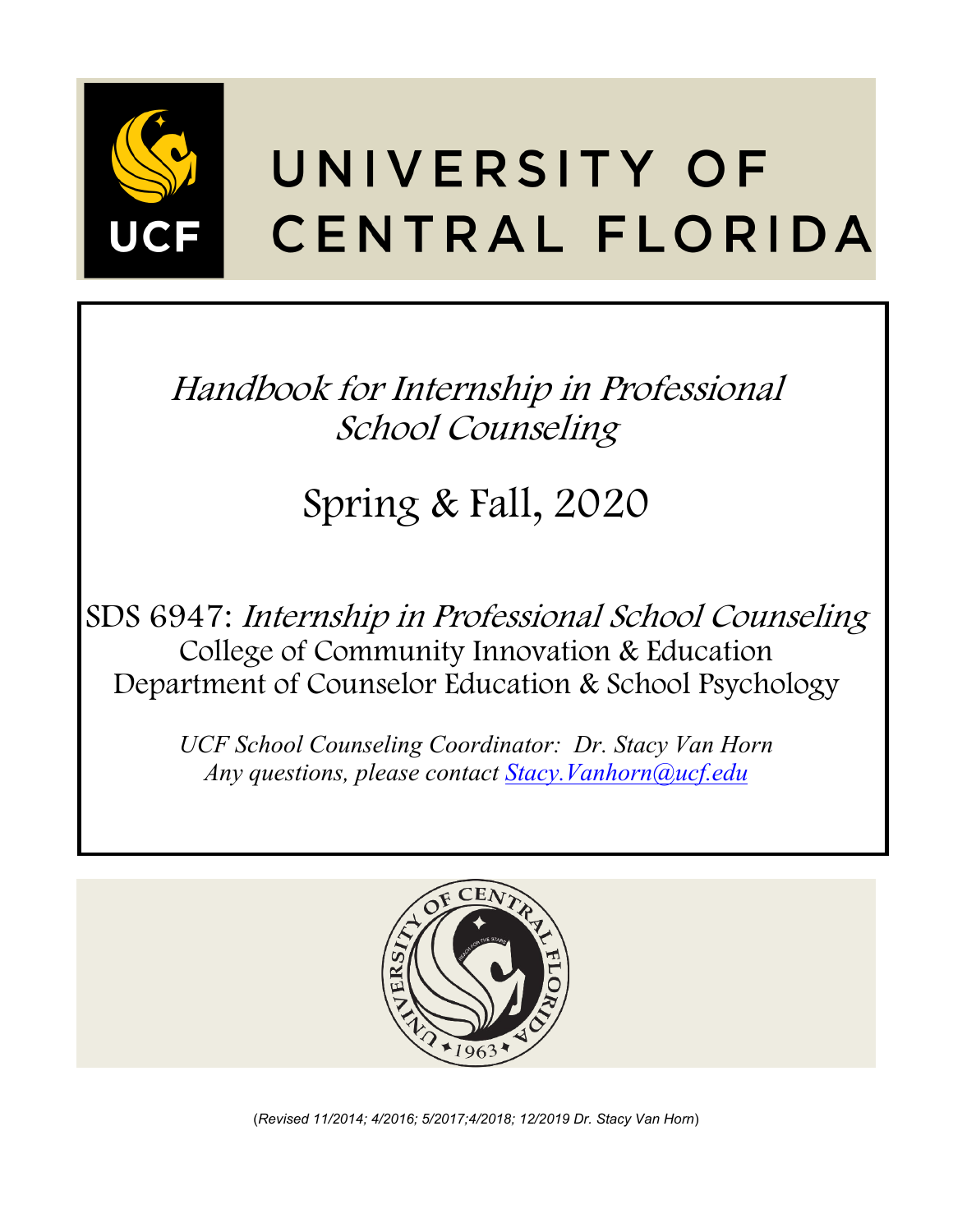



|   | <b>INTRODUCTION &amp; GENERAL DESCRIPTION</b>                                             |                         |
|---|-------------------------------------------------------------------------------------------|-------------------------|
|   | <b>Counselor Education Vision and Mission Statement</b>                                   | $\boldsymbol{2}$        |
| ➤ | Overview                                                                                  | $\overline{\mathbf{3}}$ |
|   | $\triangleright$ Objectives (including Standards & Benchmarks)                            | $3 - 7$                 |
| ➤ | Prerequisites                                                                             | $7 - 8$                 |
|   | <b>EXPECTATIONS</b>                                                                       |                         |
|   | > Graduate Student-Intern: Expectations                                                   | $8-9$                   |
| ➤ | On-Site Supervisor: Expectations                                                          | $9 - 10$                |
| ➤ | University Supervisor: Expectations                                                       | 11                      |
|   | $\triangleright$ Guidelines for Individual & Group Supervision                            | 12                      |
| ➤ | Florida Educator Accomplished Practices (FEAP, 2012) met by SDS 6947                      | $13 - 14$               |
|   | > CACREP (2016) Standards met by SDS 6947                                                 | 14                      |
|   | $\triangleright$ Hour Requirements & Helpful Websites                                     | 15                      |
|   | <b>STUDENT-INTERN FORMS</b>                                                               |                         |
|   | > School Counseling Student-Intern Handbook Sign Off Sheet                                | 16                      |
| ➤ | <b>Student-Intern Documentation Checklist</b>                                             | 17                      |
| ➤ | School Site Approval Data Sheet                                                           | 18-19                   |
| ➤ | School Site Internship Agreement Form                                                     | $20 - 22$               |
| ➤ | Outline of Planned Internship Experience                                                  | $23 - 24$               |
| ➤ | <b>Site Supervisor Evaluations</b>                                                        |                         |
|   | Mid-term Internship Site Supervisor Evaluation Form<br>$\bullet$                          | $25 - 35$               |
|   | <b>Final Internship Site Supervisor Evaluation Form</b>                                   | 36-45                   |
| ➤ | Evaluation of School Counseling Internship Site                                           | 47                      |
| ➤ | <b>Summary Record of Internship Hours &amp; Supervisory Data</b>                          | 48                      |
| ➤ | <b>Internship Hour Log</b>                                                                | 49                      |
|   | <b>Rubrics Providing Student-Intern Feedback</b>                                          |                         |
|   | Classroom Guidance Evaluation & Observation Form<br>$\bullet$                             | $50 - 56$               |
|   | <b>Wellness Plan- Evaluation Form</b>                                                     | $57-60$                 |
|   | Data & Assessment Evaluation Form<br>$\bullet$                                            | $61-63$                 |
|   | <b>SAMPLE FORMS</b>                                                                       |                         |
| ➤ | Student/ Guardian Release Form                                                            | 64                      |
|   | > Parental/Guardian Release Form                                                          | 65                      |
|   | <b>OFFICE OF CLINICAL EXPERIENCES – Supplementary Information</b>                         |                         |
|   | $\triangleright$ Certificate of Participation (COP) Link to pdf with steps for submission | 66                      |
|   | Office of Clinical Experiences- Internship Student Issues Protocol Narrative              | 66-67                   |
|   | $\triangleright$ FTCE Guide for UCF College of Education and Human Performance (Q & A)    | 67-68                   |

• Required for End of Program Portfolio (to be uploaded into flashdrive)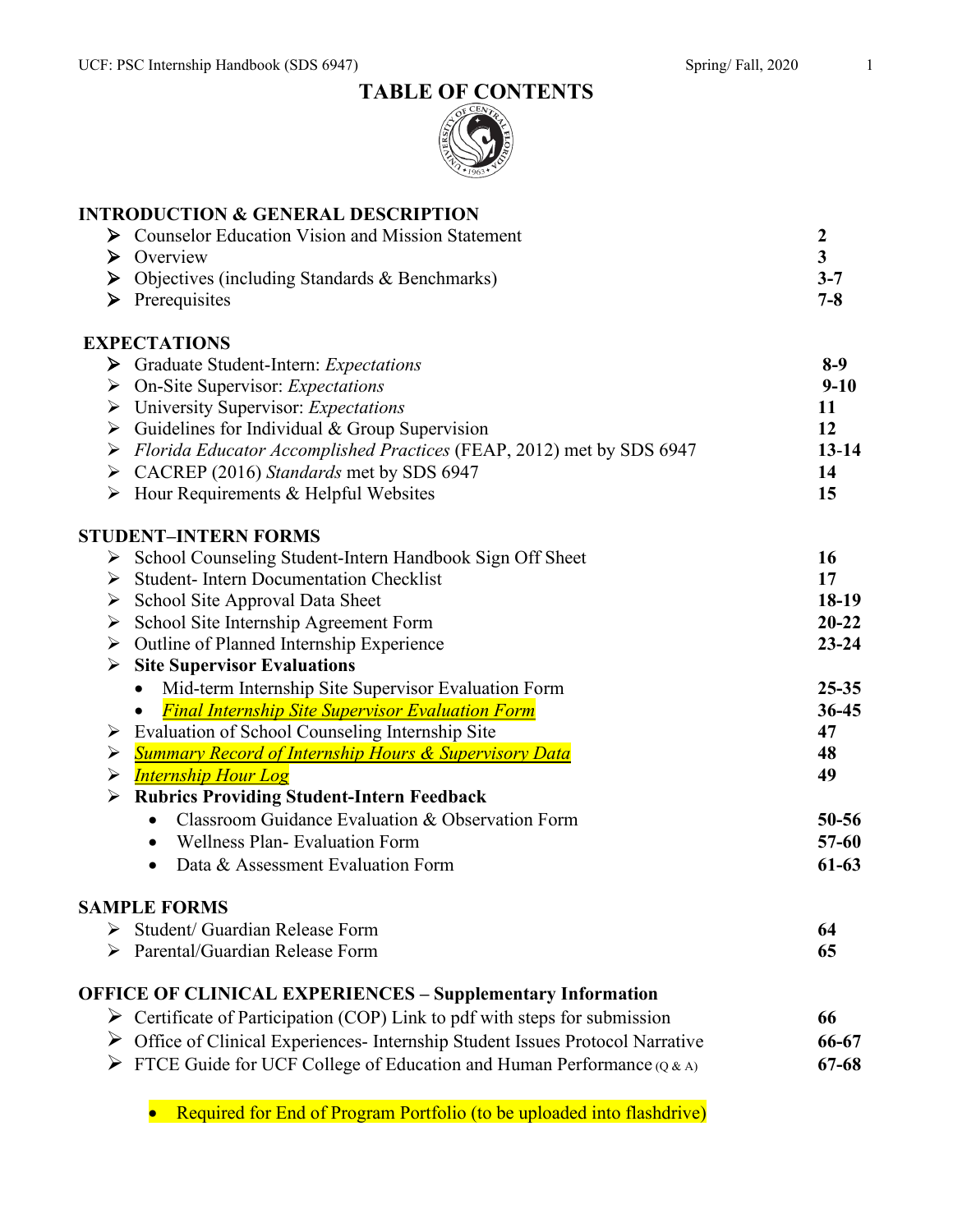# **Introduction and General Description SDS 6947: Internship in Professional School Counseling Handbook**

The *Internship in Professional School Counseling Handbook* is designed to serve as a guide for the advanced graduate field work (internship) in professional school counseling (SDS 6947). The handbook provides information for university graduate faculty, school counseling on-site supervisors, and graduate student-interns in the Counselor Education—School Counseling Track Program. The handbook outlines the roles and responsibilities, expectations, evaluation criteria, and general policies for SDS 6947. Supplemental material is included for the professional benefit of the graduate student-intern and to enhance the internship experience.

# **University of Central Florida College of Community Innovation & Education Department of Counselor Education & School Psychology Orlando, Florida 32816-1250**

(407) 823-2401; [www.ucfcounselored.org](http://www.ucfcounselored.org/)

# **UCF's Counselor Education Vision and Mission Statement**

The University of Central Florida, College of Community Innovation and Education's graduate program in Counselor Education—School Counseling Track seeks to develop knowledgeable, skilled and reflective professionals who are effective change agents for individuals, families, communities and institutions, and are advocates for youth of varying abilities, cultural heritages and socioeconomic backgrounds. The faculty makes a conscious effort to prepare students to work with parents/caregivers and youth of the varied cultural backgrounds, economic levels, and value orientations found in contemporary Florida. In addition, it is important that our graduates feel capable of, and committed to, assuming leadership roles in the fields of professional school counseling. For us, leadership and advocacy implies having the commitment and skills to not only assist individual children, parents/caregivers, and teachers; but to make a constructive contribution to the improvement of our profession, communities and schools as well.



Our mission is to educate and train counselors and counselor educators who are diverse in age, ethnic, and racial identity, and socioeconomic backgrounds. It proudly identifies with its geographic region while striving for national and international excellence in counselor education. It uses a reflective practitioner model that integrates the use of current technology, intensive clinical experiences, research, and intellectual and creative resources to work with an increasingly diverse and multicultural society. The program endeavors to train counselors who work in higher education, pre-K through 12 schools, social service and government agencies, hospitals and private practice. Additionally, the program endeavors to train counselor educations and supervisors for careers in higher education and supervisory positions in schools and agencies.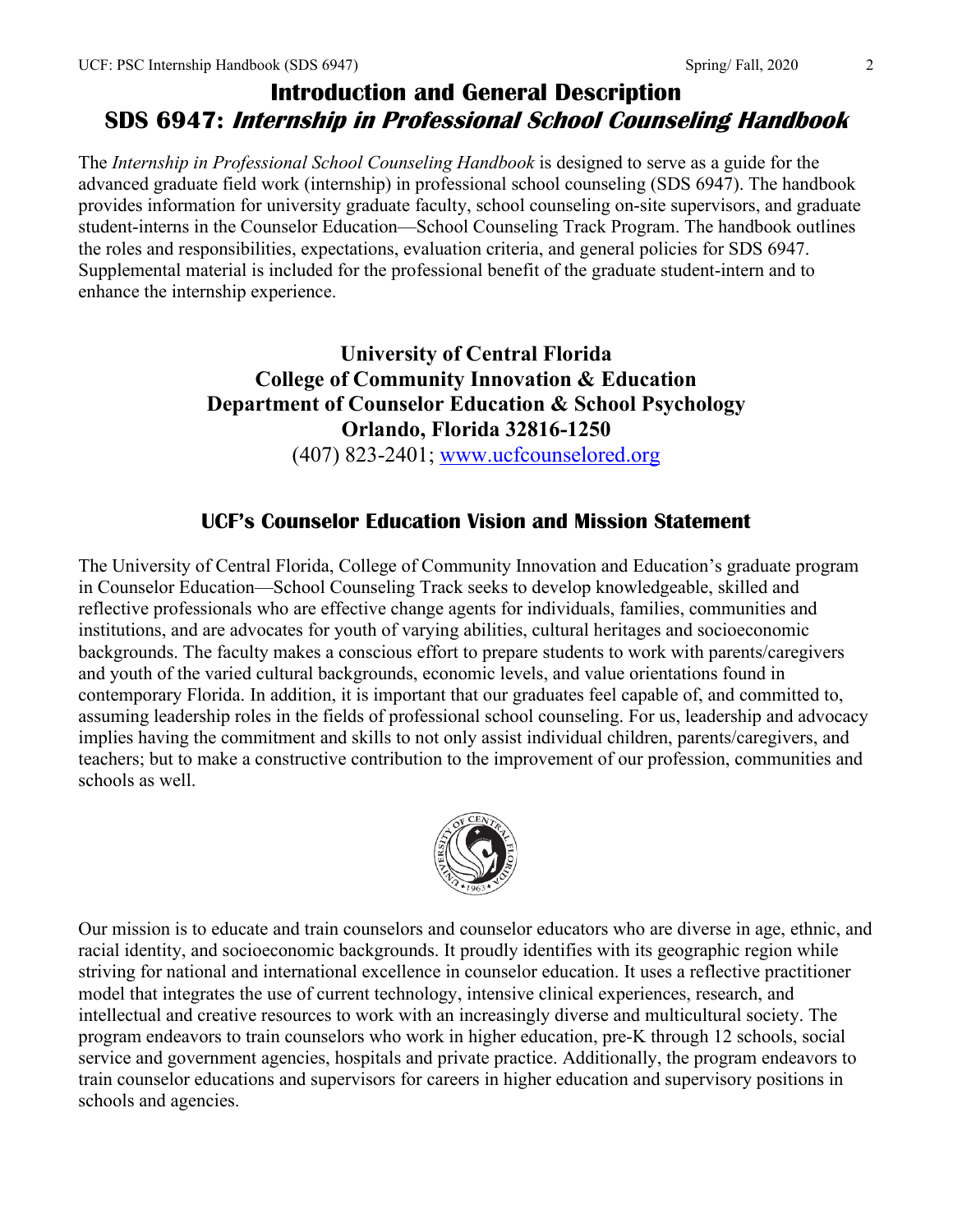# **Overview**

# *Internship in Professional School Counseling*

SDS 6947: *Internship in Professional School Counseling* is the primary field experience required of all graduate students in the UCF Counselor Education—School Counseling Track Program. The PSC internship experience is completed full time over the course of one academic semester (*Fall or Spring semesters only*) or candidates may complete their internship experience part-time over a full academic year (Fall and Spring semesters). School counseling graduate students complete their internship at the end of their graduate program. Supervision is provided by an on-site school counseling supervisor and a university school counseling faculty supervisor. The internship course (*SDS 6947*) requires a minimum of **600 clock hours**, of which **240 must be direct services**. All hours must be completed within one (1) year of beginning the internship experience. Further, all the internship hours must be **completed in a PK-12 school setting** and under the direct on-site supervision of **a Florida Certified School Counselor with a minimum of two (2) years of professional experience**, who has **completed the clinical educators training** required by the State of Florida.

Certified school counselors need a broad background of knowledge, skills, dispositions, and abilities if they are to function effectively. These cognitive and personal aspects, however, need to become interwoven with practical experiences. The *Internship in Professional School Counseling* (SDS 6947) provides an opportunity for actual on-the-job exposure to specific functions of PSCs. Student-interns function as educational decision-makers as they become actively involved in the implementation of comprehensive, developmental professional school counseling programs. **The comprehensive, developmental model (American School Counseling Association, ASCA; 2005,2012,2016** *National Model©***) includes functions related to counseling (prevention, remediation, & crisis intervention; individual, group, & the classroom guidance curriculum), consultation, and coordination**.

All school counseling internship sites and student placements are arranged by the UCF College of Community Innovation & Education and the Office of Clinical Experiences in collaboration with school district personnel and must be approved by the **School Counseling Program Coordinator, Dr. Van Horn.** Additionally, all school counseling internship activities are to be conducted in accord with the laws of the state of Florida, the American Counseling Association (ACA; 2012, 2016) *Code of Ethics* and the ASCA (2012) *Ethical Standards for School Counselors*, and the highest standards of professional behavior.

# *Objectives: Internship in Professional School Counseling*

Council for Accreditation of Counseling and Related Educational Programs **(**CACREP, 2016) *Standards,* the FL-DOE *Florida Educator Accomplished Practices* (FEAP, 2010), and the FL-DOE *Competencies*  and Skills: Guidance and Counseling PK-12 (13<sup>th</sup> ed.; 2009) are noted with Course Objectives

#### **SDS 6947:** *Internship in Professional School Counseling* **is designed to provide opportunities for student-interns to:**

- **1.** Receive practical experience in providing comprehensive, developmental school counseling services in culturally diverse school settings to support all students' holistic development.
	- a. CACREP (2016) Section 5: Entry Level Specialty Areas: G. School Counseling- 3. Practice (c)
	- b. FEAPs (2010): *Instructional Design & Lesson Planning* (2.a.1.), *The Learning Environment* (2.a.2.), *Instructional Delivery & Facilitation* (2.a.3.), *Assessment* (2.a.4.), *Continuous Professional Improvement* (2.b.1.), and *Professional Responsibility & Ethical Conduct* (2.b.2.)
	- c. FL-DOE (2009) Competence #2 *Knowledge of Activities & Programs for Addressing Current Concerns*.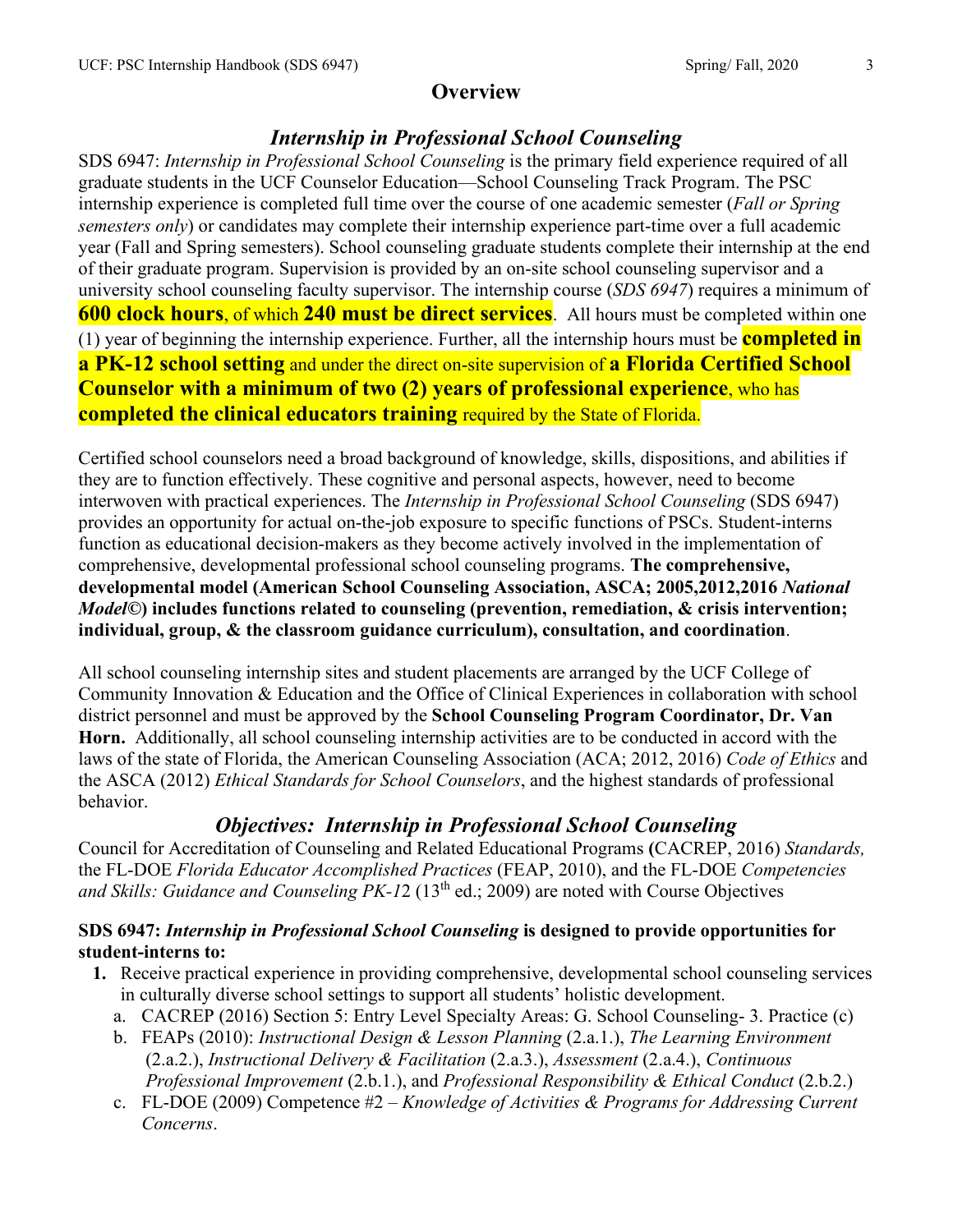- **2.** Develop their professional identity as a professional school counselor, providing effective services to all students and stakeholders
	- a. CACREP (2016) Section 5: Entry Level Specialty Areas: G. School Counseling- 3. Practice (a)
	- b. FEAPs (2010): *Instructional Design & Lesson Planning* (2.a.1.), *The Learning Environment* (2.a.2.), *Instructional Delivery & Facilitation* (2.a.3.), *Assessment* (2.a.4*.), Continuous Professional Improvement* (2.b.1.), and *Professional Responsibility & Ethical Conduct* (2.b.2.)
	- c. FL-DOE (2009) Competence #6 *Knowledge of Professional, Ethical, & Legal Considerations*
- **3.** Develop diverse school-based counseling related services to support all students' holistic development.
	- a. CACREP (2016) Section 5: Entry Level Specialty Areas: G. School Counseling- 3. Practice (c)
	- b. FEAPs (2010): *Instructional Design & Lesson Planning* (2.a.1.), *The Learning Environment* (2.a.2.), *Instructional Delivery & Facilitation* (2.a.3.), *Assessment* (2.a.4*.), Continuous Professional Improvement* (2.b.1.), and *Professional Responsibility & Ethical Conduct* (2.b.2.)
	- c. FL-DOE (2009) Competence #1 *Knowledge of Counseling*
- **4.** Provide comprehensive, developmental school counseling service to all students and stakeholders, including students and families from diverse cultural, economic, geographic, and familial backgrounds.
	- a. CACREP (2016) Section 5: Entry Level Specialty Areas: G. School Counseling- 3. Practice (b, c, d, e,)
	- b. FEAPs (2010): *Instructional Design & Lesson Planning* (2.a.1.), *The Learning Environment* (2.a.2.), *Instructional Delivery & Facilitation* (2.a.3.), *Assessment* (2.a.4*.), Continuous Professional Improvement* (2.b.1.), and *Professional Responsibility & Ethical Conduct* (2.b.2.)
	- *c.* FL-DOE (2009) Competence #10 *Knowledge of Social & Cultural Diversity*
- **5.** Provide ethical and effective school counseling services to students with exceptionalities and diverse learning needs.
	- a. CACREP (2016) Section 5: Entry Level Specialty Areas: G. School Counseling- 3. Practice (h, o)
	- b. FEAPs (2010): *Instructional Design & Lesson Planning* (2.a.1.), *The Learning Environment* (2.a.2.), *Instructional Delivery & Facilitation* (2.a.3.), *Assessment* (2.a.4*.), Continuous Professional Improvement* (2.b.1.), and *Professional Responsibility & Ethical Conduct* (2.b.2.)
	- c. FL-DOE (2009) Competence #10 *Knowledge of Social & Cultural Diversity*
- **6.** Analyze and enhance communication skills with all students and stakeholders.
	- a. CACREP (2016) Section 5: Entry Level Specialty Areas: G. School Counseling- 3. Practice (l)
	- b. FEAPs (2010): *The Learning Environment* (2.a.2.), *Instructional Delivery & Facilitation* (2.a.3.), *Assessment* (2.a.4*.), Continuous Professional Improvement* (2.b.1.), and *Professional Responsibility & Ethical Conduct* (2.b.2.)
	- c. FL-DOE (2009) Competence #1 *Knowledge of Counseling*
- **7.** Develop ethical decision-making abilities through practical interactions with students, parents/caregivers, and other educators; integrating ACA (2015) *Ethical Codes*, ASCA (2016) *Standards of Ethics*, legal statutes, and school board policies.
	- a. CACREP (2016) Section 5: Entry Level Specialty Areas: G. School Counseling- 3. Practice (e)
	- b. FEAPs (2010): *Professional Responsibility & Ethical Conduct* (2.b.2.)
	- c. FL-DOE (2009) Competence #6 *Knowledge of Professional, Ethical, & Legal Considerations*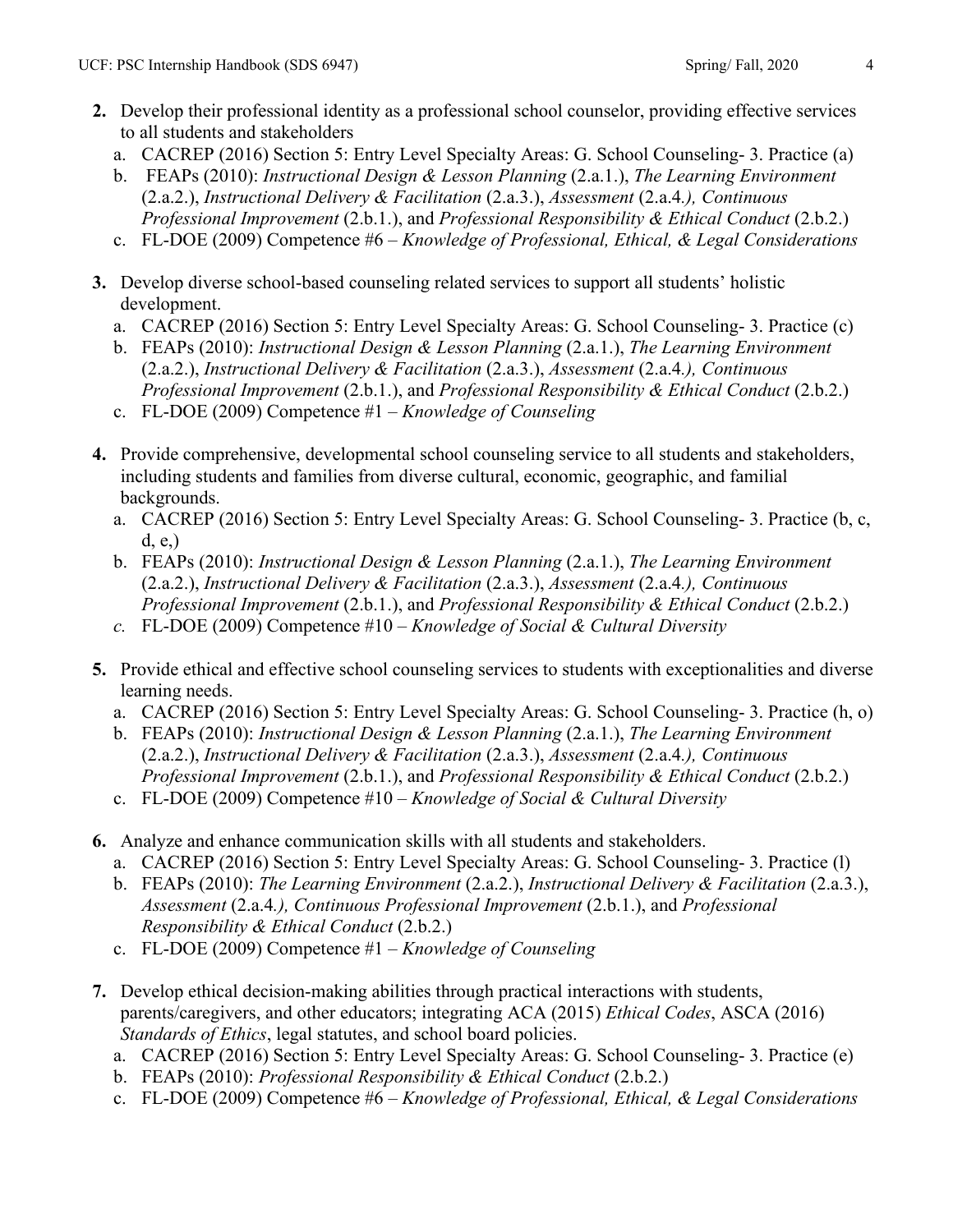### **8.** Provide consult services to parents, guardians, teachers, and other educators to facilitate the construction of an educational environment that best matches students' academic, emotional, social, and vocational needs

- a. CACREP (2016) Section 5: Entry Level Specialty Areas: G. School Counseling- 3. Practice(e,h)
- b. FEAPs (2010): *The Learning Environment* (2.a.2.), *Instructional Delivery & Facilitation* (2.a.3.), *Continuous Professional Improvement* (2.b.1.), and *Professional Responsibility & Ethical Conduct* (2.b.2.)
- c. FL-DOE (2009) Competence #1 *Knowledge of Counseling*
- **9.** Receive feedback from supervisors and other students to assist in enhancing abilities to provide comprehensive, developmental school counseling services to all students and stakeholders.
	- a. CACREP (2016) Section 5: Entry Level Specialty Areas: G. School Counseling- 3. Practice
	- b. FEAPs (2010): *Continuous Professional Improvement* (2.b.1.), and *Professional Responsibility & Ethical Conduct* (2.b.2.)
	- c. FL-DOE (2009) Competence #6 *Knowledge of Professional, Ethical, & Legal Considerations*
- **10.** Serve as advocates for disenfranchised and marginalized students, families, and schools.
	- a. CACREP (2016) Section 5: Entry Level Specialty Areas: G. School Counseling- 3. Practice (o)
	- b. FEAPs (2010): *The Learning Environment* (2.a.2.), *Instructional Delivery & Facilitation* (2.a.3.), *Assessment* (2.a.4*.), Continuous Professional Improvement* (2.b.1.), and *Professional Responsibility & Ethical Conduct* (2.b.2.)
	- c. FL-DOE (2009) Competence #10 *Knowledge of Social & Cultural Diversity*
- **11.** Employ appropriate methods of interpreting test and assessment data to assist students, teachers, administrators, and parents/guardians in supporting all students' holistic development and achievement.
	- a. CACREP (2016) Section 5: Entry Level Specialty Areas: G. School Counseling- 3. Practice (n)
	- b. FEAPs (2010): *Instructional Design & Lesson Planning* (2.a.1.), *The Learning Environment* (2.a.2.), *Instructional Delivery & Facilitation* (2.a.3.), and *Assessment* (2.a.4*.),*
	- c. FL-DOE (2009) Competence #3 *Knowledge of Student Assessment*
- **12.** Providing comprehensive, developmental school counseling services to support the career development, transitioning, and postsecondary needs of all students.
	- a. CACREP (2016) Section 5: Entry Level Specialty Areas: G. School Counseling- 3. Practice (c,e)
	- b. FEAPs (2010): *Instructional Design & Lesson Planning* (2.a.1.), *The Learning Environment* (2.a.2.), *Instructional Delivery & Facilitation* (2.a.3.), *Assessment* (2.a.4*.), Continuous Professional Improvement* (2.b.1.), and *Professional Responsibility & Ethical Conduct* (2.b.2.)
	- c. FL-DOE (2009) Competence #4 *Knowledge of Career Development & Postsecondary Opportunities*
- **13.** Receive practical experience developing and leading school-based counseling groups**.**
	- a. CACREP (2016) Section 5: Entry Level Specialty Areas: G. School Counseling- 3. Practice (f)
	- b. FEAPs (2010): *Instructional Design & Lesson Planning* (2.a.1.), *The Learning Environment* (2.a.2.), *Instructional Delivery & Facilitation* (2.a.3.), *Assessment* (2.a.4*.), Continuous Professional Improvement* (2.b.1.), and *Professional Responsibility & Ethical Conduct* (2.b.2.)
	- c. FL-DOE (2009) Competence #1 *Knowledge of Counseling*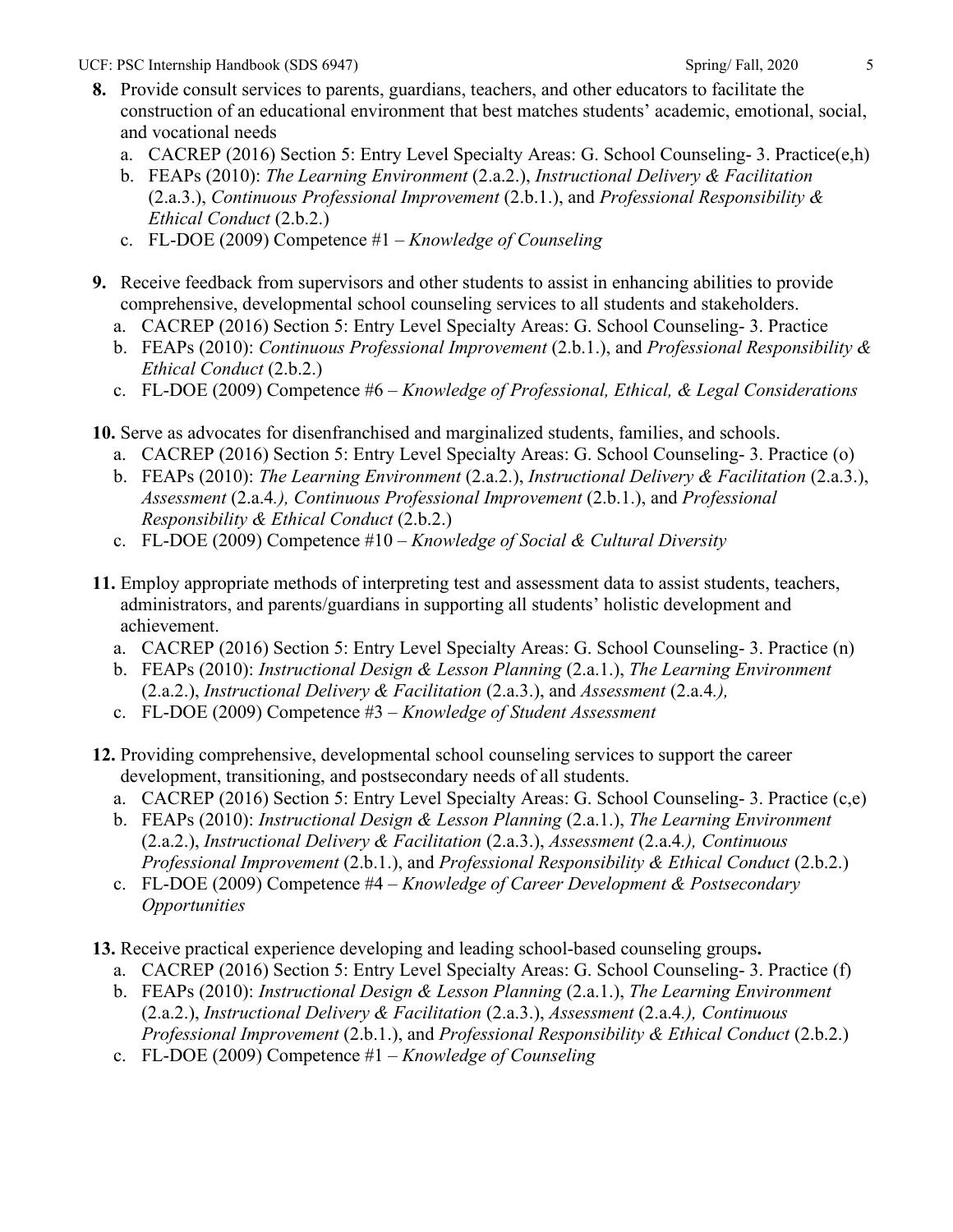- **14.** Receive practical experience developing, coordinating, and leading appropriate classroom guidance curriculum (psychoeducational groups).
	- a. CACREP (2016) Section 5: Entry Level Specialty Areas: G. School Counseling- 3. Practice (c)
	- b. FEAPs (2010): *Instructional Design & Lesson Planning* (2.a.1.), *The Learning Environment* (2.a.2.), *Instructional Delivery & Facilitation* (2.a.3.), *Assessment* (2.a.4*.), Continuous Professional Improvement* (2.b.1.), and *Professional Responsibility & Ethical Conduct* (2.b.2.)
	- c. FL-DOE (2009) Competence #2 *Knowledge of Activities & Programs for Addressing Current Concerns*
- **15.** Serve as liaisons to establish and develop a referral and support system between students, parents/guardians, school personnel, and other outside agencies.
	- a. CACREP (2016) Section 5: Entry Level Specialty Areas: G. School Counseling- 3. Practice (g,l)
	- b. FEAPs (2010): *The Learning Environment* (2.a.2.), *Instructional Delivery & Facilitation* (2.a.3.), *Assessment* (2.a.4*.), Continuous Professional Improvement* (2.b.1.), and *Professional Responsibility & Ethical Conduct* (2.b.2.)
	- c. FL-DOE (2009) Competence #5 *Knowledge of Consultation, Collaboration, & Coordination*
- **16.** Develop computer technology skills in the school setting while constructing a technology portfolio to assist in meeting state mandated computer competencies required for licensure/certification.
	- a. CACREP (2016) Section 5: Entry Level Specialty Areas: G. School Counseling- 3. Practice (c)
	- b. FEAPs (2010): *Instructional Design & Lesson Planning* (2.a.1.), *The Learning Environment* (2.a.2.), *Instructional Delivery & Facilitation* (2.a.3.), *Assessment* (2.a.4*.),* and *Continuous Professional Improvement* (2.b.1.)
	- c. FL-DOE (2009) Competence #9 *Knowledge of Appropriate Technology*
- **17.** Collaborate in the development of a comprehensive, developmental school counseling program that is designed specifically to address the needs of the students and community (e.g., needs assessment, program evaluation, analyzing data, applying research findings, and modification of program per findings).
	- a. CACREP (2016) Section 5: Entry Level Specialty Areas: G. School Counseling- 3. Practice (b, c, f)
	- b. FEAPs (2010): *Instructional Design & Lesson Planning* (2.a.1.), *The Learning Environment* (2.a.2.), *Instructional Delivery & Facilitation* (2.a.3.), *Assessment* (2.a.4*.), Continuous Professional Improvement* (2.b.1.), and *Professional Responsibility & Ethical Conduct* (2.b.2.)
	- c. FL-DOE (2009) Competence #8 *Knowledge of Research, Program Evaluation, and Follow-up*
- **18.** Gain familiarity with literature and best practices advocated by the American Counseling Association (ACA), the American School Counselor Association (ASCA), the Florida Counseling Association (FCA), the Florida School Counselor Association (FSCA), and the Florida Department of Education to ensure that goals, objectives, and activities are consistent with those recommended by these professionals.
	- a. CACREP (2016) Section 5: Entry Level Specialty Areas: G. School Counseling- 3. Practice (a)
	- b. FEAPs (2010): *Instructional Design & Lesson Planning* (2.a.1.), *The Learning Environment* (2.a.2.), *Instructional Delivery & Facilitation* (2.a.3.), *Assessment* (2.a.4*.), Continuous Professional Improvement* (2.b.1.), and *Professional Responsibility & Ethical Conduct* (2.b.2.)
	- c. FL-DOE (2009) Competence #6 *Knowledge of Professional, Ethical, & Legal Considerations*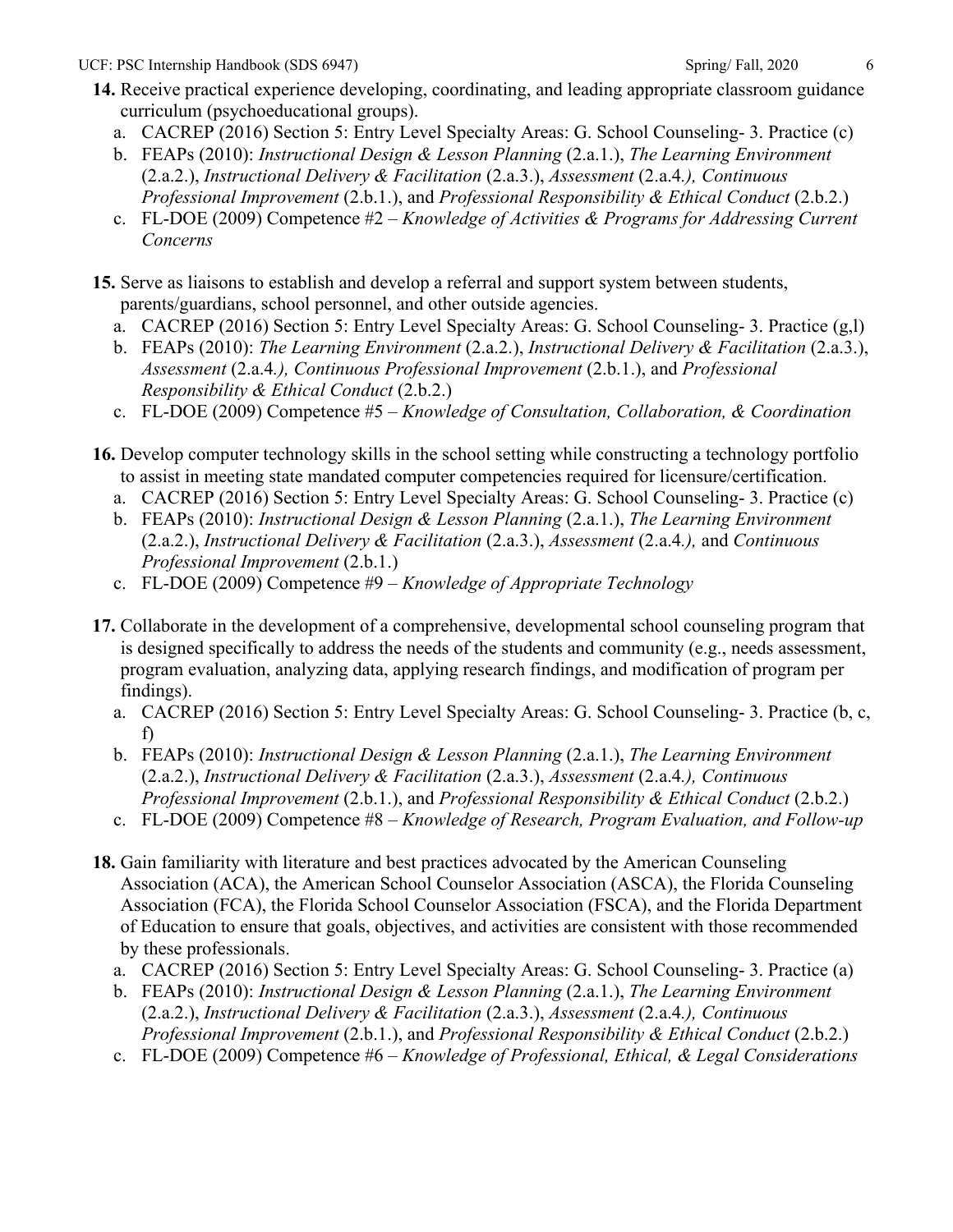### **19.** Attend professional counseling conferences and trainings to promote professional development and continuous improvement.

- a. CACREP (2016) Section 5: Entry Level Specialty Areas: G. School Counseling- 3. Practice (b)
- b. FEAPs (2010): *Continuous Professional Improvement* (2.b.1.), and *Professional Responsibility & Ethical Conduct* (2.b.2.)
- c. FL-DOE (2009) Competence #6 *Knowledge of Professional, Ethical, & Legal Considerations*
- **20.** Develop knowledge, dispositions, and skills to service as ethical and effective educational leaders, supporting all students and stakeholders holistic needs.
	- a. CACREP (2016) Section 5: Entry Level Specialty Areas: G. School Counseling- 3. Practice (n)
	- b. FEAPs (2010): *Instructional Design & Lesson Planning* (2.a.1.), *The Learning Environment* (2.a.2.), *Instructional Delivery & Facilitation* (2.a.3.), *Assessment* (2.a.4*.), Continuous Professional Improvement* (2.b.1.), and *Professional Responsibility & Ethical Conduct* (2.b.2.)
	- c. FL-DOE (2009) Competence #5 *Knowledge of Consultation, Collaboration, & Coordination*

# *Prerequisites: Internship in Professional School Counseling*

#### **Prior to registering for SDS 6947:** *Internship in Professional School Counseling***, students need to have:**

• Successful completion of **MHS 5005** (*Introduction to the Counseling Profession*), **MHS 6400**  (*Theories of Individual Counseling*), **MHS 6401** (*Techniques in Counseling*), **MHS 6500** (*Group Procedures in Counseling*), **SPS 6815** (*Ethical & Legal Issues in Professional School Counseling*), **MHS 6420** (Multicultural Counseling), *MHS 6803*(*Counseling Practicum I*), **SDS 6411** (*Counseling Children & Adolescents*), and **SDS 6620** (*Coordination of Professional School Counseling Programs*);

Students must register and successfully complete the **Florida Teacher Certification Examinations (FTCE) PRIOR to graduating from the School Counseling Track program in Counselor Education beginning their professional school counseling internship experience**. More specifically, students need to pass **PRIOR** to the start of internship **(a)** the FTCE General Knowledge Examination and **(b)** the FTCE Subject Examination (*School Counseling*). The last FTCE **(c)** the Professional Education Examination can be taken and passed prior to graduation and during or after the internship experience. Note: Information regarding all the FTCE is available at the UCF College of Community Innovation & Educations Office of Student Services at:<http://studentservices.education.ucf.edu/>and you can go to the FTCE website for specific information and test registration/fees: **[www.fl.nesinc.com](http://www.fl.nesinc.com/)**

- After completing the Online Internship documentation, your submission will be reviewed and the program coordinator will receive a listing of those approved student-interns.
- Once approved, the program assistant will meet with the School Counseling Coordinator to review credits and enroll student-interns in this clinical experience for either 3 or 6 credits.
- Upon beginning the internship experience, student- interns needs to complete a *Professional School Counseling Internship Agreement* and an *Outline of Planned Internship Experiences Form –*The *Outline of Planned Internship Experiences – Professional School Counseling* includes narratives describing a minimum of three opportunities or experiences for direct and indirect services.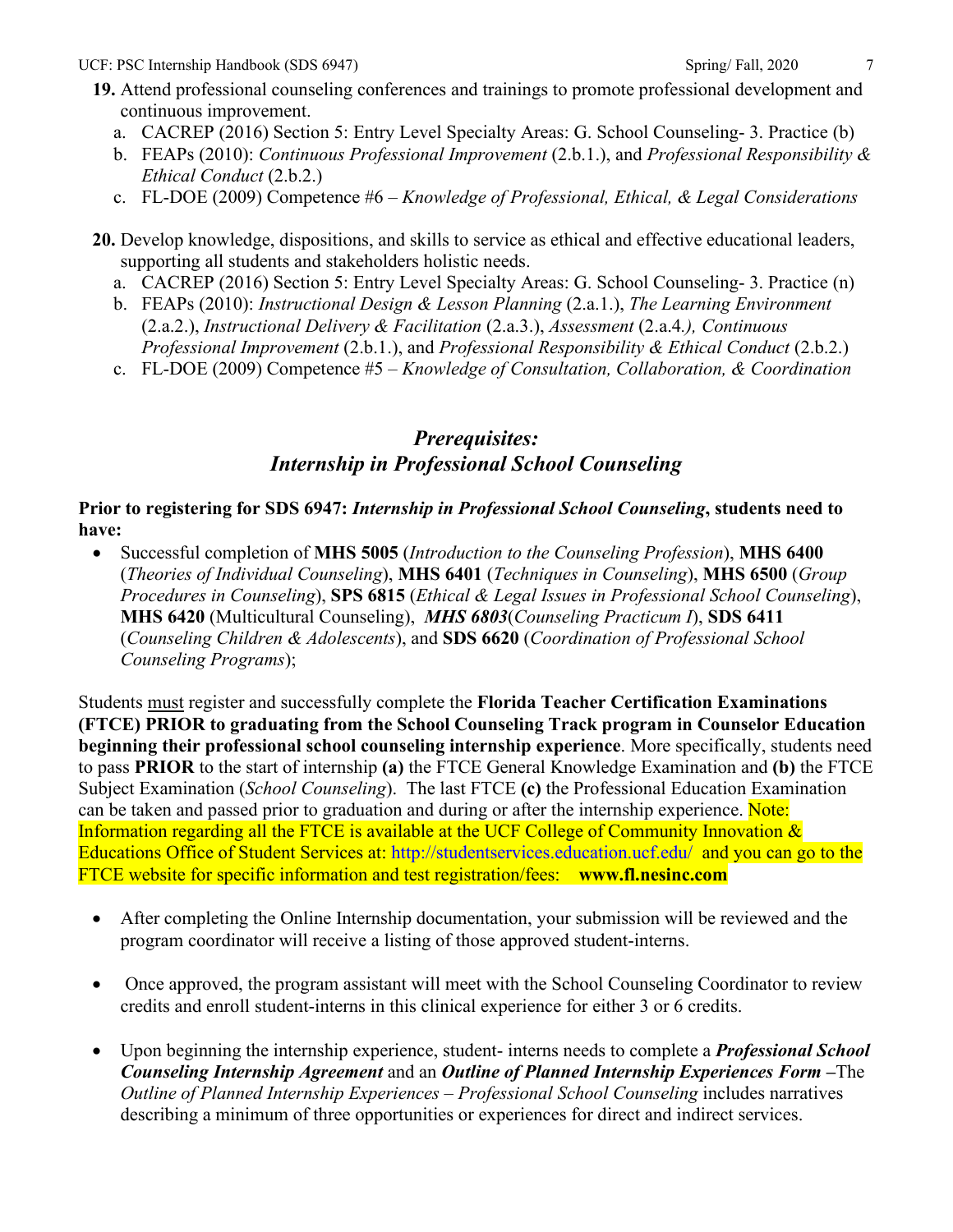- Students must maintain the minimum 3.0 cumulative GPA required by the College of Community Innovation & Education and the University of Central Florida in order to maintain their standing in the program and graduate;
- All interns are **REQUIRED to purchase professional counseling liability insurance** for this clinical experience (*available as part of an ASCA student membership*) – information relating to ASCA insurance is available at: [www.schoolcounselor.org](http://www.schoolcounselor.org/) and information relating to ACA insurance is available at: [www.counseling.org.](http://www.counseling.org/)

# **EXPECTATIONS UCF Graduate Student Interns**

#### *Expectations for Student-interns* enrolled in SDS 6947: *Internship in Professional School Counseling*

- **A.** The student-intern expectations if approved for a full-time internship is 40 hours/week at their internship site placement over the entire course of the semester enrolled. The student-intern expectations if approved for a part-time internship is 20 hours/week at their internship site placement over the entire course of the semester enrolled. **Those choosing to do a part time internship will accrue their required CACREP hours over two semesters, instead of one.**
- **B.** The student-intern is required to meet on the main campus 90 minutes a week for **UCF group supervision.** This is an important part of internship where student discuss and present cases.
- **C.** The student-intern will conform to the administrative policies, standards and practices of the internship site, and to the ethical and legal standards of the profession.
- **D.** The student-intern shall identify himself or herself to the public as a " UCF School Counseling Student-Intern" and wear the college issued nametag at all times on internship site premises.
- **E.** The student-intern will provide his or her own transportation to the internship site.
- **F.** The student-intern will obtain prior written approval of the internship site and the university before publishing any materials relating to the internship experience.
- **G.** The student-intern, in collaboration with the supervising school counselor at the internship site and the university faculty member, will set times, location and responsibilities of the internship experience.
- **H.** The student-intern, in collaboration with the supervising school counselor at the internship site and the university faculty member, will develop a written plan of activities of sufficient breadth to meet the standards set by the Florida Department of Education.
- **I.** The student-intern will obtain a **written evaluation of performance** from the site supervisor at least twice during each internship semester (e.g., mid evaluation and final evaluation form) and will submit that written evaluation according to the schedule established by the university faculty member. This written evaluation is required prior to posting a grade for the internship course.
- **J.** The student-intern is responsible for discussing the **mid and final evaluation** process to their school onsite supervisor and review the following information with the UCF faculty supervisor.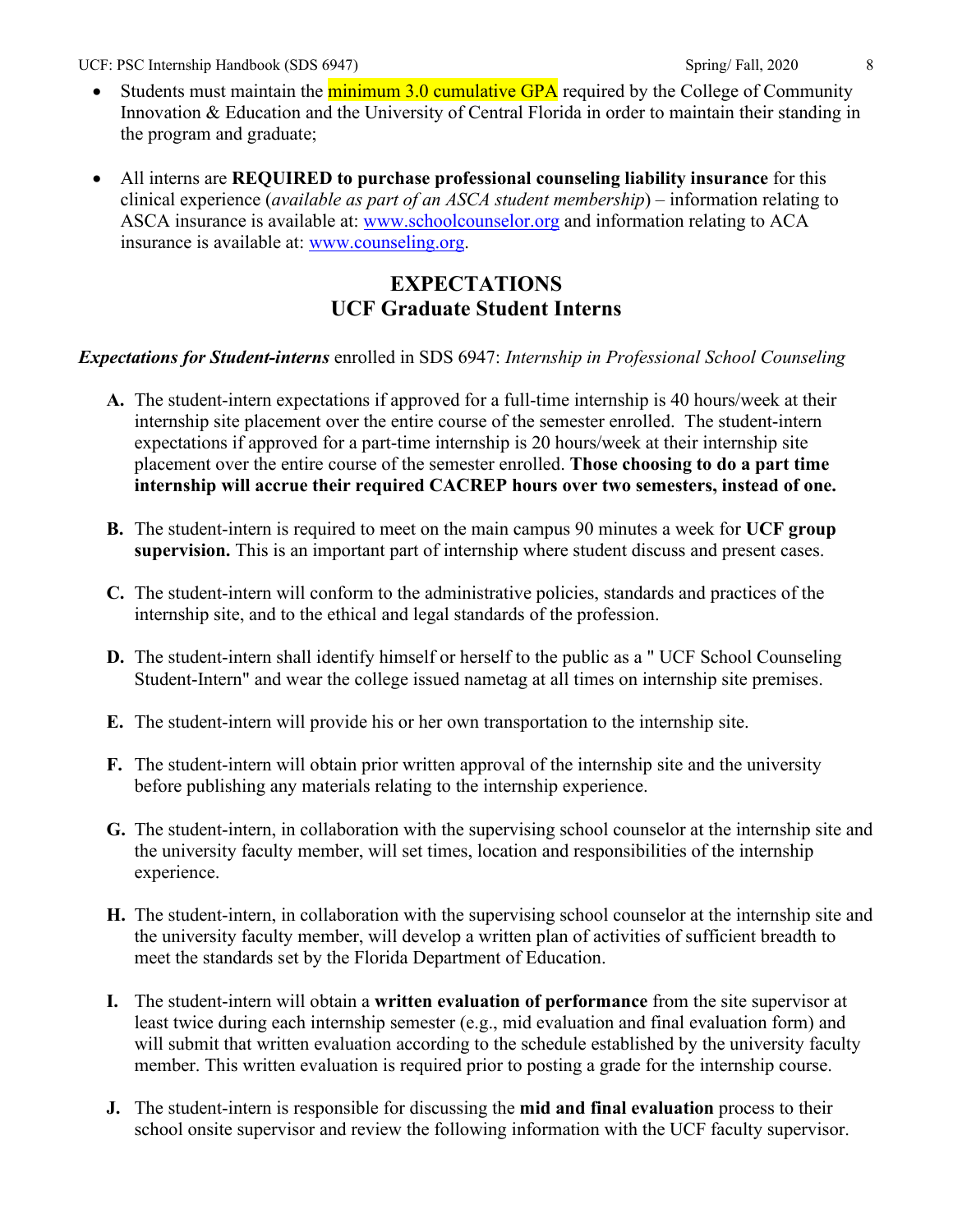**IMPORTANT**: In Fall, 2015 the School Counseling Track Program began to use the Qualtrics system in order to document and capture data from both the MID SITE SUPERVISOR INTERNSHIP EVALUATION FORM and the FINAL SITE SUPERVISOR INTERNSHIP EVALUATION FORM. This means that each school counseling site supervisor will need to go to: **[http://ucf.qualtrics.com//SE/?SID=SV\\_b3GyKJcpCSneRdr](http://ucf.qualtrics.com/SE/?SID=SV_b3GyKJcpCSneRdr)** to connect to the Qualtrics survey for the School Counseling Internship Supervisor Mid and Final Evaluation Forms. The forms have not changed, but the way you fill them out has changed. Again, school site supervisors will now use the link below to connect to an online form to document your feedback: **[http://ucf.qualtrics.com//SE/?SID=SV\\_b3GyKJcpCSneRdr](http://ucf.qualtrics.com/SE/?SID=SV_b3GyKJcpCSneRdr)**

- **K.** The student-intern will notify their internship site of illness, accident, or any other situation that does not allow the student-intern to meet at the internship site. Any prearranged absences should be discussed at the **START** of internship (first week at school site).
- **L.** The student-intern will attend all scheduled **individual supervision** sessions (*with on-site supervisor for an hour/weekly at school site*) and attend **group supervision** sessions (*with the university supervisor 90 minutes/weekly*) on campus.
- **M.** The student-intern will be prepared to complete all SDS 6947 **course requirements** (*i.e., log hours, case presentations, wellness plans, accountability measure presentations/poster showcase, readings, and other assigned activities outlined in course syllabus*).
- *N.* The student-intern will complete all **internship paperwork and documentation** by the scheduled due date on semester course syllabus reviewed the first week of classes. This includes providing copies of rubrics (Classroom Guidance Lesson & Data Assessment) along Site Agreement and Goal Statements, and Mid and Final Site Supervisor Evaluation forms to the onsite school supervisor. *It is solely the responsibility of the student-intern to gather and submit these documents by course deadlines.*

# **EXPECTATIONS: On-Site Supervisors**

*Expectations for On-site Supervisors* in the role of Supervisor throughout SDS 6947 course:

- **A.** Attend the *UCF Meet and Greet Event* held for onsite school counseling supervisors. This takes place the third week of the fall and spring internship semesters.
- **B.** Provide a minimum of **one (1) hour of individual** supervision per week. This can take place in one sitting, or can be two 30- minute sessions, or 3 20-minute sessions. This is essential in order to discuss and process the growth and development of the student-intern.
- **C.** Provide experiences with a diverse student population.
- **D.** Provide experiences with a variety of educational programs, including exceptional education and ESOL programs. That may involve coordinating the student-intern to observe and work in other departments and with other student support personnel (e.g., staffing specialists).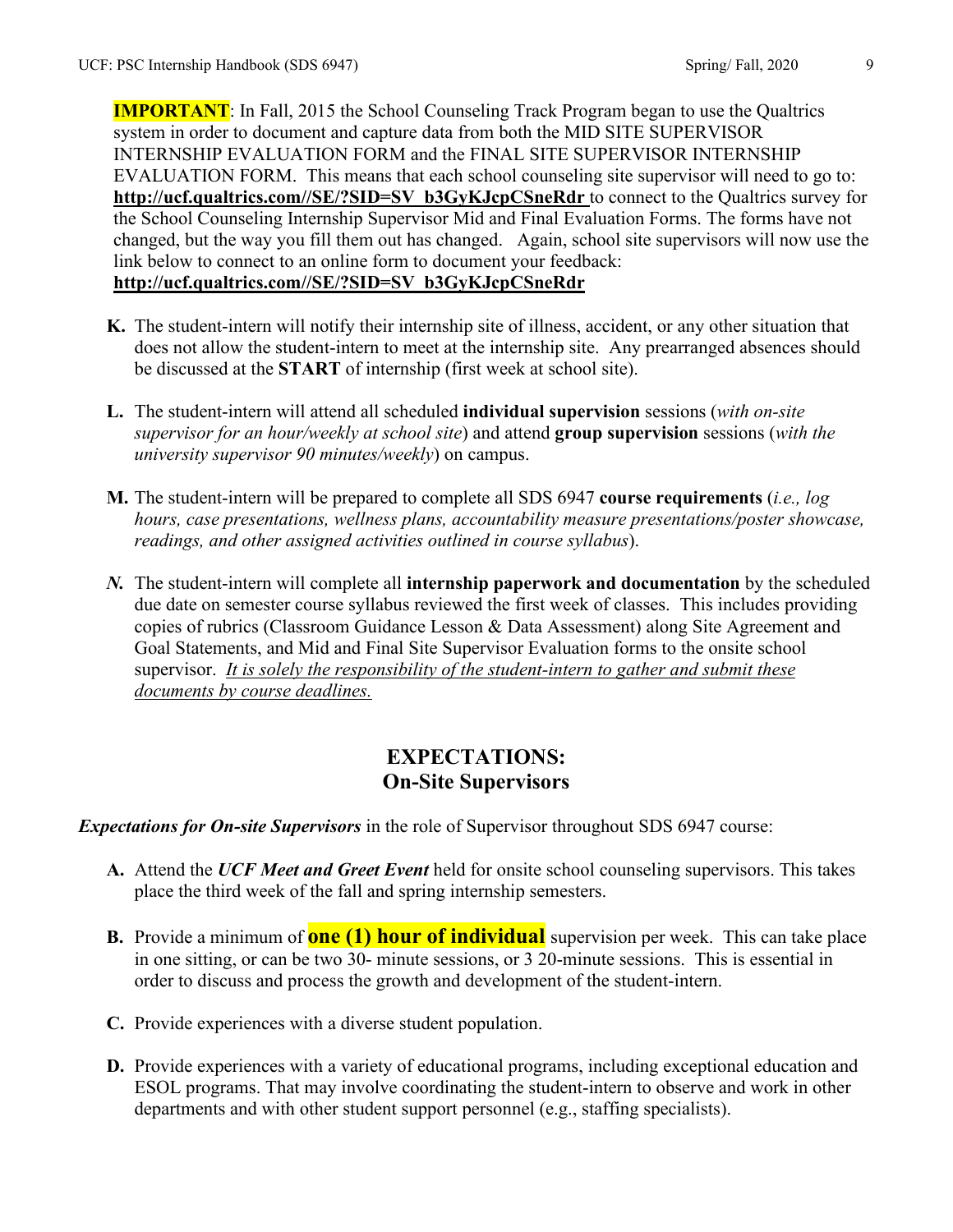- **E.** Provide opportunities for internship students to gain a broad range of experiences, including:
	- **1.** Data based decision-making: Assessing and reevaluating individual pupils and their programs.
	- **2.** Collaboration and consultation with school personnel and participation on interdisciplinary and leadership teams.
	- **3.** Developing, implementing and evaluating academic and behavioral interventions
	- **4.** Providing counseling (individual & group) and other mental health interventions.
	- **5.** Home, school, community collaboration: Working with parents/caregivers and community members.
	- **6.** Learning about, helping develop, or evaluating policy, practices and programs.
	- **7.** Participating in professional development activities.
	- **8.** Participating in individual or group supervision.
	- **9.** Learning about and using technology and information systems (e.g., Skyward)
	- **10.** Learning about individual differences and student diversity.
- **F.** The internship site in collaboration with the university will designate one professional school counselor who has at **least two years of experience in school counseling** to serve as the primary supervisor. The student may also work with other experienced school counselors at the site for specific activities. In no case shall any site supervisor be assigned by the internship site to provide concurrent supervision for more than **one** internship student.
- **G.** The internship on-site supervisor will complete at least two (mid-semester & final internship) evaluations. In addition, there will be feedback provided to student-interns on at least one Classroom Guidance Lesson and on Data Assessments (both through rubrics provided to supervisors by student-interns).
- **H.** The site supervisor shall ensure that the student-intern will be treated by the district as part of the professional staff; provided a supportive work environment, adequate supplies, and counseling materials. In addition, the site supervisor shall see that the student-intern is encouraged to participate in district or county committees; and that he/she/they are provided release time as needed to attend professional development experiences (e.g., UCF Counseling Conference) or professional association meetings (e.g., ASCA, OCSCA).
- **I.** To promptly and thoroughly investigate any complaint by any participating student-intern of unlawful discrimination or harassment at the facility or involving employees or agents of the facility, to take prompt and effective remedial action when discrimination or harassment is found to have occurred, and to promptly notify the university faculty supervisor of the existence and outcome of any complaint of harassment by, against, or involving any participating student.
- **J.** To provide, upon request by any participating student-intern, with such reasonable accommodations at the facility as required by law in order to allow qualified disabled students to participate in the program.
- **K.** To provide all participating student-interns with a copy of the internship site's rules, regulations, policies, and procedures with which the students are expected to comply.
- **L.** To provide for emergency health care of the student-intern in case of accident at the expense of the student-intern.
- **M.** The internship site may notify the university in writing (email accepted) of its desire to remove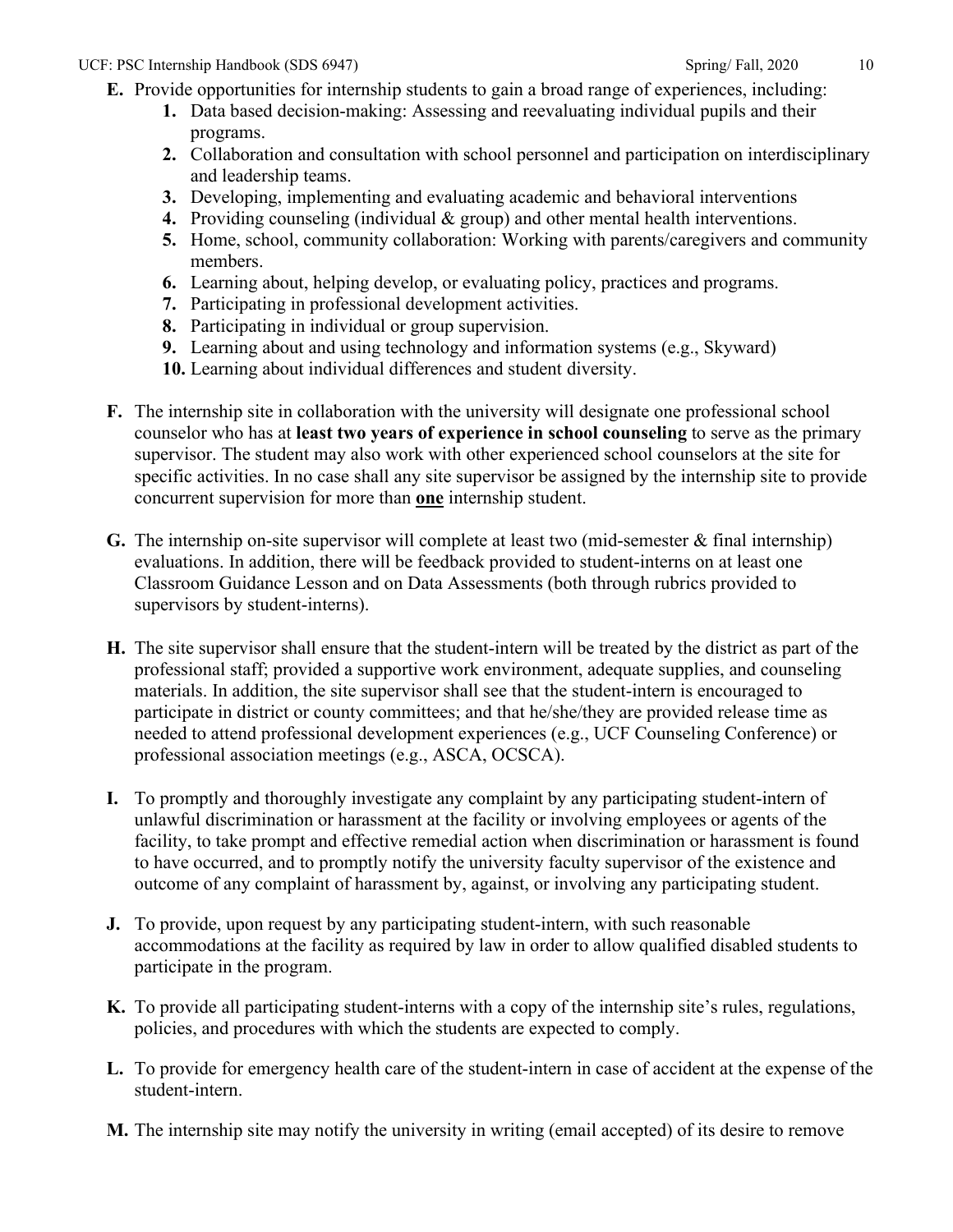any student-intern who the internship site determines is not performing satisfactorily, who refuses to follow the internship site's administrative and student care policies, procedures, rules and regulations, or whose health status is determined to be a detriment to his or her successful completion of the internship. Prior to removal of a student, the site shall consult with the university supervisor and School Counseling Coordinator about its concerns and proposed course of action.

- **N.** Attend the *UCF Accountability Poster Showcase* held at the end of the semester (last week of the fall and spring semesters) for onsite school counseling supervisors and district personnel. This is a culminating showcase and an opportunity for student-interns to share the data and impact their counseling interventions had on students, teachers, parents, or staff.
- **O.** The internship site agrees to notify the university *immediately* if there are any changes in its personnel, operation, or policies which may affect the field education experience.
- **P.** The internship site agrees to comply with all federal, state and local statutes and regulations applicable to the operation of the program, including without limitation, laws relating to the confidentiality of student records.

# **EXPECTATIONS: University Internship Supervisor**

The university supervisor coordinates the internship experiences offered to graduate students in the school counseling track of the Counselor Education Program and is responsible for providing group supervision. The supervisor is a faculty member in the Counselor Education Program and has had extensive training in counselor supervision and experience in professional school counseling.

### *Expectations for University Internship Supervisors* throughout SDS 6947 course:

- **A.** The university shall designate a faculty member to coordinate, with a designee of the internship site, the program for each student assigned to internship site.
- **B.** The university shall complete periodic evaluations of the student-intern regarding his/her/their performance at the internship site as per arrangement between the university faculty member and the internship site supervisor.
- **C.** The university (School Counseling Coordinator) will assure that the student-intern shall have completed the necessary educational prerequisites to be eligible for final internship experiences.
- **D.** The university supervisor will conduct **one (1) professional school counseling internship on-site visit** where he/she/they will meet with both the student-intern and on-site supervisor to discuss the student-intern's experience, progress, and professional development. For split or part time student-interns this site visit may take place during the first or second semester of the internship experience (or both terms if necessary or if they are at different school sites)

*Note: The only exception to the on-site visit is if the distance to the school site is more than 35 miles from UCF then a phone conference (including student-intern, onsite supervisor and university supervisor) can take the place in lieu of an on-site face-to- face visit.*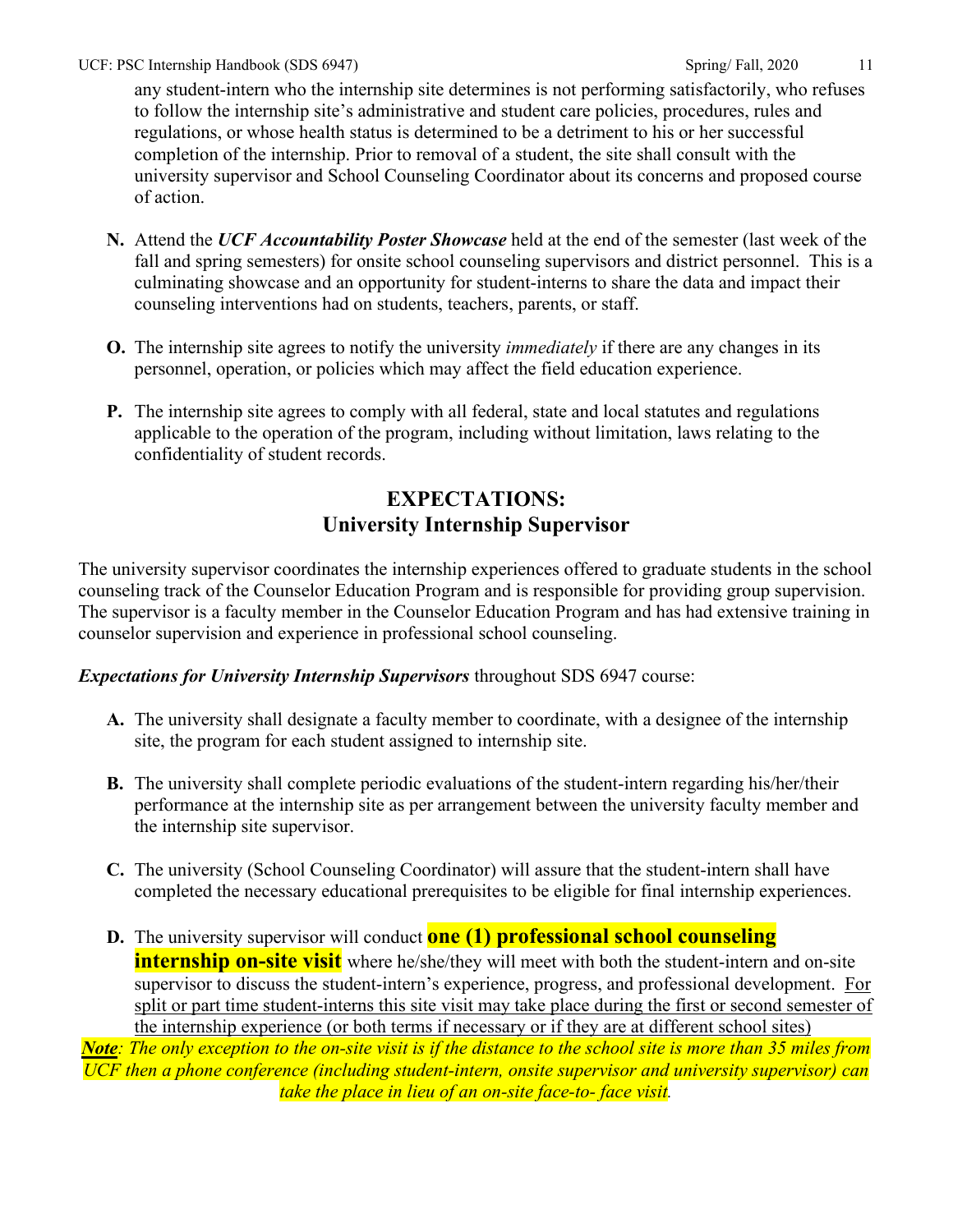- **A.** Neither party shall discriminate in the assignment of student-interns on the basis of race, color, disability, sex, religion, national origin, sexual orientation, ancestry, or any other basis prohibited by law.
- **B.** The parties agree that the student-interns are considered to be learners who are fulfilling specific requirements for field experiences as part of a degree requirement. Students are not to be considered employees or agents of the university for any purpose, including but not limited to workers' compensation insurance or employee benefits programs.
- **C.** These expectations shall be construed in accordance with the laws of the State of Florida in effect at the time of the execution of this agreement. Should either party institute legal action to enforce any obligation contained herein, it is agreed that the proper venue of such suit or action shall be Orange County, Florida.

# **GUIDELINES FOR INDIVIDUAL SUPERVISION**

Graduate internship students are responsible for scheduling a **minimum of one hour per week** of individual supervision. *This one-to-one supervision will primarily occur with the on-site supervisor. It may consist of three 20 minute sessions throughout the week, or two 30 minute supervision sessions but it must be at least one hour per week.* The internship student may, however, also schedule individual supervision sessions with the university supervisor. The purpose of the supervision is to provide support and direction for the professional development of the internship students as they become fully engaged in PSC functions.

### **Individual supervision may include provision of assistance with**:

- $\triangleright$  Case conceptualization and management
- $\triangleright$  Cognitive counseling skills
- $\triangleright$  Interpersonal skills
- $\triangleright$  Consultation skills
- $\triangleright$  Program planning and coordination
- $\triangleright$  Classroom presentation/activities resources and feedback
- $\triangleright$  Legal and ethical issues
- $\triangleright$  Goal setting
- $\triangleright$  Priority setting
- $\triangleright$  Time management
- $\triangleright$  Student assessment
- $\triangleright$  Documentation procedures
- $\triangleright$  Professional resources
- $\triangleright$  Referral networks process and procedures
- $\triangleright$  Child and adolescent development
- $\triangleright$  Individual and cultural differences
- $\triangleright$  School system structure and organization
- $\triangleright$  Transfer counseling theory to practice
- $\triangleright$  Appropriate school counselor roles and program functions

The supervisory interventions may be based on self-report of the internship student, the use of audio and/or videotapes, modeling, role-play, co-counseling, and/or direct observation.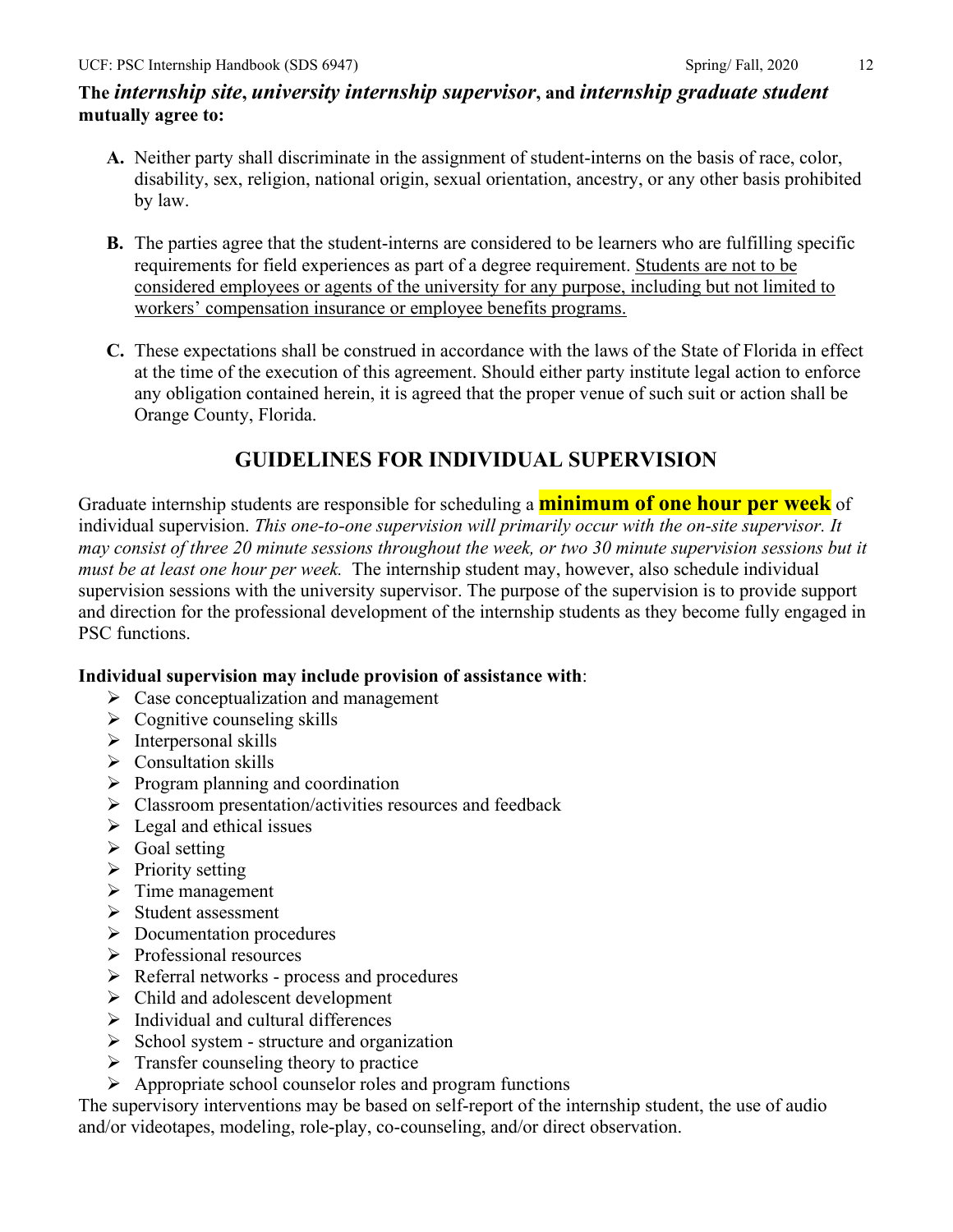# **GUIDELINES FOR GROUP SUPERVISION**

Group supervision will occur in regularly scheduled sessions over the course of the semester. Typically this will occur once a week (Tuesdays, 4pm-5:30pm) at the UCF Main Campus. Content and instructional approaches will be determined by the needs of the group. The group supervision session will provide opportunities for:

- Book Study
- Discussions of program issues
- Didactic information- (e.g., self-harming, assessing lethality, etc....)
- Clarification of appropriate counselor roles
- Peer and supervisor feedback and support
- Resource sharing
- Legal and ethical considerations and concerns

Approaches may include:

- Discussions Didactic presentations
- Role-plays Experiential activities Review of audio and videotapes

# **Florida Educators Accomplished Practices (FEAP, 2010) met by SDS 6947**:

#### **6A-5.065 The Educator Accomplished Practices.**

(1) Purpose and Foundational Principles.

(a) Purpose. The Educator Accomplished Practices are set forth in rule as Florida's core standards for effective educators. The Accomplished Practices form the foundation for the state's teacher preparation programs, educator certification requirements and school district instructional personnel appraisal systems.

(b) Foundational Principles. The Accomplished Practices are based upon and further describe three essential principles:

1. The effective educator creates a culture of high expectations for all students by promoting the importance of education and each student's capacity for academic achievement.

- 2. The effective educator demonstrates deep and comprehensive knowledge of the subject taught.
- 3. The effective educator exemplifies the standards of the profession.

(2) The Educator Accomplished Practices. Each effective educator applies the foundational principles through six (6) Educator Accomplished Practices. Each of the practices is clearly defined to promote a common language and statewide understanding of the expectations for the quality of instruction and professional responsibility.

#### *(a) Quality of Instruction.*

**1.Instructional Design and Lesson Planning**. Applying concepts from human development and learning theories, the effective educator consistently:

- a. Aligns instruction with state-adopted standards at the appropriate level of rigor;
- b. Sequences lessons and concepts to ensure coherence and required prior knowledge.
- c. Designs instruction for students to achieve mastery;
- d. Selects appropriate formative assessments to monitor learning;
- e. Uses a variety of data, independently, and in collaboration with colleagues, to evaluate learning outcomes, adjust planning and continuously improve the effectiveness of the lessons; and
- f. Develops learning experiences that require students to demonstrate a variety of applicable skills and competencies.

**2.The Learning Environment**. To maintain a student-centered learning environment that is safe, organized,

equitable, flexible, inclusive, and collaborative, the effective educator consistently:

- a. Organizes, allocates, and manages the resources of time, space, and attention;
- b. Manages individual and class behaviors through a well-planned management system;
- c. Conveys high expectations to all students;
- d. Respects students' cultural, linguistic and family background;
- e. Models clear, acceptable oral and written communication skills;
- f. Maintains a climate of openness, inquiry, fairness and support;
- g. Integrates current information and communication technologies;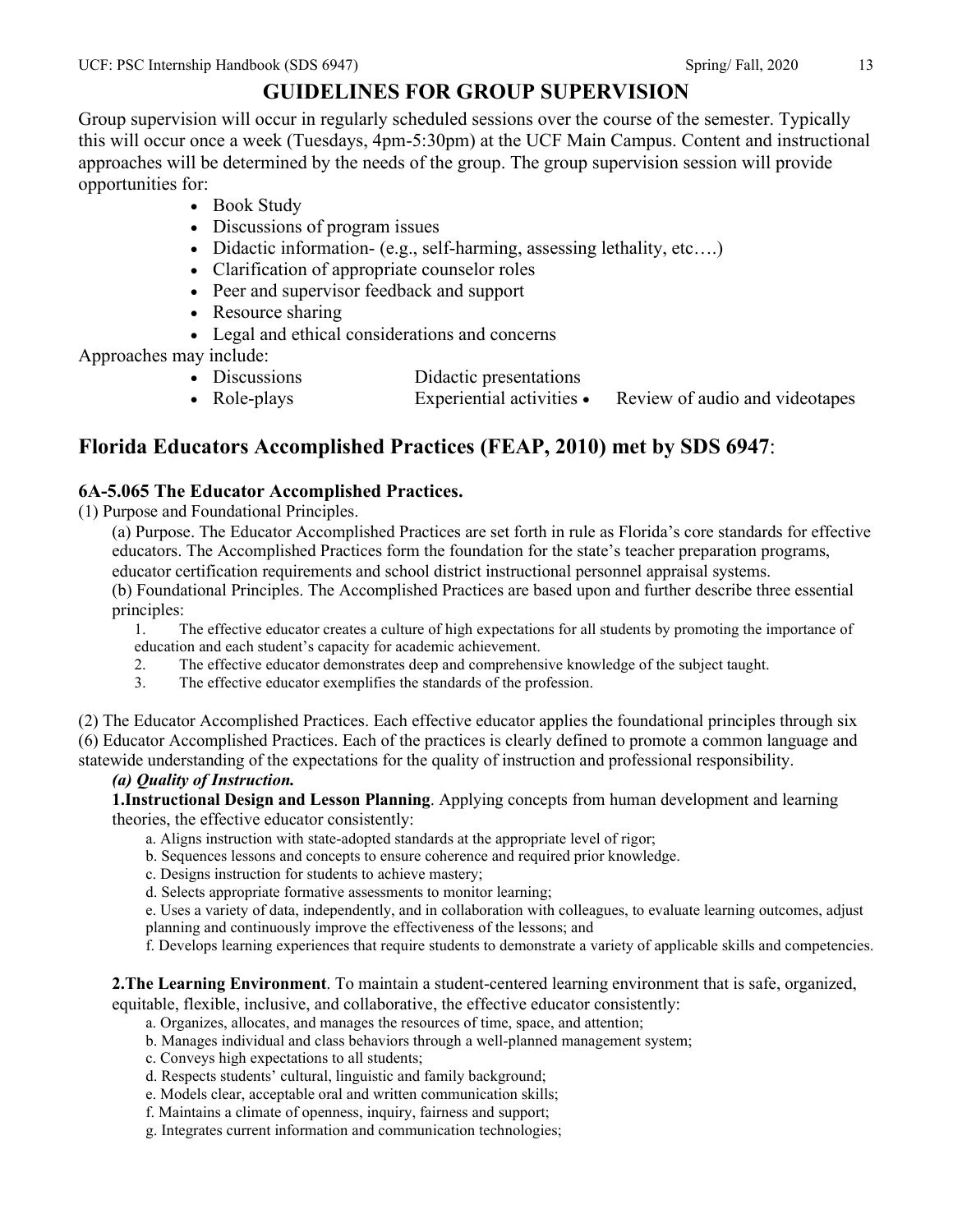#### h. Adapts the learning environment to accommodate the differing needs and diversity of students; and

i. Utilizes current and emerging assistive technologies that enable students to participate in high-quality communication interactions and achieve their educational goals.

**3. Instructional Delivery and Facilitation**. The effective educator consistently utilizes a deep and comprehensive knowledge of the subject taught to:

a. Deliver engaging and challenging lessons;

b. Deepen and enrich students' understanding through content area literacy strategies, verbalization of thought, and application of the subject matter;

c. Identify gaps in students' subject matter knowledge;

d. Modify instruction to respond to preconceptions or misconceptions;

e. Relate and integrate the subject matter with other disciplines and life experiences;

f. Employ higher-order questioning techniques;

g. Apply varied instructional strategies and resources, including appropriate technology, to provide comprehensible instruction, and to teach for student understanding;

h. Differentiate instruction based on an assessment of student learning needs and recognition of individual differences in students;

i. Support, encourage, and provide immediate and specific feedback to students to promote student achievement; and

j. Utilize student feedback to monitor instructional needs and to adjust instruction.

**4.Assessment.** The effective educator consistently:

a. Analyzes and applies data from multiple assessments and measures to diagnose students' learning needs, informs instruction based on those needs, and drives the learning process;

b. Designs and aligns formative and summative assessments that match learning objectives and lead to mastery;

c. Uses a variety of assessment tools to monitor student progress, achievement and learning gains;

d. Modifies assessments and testing conditions to accommodate learning styles and varying levels of knowledge;

e. Shares the importance and outcomes of student assessment data with the student and the student's parent/caregiver(s); and

f. Applies technology to organize and integrate assessment information.

#### *(b) Continuous Improvement, Responsibility and Ethics.*

**1. Continuous Professional Improvement**. The effective educator consistently:

a. Designs purposeful professional goals to strengthen the effectiveness of instruction based on students' needs;

b. Examines and uses data-informed research to improve instruction and student achievement;

c. Collaborates with the home, school and larger communities to foster communication and to support student learning and continuous improvement;

d. Engages in targeted professional growth opportunities and reflective practices, both independently and in collaboration with colleagues; and

e. Implements knowledge and skills learned in professional development in the teaching and learning process.

**2. Professional Responsibility and Ethical Conduct**. Understanding that educators are held to a high moral standard in a community, the effective educator adheres to the Code of Ethics and the Principles of Professional Conduct of the Education Profession of Florida, pursuant to State Board of Education Rules 6B-1.001 and 6B1.006, F.A.C, and fulfills the expected obligations to students, the public and the education profession.

*Rulemaking Authority 1004.04, 1004.85, 1012.225, 1012.34, 1012.56 FS. Law Implemented 1004.04, 1004.85, 1012.225, 1012.34, 1012.56 FS. History–New 7-2-98; Amended 12-17-10.* 

# **CACREP (2016)** *Standards* **relating to SDS 6947 SECTION 5: Entry-Level Specialty: School Counseling G. School Counseling 3. PRACTICE (a-o)**

Professional practice, which includes practicum  $\&$  internship, provides for the application of theory  $\&$  the development of counseling skills under supervision. These experiences will provide opportunities for students to counsel clients who represent the ethnic & demographic diversity of their community.

#### **SUPERVISOR QUALIFICATIONS & SUPPORT**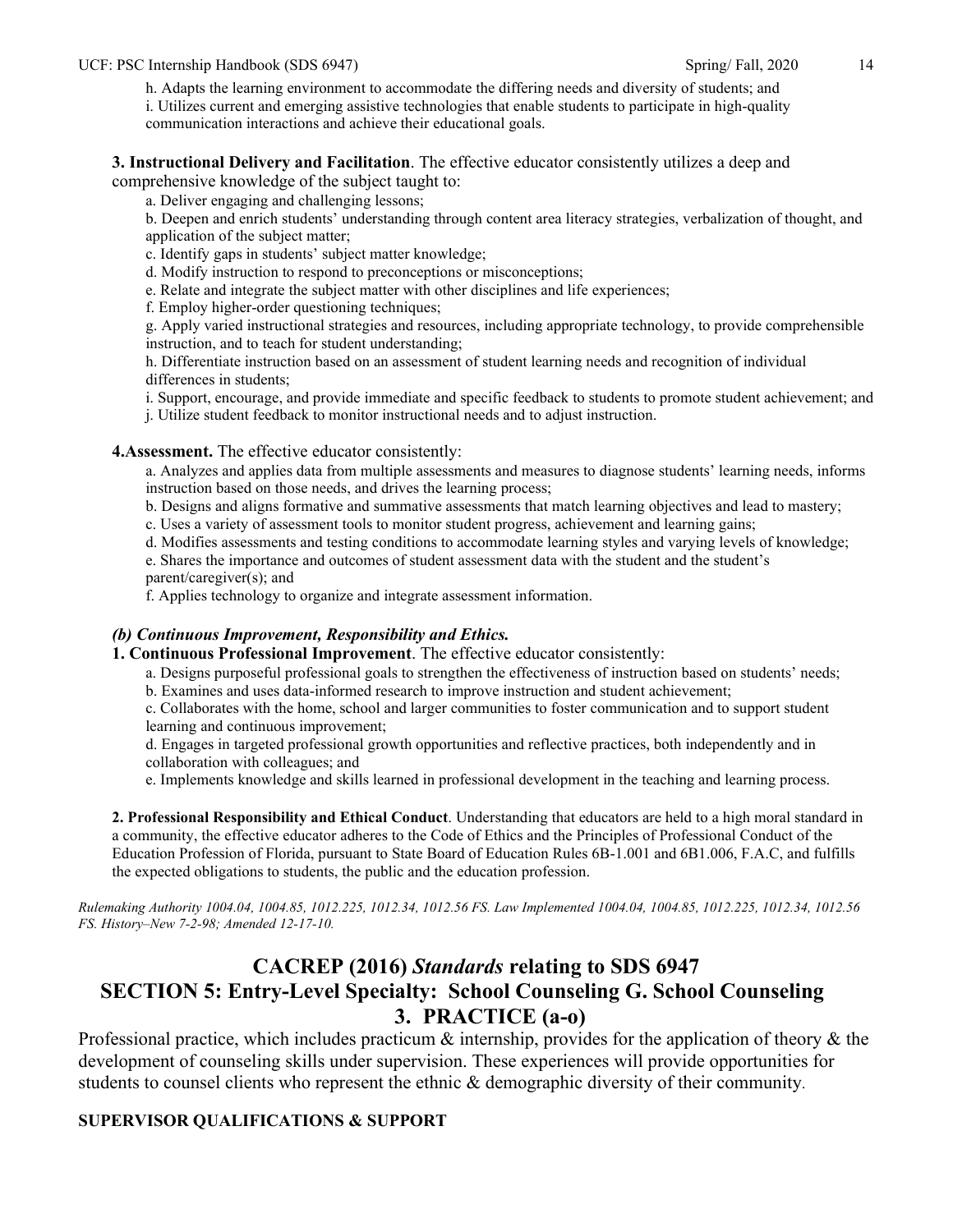- A. Program faculty members serving as individual or group practicum/internship supervisors *must* have the following:
	- 1. A doctoral degree and/or appropriate counseling preparation, preferably from a CACREP-accredited counselor education program.
	- 2. Relevant experience & appropriate credentials/licensure and/or demonstrated competence in counseling.
	- 3. **Relevant supervision training & experience**.
- C. Site supervisors *must* have the following qualifications:
	- 1. A minimum of a master's degree in counseling or a related profession with equivalent qualifications, including appropriate certifications and/or licenses.
	- 2. A minimum of **two years of pertinent professional experience** in the program area in which the student is enrolled.
	- 3. Knowledge of the program's expectations, requirements, and evaluation procedures for students.
	- 4. **Relevant training in counseling supervision**.
- D. Orientation, assistance, consultation, &professional development opportunities are provided by counseling program faculty to site supervisors and are also required per county/district policy.
- E. **Supervision contracts** for each student are developed to define the roles &responsibilities of the faculty supervisor, site supervisor, & student during practicum and internship.

### **INTERNSHIP Hour Requirements**

- G. The program requires completion of a supervised internship in the student's designated program area of **600 clock hours,** begun after successful completion of the practicum. The internship is intended to reflect the comprehensive work experience of a professional counselor appropriate to the designated program area. Each student's internship includes all of the following:
	- 1. At least **240 clock hours of direct service**, including experience leading groups
	- 2. Weekly interaction that averages **one hour per week of individual** &/or triadic supervision throughout the internship, usually performed by the onsite supervisor.
	- 3. An average of **1 ½ hours per week of group supervision** provided on a regular schedule throughout the internship &performed by a program faculty member.
	- 4. The opportunity for the student to become familiar with a **variety of professional activities** and resources in addition to direct service (e.g., record keeping, assessment instruments, scheduling, supervision, information and referral, in-service and staff meetings) with access to *diverse students and populations*.
	- 5. The opportunity for the student to develop **program-appropriate audio/video recordings for use in supervision** or to receive live supervision of his or her interactions with clients.
	- 6. Evaluation of the student's counseling performance throughout the internship, including documentation of a **formal evaluation** after the student completes the internship by a program faculty member in consultation with the site supervisor.

# **HELPFUL WEBSITES**

| www.counseling.org                                                                                    |
|-------------------------------------------------------------------------------------------------------|
| www.schoolcounselor.org                                                                               |
| www.flacounseling.org                                                                                 |
| www.fla-schoolcounselor.com                                                                           |
| www.nbcc.org                                                                                          |
| Council for Accreditation of Counseling and Related Education Programs www.cacrep.org                 |
| Chi Sigma Iota (Counseling Professional Honor Society International) www.csi-net.org                  |
| U.S. Dept. of Health & Human Services for Children http://nccanch.acf.hhs.gov/general/legal/statutes/ |
| www.fldoe.org                                                                                         |
| http://education.ucf.edu/clinicalexp                                                                  |
|                                                                                                       |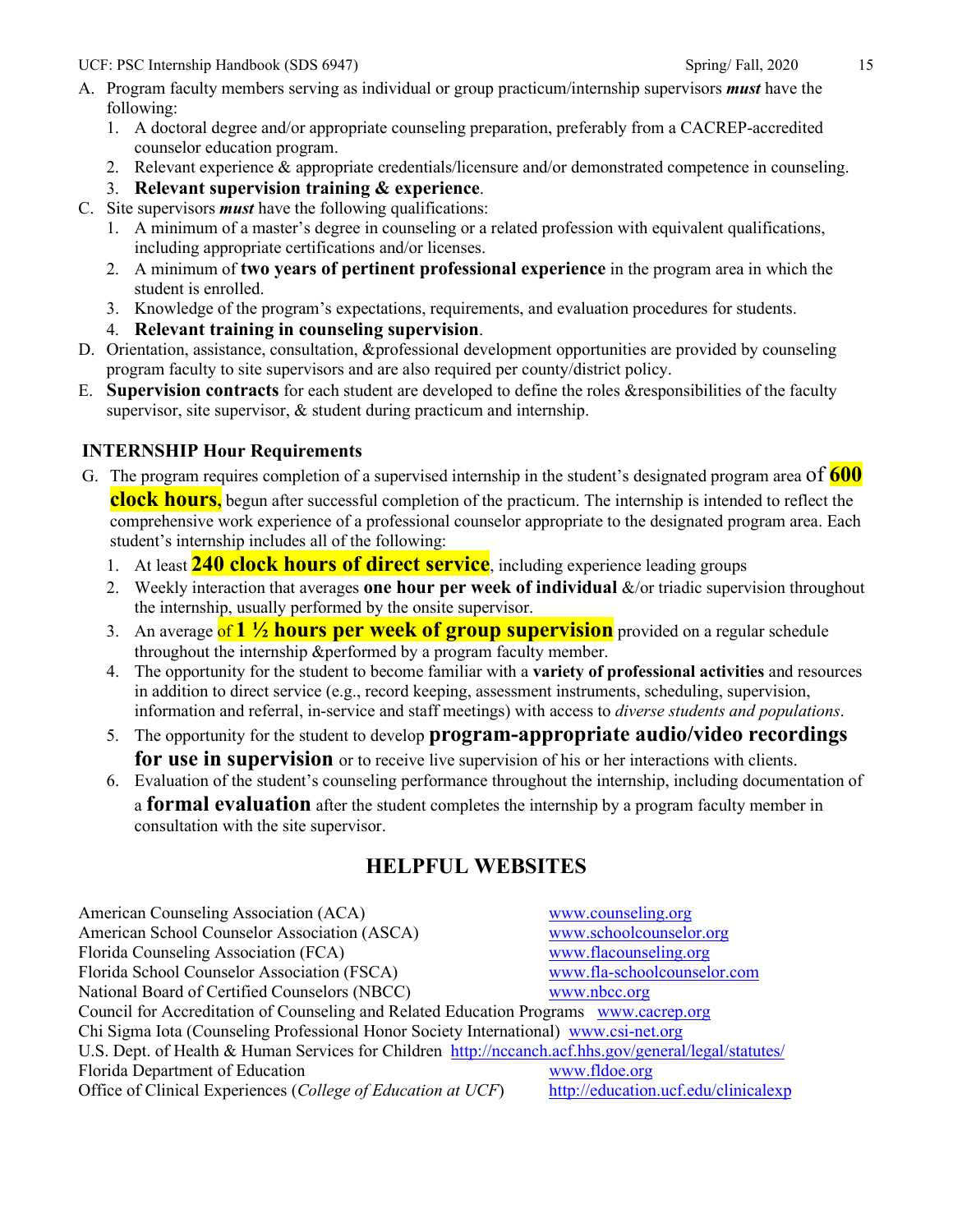

# **Internship Handbook Sign-Off Sheet**

SDS 6947: Internship in Professional School Counseling Handbook Counselor Education—School Counseling Program University of Central Florida

I, \_\_\_\_\_\_\_\_\_\_\_\_\_\_\_\_\_\_\_\_\_\_\_\_\_\_\_\_\_\_\_\_\_\_(print name) , have read the *Counselor Education Graduate Student Handbook* and *SDS 6947: Internship in Professional School Counseling Handbook* of the Counselor Education Program at the University of Central Florida. I agree to abide by the requirements, policies, procedures and ethical standards of the Counselor Education program, and agree to participate in the Counselor Education Program's ongoing evaluation process as described in the Counselor Education Graduate Student Handbook.

Student-intern's Signature Date

Student-intern's Cell Phone Number

Student-intern's E-mail Address

Anticipated Semester and Year of Graduation (  $\Box$  ) Semester and (  $\Box$  ) Year

Name of Faculty Advisor:

*(This form will be submitted to the School Counseling Track Coordinator 1st week of classes)*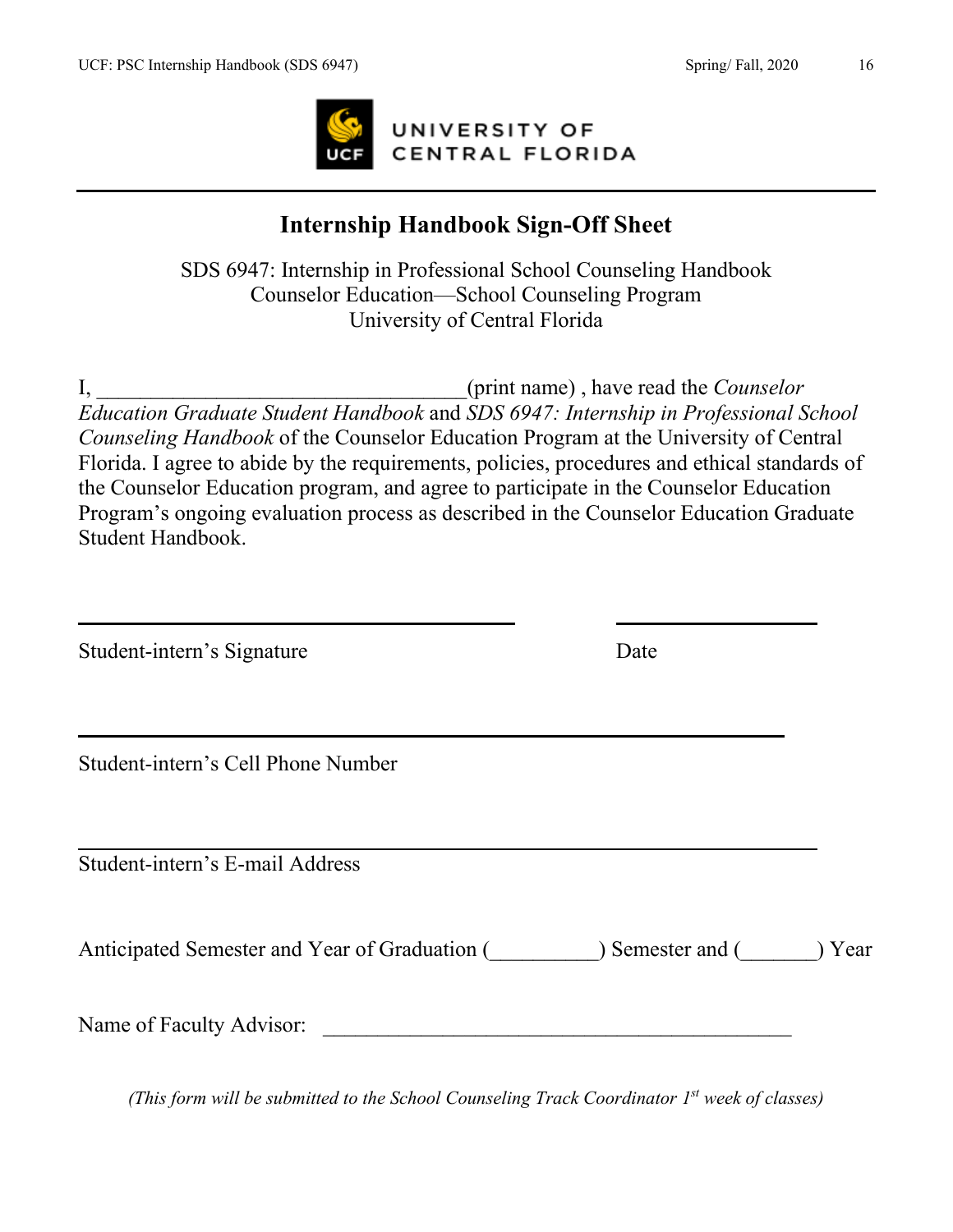

# UNIVERSITY OF CENTRAL FLORIDA

# **SDS 6947:** *Internship in Professional School Counseling* **Student-Intern Documentation Completion Checklist**

| Student-intern:                                                                   |                                                           |                   |                |            |
|-----------------------------------------------------------------------------------|-----------------------------------------------------------|-------------------|----------------|------------|
| <b>Internship School Site:</b>                                                    |                                                           |                   |                |            |
| <b>Site Supervisor (School-based Supervisor):</b>                                 |                                                           |                   |                |            |
| <b>UCF Internship Supervisor:</b>                                                 |                                                           |                   |                |            |
| <b>Circle the Semester(s):</b>                                                    | <b>Spring, 2020</b>                                       | <b>Fall, 2020</b> |                |            |
| <b>Form /Activity</b>                                                             |                                                           |                   | Completed      | <b>Not</b> |
|                                                                                   |                                                           |                   | (include date) | Completed  |
| (1-4 BRING TO FIRST CLASS MEETING)                                                |                                                           |                   |                |            |
| Internship Handbook Sign Off Sheet (signed with contact information)<br>1.        |                                                           |                   |                |            |
| 2. ASCA/ACA Membership & Professional Liability Insurance Documentation           |                                                           |                   |                |            |
| 3. Successful Completion of FTCE (General Knowledge)                              |                                                           |                   |                |            |
| Successful Completion of FTCE (Subject Area: School Counseling)<br>4.             |                                                           |                   |                |            |
|                                                                                   |                                                           |                   |                |            |
| Student-Intern Continuous Improvement Plan / Wellness Plan<br>5.                  |                                                           |                   |                |            |
| School Site Approval Data Sheet<br>6.                                             |                                                           |                   |                |            |
| <b>School Site Agreement Form</b>                                                 |                                                           |                   |                |            |
| 8.<br>Outline of Planned Internship Experience - Professional School Counseling   |                                                           |                   |                |            |
| 9.                                                                                | Internship Site Supervisor Evaluation Form (Mid-Semester) |                   |                |            |
| 10. Professional School Counseling Internship Log (Excel / mid-semester)          |                                                           |                   |                |            |
|                                                                                   |                                                           |                   |                |            |
| 11. Classroom Guidance Observation Rubric (completed & signed)                    |                                                           |                   |                |            |
| 12. Data & Assessment Evaluation Rubric (completed & signed)                      |                                                           |                   |                |            |
| 13. UCF Internship Supervisor's School-based Site Visit                           |                                                           |                   |                |            |
|                                                                                   |                                                           |                   |                |            |
| 14. Evaluation of School Counseling Internship Site (completed by <i>intern</i> ) |                                                           |                   |                |            |
| 15. Professional School Counseling Internship Excel Log (final hours)             |                                                           |                   |                |            |
| 16. Summary Record of Internship Hours & Supervisory Data (final signed)          |                                                           |                   |                |            |
| 17. Internship Site Supervisor Evaluation Form (Final Evaluation-signed)          |                                                           |                   |                |            |
| 18. Accountability Project and Poster Showcase participant (poster & handout)     |                                                           |                   |                |            |
| 19. Mock Interview with Internship Site Administrator (sign off form              |                                                           |                   |                |            |
|                                                                                   |                                                           |                   |                |            |
| <b>To Graduate From Program</b>                                                   |                                                           |                   |                |            |
| 20. Successful Completion of FTCE (Professional Exam)                             |                                                           |                   |                |            |
| 21. Successful Completion of CPCE (Program Requirement)                           |                                                           |                   |                |            |
| 22. Submission & Review of Program Portfolio (Faculty Advisor)                    |                                                           |                   |                |            |
|                                                                                   |                                                           |                   |                |            |

**Student-intern (name / signature) Date** 

**/**

**/**

**UCF Supervisor (name / signature) Date**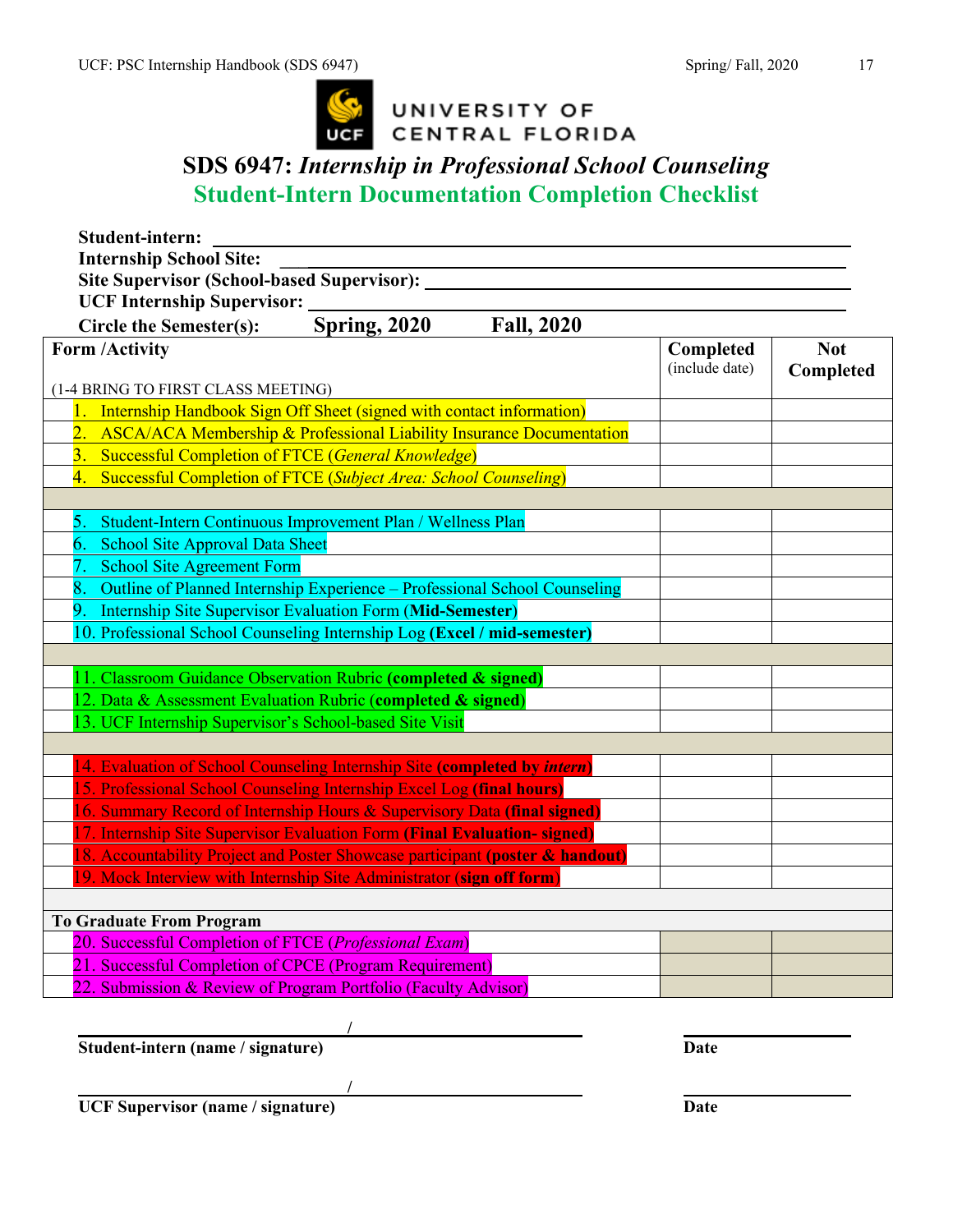

# **SCHOOL SITE APPROVAL DATA SHEET**

**Counselor Education Program** *Professional School Counseling Track*

| <b>Semester to Begin Internship Experience: Spring or Fall 20</b>                                                    |  |  |  |
|----------------------------------------------------------------------------------------------------------------------|--|--|--|
| Name of School Assigned: 1997 and 2008 and 2009 and 2009 and 2009 and 2009 and 2009 and 2009 and 2009 and 2009 $\mu$ |  |  |  |
|                                                                                                                      |  |  |  |
| <u> 1999 - Jan Barnett, fransk politik (d. 1989)</u>                                                                 |  |  |  |
|                                                                                                                      |  |  |  |
|                                                                                                                      |  |  |  |
|                                                                                                                      |  |  |  |
| On-site Supervisor's Name: 1988 Manual Contract of Supervisor's Name: 1988                                           |  |  |  |
| Supervisor's Direct Phone line/& extension: (1)                                                                      |  |  |  |
|                                                                                                                      |  |  |  |
|                                                                                                                      |  |  |  |
|                                                                                                                      |  |  |  |
| College/University Earned Graduate Degree in School Counseling: _________________                                    |  |  |  |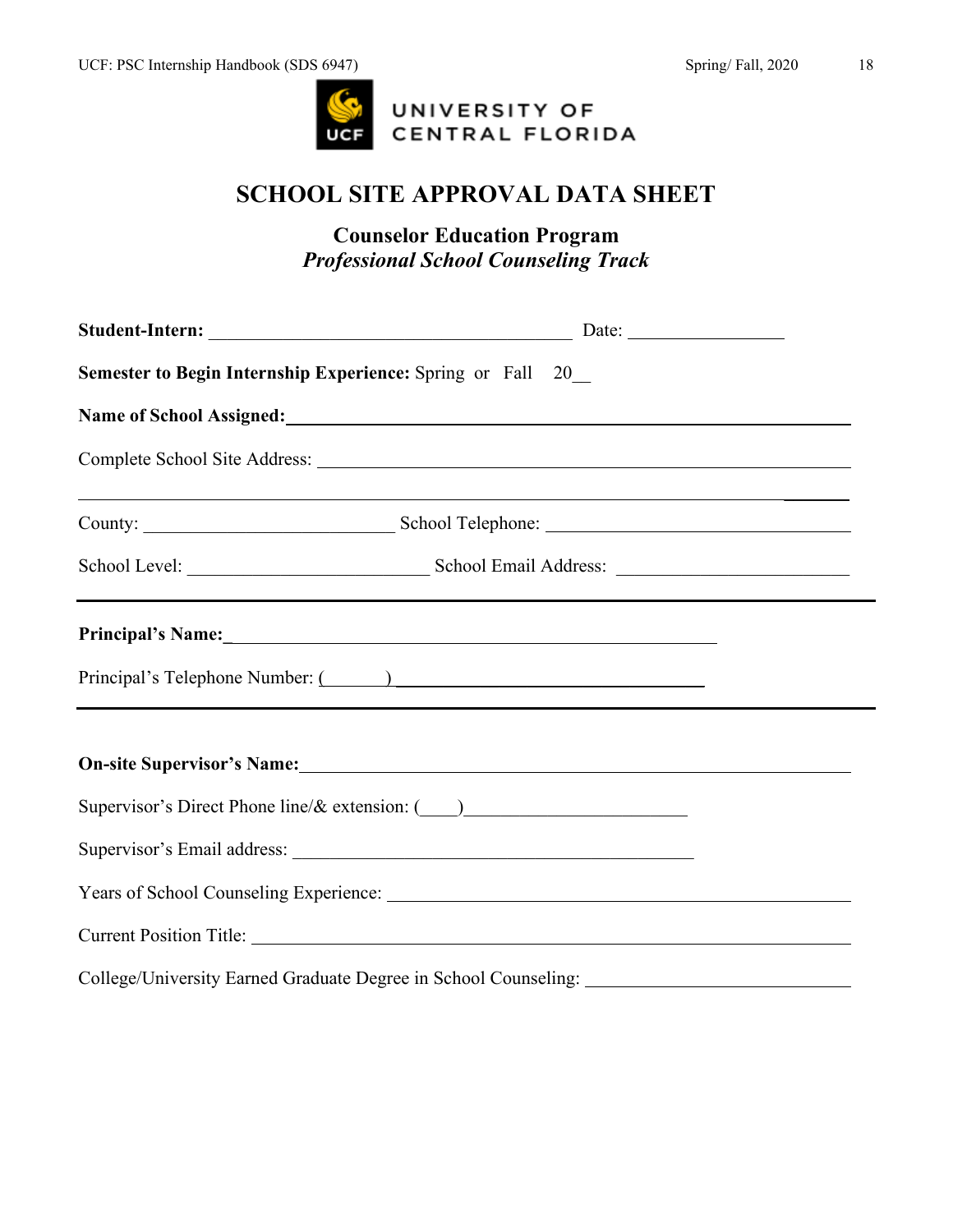# **Type of Direct Service Provided**

Please review each of the following types of service with your school site supervisor and discuss the opportunity for you to participate in each activity. Please check either "yes" or "no" for each. The highlighted areas are mandatory to this clinical experience and a site may be changed for a student-intern if a school is unable to provide an experience necessary to appropriately prepare our student-interns via CACREP and FEAP standards and requirements.

| <b>Individual counseling</b>                   | Yes | No             |
|------------------------------------------------|-----|----------------|
| Academic advising $&$ planning (all levels)    | Yes | No             |
| <b>Small Group counseling</b>                  | Yes | No             |
| <b>Classroom</b> guidance                      | Yes | No             |
| Career counseling & advisement (all levels)    | Yes | No             |
| <b>Consultation services</b>                   | Yes | No             |
| Collaboration (i.e., MTSS/Child Study Teams)   | Yes | No             |
| Parent / Caregiver conferences                 | Yes | No             |
| Parent / Caregiver trainings/ presentations    | Yes | No             |
| Referral services (social work, mental health) | Yes | No             |
| Testing (Kbit, gifted screenings, etc)         | Yes | N <sub>0</sub> |

### **Indirect Services Provided (Non-Counseling Duties Involved)**

| <b>Scheduling</b> (if middle/ high school settings) | Yes | Nο  |
|-----------------------------------------------------|-----|-----|
| Testing coordination                                | Yes | No. |
| <b>Staff/Team meetings</b>                          | Yes | Nο  |
| Filing/record keeping/cumulative folders            | Yes | N٥  |

### **Supervision Provided**

| Live or Direct experience (classroom/groups) Yes |  |     | Nο |
|--------------------------------------------------|--|-----|----|
| <b>Individual supervision weekly</b> (1 hour)    |  | Yes | No |

#### **Education Provided**

| Professional Development trainings              | Yes | No.          |
|-------------------------------------------------|-----|--------------|
| County In-service trainings                     | Yes | No.          |
| <b>Research (data collection) opportunities</b> | Yes | $N_{\Omega}$ |
| Other unique opportunities                      | Yes | $\Delta$     |

The College of Community Innovation and Education and the Counselor Education Program of the UCF would like to **thank you** for your support of our students. We could not effectively train school counselors without your help and expertise. Thank you for your assistance, cooperation, and support.

| <b>UCF Internship Supervisor Site Approval:</b> | Approved or Denied | Date: |
|-------------------------------------------------|--------------------|-------|
| <b>UCF Internship Supervisor Name:</b>          |                    |       |
| <b>UCF Internship Supervisor Signature:</b>     |                    |       |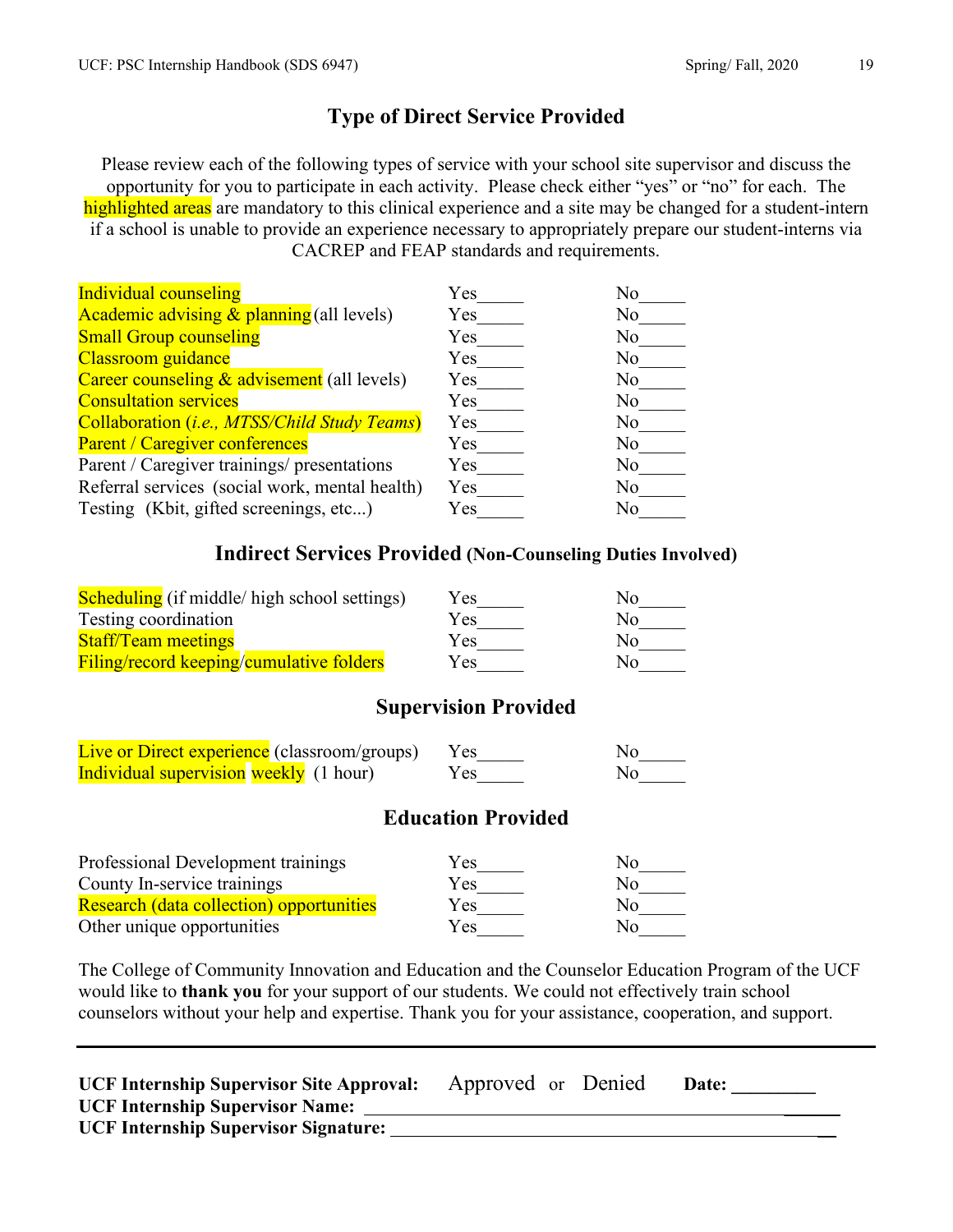

# **SCHOOL SITE INTERNSHIP AGREEMENT FORM**

Student-Intern:

|                             | Semester to Begin the Internship Experience: (circle one) Spring of 2020 or Fall of 2020 |                  |
|-----------------------------|------------------------------------------------------------------------------------------|------------------|
| This agreement is made this | day of                                                                                   | , by and between |
|                             |                                                                                          |                  |

| (hereinafter referred to as the SCHOOL) and |                                                                                                 |
|---------------------------------------------|-------------------------------------------------------------------------------------------------|
|                                             | (hereinafter referred to as the UNIVERSITY). This agreement will be effective for a period from |
| ТΩ                                          | for student-intern                                                                              |

#### **Purpose**

The purpose of this agreement is to provide a qualified graduate student with an internship experience in the field of professional school counseling clarifying the hours they are required to attend school placement [40 hrs/wk throughout semester=full time (6credits) or [20 hrs/wk throughout semester= part time(3 credits]

#### **The UNIVERSITY shall be responsible for the following:**

- 1. Selecting a student –intern who has successfully completed all of the prerequisite courses and the practicum in counseling experience.
- 2. Providing the **SCHOOL** with an internship handbook that clearly delineates the responsibilities of the **UNIVERSITY**, the *SCHOOL*, the **STUDENT-INTERN**, the **ON-SITE SUPERVISION**, and the **UNIVERSITY INTERNSHIP SUPERVISOR**.
- 3. Designating a qualified University of Central Florida faculty member as the internship supervisor who will work with the **SCHOOL** in coordinating the internship experience.
- 4. Notifying the student-intern that he or she must adhere to the administrative policies, rules, standards, schedules, and practices of the **SCHOOL**.
- 5. Advising the student-intern that he or she should have adequate and appropriate professional liability insurance.

#### **The SCHOOL shall be responsible for the following:**

- 1. Providing the student-intern with an overall orientation to the school's specific services necessary for the implementation of the internship experience.
- 2. Designating a qualified staff member (a **Florida Certified School Counselor** with a **minimum of two years of professional experience**, who has **completed the clinical educators training** required by the State of Florida) to function as on-site supervising counselor for the student-intern. The supervising counselor will be responsible, with the approval of the administration of the SCHOOL, for providing opportunities for the student intern to engage in a variety of counseling activities under supervision and for evaluating the student intern's performance. (A competency checklist is included in the internship handbook.)

#### **Equal Opportunity**

It is mutually agreed that neither party shall discriminate on the basis of race, color, nationality, ethnic origin, age, sexual orientation and identity, gender, or creed.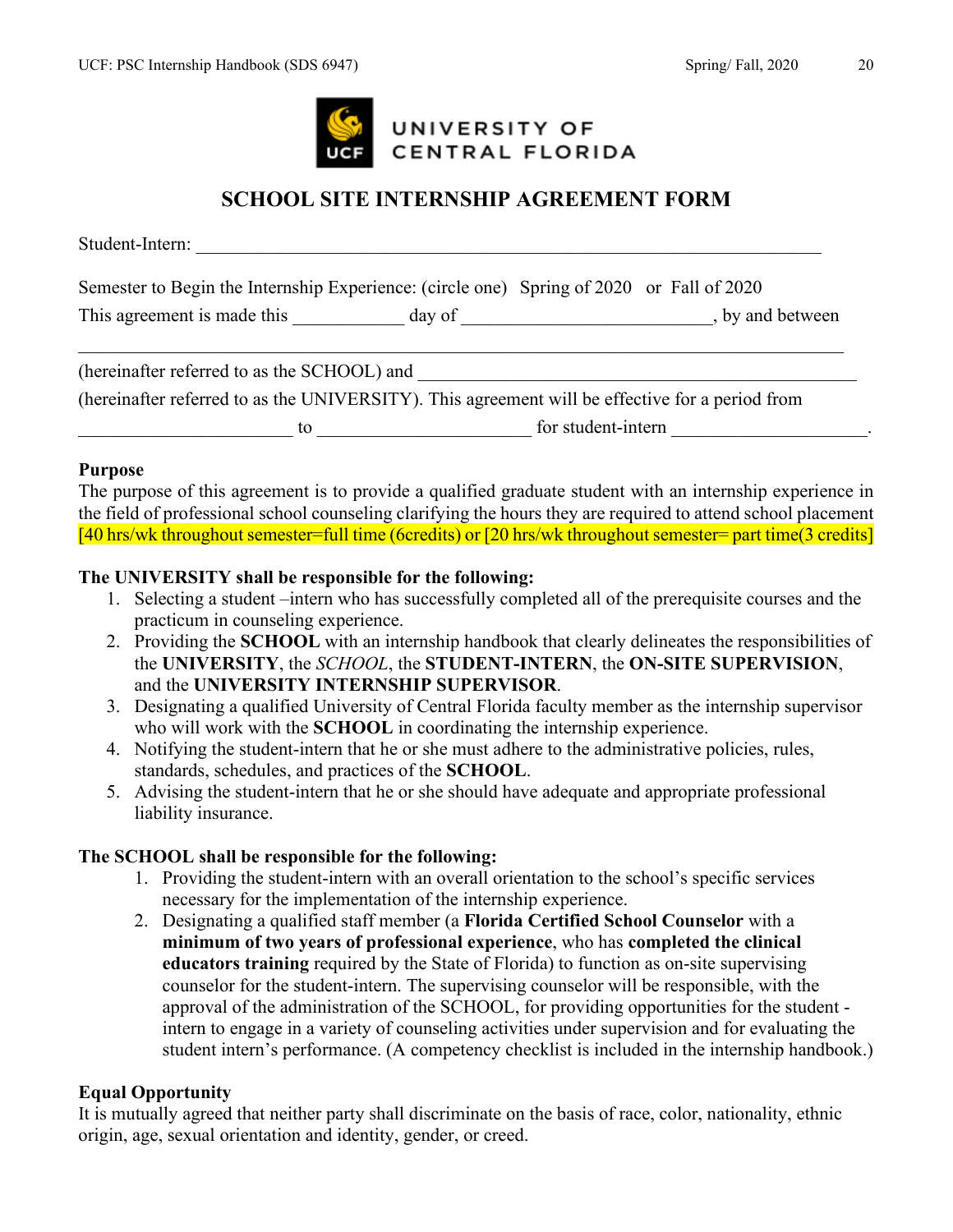

UNIVERSITY OF CENTRAL FLORIDA

# **Academic Testing Policy**

**The University of Central Florida's (UCF) Counselor Education Program is dedicated to the professional development and growth of school counseling student-interns by providing a wellrounded and comprehensive internship experience. A school counseling student-intern's experience often coincides with state standardized assessment and testing. In order to ensure the security and integrity of any state standardized assessment and testing, and to protect our student-interns, UCF school counseling student-interns are NOT permitted to: (a) coordinate, (b) administer, (c) proctor, or (d) distribute and/ or collect any standardized assessment and testing examination materials.** 

**The UCF College of Community Innovation and Education – School Counseling Program respectfully request that school counseling student-interns be moved to NON-testing classrooms (activities) for the duration of any standardized testing window. If school counseling student-interns remain in classrooms, they should be observers only, when certificated personnel leave, school counseling student-interns must leave as well. School counseling student-interns have been instructed that** *at no time* **can they be alone in the room with students while they are taking a standardized academic examination or alone with any testing materials.**

# School Counseling Student-Interns are permitted to:

- **Assist** his or her school-based counseling supervisor **WITH** the coordination **and** training of other school personnel in preparation with any state standardized testing examination policies and procedures.
- **Assist** his or her school-based counseling supervisor WITH organizing standardized testing examination materials

# School Counseling Student-Interns are **NOT** allowed to::

- Coordinate state standardized testing
- Adminster state standardized tests to students
- Proctor state standardized Tests **alone**
- Distribute and/ or collect state standardized administration materials
- Be **ALONE** in a testing room with state standardized examination materials
- Be **ALONE** in a test preparation / holding room with state standardized examination materials.
- Be **ABSENT** or **miss time** from their Internship site due to testing.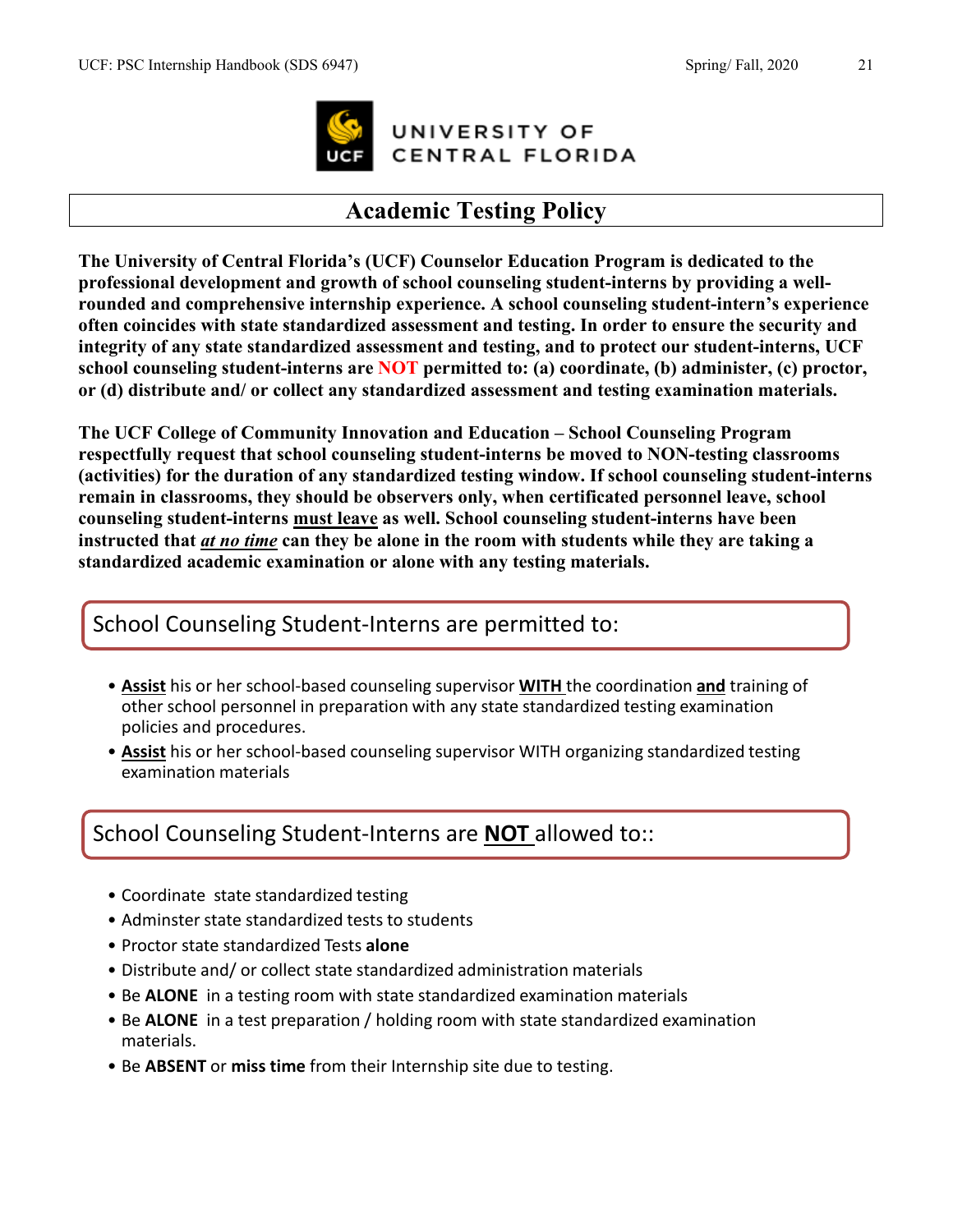#### **Termination**

It is understood and agreed by and between the parties hereto that the SCHOOL has the right to terminate the internship experience of the student whose health status is detrimental to the services provided the students of the SCHOOL. Further, the SCHOOL has the right to terminate the use of the SCHOOL by a student-intern if, in the opinion of the on-site supervising school counselor, the student-intern's behavior is detrimental to the operation of the SCHOOL and student services. Such action will not be taken until the grievance against any student-intern has been discussed with the student-intern and with UNIVERSITY officials.

The names of the responsible individuals at the two institutions charged with the implementation of the contract are as follows:

 $X_\_$ 

| <b>School Counseling Student-intern</b> | ( <i>please print neatly</i> ) |
|-----------------------------------------|--------------------------------|
|                                         |                                |

 $\mathcal{L}_\mathcal{L}$  , and the set of the set of the set of the set of the set of the set of the set of the set of the set of the set of the set of the set of the set of the set of the set of the set of the set of the set of th **On-site Supervisor (Certified School Counselor) at the SCHOOL** (*please print neatly*)

 $X_\_$ 

Signature Date

\_\_\_\_\_\_\_\_\_\_\_\_\_\_\_\_\_\_\_\_\_\_\_\_\_\_\_\_\_\_\_\_\_\_\_\_\_\_\_\_\_\_\_\_\_\_\_\_\_\_\_\_\_\_\_\_\_\_\_\_ **UCF Internship Supervisor at the UNIVERSITY** (*please print neatly*)

 $X_\_$ 

Signature Date

Signature Date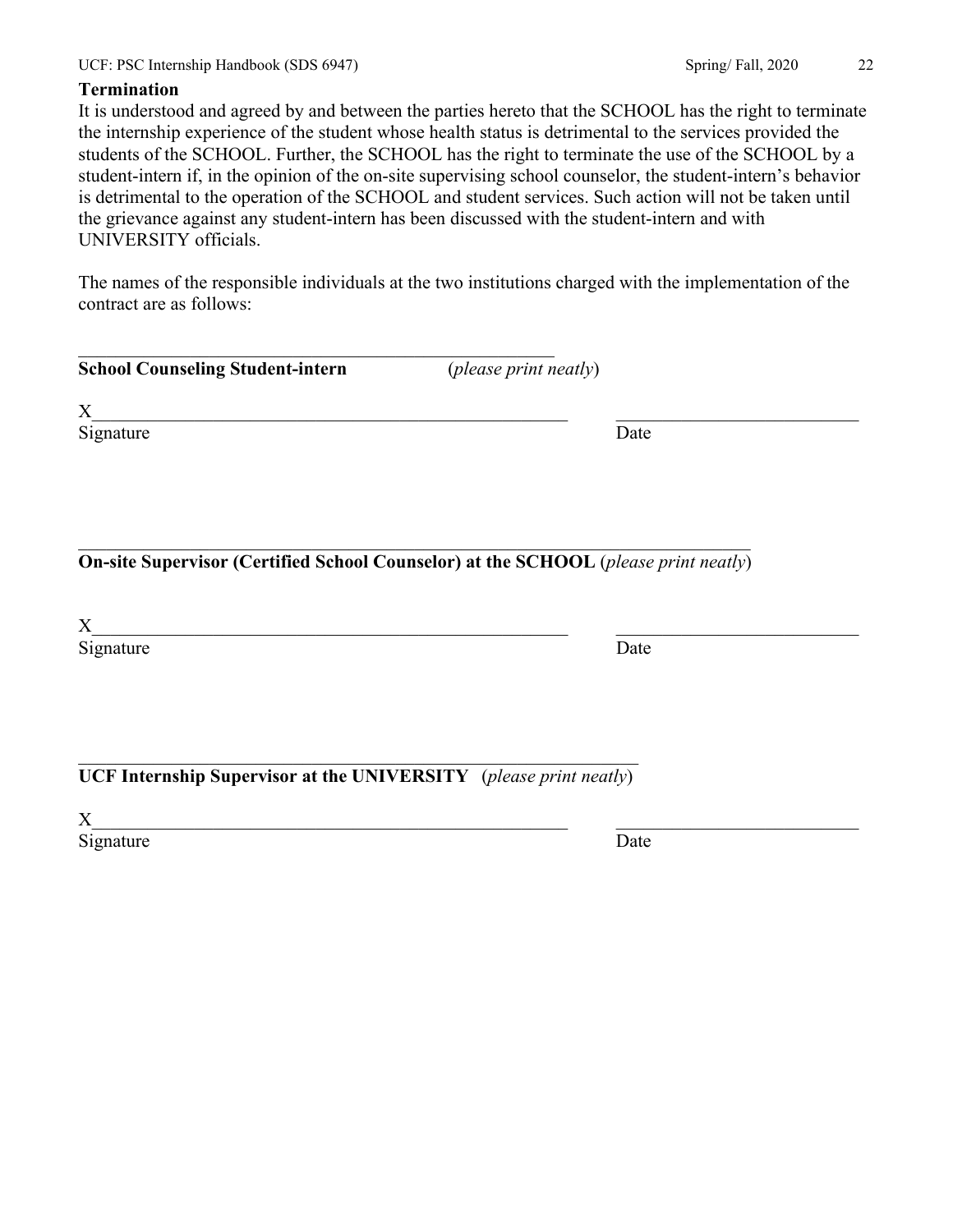

# **Outline of Planned Internship Experiences**

The *Outline of Planned Internship Experience–Professional School Counseling* outlines the specific objectives and duties of the student-intern during his or her internship experience. The objectives and tasks should align with the American School Counselor Association's (ASCA, 2005, 2012) *National Model* and the Council for Accreditation of Counseling and Related Educational Program's (CACREP, 2016) accreditation standards.

American School Counselor Association. (2019). *The ASCA national model: A framework for school counseling programs* (4th ed.). Alexandria, VA: Author.

Council for Accreditation of Counseling and Related Educational Programs. (2016). *CACREP accreditation standards and procedures manual.* Alexandria, VA: Author.

#### **Field work time requirements**

- SDS 6947: *Internship in Professional School Counseling* requires a total of **600 hours** of supervised internship fieldwork, **240** need to be direct service hours.
- Internship fieldwork hours are usually completed over the course of one academic semester (*fall or spring semesters*) although candidates may complete their internship experience split (halftime) over two semesters (only fall and spring semesters available).
- $\triangleright$  All hours must be completed within one year of beginning fieldwork.

# **Student-Intern's Internship Experience Objective**

**Direct services to be provided** (e.g., individual, small group, and classroom guidance lessons, as well as consultation and collaboration services with teachers, administrators and parents/guardians/families)

#### **Example**:

"I will develop my skills in group counseling by co-leading a bereavement support group with my on-site supervisor at Orange Middle School."

" I will gain confidence in classroom management by conducting a unit of classroom guidance lessons in  $6<sup>th</sup>$ grade focusing on stress management."

#### **YOUR OBJECTIVES BELOW: (please list at least three below or attach an additional paper)**

\_\_\_\_\_\_\_\_\_\_\_\_\_\_\_\_\_\_\_\_\_\_\_\_\_\_\_\_\_\_\_\_\_\_\_\_\_\_\_\_\_\_\_\_\_\_\_\_\_\_\_\_\_\_\_\_\_\_\_\_\_\_\_ \_\_\_\_\_\_\_\_\_\_\_\_\_\_\_\_\_\_\_\_\_\_\_\_\_\_\_\_\_\_\_\_\_\_\_\_\_\_\_\_\_\_\_\_\_\_\_\_\_\_\_\_\_\_\_\_\_\_\_\_\_\_\_  $\mathcal{L}_\mathcal{L} = \{ \mathcal{L}_\mathcal{L} = \{ \mathcal{L}_\mathcal{L} = \{ \mathcal{L}_\mathcal{L} = \{ \mathcal{L}_\mathcal{L} = \{ \mathcal{L}_\mathcal{L} = \{ \mathcal{L}_\mathcal{L} = \{ \mathcal{L}_\mathcal{L} = \{ \mathcal{L}_\mathcal{L} = \{ \mathcal{L}_\mathcal{L} = \{ \mathcal{L}_\mathcal{L} = \{ \mathcal{L}_\mathcal{L} = \{ \mathcal{L}_\mathcal{L} = \{ \mathcal{L}_\mathcal{L} = \{ \mathcal{L}_\mathcal{$  $\mathcal{L}_\mathcal{L} = \{ \mathcal{L}_\mathcal{L} = \{ \mathcal{L}_\mathcal{L} = \{ \mathcal{L}_\mathcal{L} = \{ \mathcal{L}_\mathcal{L} = \{ \mathcal{L}_\mathcal{L} = \{ \mathcal{L}_\mathcal{L} = \{ \mathcal{L}_\mathcal{L} = \{ \mathcal{L}_\mathcal{L} = \{ \mathcal{L}_\mathcal{L} = \{ \mathcal{L}_\mathcal{L} = \{ \mathcal{L}_\mathcal{L} = \{ \mathcal{L}_\mathcal{L} = \{ \mathcal{L}_\mathcal{L} = \{ \mathcal{L}_\mathcal{$  $\mathcal{L}_\mathcal{L} = \{ \mathcal{L}_\mathcal{L} = \{ \mathcal{L}_\mathcal{L} = \{ \mathcal{L}_\mathcal{L} = \{ \mathcal{L}_\mathcal{L} = \{ \mathcal{L}_\mathcal{L} = \{ \mathcal{L}_\mathcal{L} = \{ \mathcal{L}_\mathcal{L} = \{ \mathcal{L}_\mathcal{L} = \{ \mathcal{L}_\mathcal{L} = \{ \mathcal{L}_\mathcal{L} = \{ \mathcal{L}_\mathcal{L} = \{ \mathcal{L}_\mathcal{L} = \{ \mathcal{L}_\mathcal{L} = \{ \mathcal{L}_\mathcal{$  $\mathcal{L}_\mathcal{L} = \{ \mathcal{L}_\mathcal{L} = \{ \mathcal{L}_\mathcal{L} = \{ \mathcal{L}_\mathcal{L} = \{ \mathcal{L}_\mathcal{L} = \{ \mathcal{L}_\mathcal{L} = \{ \mathcal{L}_\mathcal{L} = \{ \mathcal{L}_\mathcal{L} = \{ \mathcal{L}_\mathcal{L} = \{ \mathcal{L}_\mathcal{L} = \{ \mathcal{L}_\mathcal{L} = \{ \mathcal{L}_\mathcal{L} = \{ \mathcal{L}_\mathcal{L} = \{ \mathcal{L}_\mathcal{L} = \{ \mathcal{L}_\mathcal{$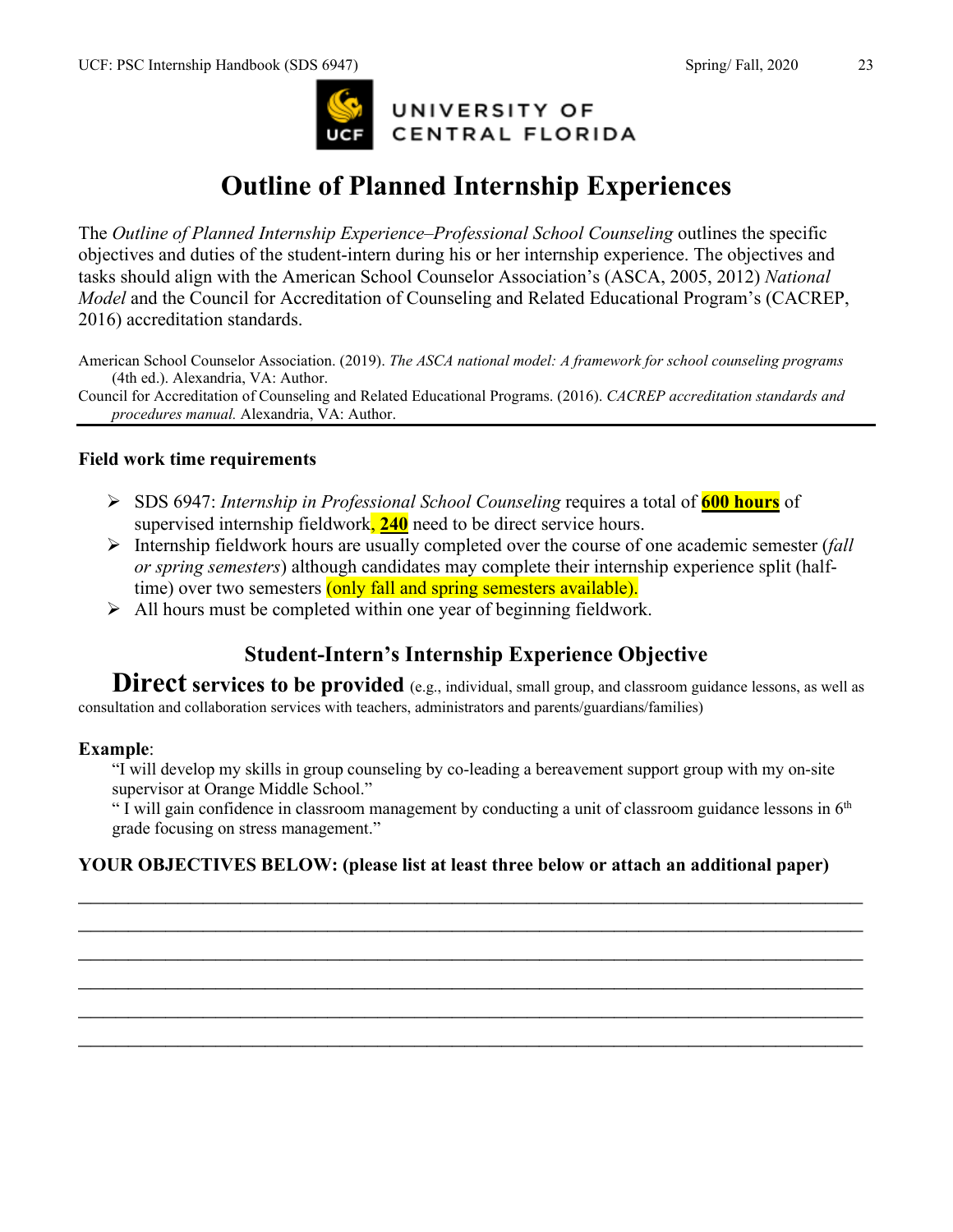Indirect service to be provided (e.g., referral, evaluation, data collection, scheduling and program planning)

#### **Example**:

"I will develop my knowledge of student/family resources by researching and creating a list of impactful community and district support services."

 $\mathcal{L}_\mathcal{L} = \{ \mathcal{L}_\mathcal{L} = \{ \mathcal{L}_\mathcal{L} = \{ \mathcal{L}_\mathcal{L} = \{ \mathcal{L}_\mathcal{L} = \{ \mathcal{L}_\mathcal{L} = \{ \mathcal{L}_\mathcal{L} = \{ \mathcal{L}_\mathcal{L} = \{ \mathcal{L}_\mathcal{L} = \{ \mathcal{L}_\mathcal{L} = \{ \mathcal{L}_\mathcal{L} = \{ \mathcal{L}_\mathcal{L} = \{ \mathcal{L}_\mathcal{L} = \{ \mathcal{L}_\mathcal{L} = \{ \mathcal{L}_\mathcal{$ \_\_\_\_\_\_\_\_\_\_\_\_\_\_\_\_\_\_\_\_\_\_\_\_\_\_\_\_\_\_\_\_\_\_\_\_\_\_\_\_\_\_\_\_\_\_\_\_\_\_\_\_\_\_\_\_\_\_\_\_\_\_\_ \_\_\_\_\_\_\_\_\_\_\_\_\_\_\_\_\_\_\_\_\_\_\_\_\_\_\_\_\_\_\_\_\_\_\_\_\_\_\_\_\_\_\_\_\_\_\_\_\_\_\_\_\_\_\_\_\_\_\_\_\_\_\_ \_\_\_\_\_\_\_\_\_\_\_\_\_\_\_\_\_\_\_\_\_\_\_\_\_\_\_\_\_\_\_\_\_\_\_\_\_\_\_\_\_\_\_\_\_\_\_\_\_\_\_\_\_\_\_\_\_\_\_\_\_\_\_  $\mathcal{L}_\mathcal{L} = \{ \mathcal{L}_\mathcal{L} = \{ \mathcal{L}_\mathcal{L} = \{ \mathcal{L}_\mathcal{L} = \{ \mathcal{L}_\mathcal{L} = \{ \mathcal{L}_\mathcal{L} = \{ \mathcal{L}_\mathcal{L} = \{ \mathcal{L}_\mathcal{L} = \{ \mathcal{L}_\mathcal{L} = \{ \mathcal{L}_\mathcal{L} = \{ \mathcal{L}_\mathcal{L} = \{ \mathcal{L}_\mathcal{L} = \{ \mathcal{L}_\mathcal{L} = \{ \mathcal{L}_\mathcal{L} = \{ \mathcal{L}_\mathcal{$  $\mathcal{L}_\mathcal{L} = \{ \mathcal{L}_\mathcal{L} = \{ \mathcal{L}_\mathcal{L} = \{ \mathcal{L}_\mathcal{L} = \{ \mathcal{L}_\mathcal{L} = \{ \mathcal{L}_\mathcal{L} = \{ \mathcal{L}_\mathcal{L} = \{ \mathcal{L}_\mathcal{L} = \{ \mathcal{L}_\mathcal{L} = \{ \mathcal{L}_\mathcal{L} = \{ \mathcal{L}_\mathcal{L} = \{ \mathcal{L}_\mathcal{L} = \{ \mathcal{L}_\mathcal{L} = \{ \mathcal{L}_\mathcal{L} = \{ \mathcal{L}_\mathcal{$ 

**\_\_\_\_\_\_\_\_\_\_\_\_\_\_\_\_\_\_\_\_\_\_\_\_\_\_\_\_\_\_\_\_\_\_\_\_\_\_\_\_\_\_\_\_\_\_\_\_\_\_\_\_\_\_\_\_\_\_\_\_\_\_\_\_\_**

#### **YOUR OBJECTIVES BELOW: (please list at least three below or attach an additional paper)**

**School Counseling Student-intern** (*please print neatly*)

Signature Date

\_\_\_\_\_\_\_\_\_\_\_\_\_\_\_\_\_\_\_\_\_\_\_\_\_\_\_\_\_\_\_\_\_\_\_\_\_\_\_\_\_\_\_\_\_\_\_\_\_\_\_\_\_\_\_\_\_\_\_\_\_\_\_\_\_\_\_\_ **On-site Supervisor (Certified School Counselor) at the SCHOOL** (*please print neatly*)

 $\mathcal{L}_\text{max}$  , and the contribution of the contribution of the contribution of the contribution of the contribution of the contribution of the contribution of the contribution of the contribution of the contribution of t

\_\_\_\_\_\_\_\_\_\_\_\_\_\_\_\_\_\_\_\_\_\_\_\_\_\_\_\_\_\_\_\_\_\_\_\_\_\_\_\_\_\_\_\_\_\_\_\_\_\_\_\_\_\_\_\_\_\_\_\_\_\_\_\_\_\_\_

Signature Date

**UCF Internship Supervisor at the UNIVERSITY** (*please print neatly*)

\_\_\_\_\_\_\_\_\_\_\_\_\_\_\_\_\_\_\_\_\_\_\_\_\_\_\_\_\_\_\_\_\_\_\_\_\_\_\_\_\_\_\_\_\_\_\_\_\_\_\_

Signature Date

 $\mathcal{L}_\text{max}$  , and the contribution of the contribution of the contribution of the contribution of the contribution of the contribution of the contribution of the contribution of the contribution of the contribution of t

 $\mathcal{L}_\text{max}$  , and the contribution of the contribution of the contribution of the contribution of the contribution of the contribution of the contribution of the contribution of the contribution of the contribution of t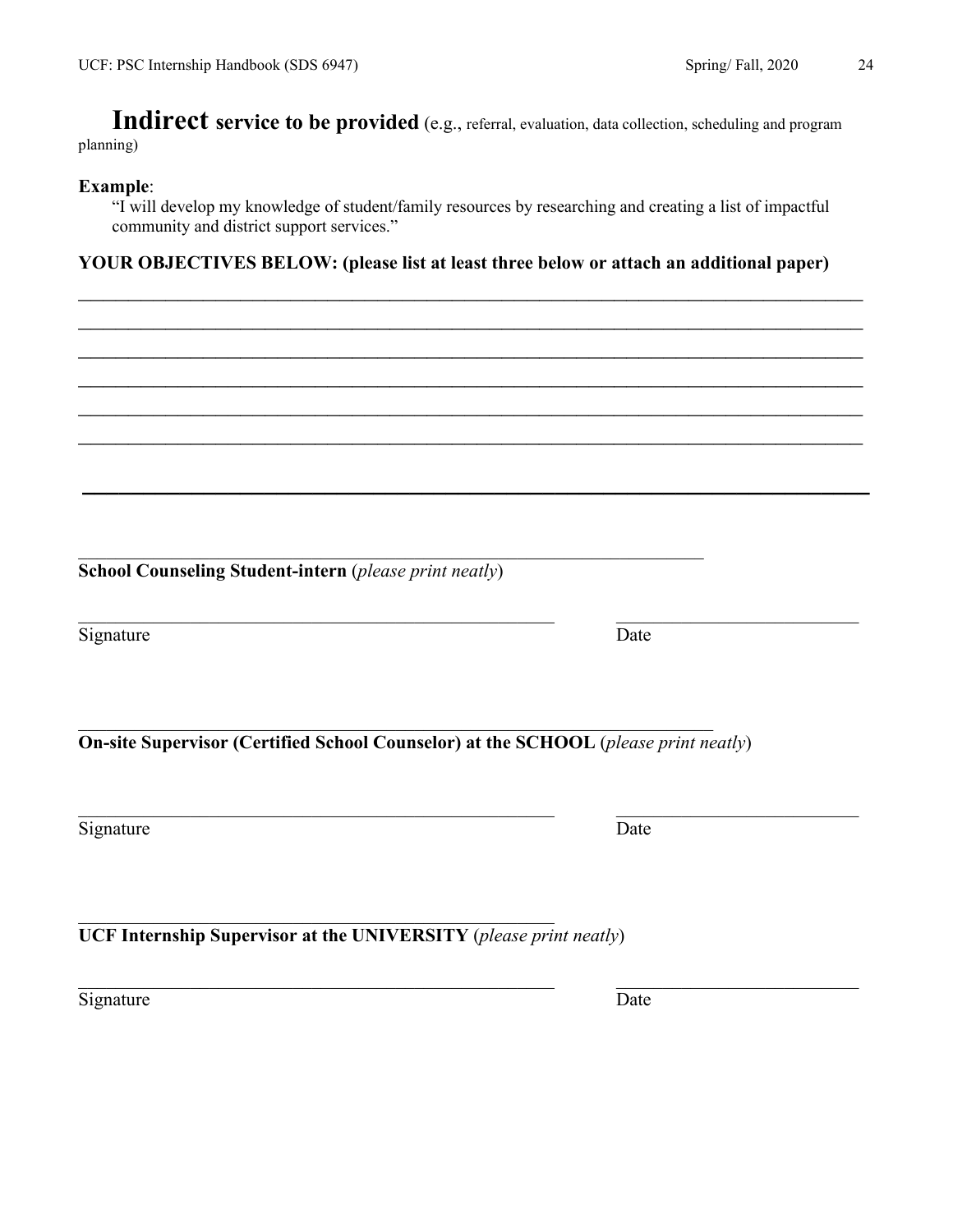# **Counselor Education—School Counseling (M.A., M.Ed., Ed.S.) SDS 6947 –** *Internship in Professional School Counseling* **Internship Site Supervisor Evaluation Form (***Mid-Term Evaluation***)**

| <b>Student-Interns' Name:</b>             | Date:     |
|-------------------------------------------|-----------|
| <b>Internship Site School:</b>            | District: |
| <b>Internship Site Supervisor (name):</b> |           |

The SDS 6947: *Internship in Professional School Counseling* Final Internship Site Supervisor Evaluation Form reflects the professional competencies noted within the Council for Accreditation of Counseling and Related Educational Programs **(**CACREP, 2016) *Standards,* the Florida Department of Education (FL-DOE) *Florida Educator Accomplished Practices* (FEAP, 2010), and the FL-DOE *Competencies and Skills: Guidance and Counseling PK-12* (13<sup>th</sup> ed.; 2010). For each school counseling student-intern professional competence, a set of descriptors are provided to assist school counseling internship site supervisors (school-based supervisors) in assessing his or her studentintern's level of professional competence.

### **Accreditation Standards Assessed through this Assignment:**

#### **CACREP (2009) Standards:**

- 1. *School Counseling* B.1. Demonstrates the ability to apply and adhere to ethical and legal standards in school counseling
- 2. *School Counseling* B.2. Demonstrates the ability to articulate, model, and advocate for an appropriate school counselor identity and program.
- 3. *School Counseling* D.1. Demonstrates self-awareness, sensitivity to others, and the skills needed to relate to diverse individuals, groups, and classrooms.
- 4. *School Counseling* D. 2. Provides individual and group counseling and classroom guidance to promote the academic, career, and personal/social development of students.
- 5. *School Counseling* D. 3. Designs and implements prevention and intervention plans related to the effects of (a) atypical growth and development, (b) health and wellness, (c) language, (d) ability level, (e) multicultural issues, and (f) factors of resiliency on student learning and development.
- 6. *School Counseling* D.4. Demonstrates the ability to use procedures for assessing and managing suicide risk.
- **7.** *School Counseling* D.5. Demonstrates the ability to recognize his or her limitations as a school counselor and to seek supervision or refer clients when appropriate.
- 8. *School Counseling* J.1. Applies relevant research findings to inform the practice of school counseling.
- 9. *School Counseling* J.2. Develops measurable outcomes for school counseling programs, activities, interventions, and experiences.
- 10. *School Counseling* F.1. Demonstrates multicultural competencies in relation to diversity, equity, and opportunity in student learning and development.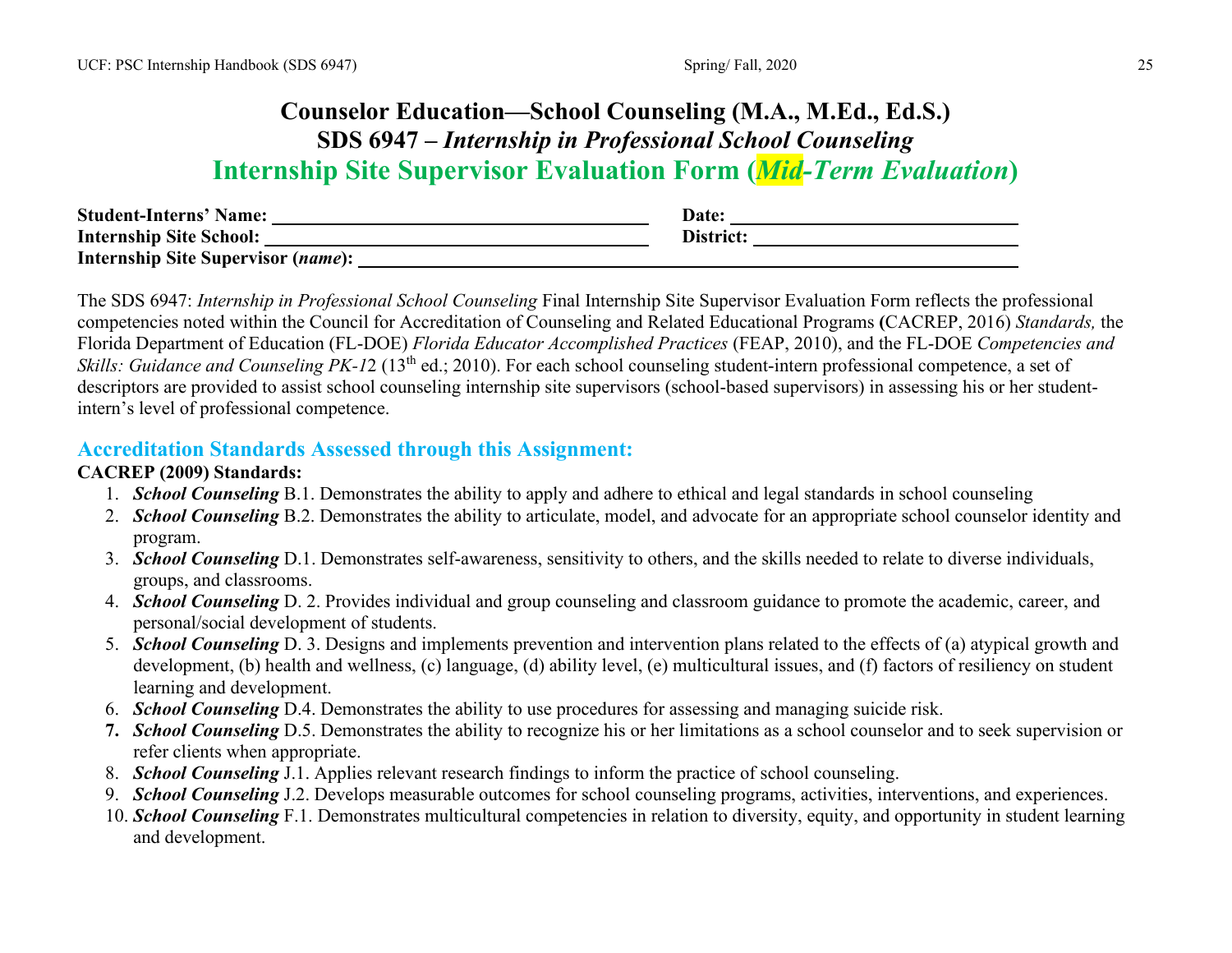UCF: PSC Internship Handbook (SDS 6947) 26

- 11. *School Counseling* F.2. Advocates for the learning and academic experiences necessary to promote the academic, career, and personal/social development of students.
- 12. *School Counseling* F.3. Advocates for school policies, programs, and services that enhance a positive school climate and are equitable and responsive to multicultural student populations.
- 13. *School Counseling* F.4. Engages parents, guardians, and families to promote the academic, career, and personal/social development of students.
- 14. *School Counseling* H.1. Assesses and interprets students' strengths and needs, recognizing uniqueness in cultures, languages, values, backgrounds, and abilities.
- 15. *School Counseling* H.2. Selects appropriate assessment strategies that can be used to evaluate a student's academic, career, and personal/social development.
- 16. *School Counseling* H.3. Analyzes assessment information in a manner that produces valid inferences when evaluating the needs of individual students and assessing the effectiveness of educational programs.
- 17. *School Counseling* H.4. Makes appropriate referrals to school and/or community resources.
- 18. *School Counseling* H.5. Assesses barriers that impede students' academic, career, and personal/social development.
- 19. *School Counseling* K.2. Understands the concepts, principles, strategies, programs, and practices designed to close the achievement gap, promote student academic success, and prevent students from dropping out of school.
- 20. *School Counseling* L.1. Conducts programs designed to enhance student academic development.
- 21. *School Counseling* L.2. Implements strategies and activities to prepare students for a full range of postsecondary options and opportunities.
- 22. *School Counseling* L.3. Implements differentiated instructional strategies that draw on subject matter and pedagogical content knowledge and skills to promote student achievement.
- 23. *School Counseling* N.1. Works with parents, guardians, and families to act on behalf of their children to address problems that affect student success in school.
- 24. *School Counseling* N.2. Locates resources in the community that can be used in the school to improve student achievement and success.
- 25. *School Counseling* N.3. Consults with teachers, staff, and community-based organizations to promote student academic, career, and personal/social development.
- 26. *School Counseling* N.4. Uses peer helping strategies in the school counseling program.
- 27. *School Counseling* N.5. Uses referral procedures with helping agents in the community (e.g., mental health centers, businesses, service groups) to secure assistance for students and their families.
- 28. *School Counseling* P.1. Participates in the design, implementation, management, and evaluation of a comprehensive developmental school counseling program.
- 29. *School Counseling* P.2. Plans and presents school-counseling-related educational programs for use with parents and teachers (e.g., parent education programs, materials used in classroom guidance and advisor/advisee programs for teachers).

# **Florida Educators Accomplished Practices(FEAP, 2010): 6A-5.065: The Educator Accomplished Practices.**

(1) Purpose and Foundational Principles.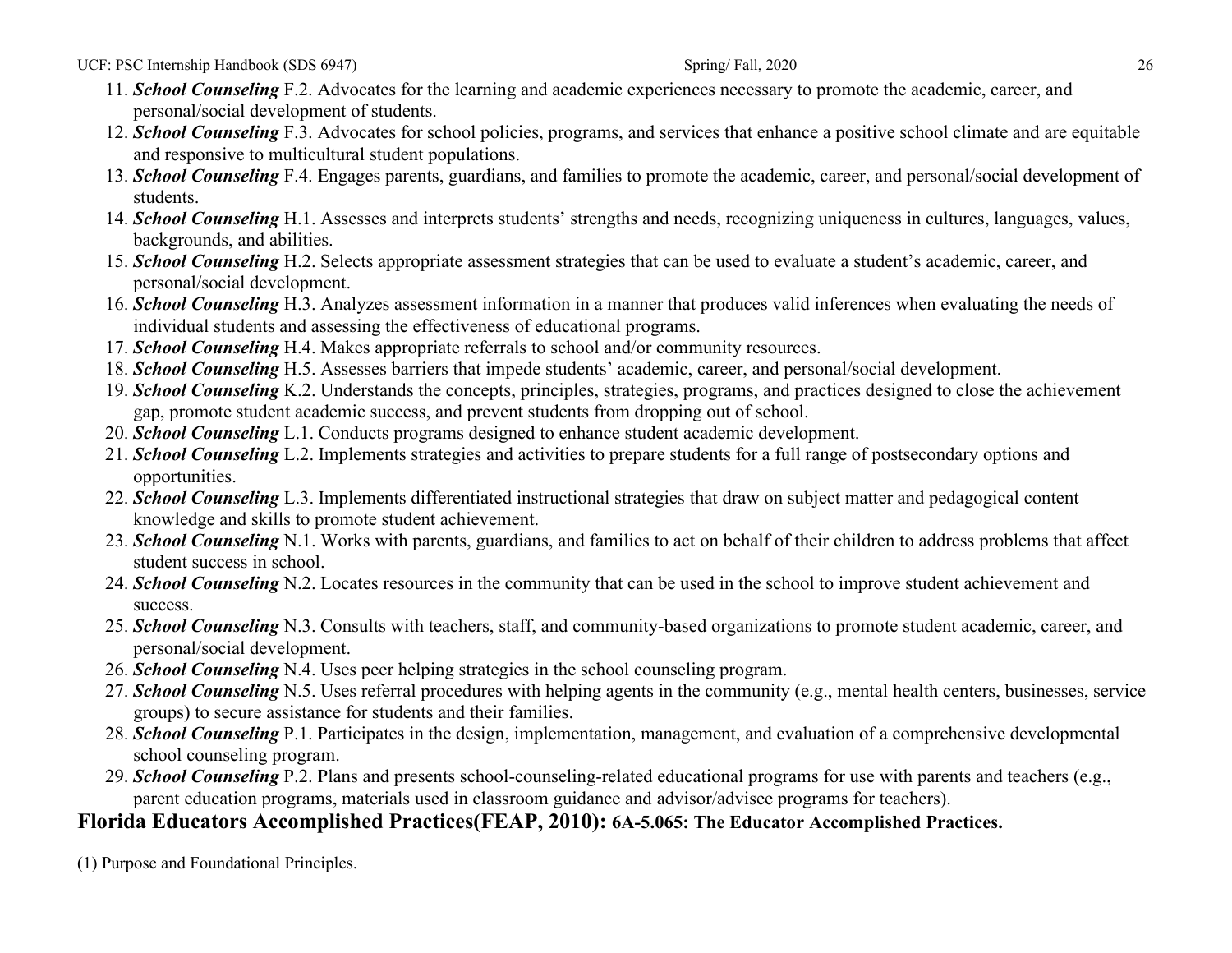(a) Purpose. The Educator Accomplished Practices are set forth in rule as Florida's core standards for effective educators. The Accomplished Practices form the foundation for the state's teacher preparation programs, educator certification requirements and school district instructional personnel appraisal systems.

(b) Foundational Principles. The Accomplished Practices are based upon and further describe three essential principles:

- 1. The effective educator creates a culture of high expectations for all students by promoting the importance of education and each student's capacity for academic achievement.
- 2. The effective educator demonstrates deep and comprehensive knowledge of the subject taught.
- 3. The effective educator exemplifies the standards of the profession.

(2) The Educator Accomplished Practices. Each effective educator applies the foundational principles through six (6) Educator Accomplished Practices. Each of the practices is clearly defined to promote a common language and statewide understanding of the expectations for the quality of instruction and professional responsibility.

#### **(a)** *Quality of Instruction.*

**1.Instructional Design and Lesson Planning**. Applying concepts from human development and learning theories, the effective educator consistently:

a. Aligns instruction with state-adopted standards at the appropriate level of rigor;

b. Sequences lessons and concepts to ensure coherence and required prior knowledge.

c. Designs instruction for students to achieve mastery;

d. Selects appropriate formative assessments to monitor learning;

e. Uses a variety of data, independently, and in collaboration with colleagues, to evaluate learning outcomes, adjust planning and continuously improve the effectiveness of the lessons; and

f. Develops learning experiences that require students to demonstrate a variety of applicable skills and competencies.

**2.The Learning Environment**. To maintain a student-centered learning environment that is safe, organized, equitable, flexible, inclusive, and collaborative, the effective educator consistently:

a. Organizes, allocates, and manages the resources of time, space, and attention;

- b. Manages individual and class behaviors through a well-planned management system;
- c. Conveys high expectations to all students;
- d. Respects students' cultural, linguistic and family background;
- e. Models clear, acceptable oral and written communication skills;

f. Maintains a climate of openness, inquiry, fairness and support;

g. Integrates current information and communication technologies;

h. Adapts the learning environment to accommodate the differing needs and diversity of students; and

i. Utilizes current and emerging assistive technologies that enable students to participate in high-quality communication interactions and achieve their educational goals.

**3. Instructional Delivery and Facilitation**. The effective educator consistently utilizes a deep and comprehensive knowledge of the subject taught to:

a. Deliver engaging and challenging lessons;

b. Deepen and enrich students' understanding through content area literacy strategies, verbalization of thought, and application of the subject matter;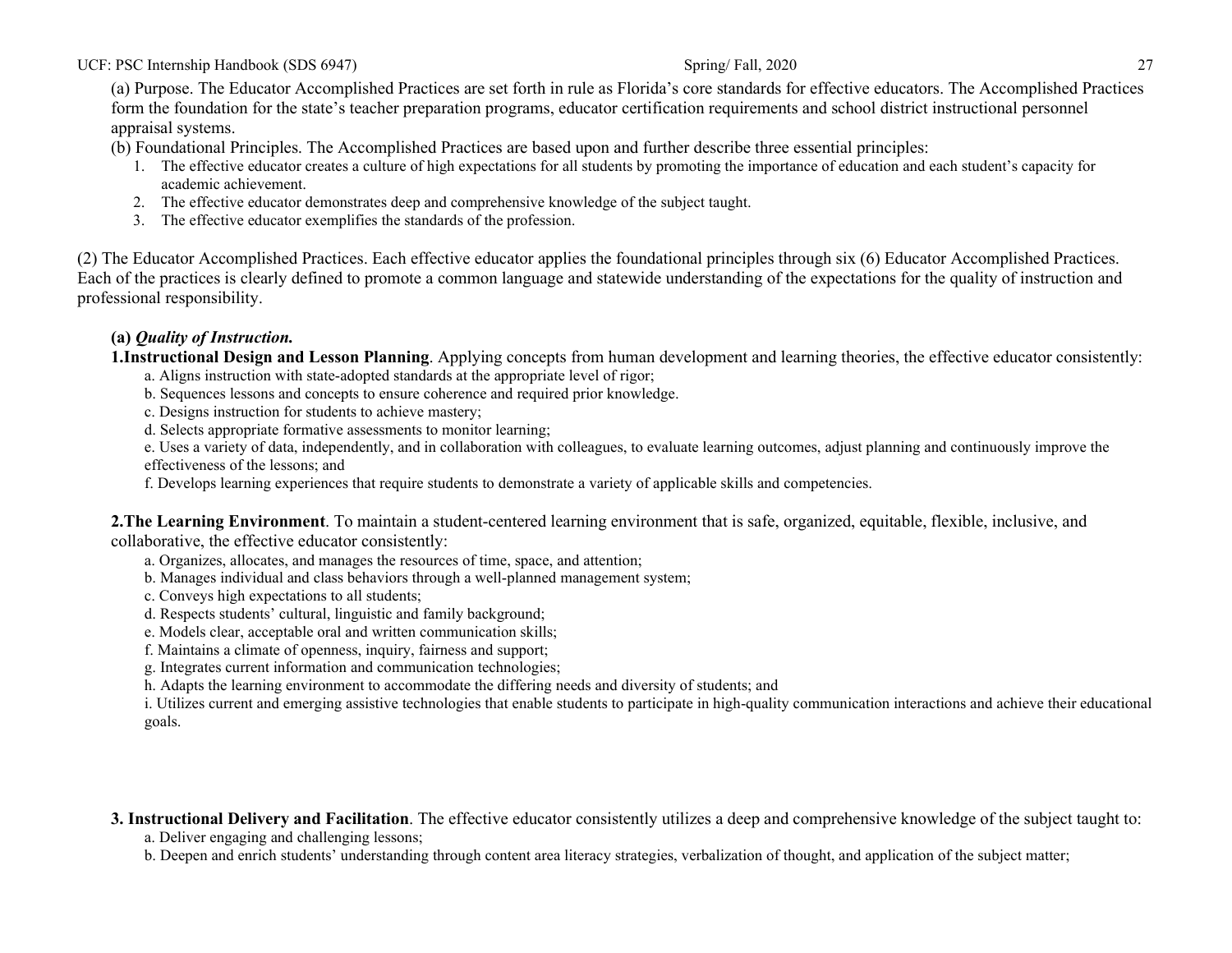c. Identify gaps in students' subject matter knowledge;

d. Modify instruction to respond to preconceptions or misconceptions;

e. Relate and integrate the subject matter with other disciplines and life experiences;

f. Employ higher-order questioning techniques;

g. Apply varied instructional strategies and resources, including appropriate technology, to provide comprehensible instruction, and to teach for student understanding;

h. Differentiate instruction based on an assessment of student learning needs and recognition of individual differences in students;

i. Support, encourage, and provide immediate and specific feedback to students to promote student achievement; and

j. Utilize student feedback to monitor instructional needs and to adjust instruction.

**4.Assessment.** The effective educator consistently:

a. Analyzes and applies data from multiple assessments and measures to diagnose students' learning needs, informs instruction based on those needs, and drives the learning process;

b. Designs and aligns formative and summative assessments that match learning objectives and lead to mastery;

c. Uses a variety of assessment tools to monitor student progress, achievement and learning gains;

d. Modifies assessments and testing conditions to accommodate learning styles and varying levels of knowledge;

e. Shares the importance and outcomes of student assessment data with the student and the student's parent/caregiver(s); and

f. Applies technology to organize and integrate assessment information.

#### **(b)** *Continuous Improvement, Responsibility and Ethics.*

**1. Continuous Professional Improvement**. The effective educator consistently:

a. Designs purposeful professional goals to strengthen the effectiveness of instruction based on students' needs;

b. Examines and uses data-informed research to improve instruction and student achievement;

c. Collaborates with the home, school and larger communities to foster communication and to support student learning and continuous improvement;

d. Engages in targeted professional growth opportunities and reflective practices, both independently and in collaboration with colleagues; and

e. Implements knowledge and skills learned in professional development in the teaching and learning process.

**2. Professional Responsibility and Ethical Conduct**. Understanding that educators are held to a high moral standard in a community, the effective educator adheres to the Code of Ethics and the Principles of Professional Conduct of the Education Profession of Florida, pursuant to State Board of Education Rules 6B-1.001 and 6B1.006, F.A.C, and fulfills the expected obligations to students, the public and the education profession.

*Rulemaking Authority 1004.04, 1004.85, 1012.225, 1012.34, 1012.56 FS. Law Implemented 1004.04, 1004.85, 1012.225, 1012.34, 1012.56 FS. History– New 7-2-98; Amended 12-17-10.*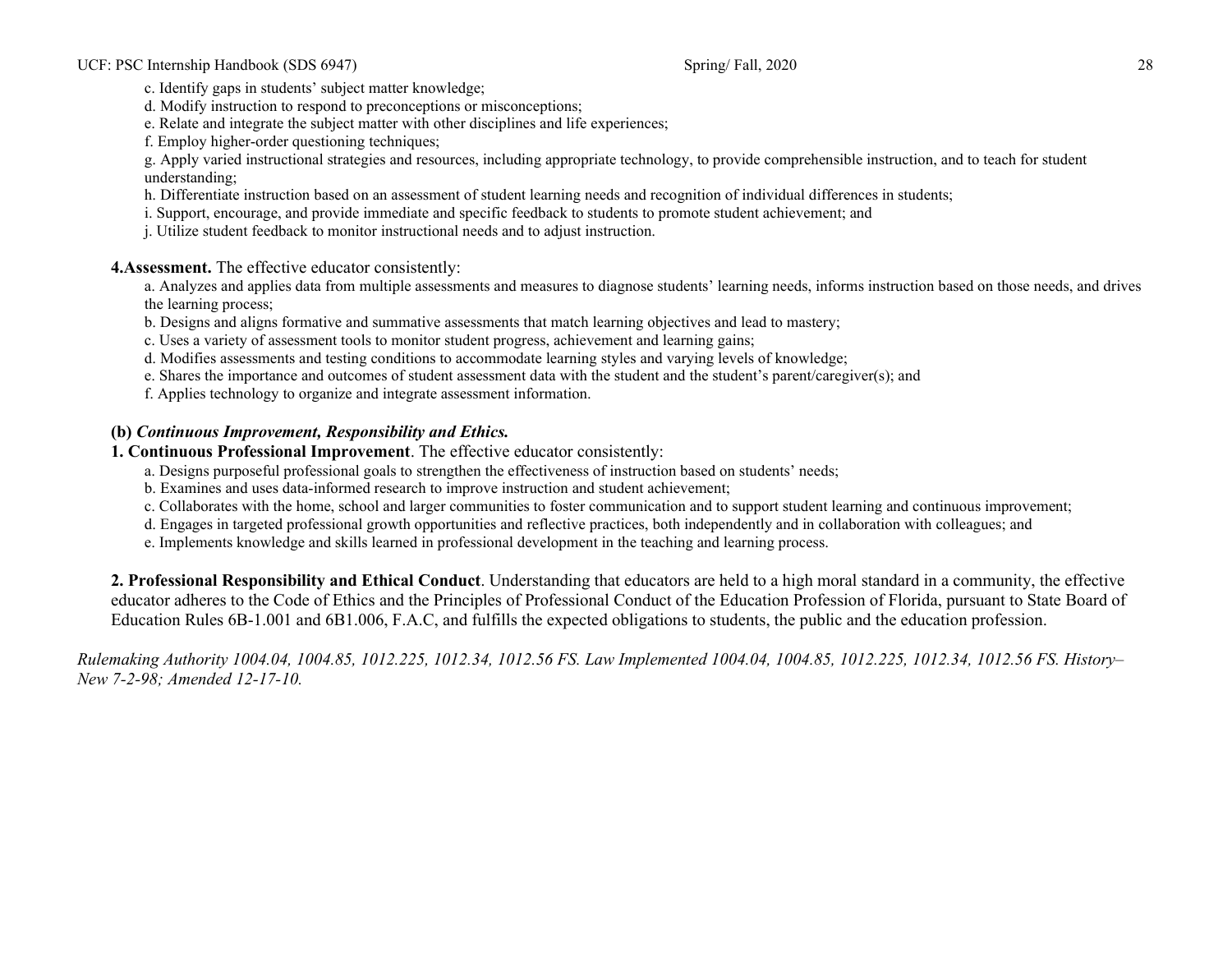#### **FL-DOE** *Competencies and Skills: Guidance and Counseling PK-1***2** (**FSAC 13th ed.; 2010**)

- **1. Competence 1: Knowledge of Counseling** 
	- a. **Skill 3**: Apply relevant counseling theories and techniques appropriate to specific situations and populations.
	- b. **Skill 5**: Demonstrate knowledge of interpersonal processes in small and large group settings
	- c. **Skill 6**: Demonstrate knowledge of techniques and leadership skills for facilitating small and large groups.
	- d. **Skill 7**: Demonstrate knowledge of appropriate listening and responding skills with all stakeholders.
	- e. **Skill 9**: Demonstrate knowledge of human development and behavior to promote positive change.

#### *2.* **Competence 2**: **Knowledge of activities and programs for addressing current concerns**

- a. **Skill 1.**Demonstrate knowledge of evidence-based strategies that promote academic, career, and personal-social development, and community involvement.
- a. **Skill 2.** Demonstrate knowledge of crisis counseling and crisis management plans (e.g., responses to death, natural disasters, acts of violence, medical emergencies).
- b. **Skills 5***.* Demonstrate knowledge of school counseling programs for classrooms and large groups (e.g., drug education, personal safety, career education).
- c. **Skill 6.** Demonstrate knowledge of peer helper programs.
- d. **Skill 7.** Demonstrate knowledge of the components of ASCA National Model: A Framework for School Counseling Programs and Florida's School Counseling and Guidance Framework: A Comprehensive Student Development Program Model (e.g., foundation, management, delivery, accountability, systemic change, collaboration, advocacy, leadership).

#### **3. Competence 3: Knowledge of Student Assessment**

- a. **Skill 1**. Demonstrate knowledge of basic measurement concepts (e.g., validity, norming, reliability, error of measurement, standardization).
- b. **Skill 3**. Demonstrate knowledge of the major functions, strengths, and limitations of various standardized and non-standardized assessments.
- c. **Skill 6**. Apply the results of formal and informal assessments from a variety of sources to improve student educational outcomes.

#### **4. Competence 4: Knowledge of Career Development & Postsecondary Opportunities**

- a. **Skill 4**. Demonstrate knowledge of resources, including assessments, used in career development.
- b. **Skill 7**. Demonstrate knowledge of resources that provide specific information about educational &technical career opportunities.

#### **5. Competence 5: Knowledge of consultation, collaboration, and coordination**

- a. **Skill 2**. Demonstrate knowledge of strategies for collaborating with stakeholders to facilitate student success.
- b. **Skill 6**. Identify appropriate approaches and resources for making in-school and out-of-school referrals
- c. **Skill 8**. Demonstrate knowledge of multicultural, ethical, and professional competencies in planning, organizing, implementing, evaluating, and enhancing the comprehensive school counseling program.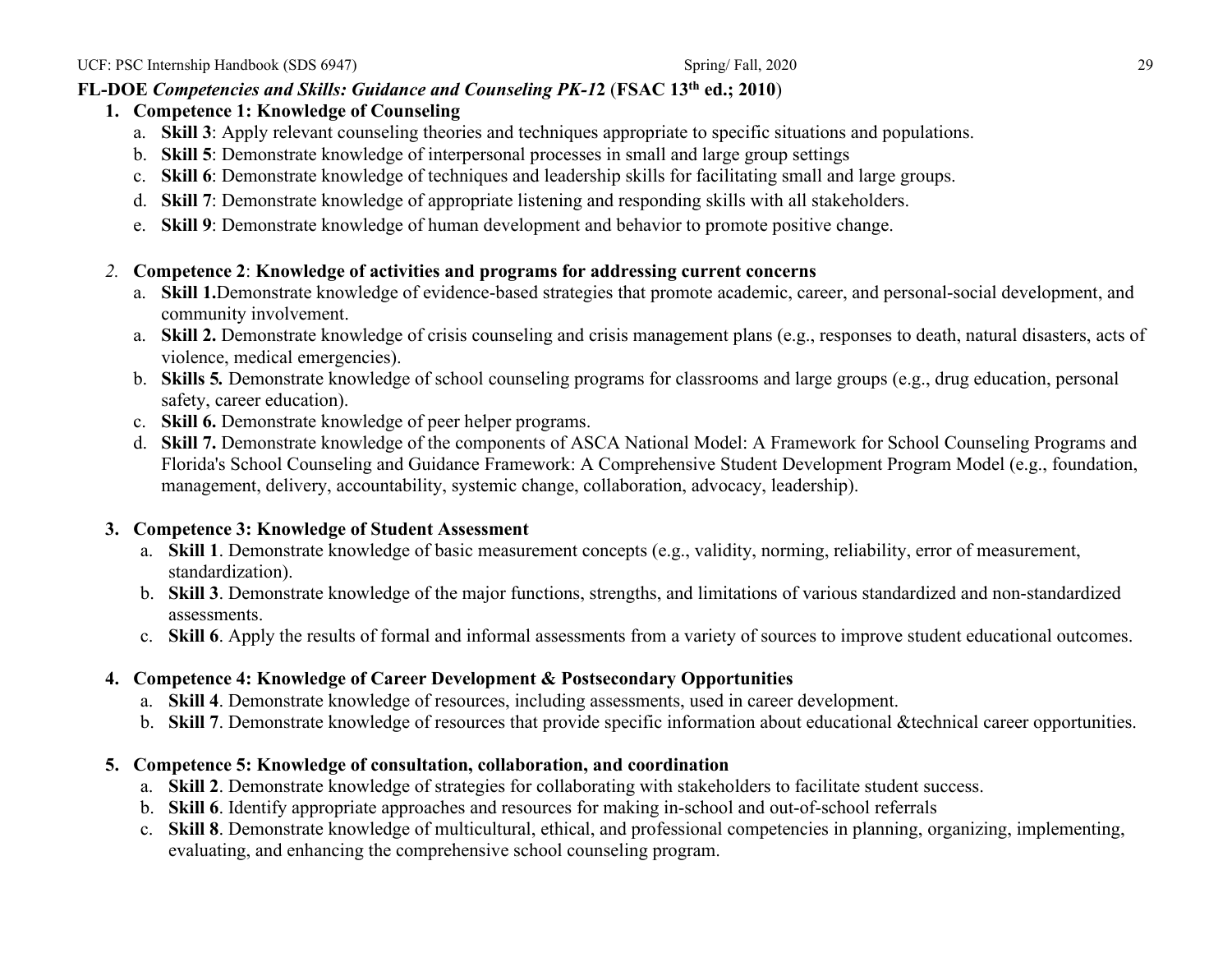#### **6. Competence 6: Knowledge of professional, ethical, and legal considerations**

- a. **Skill 1**. Demonstrate knowledge of legal and ethical standards relevant to the counseling process and practices.
- b. **Skill 2**. Demonstrate knowledge of the professional and ethical standards of the American Counseling Association and the American School Counselor Association.
- c. **Skill 3**. Demonstrate knowledge of the legal rights of students and parents or guardians with regard to student records (e.g., Family Educational Rights and Privacy Act, Health Insurance Portability and Accountability Act, Individuals with Disabilities Education Improvement Act).
- d. **Skill 4**. Demonstrate knowledge of legislation concerning students with special needs.
- e. **Skill 5**. Demonstrate knowledge of the counselor's role as an advocate and leader to promote and support student success in the school and community.

#### **7. Competence 7: Knowledge of academic advisement**

- a. **Skill 1**. Identify effective strategies for promoting student awareness of graduation requirements, the college admission process, scholarships, and other postsecondary opportunities.
- b. **Skill 2**. Interpret academic assessment data for appropriate educational placement and progression for all student populations.
- c. **Skill 3**. Identify approaches for assisting students with course selection to prepare for secondary and postsecondary educational or employment opportunities.
- d. **Skill 4**. Identify systemic interventions that foster equity and access to close achievement, opportunity, and informational gaps.

#### **8. Competence 8: Knowledge of research, program evaluation, and follow-up**

- a. **Skill 1**. Demonstrate knowledge of accountability and research methodology.
- b. **Skill 3**. Demonstrate knowledge of needs assessment techniques.
- c. **Skill 4**. Demonstrate knowledge of the purposes, types, and basic steps of program evaluation and relevant follow-up activities.
- d. **Skill 5.** Demonstrate knowledge of progress monitoring and outcomes reporting to all stakeholders (e.g., graphing student performance, response to intervention, program outcomes).

#### **9. Competency 9: Knowledge of appropriate technology**

a. **Skill 2**. Demonstrate knowledge of the appropriate use of technology to plan, organize, implement, evaluate, and enhance the comprehensive school counseling program.

#### **10. Knowledge of social and cultural diversity**

- a. **Skill 1**. Demonstrate knowledge of multicultural and pluralistic societal changes and trends when developing and coordinating the school counseling program.
- b. **Skill 3.** Demonstrate knowledge of facilitating the counseling process for diverse students and families.
- c. **Skill 4.** Demonstrate knowledge of the counselor's responsibility to address his or her own biases.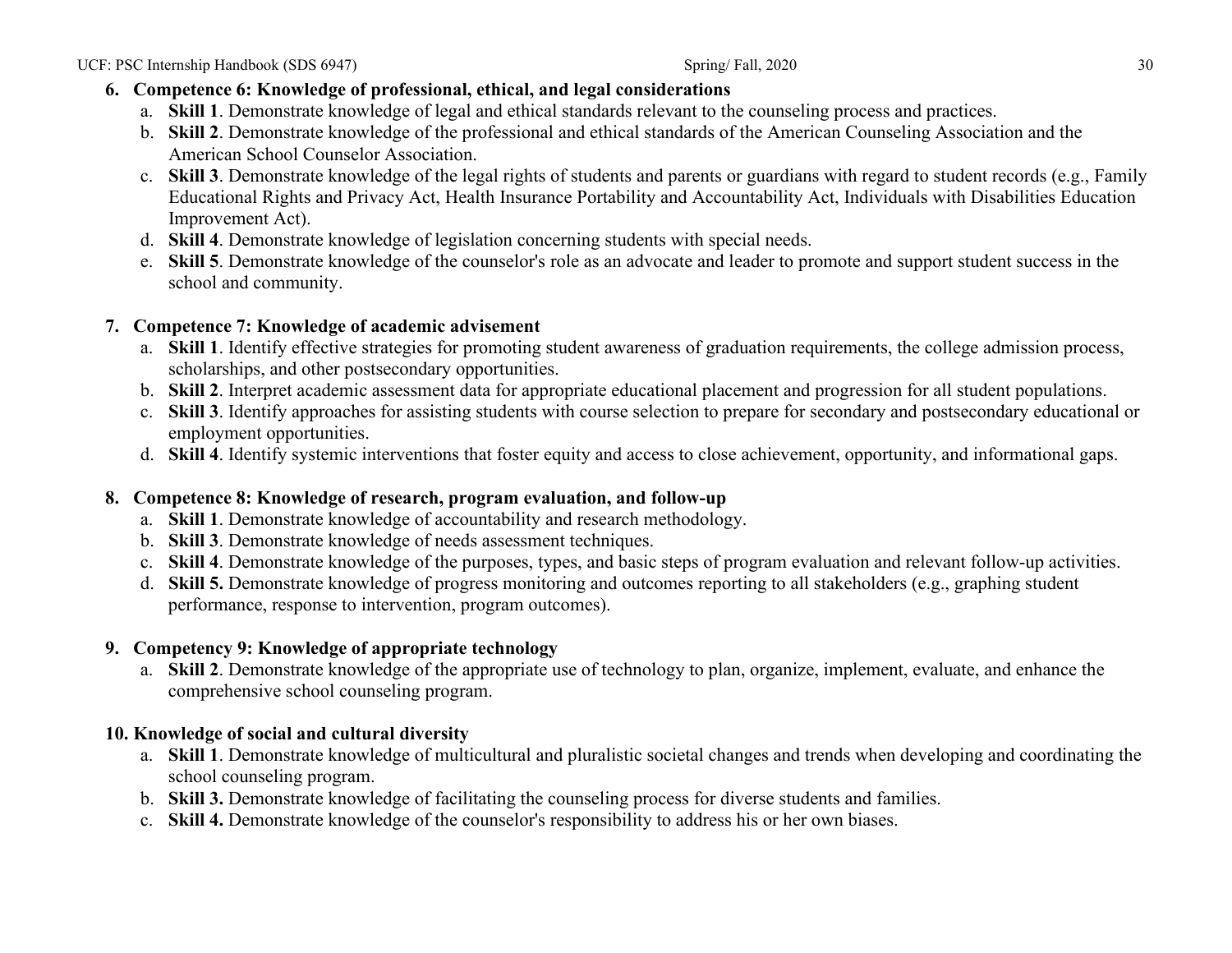#### **Please rate each professional competence, providing only one rating per professional competence domain. Developing / Not Experienced Yet** (0 points) = *Student-intern is still developing skills in this area or did not yet experience at the mid point;*

**Proficient** (1 points) = *Student-intern meets expectations & demonstrates Accomplished Practice competencies*

**Advanced** (2 points) = *Student-intern exceeds expectations & demonstrates Accomplished Practice competencies-*

*Note: If scoring for the Advanced, please state briefly what specific skills are advanced in this area.*

| <b>School Counseling</b>                                                                                                                                                                                | <b>Accreditation</b>                                                                                                                                                                 | <b>Continuing to</b>                                                                                                                                             | <b>Proficient</b>                                                                                                                                | <b>Advanced</b>                                                                                                                                                                                                 | <b>Score</b> |
|---------------------------------------------------------------------------------------------------------------------------------------------------------------------------------------------------------|--------------------------------------------------------------------------------------------------------------------------------------------------------------------------------------|------------------------------------------------------------------------------------------------------------------------------------------------------------------|--------------------------------------------------------------------------------------------------------------------------------------------------|-----------------------------------------------------------------------------------------------------------------------------------------------------------------------------------------------------------------|--------------|
| <b>Professional Competence &amp;</b>                                                                                                                                                                    | <b>Standard(s) Assessed</b>                                                                                                                                                          | <b>Develop/ or Not Yet</b>                                                                                                                                       | (1 point)                                                                                                                                        | (2 points)                                                                                                                                                                                                      |              |
| <b>Skill</b>                                                                                                                                                                                            |                                                                                                                                                                                      | <b>Experienced</b>                                                                                                                                               |                                                                                                                                                  |                                                                                                                                                                                                                 |              |
| <b>Individual Counseling:</b><br>student-intern provides individual<br>counseling services to diverse<br>students & stakeholders supporting<br>their academic, personal-social, &<br>career development | FEAP (2010): 2.a.1., 2.a.2.,<br>2.a.3., 2.a.4., 2.b.1., & 2.b.2.<br>FSAC (2010): Competence<br>1: Skills 3, 7, & 9<br>CACREP (2009) School<br>Counseling: D.1., D.2.,<br>D.3., F.1., | (0 points)<br>Student-intern does not<br>demonstrate ethical &<br>effective individual<br>counseling service<br>delivery with diverse<br>students & stakeholders | Student-intern<br>demonstrates ethical &<br>effective individual<br>counseling service<br>delivery with diverse<br>students $\&$<br>stakeholders | Student-intern demonstrates<br>ethical & effective individual<br>counseling service delivery with<br>diverse students & stakeholders<br>beyond the expectations of a<br>new counselor<br>Statement:             |              |
| <b>Group Counseling: student-</b><br>intern provides group counseling<br>services to diverse students &<br>stakeholders supporting their<br>academic, personal-social, & career<br>development          | FEAP(2010): 2.a.1., 2.a.2.,<br>2.a.3., 2.a.4., 2.b.1., & 2.b.2.<br>FSAC (2010): Competence<br>1: Skills $5 & 6$<br>CACREP (2009) School<br>Counseling: D.1., D.2.,<br>D.3., F.1.     | Student-intern does not<br>demonstrate ethical &<br>effective group<br>counseling service<br>delivery with diverse<br>students & stakeholders                    | Student-intern<br>demonstrates ethical &<br>effective group<br>counseling service<br>delivery with diverse<br>students &<br>stakeholders         | Student-intern demonstrates<br>ethical & effective group<br>counseling service delivery with<br>diverse students & stakeholders<br>beyond the expectations of a<br>new counselor<br><b>Statement:</b>           |              |
| <b>Classroom Guidance</b><br>Curriculum: student-intern<br>provides the classroom guidance<br>curriculum to diverse students,<br>supporting their academic, personal-<br>social, & career development   | FEAP(2010): 2.a.1., 2.a.2.,<br>2.a.3., 2.a.4., 2.b.1., & 2.b.2.<br>FSAC (2010): Competence<br>2: Skills 1 & 5<br>CACREP (2009) School<br>Counseling: D.2., P.2.                      | Student-intern does not<br>demonstrate ethical &<br>effective delivery of the<br>classroom guidance<br>curriculum to diverse<br>students                         | Student-intern<br>demonstrates ethical &<br>effective delivery of<br>the classroom guidance<br>curriculum to diverse<br>students                 | Student-intern demonstrates<br>ethical & effective delivery of<br>the classroom guidance<br>curriculum to diverse students<br>beyond the expectations of a<br>new counselor<br>Statement: Electronic Statement: |              |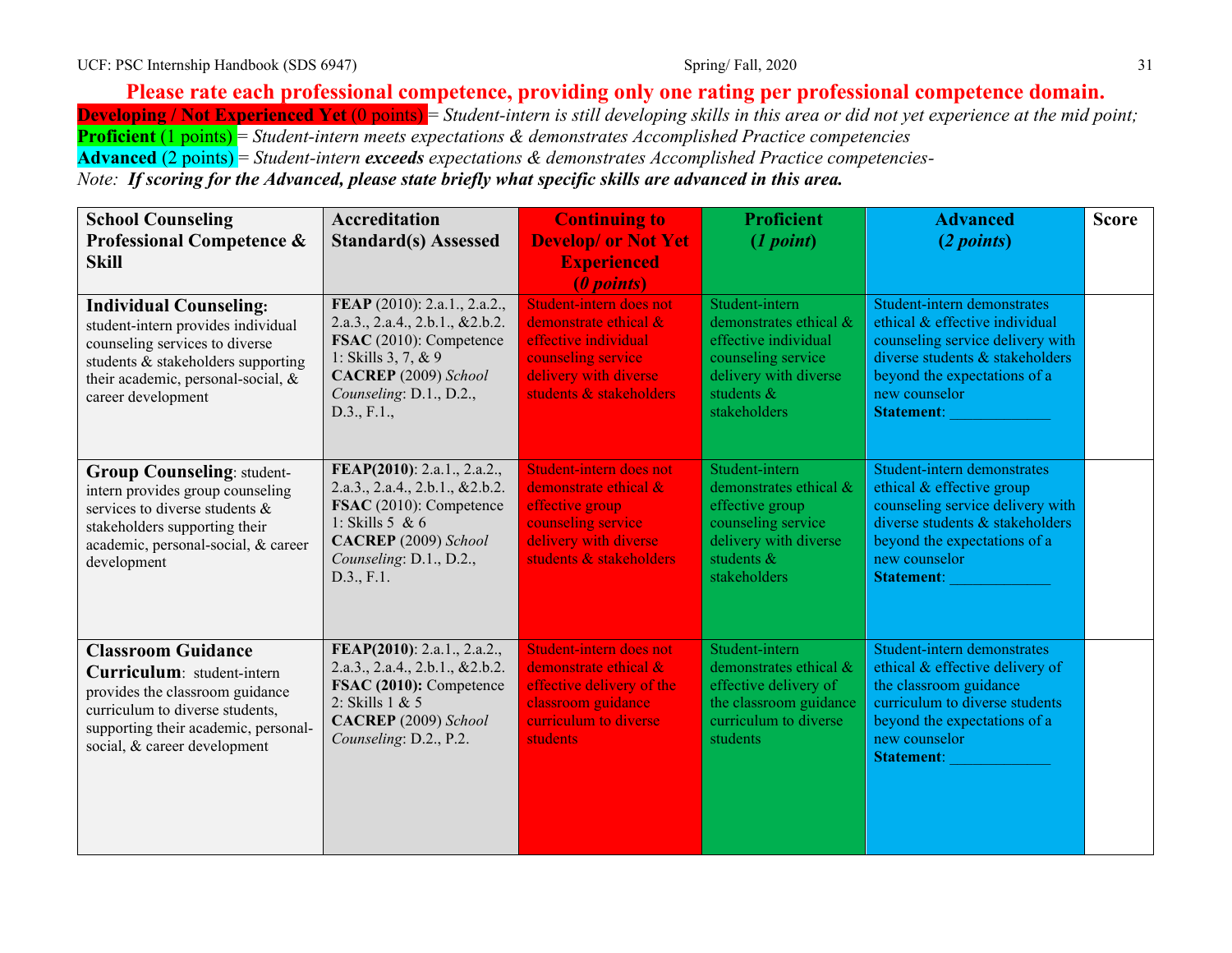| <b>School Counseling</b>                                                                                                                                                                                                                                                                                  | <b>Accreditation</b>                                                                                                                                                                                                | <b>Continuing to</b>                                                                                                                                                    | <b>Proficient</b>                                                                                                                          | <b>Advanced</b>                                                                                                                                                                                         |  |
|-----------------------------------------------------------------------------------------------------------------------------------------------------------------------------------------------------------------------------------------------------------------------------------------------------------|---------------------------------------------------------------------------------------------------------------------------------------------------------------------------------------------------------------------|-------------------------------------------------------------------------------------------------------------------------------------------------------------------------|--------------------------------------------------------------------------------------------------------------------------------------------|---------------------------------------------------------------------------------------------------------------------------------------------------------------------------------------------------------|--|
| <b>Professional Competence &amp;</b>                                                                                                                                                                                                                                                                      | <b>Standard(s) Assessed</b>                                                                                                                                                                                         | <b>Develop/ or Not Yet</b>                                                                                                                                              | (1 point)                                                                                                                                  | (2 points)                                                                                                                                                                                              |  |
| <b>Skill</b>                                                                                                                                                                                                                                                                                              |                                                                                                                                                                                                                     | <b>Experienced</b>                                                                                                                                                      |                                                                                                                                            |                                                                                                                                                                                                         |  |
| <b>Consultation Services:</b><br>student-intern provides consultation<br>services to diverse students and<br>stakeholders, supporting students'<br>academic, personal-social, & career<br>development                                                                                                     | FEAP(2010): 2.a.1., 2.a.2.,<br>2.a.3., 2.a.4., 2.b.1., & 2.b.2.<br>FSAC (2010): Competence<br>5: Skills 2 & 6<br>CACREP (2009) School<br>Counseling: F.4., H.4., N.1.,<br>N.3., N.5.                                | ( <i>l</i> points)<br>Student-intern does not<br>demonstrate ethical &<br>effective consultation<br>service delivery to<br>diverse students $\&$<br><b>stakeholders</b> | Student-intern<br>demonstrates ethical &<br>effective consultation<br>service delivery to<br>diverse students $\&$<br>stakeholders         | Student-intern demonstrates<br>ethical & effective consultation<br>service delivery to diverse<br>students & stakeholders beyond<br>the expectations of a new<br>counselor<br><b>Statement:</b>         |  |
| <b>Crisis Management /</b><br><b>Interventions:</b> student-intern<br>provides crisis management services<br>(e.g., suicide risk, child abuse $\&$<br>neglect, threat assessments) to<br>diverse students and stakeholders,<br>supporting students' academic,<br>personal-social, & career<br>development | FEAP(2010): 2.b.1.,<br>&2.b.2.<br>FSAC (2010): Competence<br>5: Skills 2<br>CACREP (2009) School<br>Counseling: D.4., H.4., N.5                                                                                     | Student-intern does not<br>demonstrate ethical &<br>effective crisis<br>management service<br>delivery to diverse<br>students & stakeholders                            | Student-intern<br>demonstrates ethical &<br>effective crisis<br>management service<br>delivery to diverse<br>students &<br>stakeholders    | Student-intern demonstrates<br>ethical & effective crisis<br>management service delivery to<br>diverse students & stakeholders<br>beyond the expectations of a<br>new counselor<br><b>Statement:</b>    |  |
| <b>Program &amp; Service</b><br><b>Coordination:</b> student-intern<br>provides coordination and<br>programmatic service delivery to<br>diverse students and stakeholders,<br>supporting students' academic,<br>personal-social, & career<br>development                                                  | FEAP(2010): 2.a.1., 2.a.2.,<br>2.a.3., 2.a.4., 2.b.1., & 2.b.2.<br>FSAC (2010): Competence<br>2: Skills 6& 7; Competence<br>5: Skill 8<br>CACREP (2009) School<br>Counseling: B.2., J.2., K.2.,<br>L.1., N.4., P.1. | Student-intern does not<br>demonstrate ethical &<br>effective programmatic<br>coordination of services to<br>diverse students $\&$<br><b>stakeholders</b>               | Student-intern<br>demonstrates ethical &<br>effective programmatic<br>coordination of<br>services to diverse<br>students &<br>stakeholders | Student-intern demonstrates<br>ethical & effective<br>programmatic coordination of<br>services to diverse students &<br>stakeholders beyond the<br>expectations of a new counselor<br><b>Statement:</b> |  |
| <b>Academic Advising: student-</b><br>intern provides academic advising<br>to diverse students and stakeholders,<br>supporting students' academic,<br>person-social, & career                                                                                                                             | FEAP (2010): 2.a.3., 2.a.4.,<br>2.b.1., & 2.b.2.<br>FSAC (2010): Competence<br>7: Skills 1, 2, 3 & 4<br>CACREP (2009) School                                                                                        | Student-intern does not<br>demonstrate ethical &<br>effective academic<br>advising to diverse<br>students & stakeholders                                                | Student-intern<br>demonstrates ethical &<br>effective academic<br>advising to diverse<br>students &                                        | Student-intern demonstrates<br>ethical & effective academic<br>advising to diverse students $\&$<br>stakeholders beyond the<br>expectations of a new counselor                                          |  |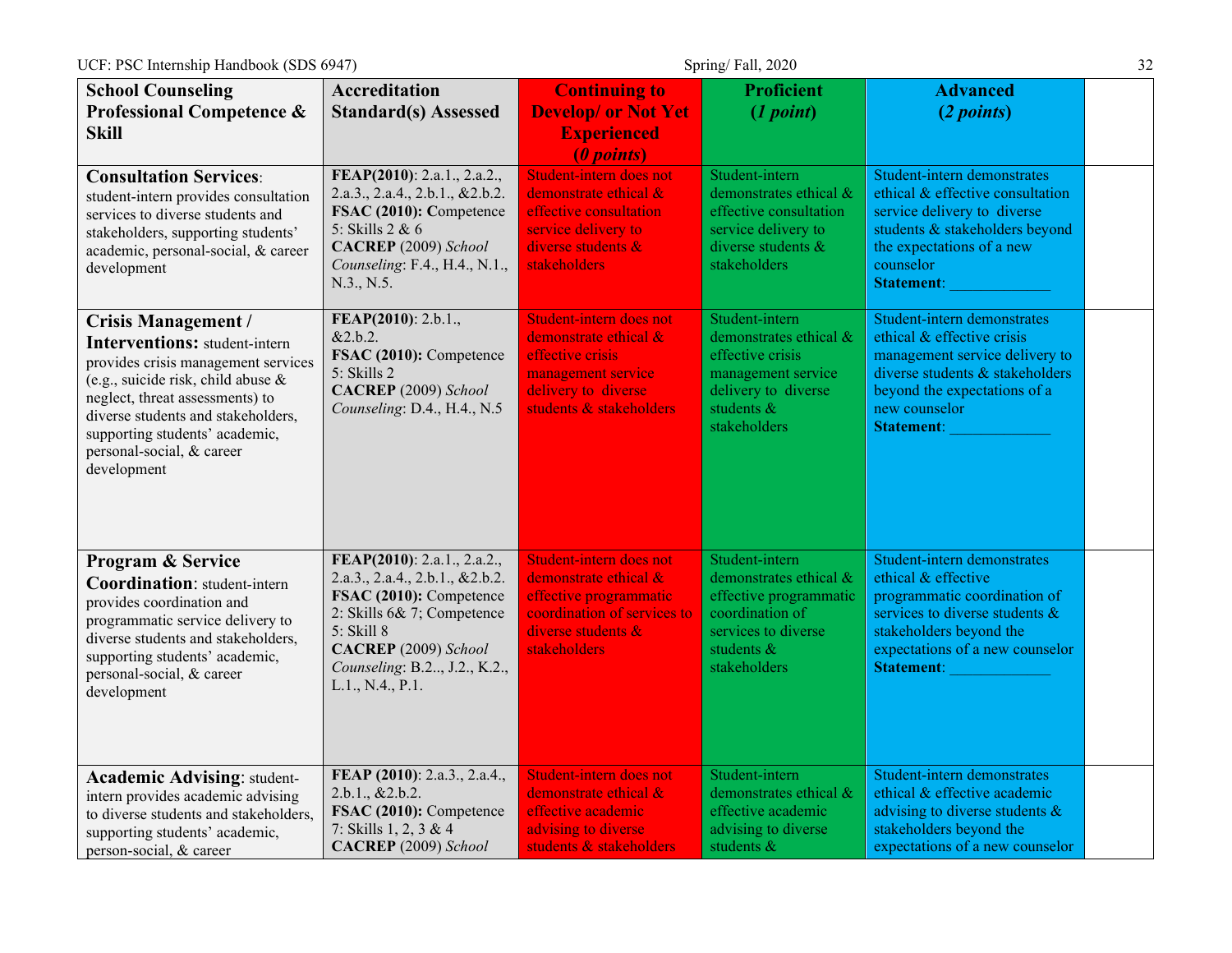| UCF: PSC Internship Handbook (SDS 6947)                                                                                                                                                                                                                                                            |                                                                                                                                                                                                               |                                                                                                                                                                                              | Spring/Fall, 2020                                                                                                                                                                          |                                                                                                                                                                                                                                                      | 33 |
|----------------------------------------------------------------------------------------------------------------------------------------------------------------------------------------------------------------------------------------------------------------------------------------------------|---------------------------------------------------------------------------------------------------------------------------------------------------------------------------------------------------------------|----------------------------------------------------------------------------------------------------------------------------------------------------------------------------------------------|--------------------------------------------------------------------------------------------------------------------------------------------------------------------------------------------|------------------------------------------------------------------------------------------------------------------------------------------------------------------------------------------------------------------------------------------------------|----|
| development                                                                                                                                                                                                                                                                                        | Counseling: L.2., L.3.,                                                                                                                                                                                       |                                                                                                                                                                                              | stakeholders                                                                                                                                                                               | <b>Statement:</b>                                                                                                                                                                                                                                    |    |
| <b>School Counseling</b><br><b>Professional Competence &amp;</b><br><b>Skill</b>                                                                                                                                                                                                                   | <b>Accreditation</b><br><b>Standard(s) Assessed</b>                                                                                                                                                           | <b>Continuing to</b><br><b>Develop/ or Not Yet</b><br><b>Experienced</b><br>(0 points)                                                                                                       | <b>Proficient</b><br>(1 point)                                                                                                                                                             | <b>Advanced</b><br>(2 points)                                                                                                                                                                                                                        |    |
| <b>Programmatic Evaluation &amp;</b><br><b>Accountability:</b> student-intern<br>employs programmatic evaluation<br>and accountability strategies to<br>support the delivery of<br>comprehensive services to all<br>students, supporting their academic,<br>person-social, & career<br>development | FEAP(2010): 2.a.1., 2.a.2.,<br>2.a.3., 2.a.4., 2.b.1., & 2.b.2.<br>FSAC (2010): Competence<br>8: Skills 1, 2, 3, 4, & 5<br>CACREP (2009) School<br>Counseling: B.2, J.1., J.2.,<br>K.2., L.1., P.1.           | Student-intern does not<br>demonstrate ethical &<br>effective programmatic<br>evaluation &<br>accountability, supporting<br>the delivery of<br>comprehensive services to<br>all stakeholders | Student-intern<br>demonstrates ethical &<br>effective programmatic<br>evaluation $\&$<br>accountability,<br>supporting the delivery<br>of comprehensive<br>services to all<br>stakeholders | Student-intern demonstrates<br>ethical & effective<br>programmatic evaluation &<br>accountability, supporting the<br>delivery of comprehensive<br>services to all stakeholders<br>beyond the expectations of a<br>new counselor<br><b>Statement:</b> |    |
| <b>Career Counseling &amp;</b><br>Development: student-intern<br>provides career counseling and<br>advisement to diverse students and<br>stakeholders, supporting students'<br>academic, person-social, & career<br>development                                                                    | FEAP(2010): 2.a.2., 2.a.3.,<br>2.a.4., 2.b.1., & 2.b.2.<br>$(2003)$ : #8: Indictors 1 & 4<br>FSAC (2010): Competence<br>4: Skills 4& 7<br>CACREP (2009) School<br>Counseling: H.1., H.2.,<br>H.3., H.5., P.2. | Student-intern does not<br>demonstrate ethical &<br>effective career<br>counseling to diverse<br>students & stakeholders                                                                     | Student-intern<br>demonstrates ethical &<br>effective career<br>counseling to diverse<br>students $\&$<br>stakeholders                                                                     | Student-intern demonstrates<br>ethical & effective career<br>counseling to diverse students<br>& stakeholders beyond the<br>expectations of a new counselor<br><b>Statement:</b>                                                                     |    |
| <b>Multicultural Counseling &amp;</b><br>Development: student-intern<br>provides multicultural counseling to<br>diverse students and stakeholders,<br>supporting students' academic,<br>person-social, & career<br>development                                                                     | FEAP(2010): 2.a.1., 2.a.2.,<br>2.a.3., 2.a.4., 2.b.1., & 2.b.2.<br>FSAC (2010): Competence<br>10: Skills 1, 3, & 4<br>CACREP (2009) School<br>Counseling: D.3., F.1., F.3.,<br>H.1.                           | Student-intern does not<br>demonstrate ethical &<br>effective multicultural<br>counseling services with<br>diverse students $\&$<br>stakeholders                                             | Student-intern<br>demonstrates ethical &<br>effective multicultural<br>counseling services<br>with diverse students<br>& stakeholders                                                      | Student-intern demonstrates<br>ethical & effective multicultural<br>counseling services with diverse<br>students & stakeholders beyond<br>the expectations of a new<br>counselor<br><b>Statement:</b>                                                |    |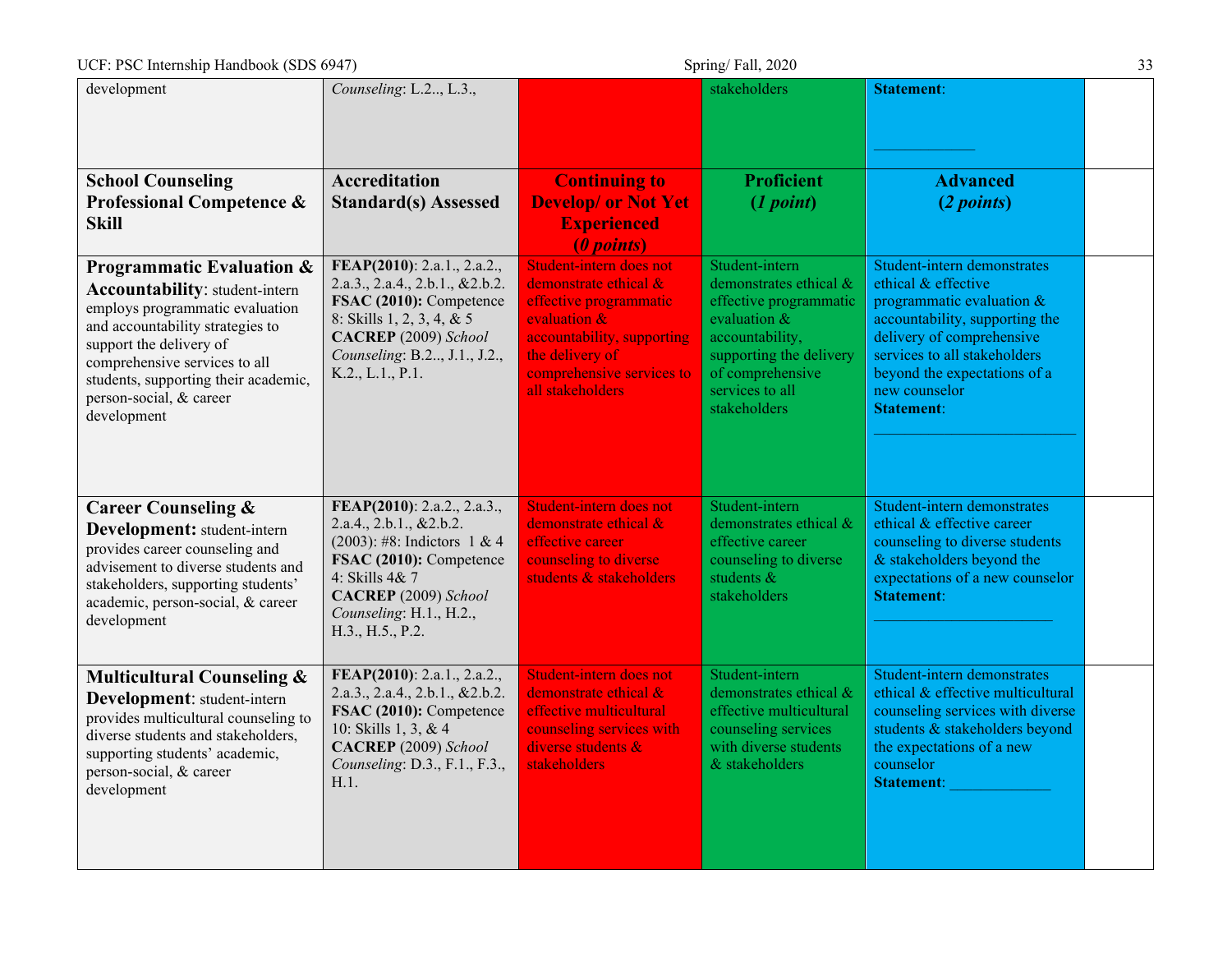|                                                                                                                                                                                                                                                                             |                                                                                                                                                                                                                      |                                                                                                                                                                                                                     | Student-intern                                                                                                                                                                                                                 | Student-intern demonstrates                                                                                                                                                                                                                                                     |  |
|-----------------------------------------------------------------------------------------------------------------------------------------------------------------------------------------------------------------------------------------------------------------------------|----------------------------------------------------------------------------------------------------------------------------------------------------------------------------------------------------------------------|---------------------------------------------------------------------------------------------------------------------------------------------------------------------------------------------------------------------|--------------------------------------------------------------------------------------------------------------------------------------------------------------------------------------------------------------------------------|---------------------------------------------------------------------------------------------------------------------------------------------------------------------------------------------------------------------------------------------------------------------------------|--|
| <b>Student Assessment &amp;</b><br><b>Appraisal:</b> student-intern<br>employs student assessment and<br>appraisal strategies to support the<br>delivery of comprehensive services<br>to all students, supporting their<br>academic, person-social, & career<br>development | FEAP(2010): 2.a.4., 2.b.2.<br>$(2003)$ : #11: Indictors 2 &<br>$\overline{4}$<br>FSAC (2010): Competence<br>3: Skills $1, 3, \& 6;$<br>Competence 9: Skill 2<br>CACREP (2009) School<br>Counseling: H.1., H.2., H.3. | Student-intern does not<br>demonstrate ethical &<br>effective student<br>assessment strategies<br>with diverse students &<br><b>stakeholders</b>                                                                    | demonstrates ethical &<br>effective student<br>assessment strategies<br>with diverse students<br>& stakeholders                                                                                                                | ethical & effective student<br>assessment strategies with<br>diverse students & stakeholders<br>beyond the expectations of a<br>new counselor<br><b>Statement:</b>                                                                                                              |  |
| <b>School Counseling</b>                                                                                                                                                                                                                                                    | <b>Accreditation</b>                                                                                                                                                                                                 | <b>Continuing to</b>                                                                                                                                                                                                | <b>Proficient</b>                                                                                                                                                                                                              | <b>Advanced</b>                                                                                                                                                                                                                                                                 |  |
| <b>Professional Competence &amp;</b>                                                                                                                                                                                                                                        | <b>Standard(s) Assessed</b>                                                                                                                                                                                          | <b>Develop/ or Not Yet</b>                                                                                                                                                                                          | (1 point)                                                                                                                                                                                                                      | (2 points)                                                                                                                                                                                                                                                                      |  |
| <b>Skill</b>                                                                                                                                                                                                                                                                |                                                                                                                                                                                                                      | <b>Experienced</b>                                                                                                                                                                                                  |                                                                                                                                                                                                                                |                                                                                                                                                                                                                                                                                 |  |
|                                                                                                                                                                                                                                                                             |                                                                                                                                                                                                                      | (0 points)                                                                                                                                                                                                          |                                                                                                                                                                                                                                |                                                                                                                                                                                                                                                                                 |  |
| <b>Ethical Practice and</b><br><b>Advocacy:</b><br>student-intern provides ethical<br>services and best practices to<br>diverse students and stakeholders,<br>advocating for systemic change that<br>supports students' academic,<br>person-social, & career<br>development | FEAP (2003): (2010):<br>2.b.1., & 2.b.2.<br>#3: Indictors 10 & 15; #6:<br>Indictors 1 & 7<br>FSAC (2010): Competence<br>6: Skills 1, 2, 3, 4, & 5<br>CACREP (2009) School<br>Counseling: B.1., D.5., F.2.            | Student-intern does not<br>demonstrate ethical school<br>counseling practices with<br>diverse students &<br>stakeholders per ASCA<br>(2010) Ethical Standards<br>for School Counselors and<br>school board policies | Student-intern does<br>demonstrate ethical<br>school counseling<br>practices with diverse<br>students &<br>stakeholders per ASCA<br>$(2010)$ Ethical<br><b>Standards for School</b><br>Counselors and school<br>board policies | Student-intern does demonstrate<br>ethical school counseling<br>practices with diverse students<br>& stakeholders per ASCA<br>(2010) Ethical Standards for<br>School Counselors and school<br>board policies beyond the<br>expectations of a new counselor<br><b>Statement:</b> |  |
| <b>Demonstration of Overall</b>                                                                                                                                                                                                                                             | <b>FEAP (2010)</b>                                                                                                                                                                                                   | <b>Student does not</b>                                                                                                                                                                                             | <b>Student demonstrates</b>                                                                                                                                                                                                    | <b>Student strongly demonstrates</b>                                                                                                                                                                                                                                            |  |
| <b>Ethical &amp; Legal Knowledge</b>                                                                                                                                                                                                                                        | <b>Professional</b>                                                                                                                                                                                                  | demonstrates that she or                                                                                                                                                                                            | that she or he                                                                                                                                                                                                                 | that she or he understands that                                                                                                                                                                                                                                                 |  |
| & Processes                                                                                                                                                                                                                                                                 | <b>Responsibility &amp;</b>                                                                                                                                                                                          | he understands that school                                                                                                                                                                                          | understands that school                                                                                                                                                                                                        | school counselors are held to a                                                                                                                                                                                                                                                 |  |
| Student-intern demonstrates that                                                                                                                                                                                                                                            | <b>Ethical Conduct</b>                                                                                                                                                                                               | counselors are held to a                                                                                                                                                                                            | counselors are held to a                                                                                                                                                                                                       | high moral standard in a                                                                                                                                                                                                                                                        |  |
| she/he/they understand that school                                                                                                                                                                                                                                          |                                                                                                                                                                                                                      | high moral standard in a<br>community, the effective                                                                                                                                                                | high moral standard in<br>a community, the                                                                                                                                                                                     | community, the effective school<br>counselors adheres to the Code                                                                                                                                                                                                               |  |
| counselors are held to a high moral                                                                                                                                                                                                                                         |                                                                                                                                                                                                                      | school counselors adheres                                                                                                                                                                                           | effective school                                                                                                                                                                                                               | of Ethics& the Principles of                                                                                                                                                                                                                                                    |  |
| standard in a community, the<br>effective school counselors adheres                                                                                                                                                                                                         |                                                                                                                                                                                                                      | to the Code of Ethics&                                                                                                                                                                                              | counselors adheres to                                                                                                                                                                                                          | <b>Professional Conduct of the</b>                                                                                                                                                                                                                                              |  |
| to the Code of Ethics and the                                                                                                                                                                                                                                               |                                                                                                                                                                                                                      | the Principles of                                                                                                                                                                                                   | the Code of Ethics&                                                                                                                                                                                                            | <b>Education Profession of</b>                                                                                                                                                                                                                                                  |  |
| Principles of Professional Conduct                                                                                                                                                                                                                                          |                                                                                                                                                                                                                      | <b>Professional Conduct of</b><br>the Education Profession                                                                                                                                                          | the Principles of<br><b>Professional Conduct</b>                                                                                                                                                                               | Florida, & fulfills the expected<br>obligations to students, the                                                                                                                                                                                                                |  |
| of the Education Profession of                                                                                                                                                                                                                                              |                                                                                                                                                                                                                      | of Florida, & fulfills the                                                                                                                                                                                          | of the Education                                                                                                                                                                                                               | public $&$ the school counseling                                                                                                                                                                                                                                                |  |
| Florida, and fulfills the expected                                                                                                                                                                                                                                          |                                                                                                                                                                                                                      | expected obligations to                                                                                                                                                                                             | Profession of Florida,                                                                                                                                                                                                         | profession                                                                                                                                                                                                                                                                      |  |
| obligations to students, the public $\&$<br>the school counseling profession.                                                                                                                                                                                               |                                                                                                                                                                                                                      | students, the public $\&$ the                                                                                                                                                                                       | & fulfills the expected                                                                                                                                                                                                        | <b>Statement:</b>                                                                                                                                                                                                                                                               |  |
|                                                                                                                                                                                                                                                                             |                                                                                                                                                                                                                      | school counseling                                                                                                                                                                                                   | obligations to students,                                                                                                                                                                                                       |                                                                                                                                                                                                                                                                                 |  |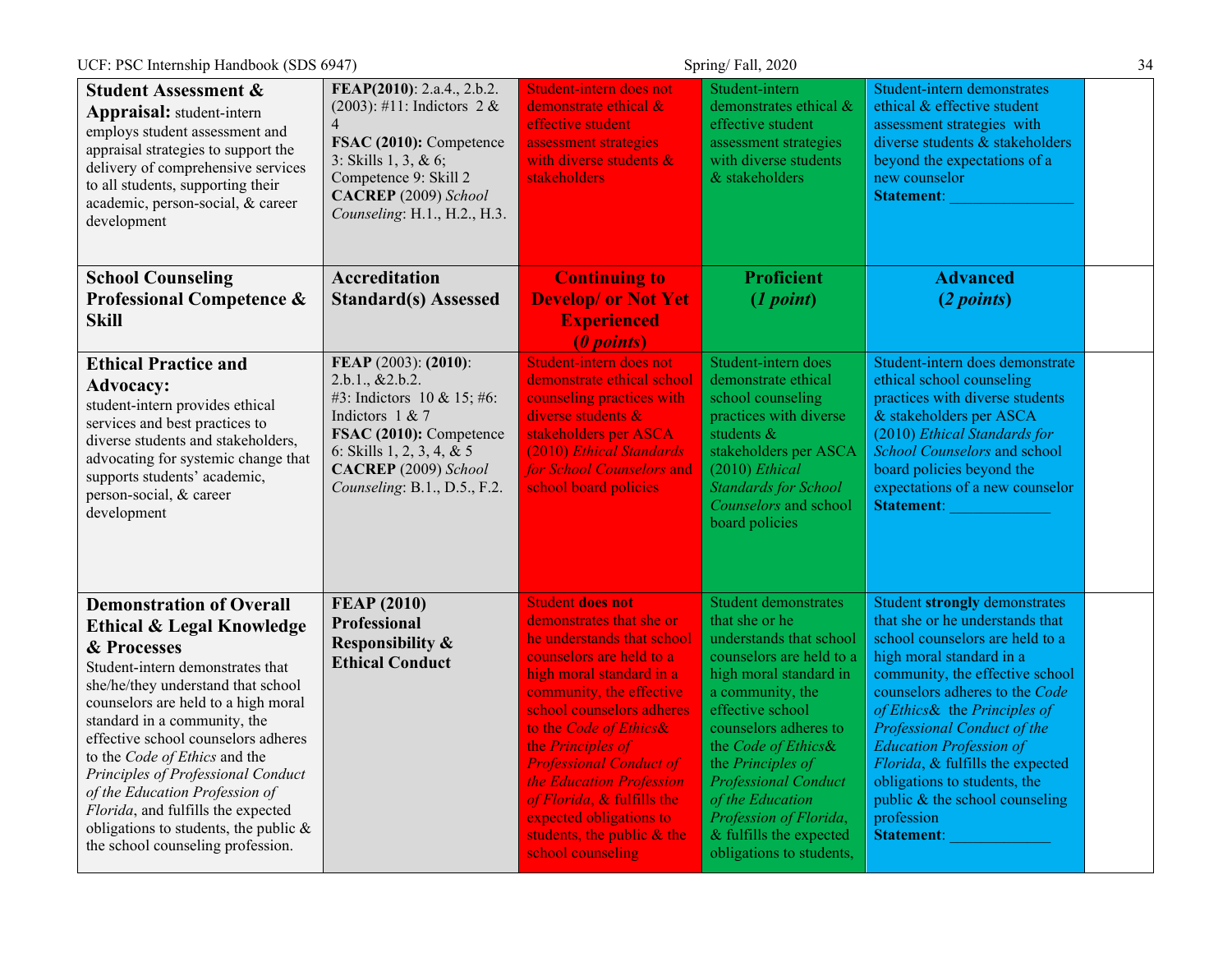| UCF: PSC Internship Handbook (SDS 6947)  |  | Spring/Fall, 2020 |                                                    |  | 35 |
|------------------------------------------|--|-------------------|----------------------------------------------------|--|----|
|                                          |  | profession.       | the public $&$ the school<br>counseling profession |  |    |
| <b>TOTAL SCORE</b><br>(out of 26 points) |  |                   |                                                    |  |    |

#### **Please note the student-intern's areas of strength, which you have observed:**

**Please note the student-intern's areas needing improvement, which you have observed:**

### **Please comment on the student-intern's general performance during his or her internship experience:**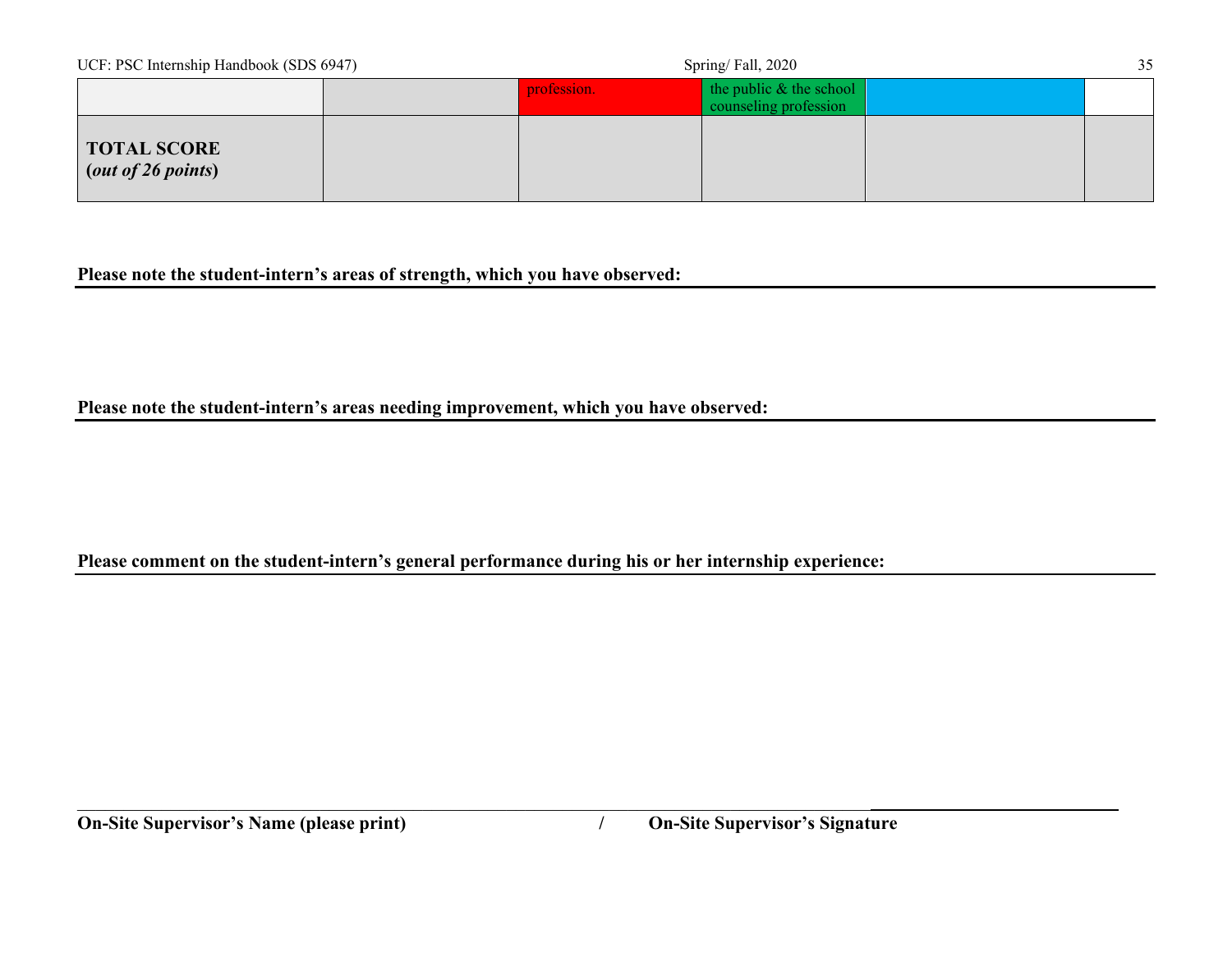

# **Counselor Education—School Counseling (M.A., M.Ed.) Summative Assessment #4 SDS 6947 –** *Internship in Professional School Counseling* **Internship Site Supervisor Evaluation Form (***Final Evaluation***)**

| <b>Student-Interns' Name:</b>             | <b>Date:</b> |  |
|-------------------------------------------|--------------|--|
| <b>Internship Site School:</b>            | District:    |  |
| <b>Internship Site Supervisor (name):</b> |              |  |

The SDS 6947: *Internship in Professional School Counseling* Final Internship Site Supervisor Evaluation Form reflects the professional competencies noted within the Council for Accreditation of Counseling and Related Educational Programs **(**CACREP,2016) *Standards,* the Florida Department of Education (FL-DOE) *Florida Educator Accomplished Practices* (FEAP, 2010), and the FL-DOE *Competencies and Skills: Guidance and Counseling PK-12* (13<sup>th</sup> ed.; 2010). For each school counseling student-intern professional competence, a set of descriptors are provided to assist school counseling internship site supervisors (school-based supervisors) in assessing his or her studentintern's level of professional competence.

#### **Accreditation Standards Assessed through this Assignment:**

#### **CACREP (2016) Standards:**

- 1. *School Counseling* B.1. Demonstrates the ability to apply and adhere to ethical and legal standards in school counseling
- 2. *School Counseling* B.2. Demonstrates the ability to articulate, model, and advocate for an appropriate school counselor identity and program.
- 3. *School Counseling* D.1. Demonstrates self-awareness, sensitivity to others, and the skills needed to relate to diverse individuals, groups, and classrooms.
- 4. *School Counseling* D. 2. Provides individual and group counseling and classroom guidance to promote the academic, career, and personal/social development of students.
- 5. *School Counseling* D. 3. Designs and implements prevention and intervention plans related to the effects of (a) atypical growth and development, (b) health and wellness, (c) language, (d) ability level, (e) multicultural issues, and (f) factors of resiliency on student learning and development.
- 6. *School Counseling* D.4. Demonstrates the ability to use procedures for assessing and managing suicide risk.
- **7.** *School Counseling* D.5. Demonstrates the ability to recognize his or her limitations as a school counselor and to seek supervision or refer clients when appropriate.
- 8. *School Counseling* J.1. Applies relevant research findings to inform the practice of school counseling.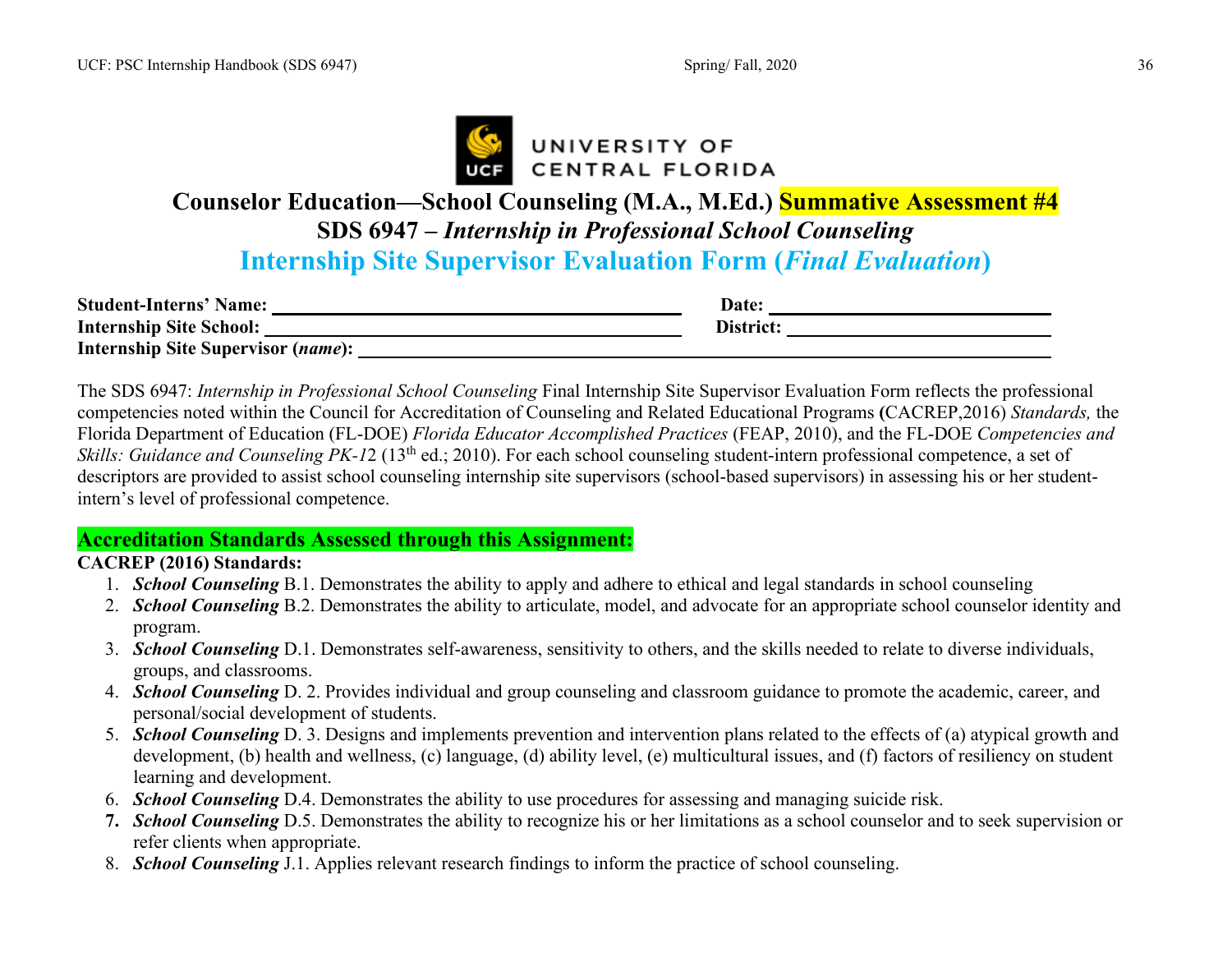UCF: PSC Internship Handbook (SDS 6947) 37

- 9. *School Counseling* J.2. Develops measurable outcomes for school counseling programs, activities, interventions, and experiences.
- 10. *School Counseling* F.1. Demonstrates multicultural competencies in relation to diversity, equity, and opportunity in student learning and development.
- 11. *School Counseling* F.2. Advocates for the learning and academic experiences necessary to promote the academic, career, and personal/social development of students.
- 12. *School Counseling* F.3. Advocates for school policies, programs, and services that enhance a positive school climate and are equitable and responsive to multicultural student populations.
- 13. *School Counseling* F.4. Engages parents, guardians, and families to promote the academic, career, and personal/social development of students.
- 14. *School Counseling* H.1. Assesses and interprets students' strengths and needs, recognizing uniqueness in cultures, languages, values, backgrounds, and abilities.
- 15. *School Counseling* H.2. Selects appropriate assessment strategies that can be used to evaluate a student's academic, career, and personal/social development.
- 16. *School Counseling* H.3. Analyzes assessment information in a manner that produces valid inferences when evaluating the needs of individual students and assessing the effectiveness of educational programs.
- 17. *School Counseling* H.4. Makes appropriate referrals to school and/or community resources.
- 18. *School Counseling* H.5. Assesses barriers that impede students' academic, career, and personal/social development.
- 19. *School Counseling* K.2. Understands the concepts, principles, strategies, programs, and practices designed to close the achievement gap, promote student academic success, and prevent students from dropping out of school.
- 20. *School Counseling* L.1. Conducts programs designed to enhance student academic development.
- 21. *School Counseling* L.2. Implements strategies and activities to prepare students for a full range of postsecondary options and opportunities.
- 22. *School Counseling* L.3. Implements differentiated instructional strategies that draw on subject matter and pedagogical content knowledge and skills to promote student achievement.
- 23. *School Counseling* N.1. Works with parents, guardians, and families to act on behalf of their children to address problems that affect student success in school.
- 24. *School Counseling* N.2. Locates resources in the community that can be used in the school to improve student achievement and success.
- 25. *School Counseling* N.3. Consults with teachers, staff, and community-based organizations to promote student academic, career, and personal/social development.
- 26. *School Counseling* N.4. Uses peer helping strategies in the school counseling program.
- 27. *School Counseling* N.5. Uses referral procedures with helping agents in the community (e.g., mental health centers, businesses, service groups) to secure assistance for students and their families.
- 28. *School Counseling* P.1. Participates in the design, implementation, management, and evaluation of a comprehensive developmental school counseling program.
- 29. *School Counseling* P.2. Plans and presents school-counseling-related educational programs for use with parents and teachers (e.g., parent education programs, materials used in classroom guidance and advisor/advisee programs for teachers).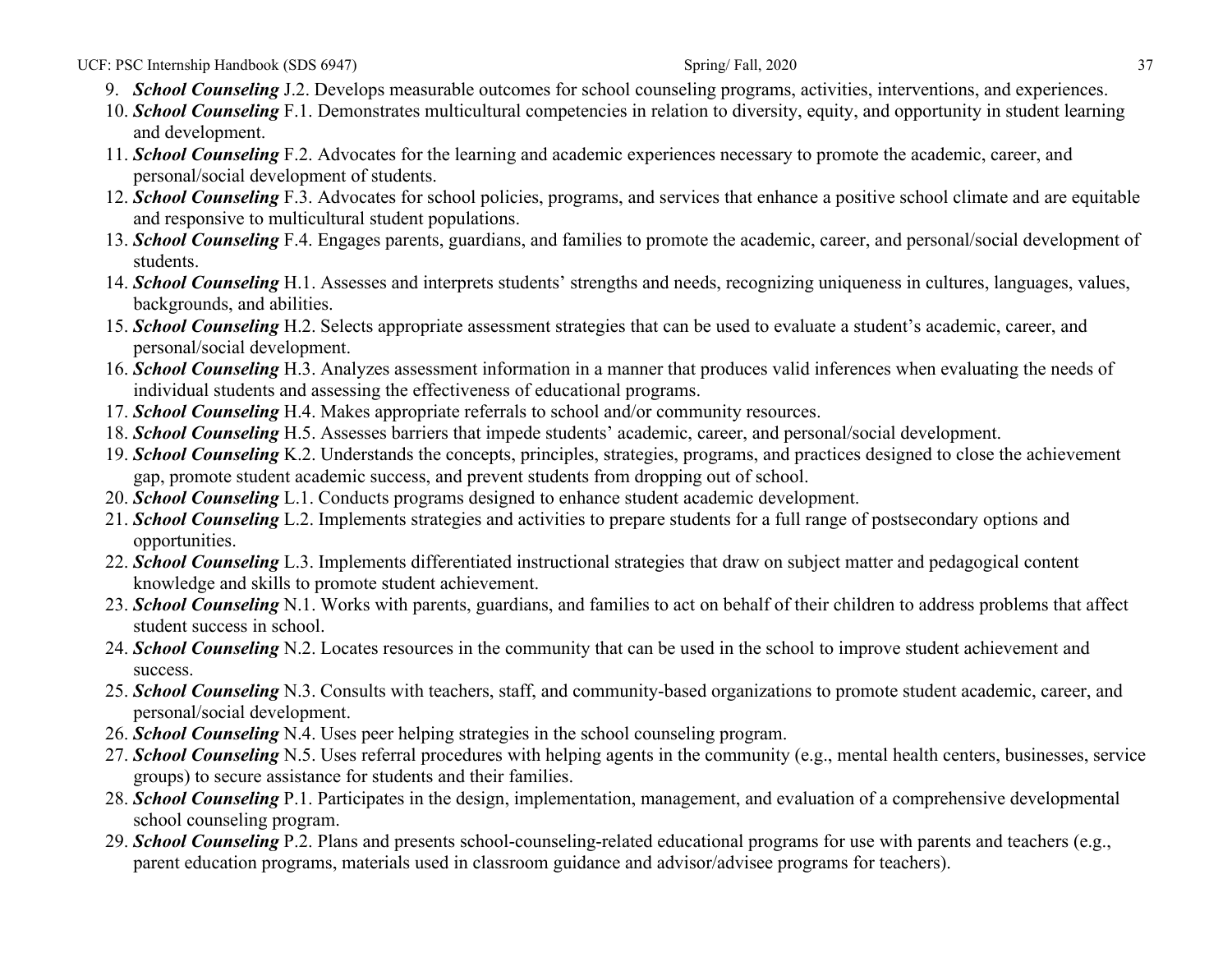#### **Florida Educators Accomplished Practices(FEAP, 2010): 6A-5.065: The Educator Accomplished Practices.**

(1) Purpose and Foundational Principles.

(a) Purpose. The Educator Accomplished Practices are set forth in rule as Florida's core standards for effective educators. The Accomplished Practices form the foundation for the state's teacher preparation programs, educator certification requirements and school district instructional personnel appraisal systems.

- (b) Foundational Principles. The Accomplished Practices are based upon and further describe three essential principles:
- 30. The effective educator creates a culture of high expectations for all students by promoting the importance of education and each student's capacity for academic achievement.
- 31. The effective educator demonstrates deep and comprehensive knowledge of the subject taught.
- 32. The effective educator exemplifies the standards of the profession.

(2) The Educator Accomplished Practices. Each effective educator applies the foundational principles through six (6) Educator Accomplished Practices. Each of the practices is clearly defined to promote a common language and statewide understanding of the expectations for the quality of instruction and professional responsibility.

#### **(a)** *Quality of Instruction.*

**1.Instructional Design and Lesson Planning**. Applying concepts from human development and learning theories, the effective educator consistently:

- a. Aligns instruction with state-adopted standards at the appropriate level of rigor;
- b. Sequences lessons and concepts to ensure coherence and required prior knowledge.
- c. Designs instruction for students to achieve mastery;
- d. Selects appropriate formative assessments to monitor learning;

e. Uses a variety of data, independently, and in collaboration with colleagues, to evaluate learning outcomes, adjust planning and continuously improve the effectiveness of the lessons; and

f. Develops learning experiences that require students to demonstrate a variety of applicable skills and competencies.

**2.The Learning Environment**. To maintain a student-centered learning environment that is safe, organized, equitable, flexible, inclusive, and collaborative, the effective educator consistently:

- a. Organizes, allocates, and manages the resources of time, space, and attention;
- b. Manages individual and class behaviors through a well-planned management system;
- c. Conveys high expectations to all students;
- d. Respects students' cultural, linguistic and family background;
- e. Models clear, acceptable oral and written communication skills;
- f. Maintains a climate of openness, inquiry, fairness and support;
- g. Integrates current information and communication technologies;
- h. Adapts the learning environment to accommodate the differing needs and diversity of students; and

i. Utilizes current and emerging assistive technologies that enable students to participate in high-quality communication interactions and achieve their educational goals.

#### **3. Instructional Delivery and Facilitation**. The effective educator consistently utilizes a deep and comprehensive knowledge of the subject taught to:

a. Deliver engaging and challenging lessons;

b. Deepen and enrich students' understanding through content area literacy strategies, verbalization of thought, and application of the subject matter;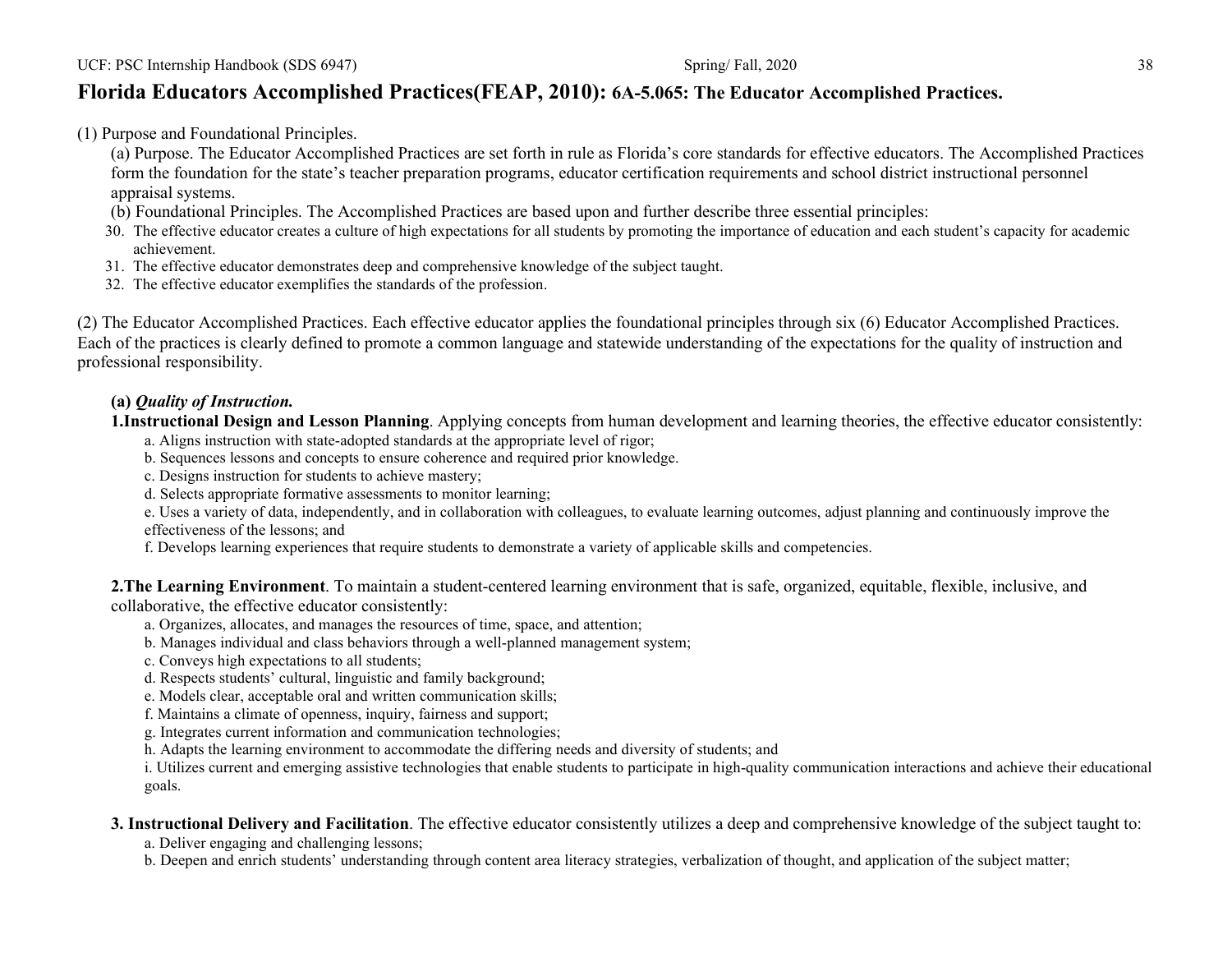c. Identify gaps in students' subject matter knowledge;

d. Modify instruction to respond to preconceptions or misconceptions;

e. Relate and integrate the subject matter with other disciplines and life experiences;

f. Employ higher-order questioning techniques;

g. Apply varied instructional strategies and resources, including appropriate technology, to provide comprehensible instruction, and to teach for student understanding;

h. Differentiate instruction based on an assessment of student learning needs and recognition of individual differences in students;

i. Support, encourage, and provide immediate and specific feedback to students to promote student achievement; and

j. Utilize student feedback to monitor instructional needs and to adjust instruction.

**4.Assessment.** The effective educator consistently:

a. Analyzes and applies data from multiple assessments and measures to diagnose students' learning needs, informs instruction based on those needs, and drives the learning process;

b. Designs and aligns formative and summative assessments that match learning objectives and lead to mastery;

c. Uses a variety of assessment tools to monitor student progress, achievement and learning gains;

d. Modifies assessments and testing conditions to accommodate learning styles and varying levels of knowledge;

e. Shares the importance and outcomes of student assessment data with the student and the student's parent/caregiver(s); and

f. Applies technology to organize and integrate assessment information.

#### **(b)** *Continuous Improvement, Responsibility and Ethics.*

**1. Continuous Professional Improvement**. The effective educator consistently:

a. Designs purposeful professional goals to strengthen the effectiveness of instruction based on students' needs;

b. Examines and uses data-informed research to improve instruction and student achievement;

c. Collaborates with the home, school and larger communities to foster communication and to support student learning and continuous improvement;

d. Engages in targeted professional growth opportunities and reflective practices, both independently and in collaboration with colleagues; and

e. Implements knowledge and skills learned in professional development in the teaching and learning process.

**2. Professional Responsibility and Ethical Conduct**. Understanding that educators are held to a high moral standard in a community, the effective educator adheres to the Code of Ethics and the Principles of Professional Conduct of the Education Profession of Florida, pursuant to State Board of Education Rules 6B-1.001 and 6B1.006, F.A.C, and fulfills the expected obligations to students, the public and the education profession.

*Rulemaking Authority 1004.04, 1004.85, 1012.225, 1012.34, 1012.56 FS. Law Implemented 1004.04, 1004.85, 1012.225, 1012.34, 1012.56 FS. History– New 7-2-98; Amended 12-17-10.* 

#### **FL-DOE** *Competencies and Skills: Guidance and Counseling PK-1***2** (**FSAC 13th ed.; 2010**)

#### **1. Competence 1: Knowledge of Counseling**

- f. **Skill 3**: Apply relevant counseling theories and techniques appropriate to specific situations and populations.
- g. **Skill 5**: Demonstrate knowledge of interpersonal processes in small and large group settings
- h. **Skill 6**: Demonstrate knowledge of techniques and leadership skills for facilitating small and large groups.
- i. **Skill 7**: Demonstrate knowledge of appropriate listening and responding skills with all stakeholders.
- **Skill 9**: Demonstrate knowledge of human development and behavior to promote positive change.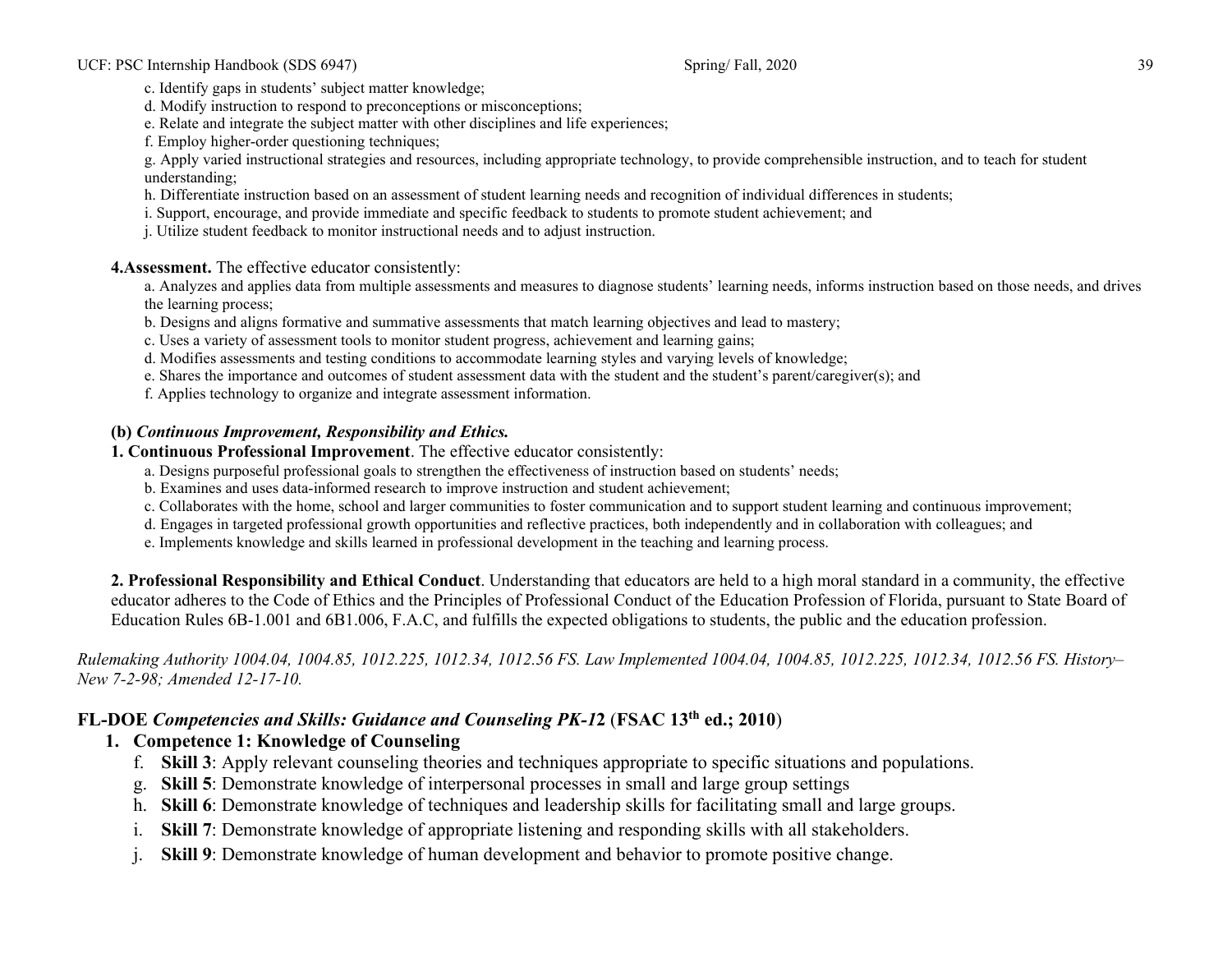#### **2. Competence 2**: **Knowledge of activities and programs for addressing current concerns**

- b. **Skill 1.**Demonstrate knowledge of evidence-based strategies that promote academic, career, and personal-social development, and community involvement.
- e. **Skill 2.** Demonstrate knowledge of crisis counseling and crisis management plans (e.g., responses to death, natural disasters, acts of violence, medical emergencies).
- f. **Skills 5***.* Demonstrate knowledge of school counseling programs for classrooms and large groups (e.g., drug education, personal safety, career education).
- g. **Skill 6.** Demonstrate knowledge of peer helper programs.
- h. **Skill 7.** Demonstrate knowledge of the components of ASCA National Model: A Framework for School Counseling Programs and Florida's School Counseling and Guidance Framework: A Comprehensive Student Development Program Model (e.g., foundation, management, delivery, accountability, systemic change, collaboration, advocacy, leadership).

#### **3. Competence 3: Knowledge of Student Assessment**

- a. **Skill 1**. Demonstrate knowledge of basic measurement concepts (e.g., validity, norming, reliability, error of measurement, standardization).
- b. **Skill 3**. Demonstrate knowledge of the major functions, strengths, and limitations of various standardized and nonstandardized assessments.
- c. **Skill 6**. Apply the results of formal and informal assessments from a variety of sources to improve student educational outcomes.

### **4. Competence 4: Knowledge of Career Development & Postsecondary Opportunities**

- a. **Skill 4**. Demonstrate knowledge of resources, including assessments, used in career development.
- b. **Skill 7**. Demonstrate knowledge of resources that provide specific information about educational &technical career opportunities.

#### **5. Competence 5: Knowledge of consultation, collaboration, and coordination**

- a. **Skill 2**. Demonstrate knowledge of strategies for collaborating with stakeholders to facilitate student success.
- b. **Skill 6**. Identify appropriate approaches and resources for making in-school and out-of-school referrals
- c. **Skill 8**. Demonstrate knowledge of multicultural, ethical, and professional competencies in planning, organizing, implementing, evaluating, and enhancing the comprehensive school counseling program.

### **6. Competence 6: Knowledge of professional, ethical, and legal considerations**

- a. **Skill 1**. Demonstrate knowledge of legal and ethical standards relevant to the counseling process and practices.
- b. **Skill 2**. Demonstrate knowledge of the professional and ethical standards of the American Counseling Association and the American School Counselor Association.
- c. **Skill 3**. Demonstrate knowledge of the legal rights of students and parents or guardians with regard to student records (e.g., Family Educational Rights and Privacy Act, Health Insurance Portability and Accountability Act, Individuals with Disabilities Education Improvement Act).
- d. **Skill 4**. Demonstrate knowledge of legislation concerning students with special needs.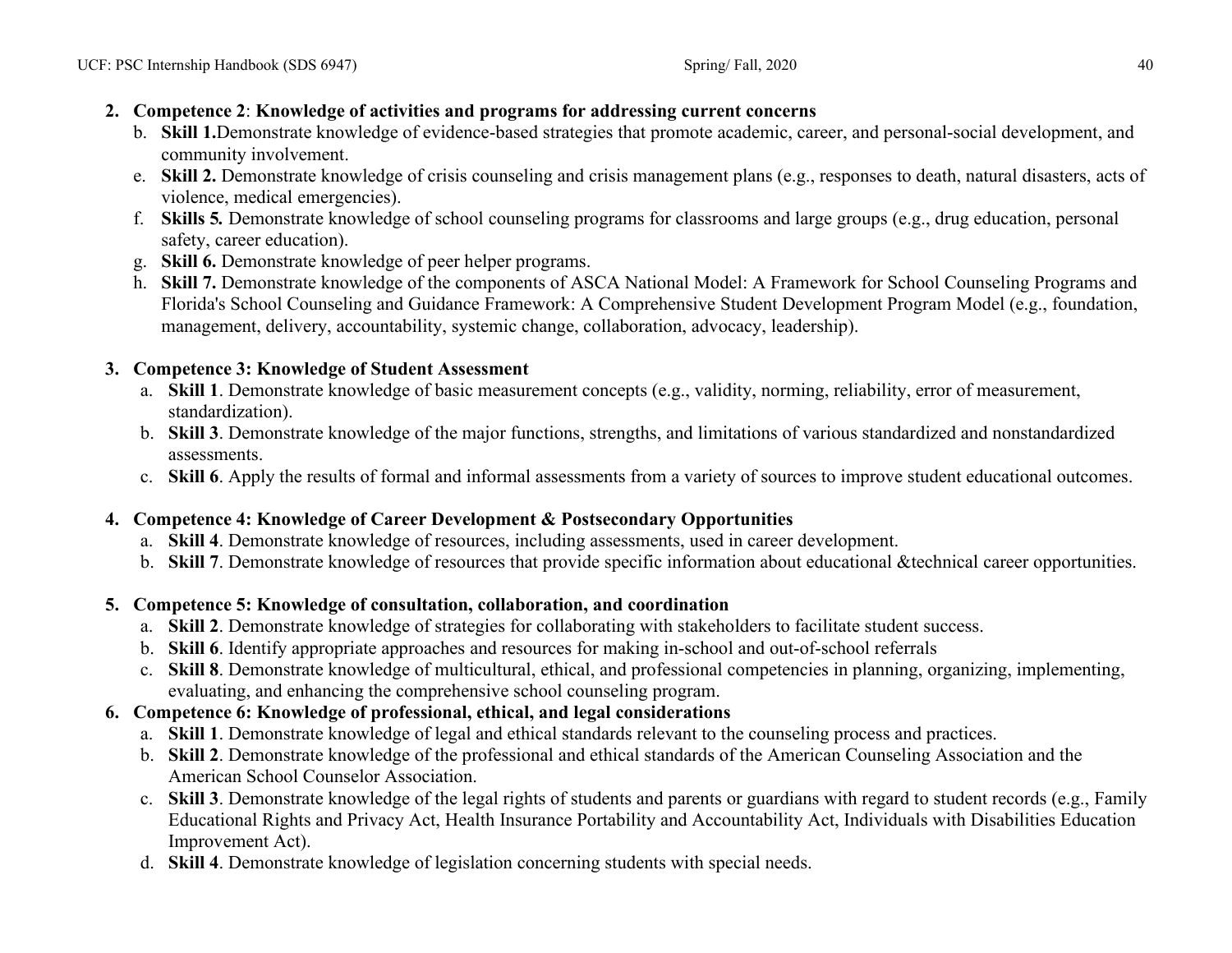e. **Skill 5**. Demonstrate knowledge of the counselor's role as an advocate and leader to promote and support student success in the school and community.

#### **7. Competence 7: Knowledge of academic advisement**

- a. **Skill 1**. Identify effective strategies for promoting student awareness of graduation requirements, the college admission process, scholarships, and other postsecondary opportunities.
- b. **Skill 2**. Interpret academic assessment data for appropriate educational placement and progression for all student populations.
- c. **Skill 3**. Identify approaches for assisting students with course selection to prepare for secondary and postsecondary educational or employment opportunities.
- d. **Skill 4**. Identify systemic interventions that foster equity and access to close achievement, opportunity, and informational gaps.

#### **8. Competence 8: Knowledge of research, program evaluation, and follow-up**

- a. **Skill 1**. Demonstrate knowledge of accountability and research methodology.
- b. **Skill 3**. Demonstrate knowledge of needs assessment techniques.
- c. **Skill 4**. Demonstrate knowledge of the purposes, types, and basic steps of program evaluation and relevant follow-up activities.
- d. **Skill 5.** Demonstrate knowledge of progress monitoring and outcomes reporting to all stakeholders (e.g., graphing student performance, response to intervention, program outcomes).

#### **9. Competency 9: Knowledge of appropriate technology**

a. **Skill 2**. Demonstrate knowledge of the appropriate use of technology to plan, organize, implement, evaluate, and enhance the comprehensive school counseling program.

#### **10. Knowledge of social and cultural diversity**

- a. **Skill 1**. Demonstrate knowledge of multicultural and pluralistic societal changes and trends when developing and coordinating the school counseling program.
- b. **Skill 3.** Demonstrate knowledge of facilitating the counseling process for diverse students and families.
- c. **Skill 4.** Demonstrate knowledge of the counselor's responsibility to address his or her own biases.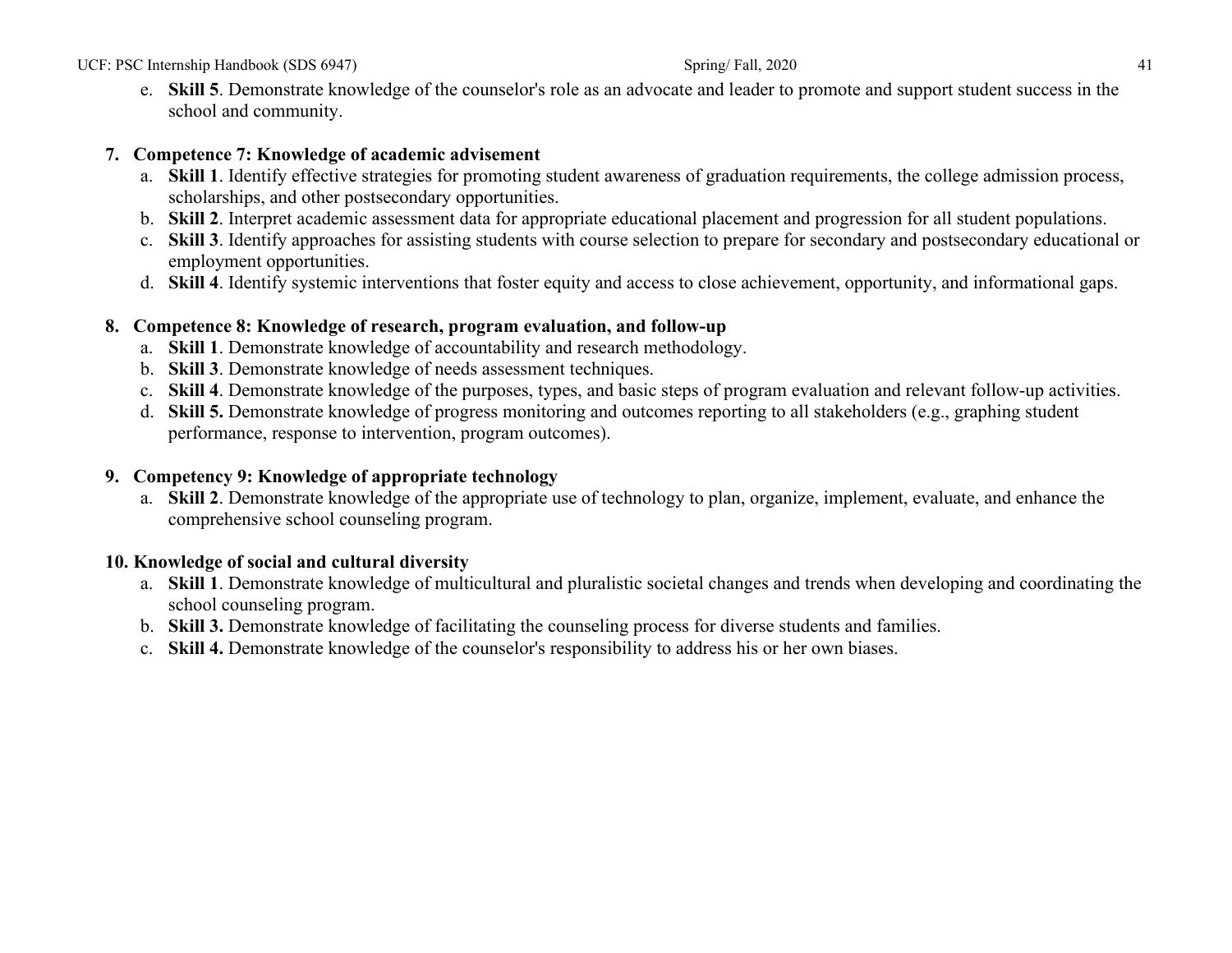## **Please rate each professional competence, providing only one rating per professional competence domain.**

**Unacceptable** (0 points)= *Student-intern does not meet expectations & does not demonstrates Accomplished Practice competencies* **Proficient** (1 points) = *Student-intern meets expectations & demonstrates Accomplished Practice competencies* **Advanced Proficient** (2 points) = *Student-intern exceeds expectations & demonstrates Accomplished Practice competencies*

*Note: If scoring for the Advanced Proficient, please state briefly what specific skills are advanced in this area.*

| <b>School Counseling</b><br><b>Professional Competence</b>                                                                                                                                               | <b>Accreditation</b><br><b>Standard(s) Assessed</b>                                                                                                                                  | <b>Unacceptable</b><br>(0 points)                                                                                                                                   | <b>Proficient</b><br>(1 points)                                                                                                            | <b>Advanced Proficient</b><br>(2 points)                                                                                                                                                                   | <b>Score</b> |
|----------------------------------------------------------------------------------------------------------------------------------------------------------------------------------------------------------|--------------------------------------------------------------------------------------------------------------------------------------------------------------------------------------|---------------------------------------------------------------------------------------------------------------------------------------------------------------------|--------------------------------------------------------------------------------------------------------------------------------------------|------------------------------------------------------------------------------------------------------------------------------------------------------------------------------------------------------------|--------------|
| <b>Individual Counseling: student-</b><br>intern provides individual counseling<br>services to diverse students &<br>stakeholders supporting their<br>academic, personal-social, & career<br>development | FEAP (2010): 2.a.1., 2.a.2.,<br>2.a.3., 2.a.4., 2.b.1., & 2.b.2.<br>FSAC (2010): Competence<br>1: Skills 3, 7, & 9<br>CACREP (2009) School<br>Counseling: D.1., D.2., D.3.,<br>F.1., | <b>Student-intern does not</b><br>demonstrate ethical &<br>effective individual<br>counseling service delivery<br>with diverse students $\&$<br><b>stakeholders</b> | Student-intern<br>demonstrates ethical &<br>effective individual<br>counseling service<br>delivery with diverse<br>students & stakeholders | Student-intern demonstrates<br>ethical & effective individual<br>counseling service delivery with<br>diverse students & stakeholders<br>beyond the expectations of a<br>new counselor<br><b>Statement:</b> |              |
| <b>Group Counseling: student-</b><br>intern provides group counseling<br>services to diverse students &<br>stakeholders supporting their<br>academic, personal-social, & career<br>development           | FEAP(2010): 2.a.1., 2.a.2.,<br>2.a.3., 2.a.4., 2.b.1., & 2.b.2.<br>FSAC (2010): Competence<br>1: Skills $5 & 6$<br>CACREP (2009) School<br>Counseling: D.1., D.2., D.3.,<br>F.1.     | <b>Student-intern does not</b><br>demonstrate ethical &<br>effective group counseling<br>service delivery with<br>diverse students $\&$<br><b>stakeholders</b>      | Student-intern<br>demonstrates ethical &<br>effective group<br>counseling service<br>delivery with diverse<br>students & stakeholders      | Student-intern demonstrates<br>ethical & effective group<br>counseling service delivery with<br>diverse students & stakeholders<br>beyond the expectations of a<br>new counselor<br><b>Statement:</b>      |              |
| <b>Classroom Guidance</b><br>Curriculum: student-intern<br>provides the classroom guidance<br>curriculum to diverse students,<br>supporting their academic, personal-<br>social, & career development    | FEAP(2010): 2.a.1., 2.a.2.,<br>2.a.3., 2.a.4., 2.b.1., & 2.b.2.<br>FSAC (2010): Competence<br>2: Skills $1 & 5$<br>CACREP (2009) School<br>Counseling: D.2., P.2.                    | <b>Student-intern does not</b><br>demonstrate ethical &<br>effective delivery of the<br>classroom guidance<br>curriculum to diverse<br>students                     | Student-intern<br>demonstrates ethical &<br>effective delivery of the<br>classroom guidance<br>curriculum to diverse<br>students           | Student-intern demonstrates<br>ethical & effective delivery of the<br>classroom guidance curriculum to<br>diverse students beyond the<br>expectations of a new counselor<br><b>Statement:</b>              |              |
| <b>Consultation Services: student-</b><br>intern provides consultation services<br>to diverse students and stakeholders,<br>supporting students' academic,<br>personal-social, & career<br>development   | FEAP(2010): 2.a.1., 2.a.2.,<br>2.a.3., 2.a.4., 2.b.1., & 2.b.2.<br>FSAC (2010): Competence<br>5: Skills 2 & 6<br>CACREP (2009) School<br>Counseling: F.4., H.4., N.1.,<br>N.3., N.5. | <b>Student-intern does not</b><br>demonstrate ethical &<br>effective consultation<br>service delivery to diverse<br>students & stakeholders                         | Student-intern<br>demonstrates ethical &<br>effective consultation<br>service delivery to<br>diverse students $\&$<br>stakeholders         | Student-intern demonstrates<br>ethical & effective consultation<br>service delivery to diverse<br>students & stakeholders beyond<br>the expectations of a new<br>counselor<br><b>Statement:</b>            |              |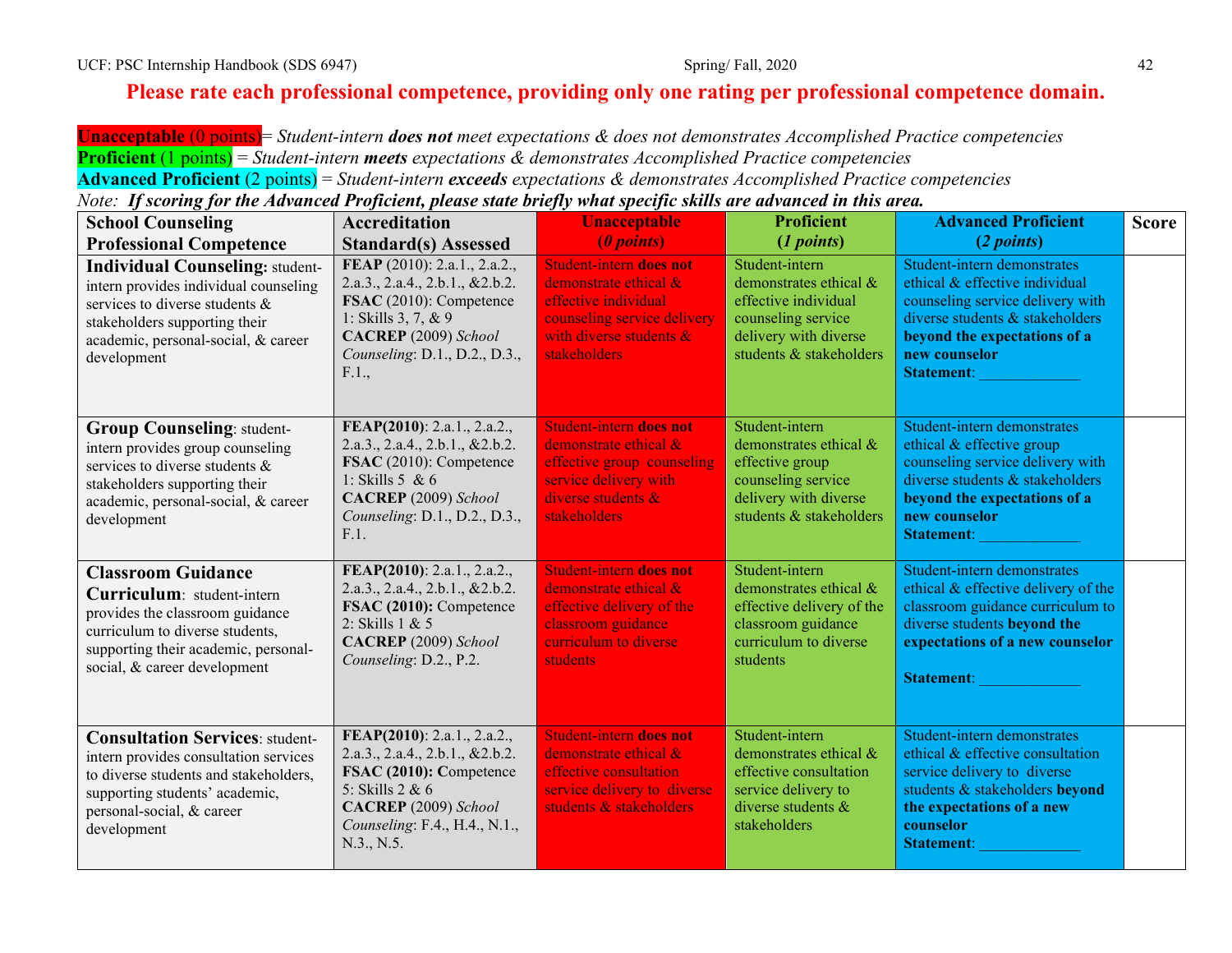| <b>School Counseling</b><br><b>Professional Competence &amp;</b><br><b>Skill</b>                                                                                                                                                                                                                    | <b>Accreditation</b><br><b>Standard(s) Assessed</b>                                                                                                                                                                | <b>Unacceptable</b><br>(0 points)                                                                                                                                                                   | <b>Proficient</b><br>(1 points)                                                                                                                                                           | <b>Advanced Proficient</b><br>(2 points)                                                                                                                                                                                                          | <b>Score</b> |
|-----------------------------------------------------------------------------------------------------------------------------------------------------------------------------------------------------------------------------------------------------------------------------------------------------|--------------------------------------------------------------------------------------------------------------------------------------------------------------------------------------------------------------------|-----------------------------------------------------------------------------------------------------------------------------------------------------------------------------------------------------|-------------------------------------------------------------------------------------------------------------------------------------------------------------------------------------------|---------------------------------------------------------------------------------------------------------------------------------------------------------------------------------------------------------------------------------------------------|--------------|
| <b>Crisis Management /</b><br><b>Interventions: student-intern</b><br>provides crisis management services<br>(e.g., suicide risk, child abuse &<br>neglect, threat assessments) to diverse<br>students and stakeholders, supporting<br>students' academic, personal-social,<br>& career development | FEAP(2010): 2.b.1., &2.b.2.<br>FSAC (2010): Competence<br>5: Skills 2<br>CACREP (2009) School<br>Counseling: D.4., H.4., N.5                                                                                       | Student-intern does not<br>demonstrate ethical &<br>effective crisis<br>management service<br>delivery to diverse<br>students & stakeholders                                                        | Student-intern<br>demonstrates ethical &<br>effective crisis<br>management service<br>delivery to diverse<br>students & stakeholders                                                      | Student-intern demonstrates<br>ethical & effective crisis<br>management service delivery to<br>diverse students & stakeholders<br>beyond the expectations of a<br>new counselor<br><b>Statement:</b>                                              |              |
| Program & Service<br><b>Coordination:</b> student-intern<br>provides coordination programmatic<br>service delivery to diverse students<br>and stakeholders, supporting students'<br>academic, personal-social, & career<br>development                                                              | FEAP(2010): 2.a.1., 2.a.2.,<br>2.a.3., 2.a.4., 2.b.1., & 2.b.2.<br>FSAC (2010): Competence<br>2: Skills 6& 7; Competence<br>5: Skill 8<br>CACREP (2009) School<br>Counseling: B.2, J.2., K.2.,<br>L.1., N.4., P.1. | <b>Student-intern does not</b><br>demonstrate ethical &<br>effective programmatic<br>coordination of services to<br>diverse students $\&$<br>stakeholders                                           | Student-intern<br>demonstrates ethical &<br>effective programmatic<br>coordination of services<br>to diverse students &<br>stakeholders                                                   | Student-intern demonstrates<br>ethical & effective programmatic<br>coordination of services to<br>diverse students & stakeholders<br>beyond the expectations of a<br>new counselor<br><b>Statement:</b>                                           |              |
| <b>Academic Advising: student-</b><br>intern provides academic advising to<br>diverse students and stakeholders,<br>supporting students' academic,<br>person-social, & career development                                                                                                           | FEAP (2010): 2.a.3., 2.a.4.,<br>2.b.1., & 2.b.2.<br>FSAC (2010): Competence<br>7: Skills 1, 2, 3 & 4<br>CACREP (2009) School<br>Counseling: L.2., L.3.,                                                            | <b>Student-intern does not</b><br>demonstrate ethical &<br>effective academic<br>advising to diverse students<br>& stakeholders                                                                     | Student-intern<br>demonstrates ethical &<br>effective academic<br>advising to diverse<br>students & stakeholders                                                                          | Student-intern demonstrates<br>ethical & effective academic<br>advising to diverse students $\&$<br>stakeholders beyond the<br>expectations of a new counselor<br>Statement: New York Statement:                                                  |              |
| Programmatic Evaluation &<br><b>Accountability:</b> student-intern<br>employs programmatic evaluation and<br>accountability strategies to support<br>the delivery of comprehensive<br>services to all students, supporting<br>their academic, person-social, &<br>career development                | FEAP(2010): 2.a.1., 2.a.2.,<br>2.a.3., 2.a.4., 2.b.1., & 2.b.2.<br>FSAC (2010): Competence<br>8: Skills 1, 2, 3, 4, & 5<br>CACREP (2009) School<br>Counseling: B.2, J.1., J.2.,<br>K.2., L.1., P.1.                | <b>Student-intern does not</b><br>demonstrate ethical &<br>effective programmatic<br>evaluation &<br>accountability, supporting<br>the delivery of<br>comprehensive services to<br>all stakeholders | Student-intern<br>demonstrates ethical &<br>effective programmatic<br>evaluation $&$<br>accountability,<br>supporting the delivery<br>of comprehensive<br>services to all<br>stakeholders | Student-intern demonstrates<br>ethical & effective programmatic<br>evaluation & accountability,<br>supporting the delivery of<br>comprehensive services to all<br>stakeholders beyond the<br>expectations of a new counselor<br><b>Statement:</b> |              |

UCF: PSC Internship Handbook (SDS 6947) Spring/ Fall, 2020 Spring/ Fall, 2020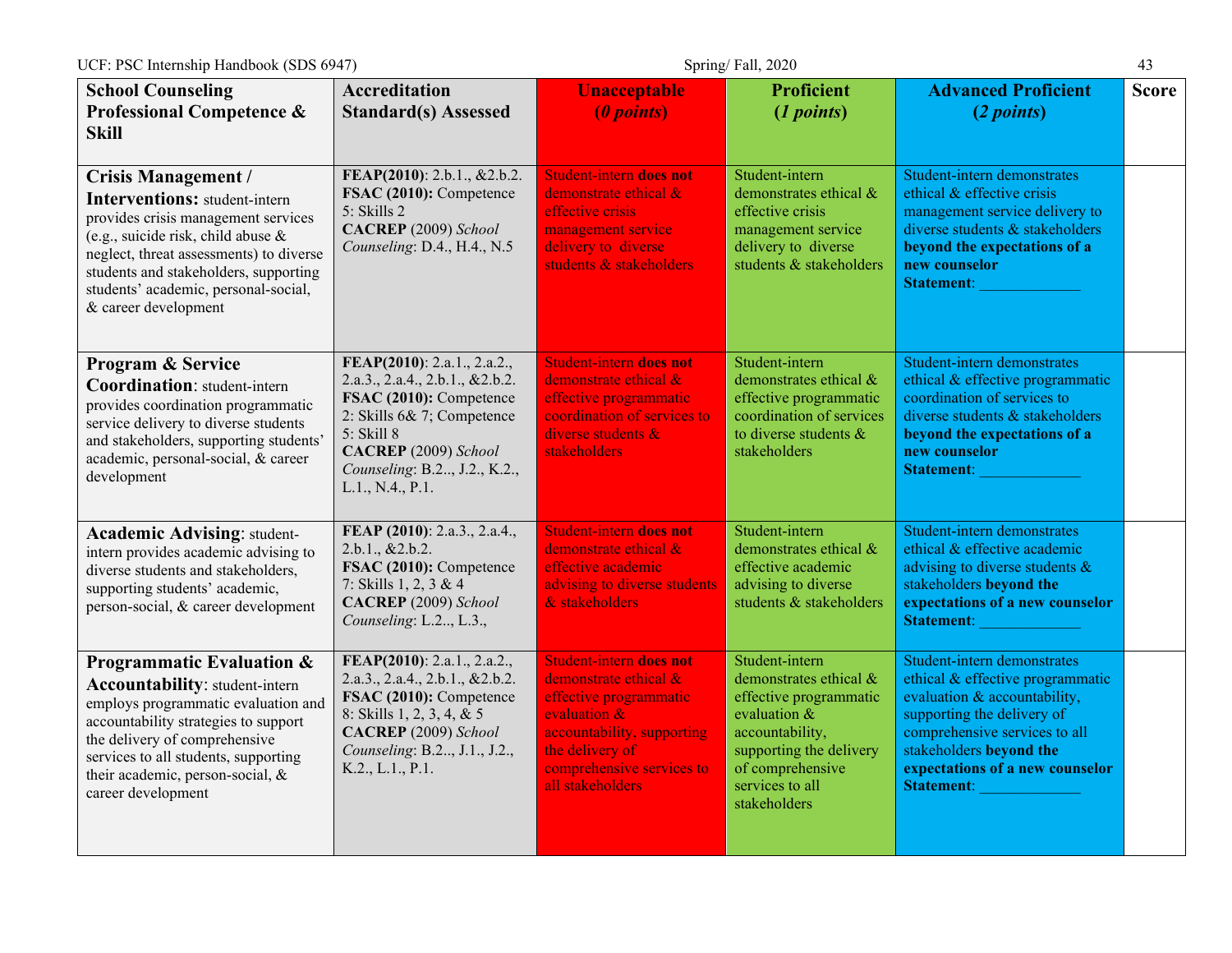| <b>School Counseling</b><br>Professional Competence &<br><b>Skill</b>                                                                                                                                                                                                    | <b>Accreditation</b><br><b>Standard(s) Assessed</b>                                                                                                                                                           | <b>Unacceptable</b><br>(0 points)                                                                                                                                                                                      | <b>Proficient</b><br>(1 points)                                                                                                                                                                                           | <b>Advanced Proficient</b><br>(2 points)                                                                                                                                                                                                                                                  |  |
|--------------------------------------------------------------------------------------------------------------------------------------------------------------------------------------------------------------------------------------------------------------------------|---------------------------------------------------------------------------------------------------------------------------------------------------------------------------------------------------------------|------------------------------------------------------------------------------------------------------------------------------------------------------------------------------------------------------------------------|---------------------------------------------------------------------------------------------------------------------------------------------------------------------------------------------------------------------------|-------------------------------------------------------------------------------------------------------------------------------------------------------------------------------------------------------------------------------------------------------------------------------------------|--|
| <b>Career Counseling &amp;</b><br>Development: student-intern<br>provides career counseling and<br>advisement to diverse students and<br>stakeholders, supporting students'<br>academic, person-social, & career<br>development                                          | FEAP(2010): 2.a.2., 2.a.3.,<br>2.a.4., 2.b.1., & 2.b.2.<br>$(2003)$ : #8: Indictors 1 & 4<br>FSAC (2010): Competence<br>4: Skills 4& 7<br>CACREP (2009) School<br>Counseling: H.1., H.2., H.3.,<br>H.5., P.2. | Student-intern does not<br>demonstrate ethical &<br>effective career counseling<br>to diverse students &<br>stakeholders                                                                                               | Student-intern<br>demonstrates ethical &<br>effective career<br>counseling to diverse<br>students & stakeholders                                                                                                          | Student-intern demonstrates<br>ethical & effective career<br>counseling to diverse students $\&$<br>stakeholders beyond the<br>expectations of a new counselor<br>Statement:                                                                                                              |  |
| <b>Multicultural Counseling &amp;</b><br>Development: student-intern<br>provides multicultural counseling to<br>diverse students and stakeholders,<br>supporting students' academic,<br>person-social, & career development                                              | FEAP(2010): 2.a.1., 2.a.2.,<br>2.a.3., 2.a.4., 2.b.1., & 2.b.2.<br>FSAC (2010): Competence<br>10: Skills 1, 3, & 4<br>CACREP (2009) School<br>Counseling: D.3., F.1., F.3.,<br>H.1.                           | Student-intern does not<br>demonstrate ethical &<br>effective multicultural<br>counseling services with<br>diverse students $\&$<br>stakeholders                                                                       | Student-intern<br>demonstrates ethical &<br>effective multicultural<br>counseling services<br>with diverse students $\&$<br>stakeholders                                                                                  | Student-intern demonstrates<br>ethical & effective multicultural<br>counseling services with diverse<br>students & stakeholders beyond<br>the expectations of a new<br>counselor<br>Statement:                                                                                            |  |
| <b>Student Assessment &amp;</b><br><b>Appraisal:</b> student-intern employs<br>student assessment and appraisal<br>strategies to support the delivery of<br>comprehensive services to all<br>students, supporting their academic,<br>person-social, & career development | FEAP(2010): 2.a.4., 2.b.2.<br>$(2003)$ : #11: Indictors 2 & 4<br>FSAC (2010): Competence<br>3: Skills 1, 3, & 6;<br>Competence 9: Skill 2<br>CACREP (2009) School<br>Counseling: H.1., H.2., H.3.             | <b>Student-intern does not</b><br>demonstrate ethical &<br>effective student<br>assessment strategies with<br>diverse students $\&$<br>stakeholders                                                                    | Student-intern<br>demonstrates ethical &<br>effective student<br>assessment strategies<br>with diverse students &<br>stakeholders                                                                                         | Student-intern demonstrates<br>ethical & effective student<br>assessment strategies with<br>diverse students & stakeholders<br>beyond the expectations of a<br>new counselor<br><b>Statement:</b>                                                                                         |  |
| <b>Ethical Practice and</b><br><b>Advocacy:</b><br>student-intern provides ethical<br>services to diverse students and<br>stakeholders, advocating for systemic<br>changr that supports students'<br>academic, person-social, & career<br>development                    | FEAP (2003): (2010): 2.b.1.,<br>&2.b.2.<br>#3: Indictors 10 & 15; #6:<br>Indictors 1 & 7<br>FSAC (2010): Competence<br>6: Skills 1, 2, 3, 4, & 5<br>CACREP (2009) School<br>Counseling: B.1., D.5., F.2.      | Student-intern does not<br>demonstrate ethical school<br>counseling practices with<br>diverse students $\&$<br>stakeholders per ASCA<br>(2010) Ethical Standards<br>for School Counselors and<br>school board policies | Student-intern does<br>demonstrate ethical<br>school counseling<br>practices with diverse<br>students & stakeholders<br>per ASCA (2010)<br><b>Ethical Standards for</b><br>School Counselors and<br>school board policies | Student-intern does demonstrate<br>ethical school counseling<br>practices with diverse students $\&$<br>stakeholders per ASCA (2010)<br><b>Ethical Standards for School</b><br>Counselors and school board<br>policies beyond the expectations<br>of a new counselor<br><b>Statement:</b> |  |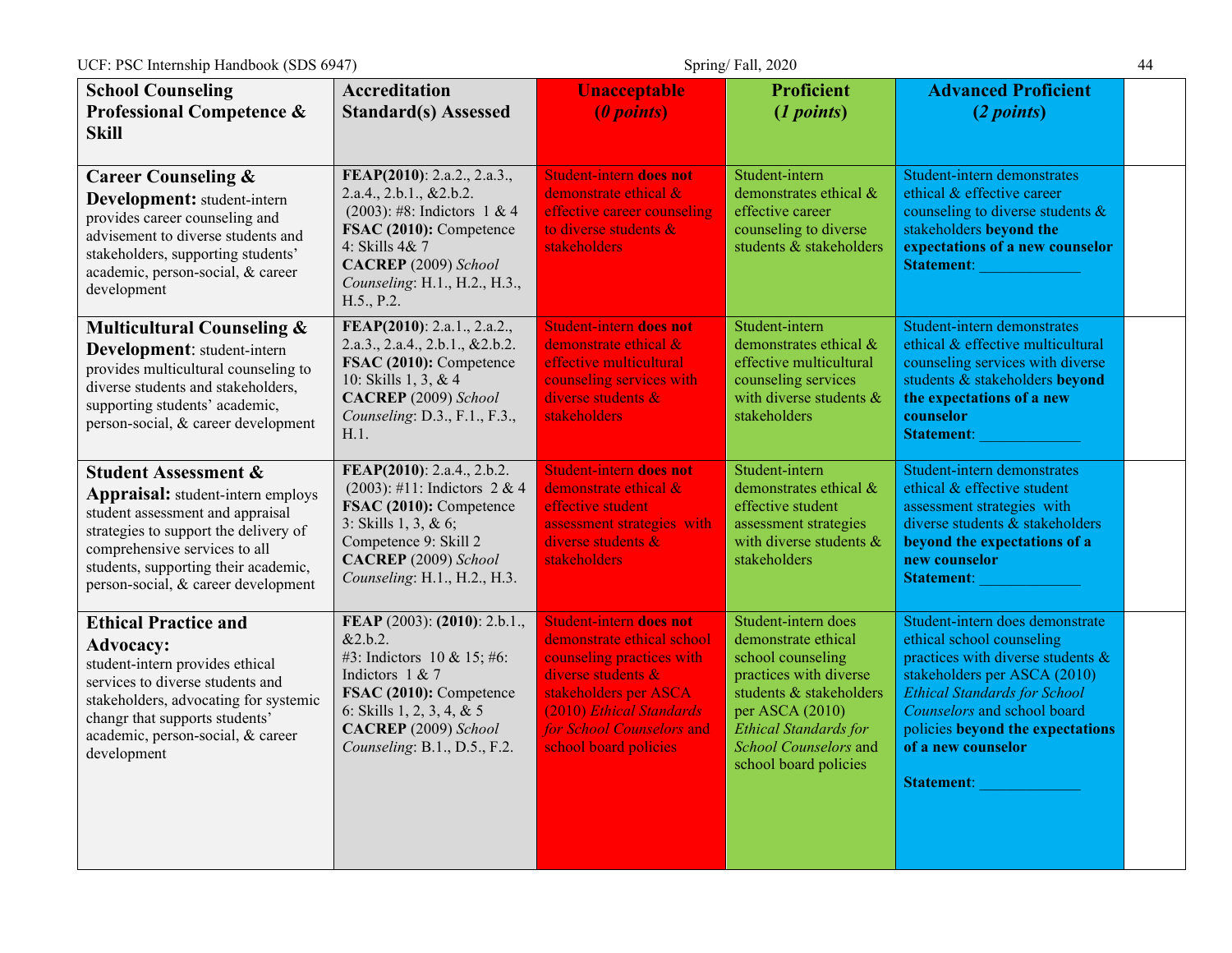| <b>School Counseling</b>                                                                                                                                                                                                                                                                                                                                                                                                                                                                         | <b>Accreditation</b>                                                                        | <b>Unacceptable</b>                                                                                                                                                                                                                                                                                                                                                                                                                            | <b>Proficient</b>                                                                                                                                                                                                                                                                                                                                                                                                                      | <b>Advanced Proficient</b>                                                                                                                                                                                                                                                                                                                                                                                                                       |
|--------------------------------------------------------------------------------------------------------------------------------------------------------------------------------------------------------------------------------------------------------------------------------------------------------------------------------------------------------------------------------------------------------------------------------------------------------------------------------------------------|---------------------------------------------------------------------------------------------|------------------------------------------------------------------------------------------------------------------------------------------------------------------------------------------------------------------------------------------------------------------------------------------------------------------------------------------------------------------------------------------------------------------------------------------------|----------------------------------------------------------------------------------------------------------------------------------------------------------------------------------------------------------------------------------------------------------------------------------------------------------------------------------------------------------------------------------------------------------------------------------------|--------------------------------------------------------------------------------------------------------------------------------------------------------------------------------------------------------------------------------------------------------------------------------------------------------------------------------------------------------------------------------------------------------------------------------------------------|
| <b>Professional Competence &amp;</b><br><b>Skill</b>                                                                                                                                                                                                                                                                                                                                                                                                                                             | <b>Standard(s)</b> Assessed                                                                 | (0 points)                                                                                                                                                                                                                                                                                                                                                                                                                                     | (1 points)                                                                                                                                                                                                                                                                                                                                                                                                                             | (2 points)                                                                                                                                                                                                                                                                                                                                                                                                                                       |
| <b>Demonstration of Overall</b><br>Ethical & Legal Knowledge<br>& Processes<br>Student-intern demonstrates that<br>she/he/they understand that school<br>counselors are held to a high moral<br>standard in a community, the effective<br>school counselors adheres to the Code<br>of Ethics and the Principles of<br>Professional Conduct of the<br>Education Profession of Florida, and<br>fulfills the expected obligations to<br>students, the public & the school<br>counseling profession. | <b>FEAP (2010)</b><br><b>Professional</b><br><b>Responsibility &amp; Ethical</b><br>Conduct | <b>Student does not</b><br>demonstrates that she or he<br>understands that school<br>counselors are held to a<br>high moral standard in a<br>community, the effective<br>school counselors adheres<br>to the Code of Ethics& the<br><b>Principles of Professional</b><br><b>Conduct of the Education</b><br>Profession of Florida, &<br>fulfills the expected<br>obligations to students, the<br>public & the school<br>counseling profession. | <b>Student demonstrates</b><br>that she or he<br>understands that school<br>counselors are held to a<br>high moral standard in a<br>community, the<br>effective school<br>counselors adheres to<br>the Code of Ethics &<br>the Principles of<br><b>Professional Conduct of</b><br>the Education<br>Profession of Florida,<br>& fulfills the expected<br>obligations to students,<br>the public $&$ the school<br>counseling profession | Student strongly demonstrates<br>that she or he understands that<br>school counselors are held to a<br>high moral standard in a<br>community, the effective school<br>counselors adheres to the Code of<br>Ethics& the Principles of<br>Professional Conduct of the<br><b>Education Profession of Florida,</b><br>& fulfills the expected<br>obligations to students, the public<br>$&$ the school counseling<br>profession<br><b>Statement:</b> |
| <b>TOTAL SCORE</b> (out of 26 points)<br>(26)                                                                                                                                                                                                                                                                                                                                                                                                                                                    |                                                                                             |                                                                                                                                                                                                                                                                                                                                                                                                                                                |                                                                                                                                                                                                                                                                                                                                                                                                                                        |                                                                                                                                                                                                                                                                                                                                                                                                                                                  |
| Please note the student-intern's areas of strength, which you have observed:                                                                                                                                                                                                                                                                                                                                                                                                                     |                                                                                             |                                                                                                                                                                                                                                                                                                                                                                                                                                                |                                                                                                                                                                                                                                                                                                                                                                                                                                        |                                                                                                                                                                                                                                                                                                                                                                                                                                                  |

**Please note the student-intern's areas needing improvement, which you have observed:**

**Please comment on the student-intern's general performance during his or her internship experience:**

**At this point, do you feel that this school counseling student-intern has developed the professional competencies to provide ethical and effective school counseling services to all stakeholders?**

\_\_\_\_\_\_\_\_\_\_\_\_\_\_\_\_\_\_\_\_\_\_\_\_\_\_\_\_\_\_\_\_\_\_\_\_\_\_\_\_\_\_\_\_\_\_\_\_\_\_\_\_ \_\_\_\_\_\_\_\_\_\_\_\_\_\_\_\_\_\_\_\_\_\_\_\_\_\_\_\_

**Very Confident (4) Confident (3) Unsure (2) Not Confident (1)**

**Evaluator's Name (please print) / Evaluator's Signature and Date**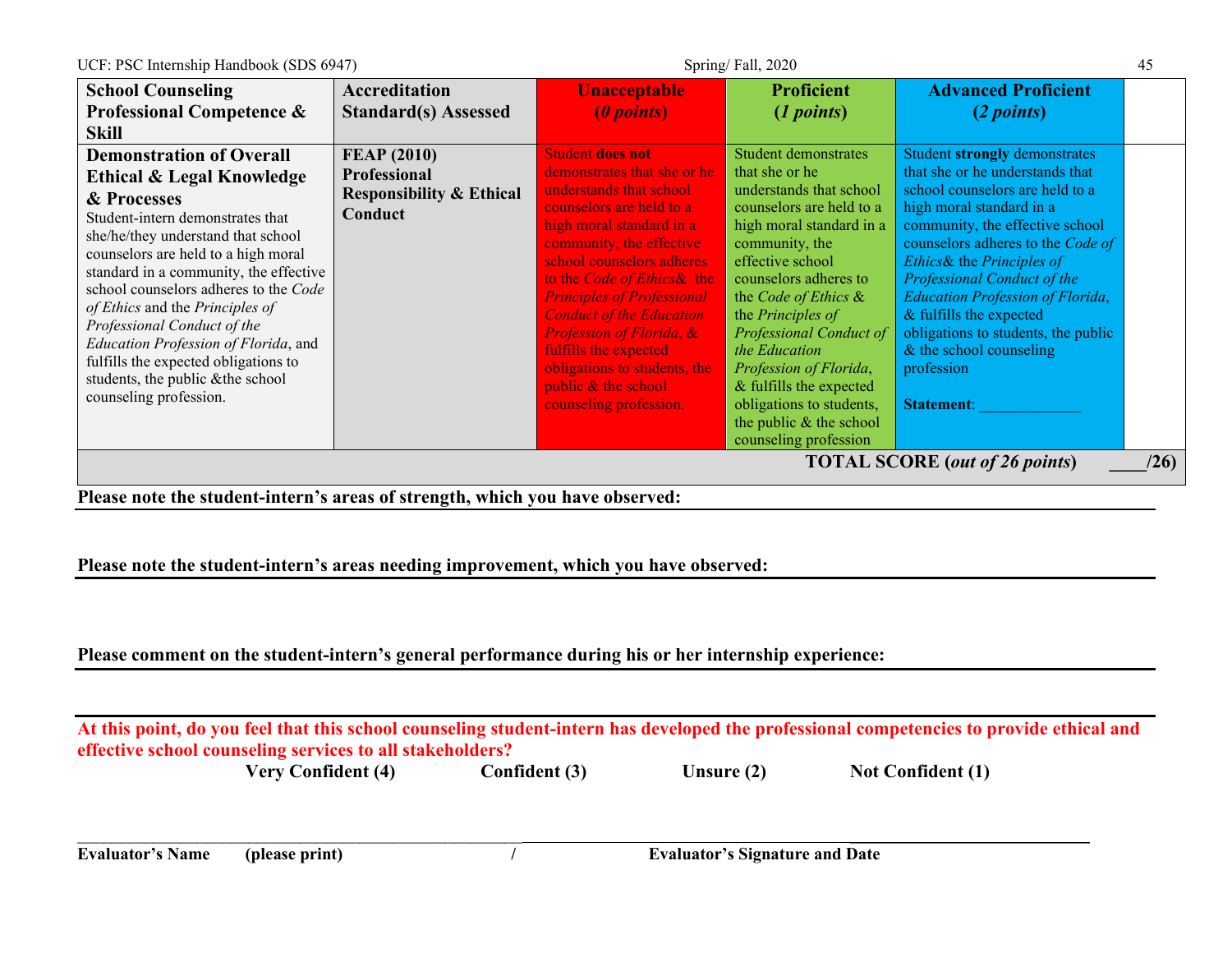

# UNIVERSITY OF CENTRAL FLORIDA

# **EVALUATION OF SCHOOL COUNSELING INTERNSHIP SITE**

(*To be completed by the student-intern the last semester of internship experience at their placement site*)

| Internship<br>Site: | Jate: |
|---------------------|-------|
| On-site Supervisor: | ount  |

Please rate the following questions about your site and experiences with the following scale:<br>
(1) Very satisfactory (2) Moderately satisfactory (3) Moderately unsatisfactory (4) Very unsat **(1) Very satisfactory (2) Moderately satisfactory (3) Moderately unsatisfactory (4) Very unsatisfactory**

- 1. Amount of on-site supervision during internship experience
- 2. 2. Quality and usefulness of on-site supervision during internship experience
- 3. \_\_\_\_\_\_\_\_ Usefulness and helpfulness of on-site supervisor during internship experience
- 4. \_\_\_\_\_\_\_\_ Relevance of internship experience to career goals
- 5. \_\_\_\_\_\_\_\_ Exposure to and communication of school goals during internship experience
- 6. \_\_\_\_\_\_\_\_ Exposure to and communication of school policies &procedures during internship experience
- 7. \_\_\_\_\_\_\_\_ Exposure to professional roles and functions of school counselors during internship experience
- 8.  $\blacksquare$  Exposure to information about community resources for counselors & stakeholders during internship

#### **Rate all applicable experiences that you had at your school counseling internship site:**

- 9. \_\_\_\_\_\_\_\_\_\_ Individual counseling
- 10. \_\_\_\_\_\_\_\_\_\_\_\_ Academic advising
- 11. \_\_\_\_\_\_\_\_\_\_ Group counseling
- 12. \_\_\_\_\_\_\_\_ Classroom guidance presentations
- 13. <u>Career</u> counseling& education
- 14. \_\_\_\_\_\_\_\_ Consultation services
- 15. \_\_\_\_\_\_\_\_ Collaborative team approach
- 16. Parent / caregiver conferences
- 17. **\_\_\_\_\_\_\_\_** Parent / caregiver education
- 18. \_\_\_\_\_\_\_\_ Referral services
- 19. \_\_\_\_\_\_\_\_ Testing interpretation 20. \_\_\_\_\_\_\_\_ Other \_\_\_\_\_\_\_\_\_\_\_\_\_\_\_\_\_\_\_\_\_\_\_\_\_\_\_\_\_\_\_\_\_\_\_\_\_\_\_\_
- 21. Overall evaluation of the site

#### **Please comment on the quality of your on-site supervision experience (***your on-site supervisor***)**

#### **Please comment on you feeling of the overall quality of your school counseling internship site**

#### **What recommendations would you give to other students interested in this internship site?**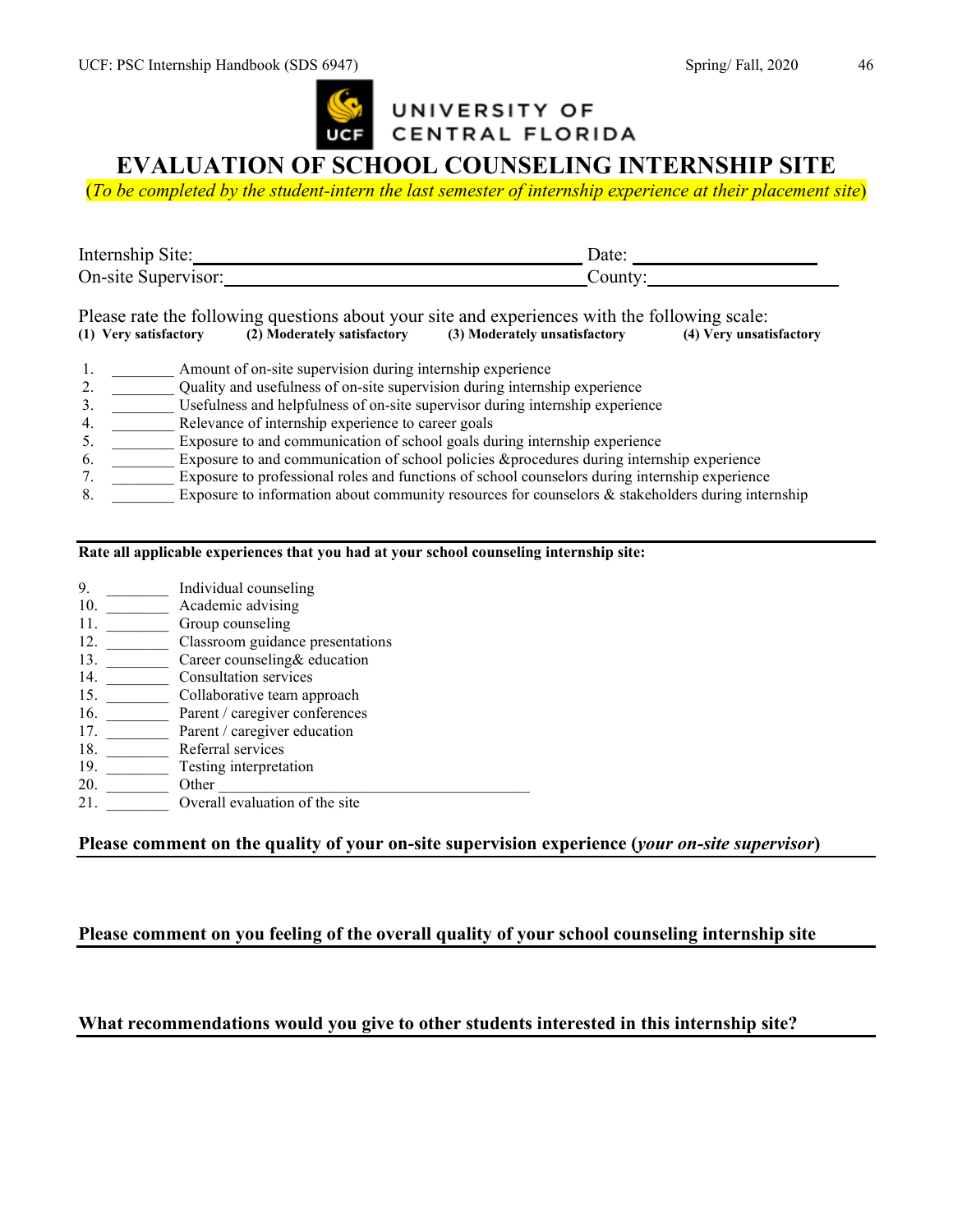

# UNIVERSITY OF<br>CENTRAL FLORIDA

# **SUMMARY RECORD OF INTERNSHIP HOURS & SUPERVISORY DATA CIRCLE ONE: FULL TIME INTERNSHIP OR PART TIME INTERNSHIP (1ST OR 2ND)**

| School Address: New York Contract to the School Address:                                                                                                                         |                                                                                                                                                                                                                                |
|----------------------------------------------------------------------------------------------------------------------------------------------------------------------------------|--------------------------------------------------------------------------------------------------------------------------------------------------------------------------------------------------------------------------------|
|                                                                                                                                                                                  |                                                                                                                                                                                                                                |
| <b>School On-site Supervision Information</b>                                                                                                                                    |                                                                                                                                                                                                                                |
|                                                                                                                                                                                  |                                                                                                                                                                                                                                |
|                                                                                                                                                                                  | E-mail Address: Note also a series and the series of the series of the series of the series of the series of the series of the series of the series of the series of the series of the series of the series of the series of t |
| Total number of hours of individual supervision at school site:<br>Total number of hours of group supervision at UCF<br><u>Total number of hours of group supervision at UCF</u> |                                                                                                                                                                                                                                |
|                                                                                                                                                                                  |                                                                                                                                                                                                                                |
| <b>Signatures &amp; Date</b> (verification)                                                                                                                                      |                                                                                                                                                                                                                                |
|                                                                                                                                                                                  |                                                                                                                                                                                                                                |
|                                                                                                                                                                                  |                                                                                                                                                                                                                                |
|                                                                                                                                                                                  |                                                                                                                                                                                                                                |
| On-site School Counseling Supervisor New York 1989 Supervisor                                                                                                                    |                                                                                                                                                                                                                                |
|                                                                                                                                                                                  |                                                                                                                                                                                                                                |
|                                                                                                                                                                                  |                                                                                                                                                                                                                                |
|                                                                                                                                                                                  | UCF School Counseling Internship Faculty Supervisor                                                                                                                                                                            |
| Date                                                                                                                                                                             |                                                                                                                                                                                                                                |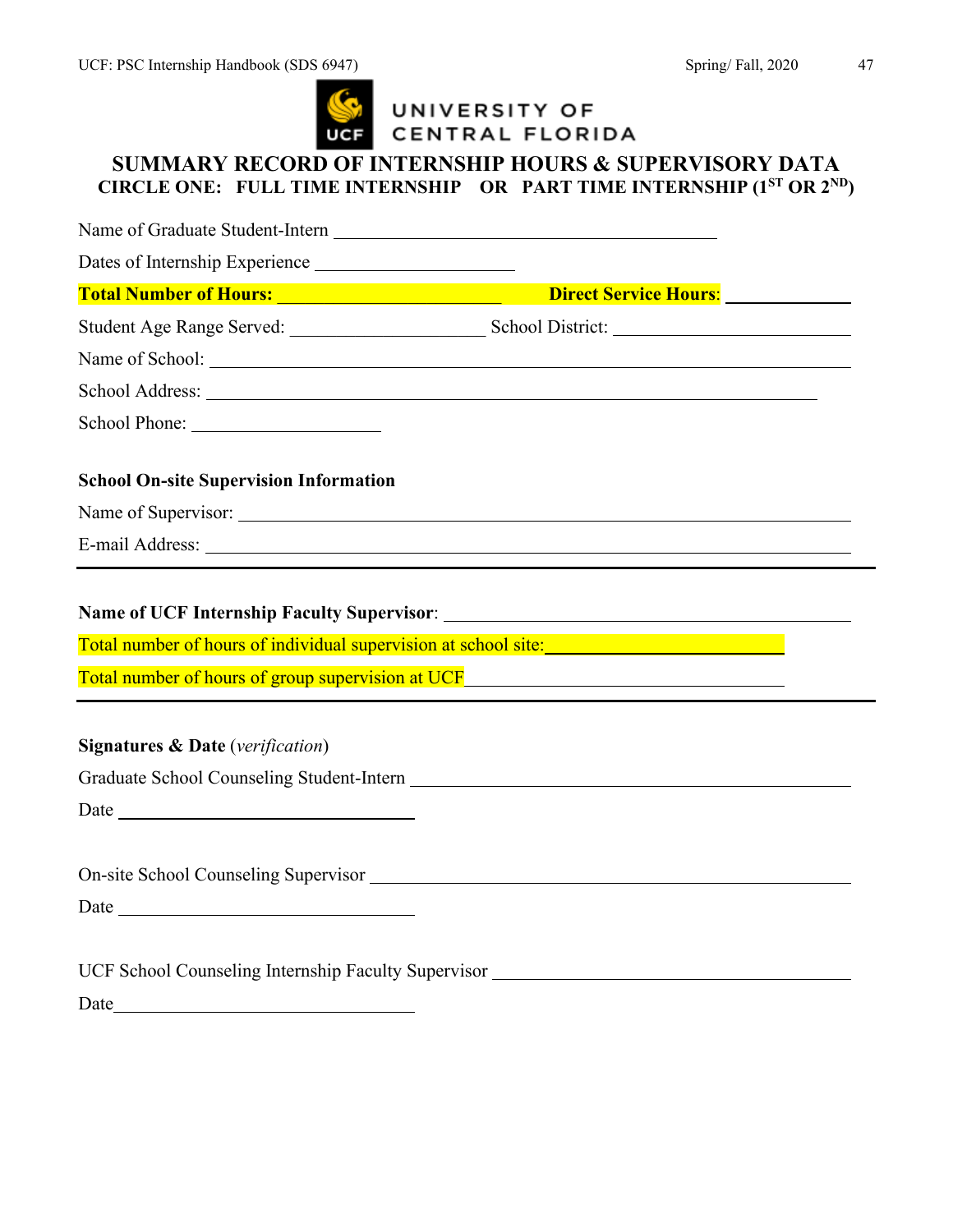### **Monthly Verification of Internship Hours**

#### **Direct and Indirect Hours Circle one: FULL TIME or PART TIME (1st or 2nd placement)**

| <b>Student-Intern's Name:</b>        |                       |                                   |                       |                       |                                       |
|--------------------------------------|-----------------------|-----------------------------------|-----------------------|-----------------------|---------------------------------------|
| Site/School Name:                    |                       |                                   |                       |                       | <b>Email: _______________________</b> |
| Site Supervisor:                     |                       |                                   | Telephone:            |                       |                                       |
| <b>Activity</b>                      | WEEK1<br>From:<br>To: | WEEK <sub>2</sub><br>From:<br>To: | WEEK3<br>From:<br>To: | WEEK4<br>From:<br>To: | <b>MONTHLY</b><br><b>TOTAL</b>        |
| Individual counseling (DS)           |                       |                                   |                       |                       |                                       |
| Academic advising (DS)               |                       |                                   |                       |                       |                                       |
| Group counseling $(DS)$              |                       |                                   |                       |                       |                                       |
| Classroom presentations (DS)         |                       |                                   |                       |                       |                                       |
| Career counseling& education(DS)     |                       |                                   |                       |                       |                                       |
| Consultation services $(DS)$         |                       |                                   |                       |                       |                                       |
| Collaboration (DS)                   |                       |                                   |                       |                       |                                       |
| Family counseling $&$ education (DS) |                       |                                   |                       |                       |                                       |
| Parent / caregiver conferencing (DS) |                       |                                   |                       |                       |                                       |
| Parent / caregiver education $(DS)$  |                       |                                   |                       |                       |                                       |
| Referral $(IS)$                      |                       |                                   |                       |                       |                                       |
| Testing $(IS)$                       |                       |                                   |                       |                       |                                       |
| Report writing (IS)                  |                       |                                   |                       |                       |                                       |
| Scheduling $(IS)$                    |                       |                                   |                       |                       |                                       |
| Individual Supervision (IS)          |                       |                                   |                       |                       |                                       |
| Group Supervision (IS)               |                       |                                   |                       |                       |                                       |
| Professional Development (IS)        |                       |                                   |                       |                       |                                       |
| Other $(IS)$                         |                       |                                   |                       |                       |                                       |
| <b>Weekly Total</b>                  |                       |                                   |                       |                       |                                       |

#### **Monthly Verification of Hours Above**

**Name of On-Site Supervisor (print): \_\_\_\_\_\_\_\_\_\_\_\_\_\_\_\_\_\_\_\_\_\_\_\_\_\_\_\_\_\_\_\_\_**

**Signature of On-Site Supervisor: \_\_\_\_\_\_\_\_\_\_\_\_\_\_\_\_\_\_\_\_\_\_\_\_\_\_\_\_\_\_\_\_\_\_\_ Date: \_\_\_\_\_\_\_\_\_\_**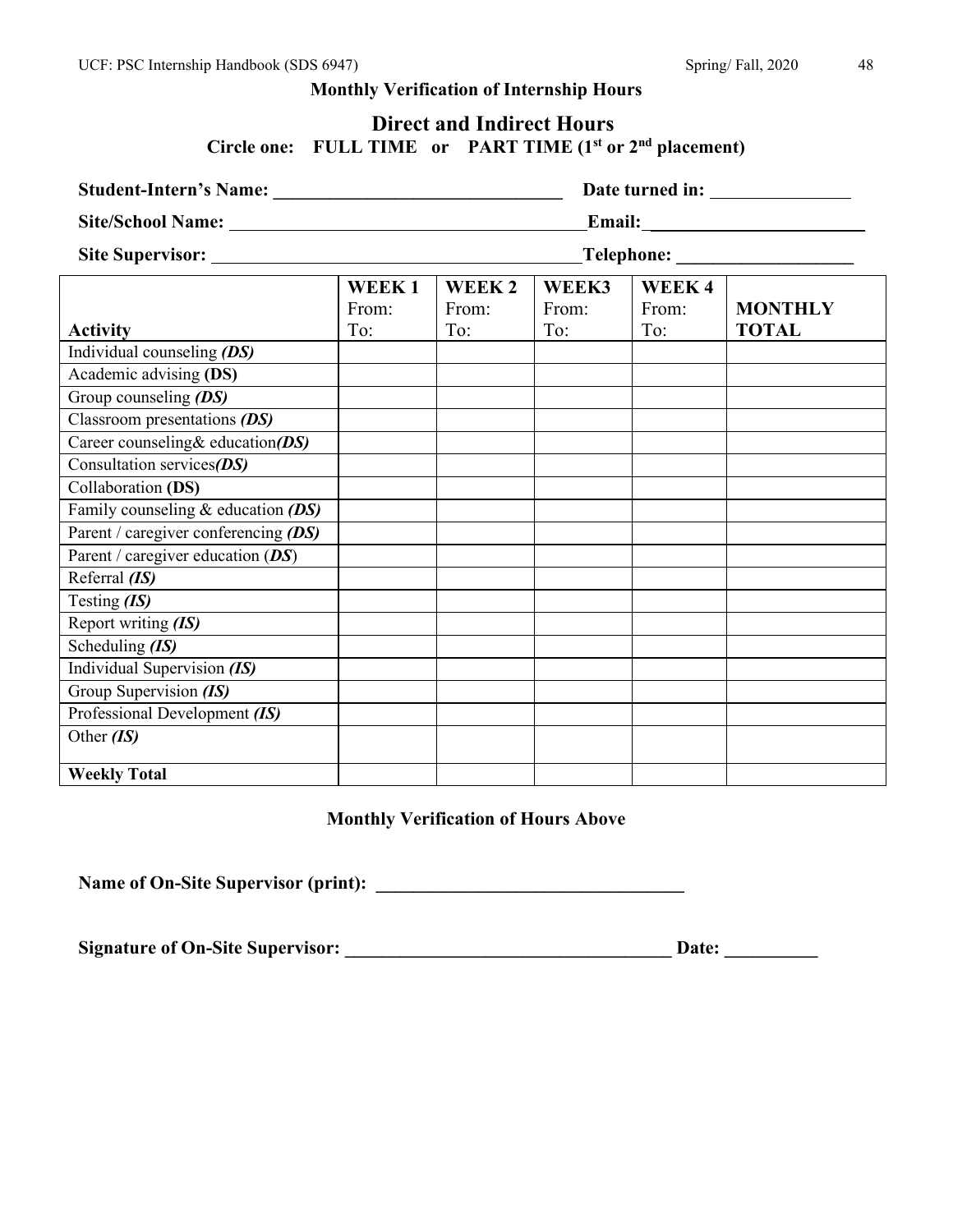

# **Counselor Education—School Counseling (M.A., M.Ed., Ed.S.) Summative Assessment #1 SDS 6947 –** *Internship in Professional School Counseling* **Classroom Guidance Evaluation & Observation Form**

**Student-Interns' Name: Date:** 

The Classroom Guidance Evaluation & Observation Form should be completed by school-based internship site supervisors per their live observation & supervision of the student-intern's delivery of the classroom guidance curriculum. The intent of the Classroom Guidance Evaluation & Observation Form is to provide the school counseling student-intern with both formative and summative feedback regarding their delivery of the classroom guidance curriculum (Instructional Design, Planning, Delivery, & Facilitation) to support their development into ethical and effective professional school counselors.

#### **Consult the following resources to align your group guidance lesson to appropriate standards of practice:**

- **a.** ASCA Domain/Florida School Counselor Framework Standard(s)
- **b.** Sunshine State Standards / Next Generation Strategies [http://www.fldoe.org/Strategic\\_Plan/](http://www.fldoe.org/Strategic_Plan/)

**Accreditation Standards Assessed through this Assignment:**

### **CACREP(2016) Section 5: Entry-Level Specialty Area: School Counseling G. 3- Practice**

- 1. *School Counseling 3.c.*: Provides individual and group counseling and classroom guidance to promote the academic, career, and personal/social development of students.
- 2. *School Counseling 3.b, d*: Understands curriculum design, lesson plan development, classroom management strategies, and differentiated instructional strategies for teaching counseling- and guidance-related material.

#### **FL-DOE** *Competencies and Skills: Guidance and Counseling PK-1***2** (**FSAC 13th ed.; 2010**)

- 1. **Competence 2**: **Knowledge of activities and programs for addressing current concerns**
	- a. *Skill 3*. Identify materials and resources for implementing guidance curricula (e.g., character education, conflict resolution, bullying prevention, mediation training).
	- b. *Skills 5.* Demonstrate knowledge of school counseling programs for classrooms and large groups (e.g., drug education, personal safety, career education).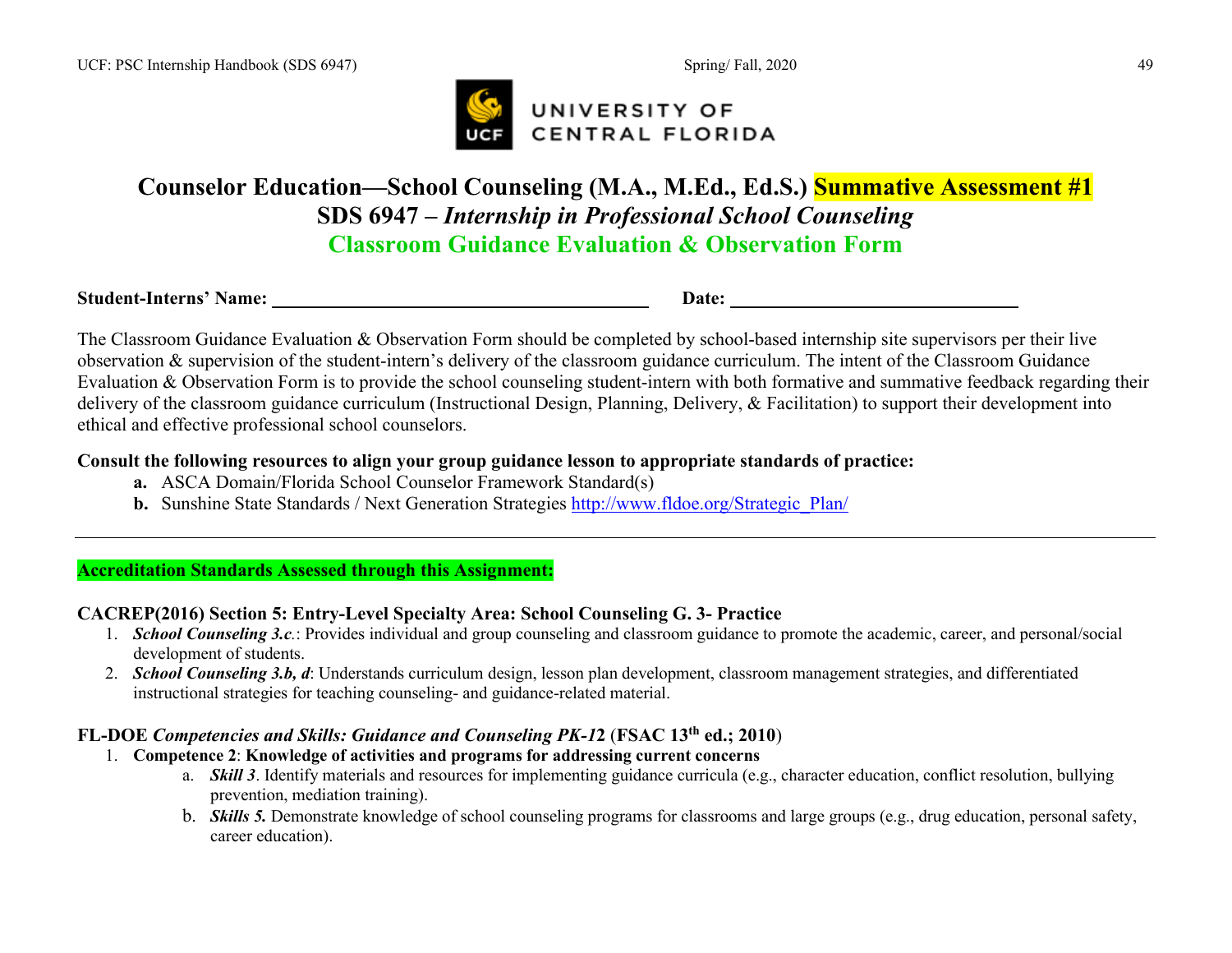#### **FL-DOE** *Florida Educator Accomplished Practices* **(FEAP, 2010):**

- 1. **Instructional Design and Lesson Planning (2.a.1.)**.
	- **(**Applying concepts from human development and learning theories, the effective educator consistently):
	- a. Aligns instruction with state-adopted standards at the appropriate level of rigor;
	- b. Sequences lessons and concepts to ensure coherence and required prior knowledge.
	- c. Designs instruction for students to achieve mastery;
	- d. Selects appropriate formative assessments to monitor learning;
	- e. Uses a variety of data, independently, and in collaboration with colleagues, to evaluate learning outcomes, adjust planning and continuously improve the effectiveness of the lessons; and
	- f. Develops learning experiences that require students to demonstrate a variety of applicable skills and competencies.
- 2. **The Learning Environment. To maintain a student-centered learning environment that is safe, organized, equitable, flexible, inclusive, and collaborative, the effective educator consistently (2.a.2.):**
	- a. Organizes, allocates, and manages the resources of time, space, and attention;
	- b. Manages individual and class behaviors through a well-planned management system;
	- c. Conveys high expectations to all students;
	- d. Respects students' cultural linguistic and family background;
	- e. Models clear, acceptable oral and written communication skills;
	- f. Maintains a climate of openness, inquiry, fairness and support;
	- g. Integrates current information and communication technologies;
	- h. Adapts the learning environment to accommodate the differing needs and diversity of students;
	- i. Utilizes current and emerging assistive technologies that enable students to participate in high-quality communication interactions and achieve their educational goals.

#### **3. Instructional Delivery and Facilitation. The effective educator consistently utilizes a deep and comprehensive knowledge of the subject taught to (2.a.3):**

- a. Deliver engaging and challenging lessons;
- b. Deepen and enrich students' understanding through content area literacy strategies, verbalization of thought, and application of the subject matter;
- c. Identify gaps in students' subject matter knowledge;
- d. Modify instruction to respond to preconceptions or misconceptions;
- e. Relate and integrate the subject matter with other disciplines and life experiences;
- f. Employ higher-order questioning techniques;
- g. Apply varied instructional strategies and resources, including appropriate technology, to provide comprehensible instruction, and to teach for student understanding;
- h. Differentiate instruction based on an assessment of student learning needs and recognition of individual differences in students;
- i. Support, encourage, and provide immediate and specific feedback to students to promote student achievement; and
- j. Utilize student feedback to monitor instructional needs and to adjust instruction.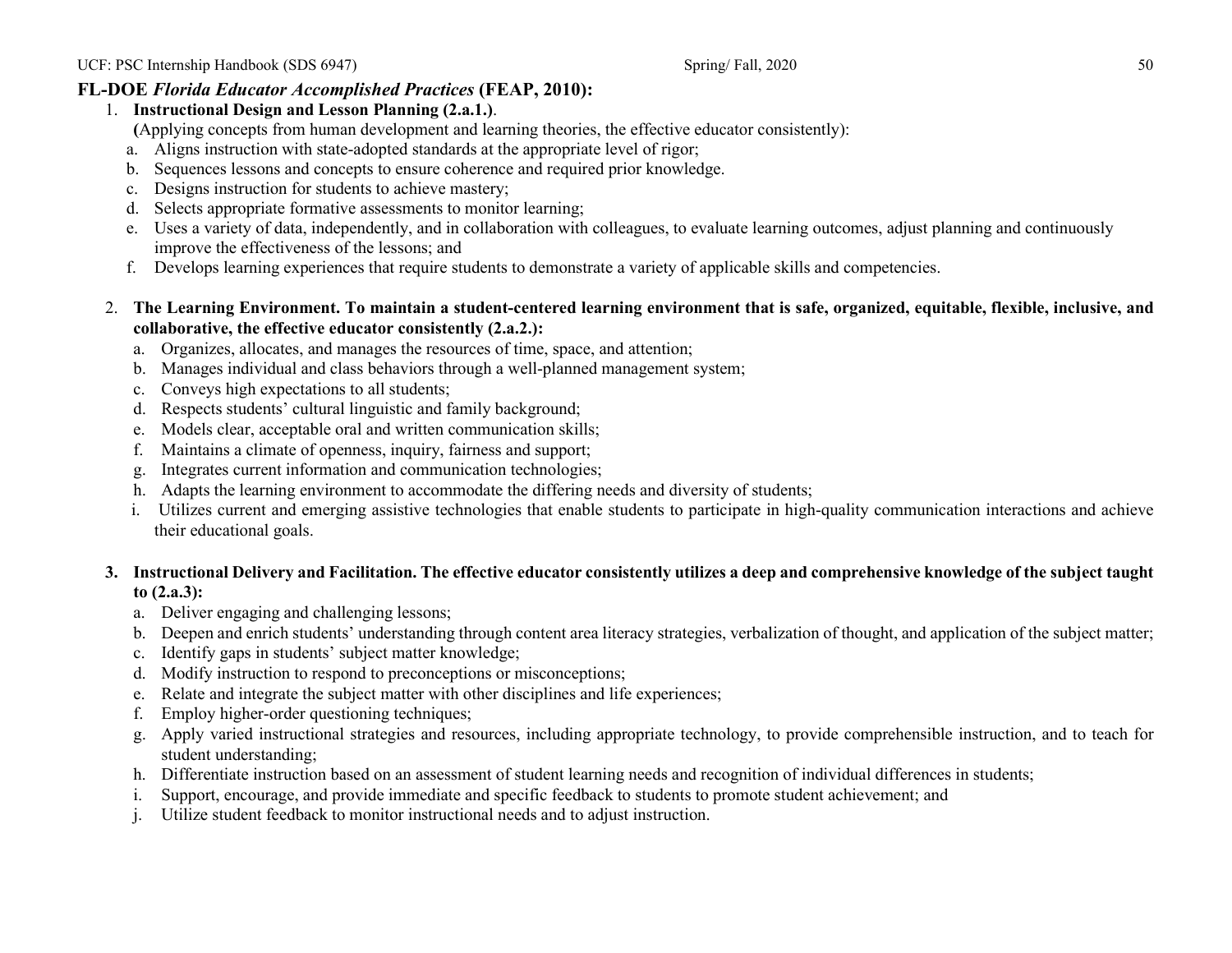**Unacceptable** (0 points)= *Student does not meet expectations & does not demonstrates Accomplished Practice competencies* **Proficient** (1 point) = *Student meets expectations & demonstrates Accomplished Practice competencies* **Exemplary / Advanced Proficient** (2 points) = *Student exceeds expectations & demonstrates Accomplished Practice competencies*

| <b>Task Description</b>                                                                                                                                                                    | <b>Accreditation</b><br><b>Standard(s)</b> Assessed                                                                     | <b>Unacceptable</b><br>(0 <i>points</i> )                                                                               | <b>Proficient</b><br>(1 points)                                                                                   | <b>Advanced Proficient</b><br>(2 points)                                                                                    | <b>Score</b> |
|--------------------------------------------------------------------------------------------------------------------------------------------------------------------------------------------|-------------------------------------------------------------------------------------------------------------------------|-------------------------------------------------------------------------------------------------------------------------|-------------------------------------------------------------------------------------------------------------------|-----------------------------------------------------------------------------------------------------------------------------|--------------|
| Guidance lesson's goal &<br>objectives are clearly<br>stated, appropriate, &<br>measureable                                                                                                | FEAP (2010): 2.a.1.a.<br>FSAC (2010): Competence<br>2: Skills $3 & 5$<br>CACREP (2009) School<br>Counseling: K.3.       | Guidance lesson's goals &<br>objectives are not provided                                                                | Guidance lesson's goals<br>& objectives are provided<br>& are clear, but<br>necessitate strengthening             | Guidance lesson's goals &<br>objectives are provided<br>and are clear & strong                                              |              |
| <b>Guidance lesson is</b><br>developmental<br>appropriate & aligns<br>with school's mission &<br>FL-DOE Standards (e.g.,<br><b>Next Generation</b><br>Strategies, ASCA<br><i>domains</i> ) | FEAP (2010): 2.a.1.a<br>FSAC (2010): Competence<br>2: Skills 3 & 5<br>CACREP (2009) School<br>Counseling: D.2., K.3.    | Guidance lesson is<br>developmentally<br>inappropriate & does not<br>aligns with school's<br>missions & state standards | Guidance lesson is<br>developmentally<br>appropriate $&$ aligns<br>with school's missions $\&$<br>state standards | Guidance lesson is<br>developmentally<br>appropriate, aligns with<br>school's missions & state<br>standard, and is creative |              |
| <b>Guidance lesson is well</b><br>organized & engages<br>students                                                                                                                          | FEAP (2010): 2.a.1.<br>FSAC (2010): Competence<br>2: Skills 3 & 5<br>CACREP (2009) School<br>Counseling: D.2., K.3.     | Guidance lesson is<br>unorganized& does not<br>engage students                                                          | Guidance lesson is<br>organized $\&$ engages<br>students                                                          | Guidance lesson is<br>organized, engages<br>students, $\&$ is creative                                                      |              |
| <b>Guidance lesson is</b><br>appropriate and aligns<br>with the curriculum,<br>building upon students'<br>learning                                                                         | FEAP (2010): 2.a.1.b.<br>FSAC (2010): Competence<br>2: Skills 3 & 5<br>CACREP (2009) School<br>Counseling: D.2., K.3.   | Guidance lesson is not<br>sequenced into the<br>curriculum                                                              | Guidance lesson is<br>sequenced into the<br>curriculum                                                            | Guidance lesson is well<br>sequenced into the<br>curriculum                                                                 |              |
| <b>Guidance lesson is</b><br>designed to support<br>students' mastery of<br>learning objectives                                                                                            | FEAP (2010): 2.a.1.c.<br>FSAC (2010): Competence<br>2: Skills $3 & 5$<br>CACREP (2009) School<br>Counseling: D.2., K.3. | Guidance lesson is not<br>designed to support<br>students' mastery of<br>learning objectives                            | Guidance lesson is<br>designed to support<br>students' mastery of<br>learning objectives                          | Guidance lesson is well<br>designed to support<br>students' mastery of<br>learning objectives                               |              |
| <b>Guidance lesson</b><br>integrates appropriate<br>formative assessment to<br>monitor students'<br>learning                                                                               | FEAP (2010): 2.a.1.d.<br>FSAC (2010): Competence<br>2: Skills 3 & 5<br>CACREP (2009) School<br>Counseling: D.2., K.3.   | Guidance lesson does not<br>integrate appropriate<br>formative assessment to<br>monitor students' learning              | Guidance lesson<br>integrates appropriate<br>formative assessment to<br>monitor students'<br>learning             | Guidance lesson strongly<br>integrates appropriate<br>formative assessment to<br>monitor students' learning                 |              |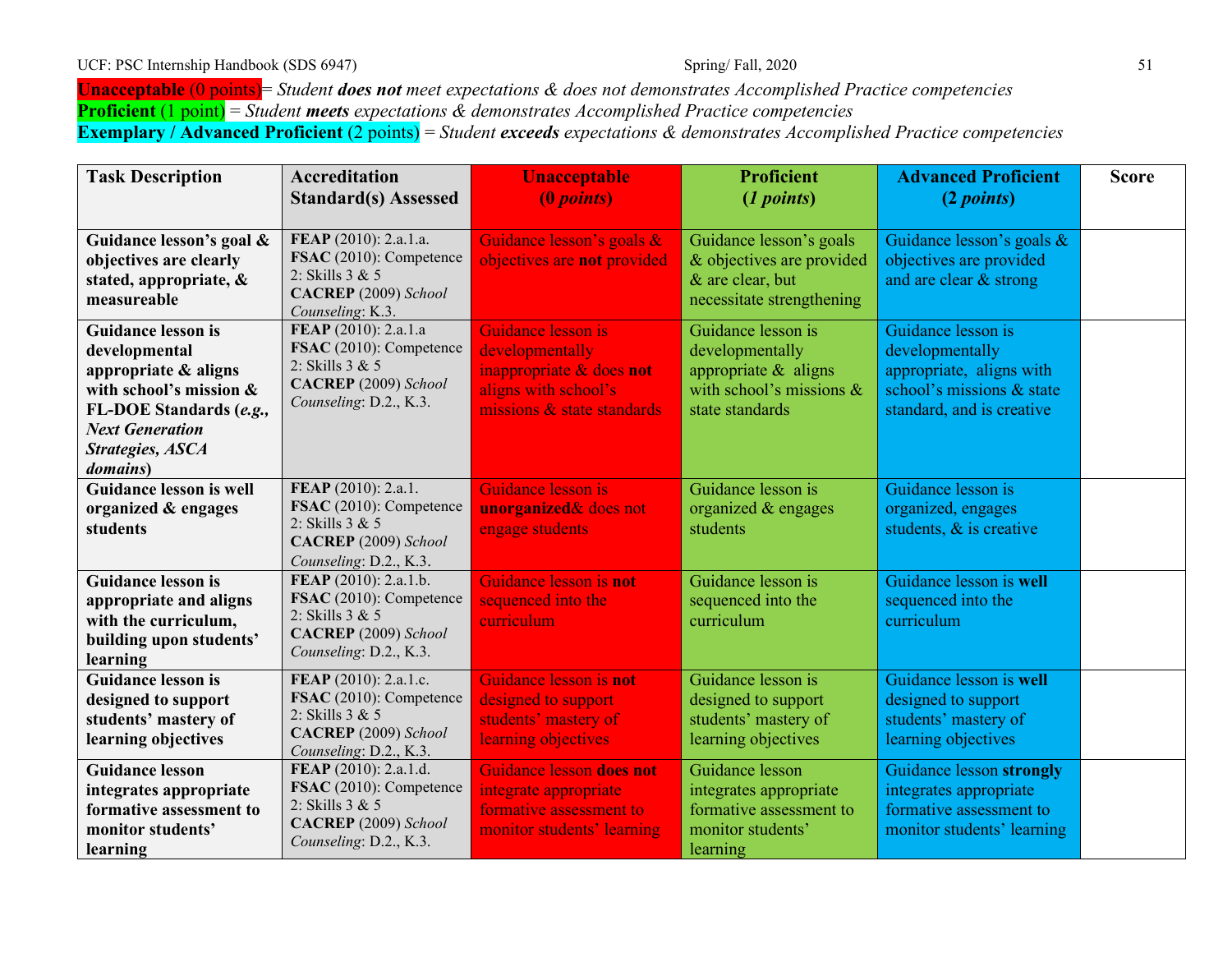UCF: PSC Internship Handbook (SDS 6947) Spring/ Fall, 2020 Spring/ Fall, 2020

| <b>Task Description</b>                                                                                  | <b>Accreditation</b><br><b>Standard(s) Assessed</b>                                                                   | <b>Unacceptable</b><br>(0 points)                                                                                | <b>Proficient</b><br>(1 points)                                                                 | <b>Advanced Proficient</b><br>(2 points)                                                                    | <b>Score</b> |
|----------------------------------------------------------------------------------------------------------|-----------------------------------------------------------------------------------------------------------------------|------------------------------------------------------------------------------------------------------------------|-------------------------------------------------------------------------------------------------|-------------------------------------------------------------------------------------------------------------|--------------|
| <b>Student-intern uses</b><br>student data (e.g.,<br>academic ability) in<br>planning guidance lesson    | FEAP (2010): 2.a.1.e.<br>FSAC (2010): Competence<br>2: Skills 3 & 5<br>CACREP (2009) School<br>Counseling: D.2., K.3. | Student-intern does not use<br>student data (e.g., academic<br>ability) in planning<br>guidance lesson           | Student-intern uses<br>student data (e.g.,<br>academic ability) in<br>planning guidance lesson  | Student-intern strongly<br>uses student data (e.g.,<br>academic ability) in<br>planning guidance lesson     |              |
| <b>Student-intern integrates</b><br>application of students'<br>learning into the<br>guidance lesson.    | FEAP (2010): 2.a.1.f.<br>FSAC (2010): Competence<br>2: Skills 3 & 5<br>CACREP (2009) School<br>Counseling: D.2., K.3. | Student-intern does not<br>integrate application of<br>students' learning into the<br>guidance lesson.           | Student-intern integrates<br>application of students'<br>learning into the guidance<br>lesson.  | Student-intern strongly<br>integrates application of<br>students' learning into the<br>guidance lesson.     |              |
| <b>Student-intern organizes</b><br>and manages the<br>guidance lesson &<br>classroom environment<br>well | FEAP (2010): 2.a.2.a.<br>FSAC (2010): Competence<br>2: Skills 3 & 5<br>CACREP (2009) School<br>Counseling: D.2., K.3. | <b>Student-intern does not</b><br>organize $\&$ manage the<br>guidance lesson &<br>classroom environment<br>well | Student-intern organizes<br>& manages the guidance<br>lesson & classroom<br>environment well    | Student-intern strongly<br>organizes $&$ manages the<br>guidance lesson &<br>classroom environment<br>well  |              |
| <b>Student-intern manages</b><br>classroom behavior well<br>through well planned &<br>organized lesson   | FEAP (2010): 2.a.2.b.<br>FSAC (2010): Competence<br>2: Skills 3 & 5<br>CACREP (2009) School<br>Counseling: D.2., K.3  | <b>Student-intern does not</b><br>manage classroom behavior<br>well through well planned<br>& organized lesson   | Student-intern manages<br>classroom behavior well<br>through well planned &<br>organized lesson | Student-intern strongly<br>manages classroom<br>behavior well through well<br>planned & organized<br>lesson |              |
| <b>Student-intern conveys</b><br>high expectation to all<br>students                                     | FEAP (2010): 2.a.2.c.<br>FSAC (2010): Competence<br>2: Skills 3 & 5<br>CACREP (2009) School<br>Counseling: D.2., K.3  | <b>Student-intern does not</b><br>convey high expectation to<br>all students                                     | Student-intern conveys<br>high expectation to all<br>students                                   | Student-intern strongly<br>conveys high expectation<br>to all students                                      |              |
| <b>Student-intern respects</b><br>all students' cultural<br>linguistic & family<br>backgrounds           | FEAP (2010): 2.a.2.d.<br>FSAC (2010): Competence<br>2: Skills 3 & 5<br>CACREP (2009) School<br>Counseling: D.2., K.3  | <b>Student-intern does not</b><br>respect all students' cultural<br>linguistic & family<br>backgrounds           | Student-intern respects all<br>students' cultural<br>linguistic & family<br>backgrounds         | Student-intern strongly<br>respects all students'<br>cultural linguistic &<br>family backgrounds            |              |
| <b>Student-intern models</b><br>strong written & oral<br>communication skills                            | FEAP (2010): 2.a.2.e.<br>FSAC (2010): Competence<br>2: Skills 3 & 5<br>CACREP (2009) School<br>Counseling: D.2., K.3  | <b>Student-intern does not</b><br>model strong written & oral<br>communication skills                            | Student-intern models<br>strong written & oral<br>communication skills                          | Student-intern strongly<br>models strong written &<br>oral communication skills                             |              |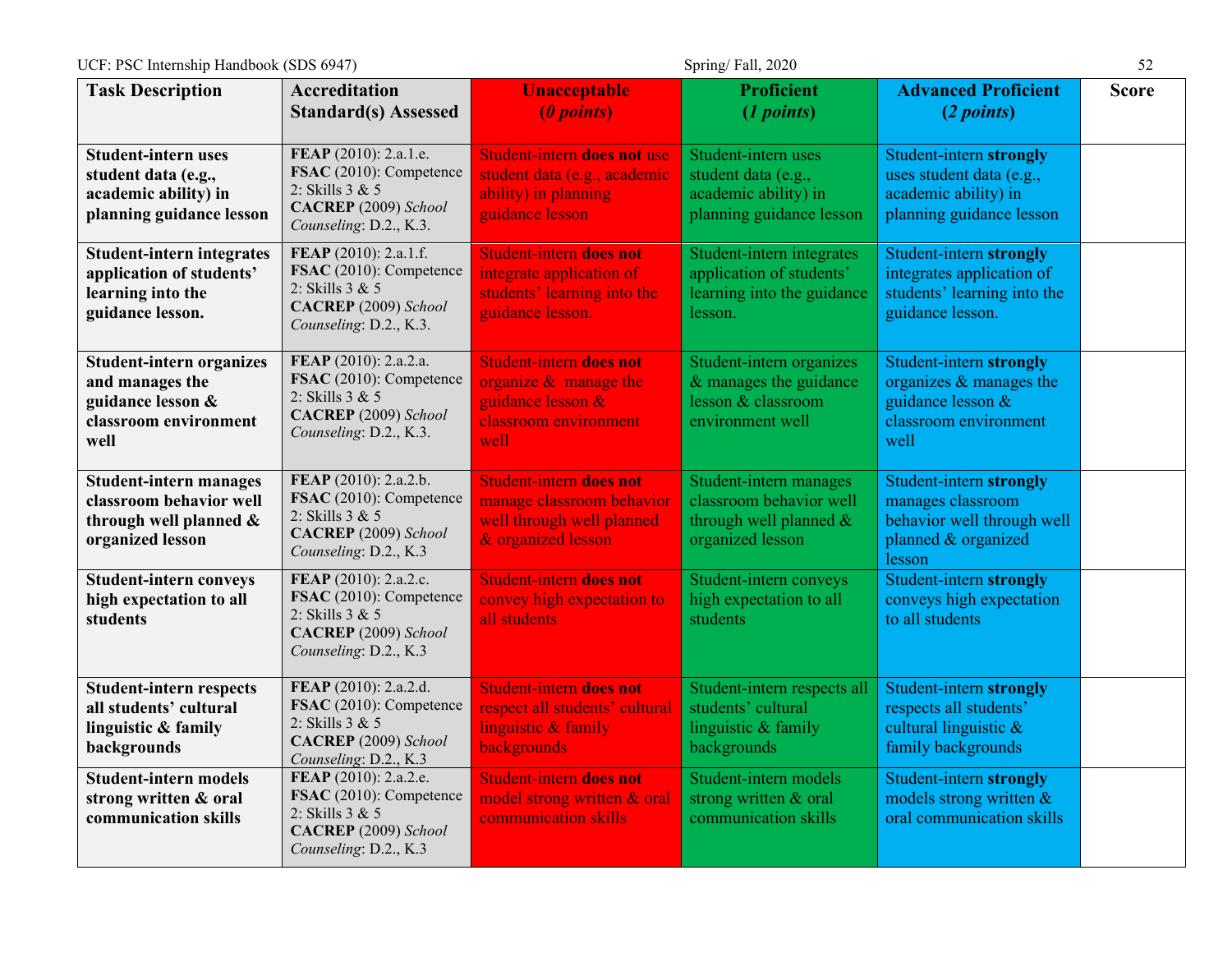| UCF: PSC Internship Handbook (SDS 6947)<br>Spring/Fall, 2020                                                                                                                                     |                                                                                                                      |                                                                                                                                                                                                         |                                                                                                                                                                                               | 53                                                                                                                                                                                                   |              |
|--------------------------------------------------------------------------------------------------------------------------------------------------------------------------------------------------|----------------------------------------------------------------------------------------------------------------------|---------------------------------------------------------------------------------------------------------------------------------------------------------------------------------------------------------|-----------------------------------------------------------------------------------------------------------------------------------------------------------------------------------------------|------------------------------------------------------------------------------------------------------------------------------------------------------------------------------------------------------|--------------|
| <b>Task Description</b>                                                                                                                                                                          | <b>Accreditation</b><br><b>Standard(s) Assessed</b>                                                                  | <b>Unacceptable</b><br>(0 points)                                                                                                                                                                       | <b>Proficient</b><br>(1 points)                                                                                                                                                               | <b>Advanced Proficient</b><br>(2 points)                                                                                                                                                             | <b>Score</b> |
| <b>Student-intern maintains</b><br>a classroom climate of<br>openness, inquiry,<br>fairness, & support                                                                                           | FEAP (2010): 2.a.2.f.<br>FSAC (2010): Competence<br>2: Skills 3 & 5<br>CACREP (2009) School<br>Counseling: D.2., K.3 | <b>Student-intern does not</b><br>maintain a classroom<br>climate of openness,<br>inquiry, fairness, & support                                                                                          | Student-intern maintains<br>a classroom climate of<br>openness, inquiry,<br>fairness, & support                                                                                               | Student-intern strongly<br>maintains a classroom<br>climate of openness,<br>inquiry, fairness, &<br>support                                                                                          |              |
| <b>Student-intern integrates</b><br>contemporary learning &<br>technology into the<br>guidance lesson                                                                                            | FEAP (2010): 2.a.2.g.<br>FSAC (2010): Competence<br>2: Skills 3 & 5<br>CACREP (2009) School<br>Counseling: D.2., K.3 | <b>Student-intern does not</b><br>integrate contemporary<br>learning & technology into<br>the guidance lesson                                                                                           | Student-intern integrates<br>contemporary learning &<br>technology into the<br>guidance lesson                                                                                                | Student-intern strongly<br>integrates contemporary<br>learning & technology into<br>the guidance lesson                                                                                              |              |
| Student-intern adapts the<br>learning environment to<br>support the diverse<br>learning needs of all<br>students                                                                                 | FEAP (2010): 2.a.2.h.<br>FSAC (2010): Competence<br>2: Skills 3 & 5<br>CACREP (2009) School<br>Counseling: D.2., K.3 | <b>Student-intern does not</b><br>adapt the learning<br>environment to support the<br>diverse learning needs of all<br>students                                                                         | Student-intern adapts the<br>learning environment to<br>support the diverse<br>learning needs of all<br>students                                                                              | Student-intern strongly<br>adapts the learning<br>environment to support the<br>diverse learning needs of<br>all students                                                                            |              |
| <b>Student-intern utilizes</b><br>current & emerging<br>assistive technologies,<br>enabling students to<br>communicate in high-<br>quality interactions &<br>achieve their educational<br>goals. | FEAP (2010): 2.a.2.i.<br>FSAC (2010): Competence<br>2: Skills 3 & 5<br>CACREP (2009) School<br>Counseling: D.2., K.3 | <b>Student-intern does not</b><br>utilize current & emerging<br>assistive technologies,<br>enabling students to<br>communicate in high-<br>quality interactions &<br>achieve their educational<br>goals | Student-intern utilizes<br>current $&$ emerging<br>assistive technologies,<br>enabling students to<br>communicate in high-<br>quality interactions $\&$<br>achieve their educational<br>goals | Student-intern strongly<br>utilizes current $&$<br>emerging assistive<br>technologies, enabling<br>students to communicate<br>in high-quality interactions<br>$&$ achieve their<br>educational goals |              |
| <b>Student-intern delivers</b><br>an engaging $\&$<br>challenging lesson                                                                                                                         | FEAP (2010): 2.a.3.a.<br>FSAC (2010): Competence<br>2: Skills 3 & 5                                                  | <b>Student-intern does not</b><br>delivers engaging &<br>challenging lessons                                                                                                                            | Student-intern delivers<br>engaging & challenging<br>lessons                                                                                                                                  | Student-intern strongly<br>delivers engaging &<br>challenging lessons                                                                                                                                |              |
| <b>Student-intern enriches</b><br>students' understanding<br>through content area<br>literacy strategies,<br>verbalization of thought,<br>& application of the<br>guidance lesson                | FEAP (2010): 2.a.3.b.<br>FSAC (2010): Competence<br>2: Skills 3 & 5<br>CACREP (2009) School<br>Counseling: D.2., K.3 | <b>Student-intern does not</b><br>enrich students'<br>understanding through<br>content area literacy<br>strategies, verbalization of<br>thought, & application of<br>the guidance lesson                | Student-intern enriches<br>students' understanding<br>through content area<br>literacy strategies,<br>verbalization of thought,<br>& application of the<br>guidance lesson                    | Student-intern strongly<br>enriches students'<br>understanding through<br>content area literacy<br>strategies, verbalization of<br>thought, & application of<br>the guidance lesson                  |              |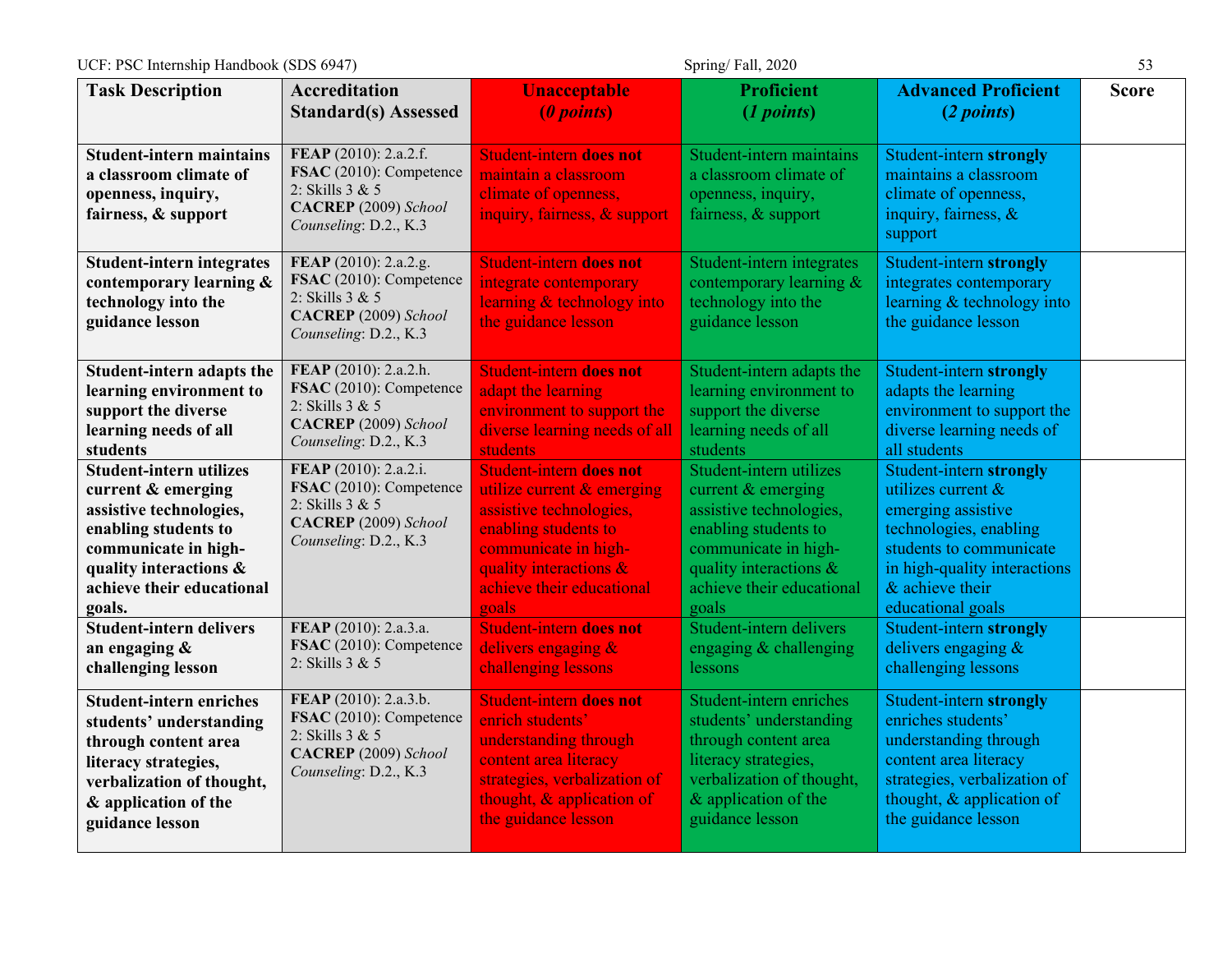UCF: PSC Internship Handbook (SDS 6947) Spring/ Fall, 2020 Spring/ Fall, 2020

| <b>Task Description</b>                                                                                                                                     | <b>Accreditation</b><br><b>Standard(s) Assessed</b>                                                                  | <b>Unacceptable</b><br>(0 points)                                                                                                                                  | <b>Proficient</b><br>(1 points)                                                                                                                      | <b>Advanced Proficient</b><br>(2 points)                                                                                                                      | <b>Score</b> |
|-------------------------------------------------------------------------------------------------------------------------------------------------------------|----------------------------------------------------------------------------------------------------------------------|--------------------------------------------------------------------------------------------------------------------------------------------------------------------|------------------------------------------------------------------------------------------------------------------------------------------------------|---------------------------------------------------------------------------------------------------------------------------------------------------------------|--------------|
| <b>Student-intern identifies</b><br>gaps in students'<br>knowledge related to<br>guidance lesson                                                            | FEAP (2010): 2.a.3.c.<br>FSAC (2010): Competence<br>2: Skills 3 & 5<br>CACREP (2009) School<br>Counseling: D.2., K.3 | <b>Student-intern does not</b><br>identify gaps in students'<br>knowledge related to<br>guidance lesson                                                            | Student-intern identifies<br>gaps in students'<br>knowledge related to<br>guidance lesson                                                            | Student-intern strongly<br>identifies gaps in students'<br>knowledge related to<br>guidance lesson                                                            |              |
| <b>Student-intern modifies</b><br>guidance lesson per<br>students' preconceptions<br>&/or misconceptions                                                    | FEAP (2010): 2.a.3.d.<br>FSAC (2010): Competence<br>2: Skills 3 & 5<br>CACREP (2009) School<br>Counseling: D.2., K.3 | <b>Student-intern does not</b><br>modify guidance lesson per<br>students' preconceptions<br>&/or misconceptions                                                    | Student-intern modifies<br>guidance lesson per<br>students' preconceptions<br>$&$ /or misconceptions                                                 | Student-intern strongly<br>modifies guidance lesson<br>per students'<br>preconceptions $\&$ /or<br>misconceptions                                             |              |
| <b>Student-interns</b><br>integrates the guidance<br>lesson with real life<br>experiences                                                                   | FEAP (2010): 2.a.3.e.<br>FSAC (2010): Competence<br>2: Skills 3 & 5<br>CACREP (2009) School<br>Counseling: D.2., K.3 | <b>Student-intern does not</b><br>integrates the guidance<br>lesson with real life<br>experiences                                                                  | Student-interns integrates<br>the guidance lesson with<br>real life experiences                                                                      | Student-interns strongly<br>integrates the guidance<br>lesson with real life<br>experiences                                                                   |              |
| <b>Student-intern employs</b><br>higher-order questioning<br>techniques in guidance<br>lesson                                                               | FEAP (2010): 2.a.3.f.<br>FSAC (2010): Competence<br>2: Skills 3 & 5<br>CACREP (2009) School<br>Counseling: D.2., K.3 | <b>Student-intern does not</b><br>employ higher-order<br>questioning techniques in<br>guidance lesson                                                              | Student-intern employs<br>higher-order questioning<br>techniques in guidance<br>lesson                                                               | Student-intern strongly<br>employs higher-order<br>questioning techniques in<br>guidance lesson                                                               |              |
| <b>Student-intern applies</b><br>varied instructional<br>strategies & resources<br>(e.g., technology) to<br>support students learning<br>of guidance lesson | FEAP (2010): 2.a.3.g.<br>FSAC (2010): Competence<br>2: Skills 3 & 5<br>CACREP (2009) School<br>Counseling: D.2., K.3 | <b>Student-intern does not</b><br>apply varied instructional<br>strategies & resources<br>(e.g., technology) to<br>support students learning of<br>guidance lesson | Student-intern applies<br>varied instructional<br>strategies & resources<br>(e.g., technology) to<br>support students learning<br>of guidance lesson | Student-intern strongly<br>applies varied instructional<br>strategies & resources<br>(e.g., technology) to<br>support students learning<br>of guidance lesson |              |
| Student-intern<br>differentiates instruction<br>based on student diverse<br>learning needs &<br>differences                                                 | FEAP (2010): 2.a.3.h.<br>FSAC (2010): Competence<br>2: Skills 3 & 5<br>CACREP (2009) School<br>Counseling: D.2., K.3 | <b>Student-intern does not</b><br>differentiate instruction<br>based on student diverse<br>learning needs &<br>differences                                         | Student-intern<br>differentiates instruction<br>based on student diverse<br>learning needs &<br>differences                                          | Student-intern strongly<br>differentiates instruction<br>based on student diverse<br>learning needs &<br>differences                                          |              |
| Student-intern supports,<br>encourages, & provides<br>immediate & specific<br>feedback to students to<br>promote their learning                             | FEAP (2010): 2.a.3.i.<br>FSAC (2010): Competence<br>2: Skills 3 & 5<br>CACREP (2009) School<br>Counseling: D.2., K.3 | <b>Student-intern does not</b><br>support, encourage, $\&$<br>provide immediate $\&$<br>specific feedback to<br>students to promote their<br>learning              | Student-intern supports,<br>encourages, & provides<br>immediate & specific<br>feedback to students to<br>promote their learning                      | Student-intern strongly<br>supports, encourages, $\&$<br>provides immediate $\&$<br>specific feedback to<br>students to promote their<br>learning             |              |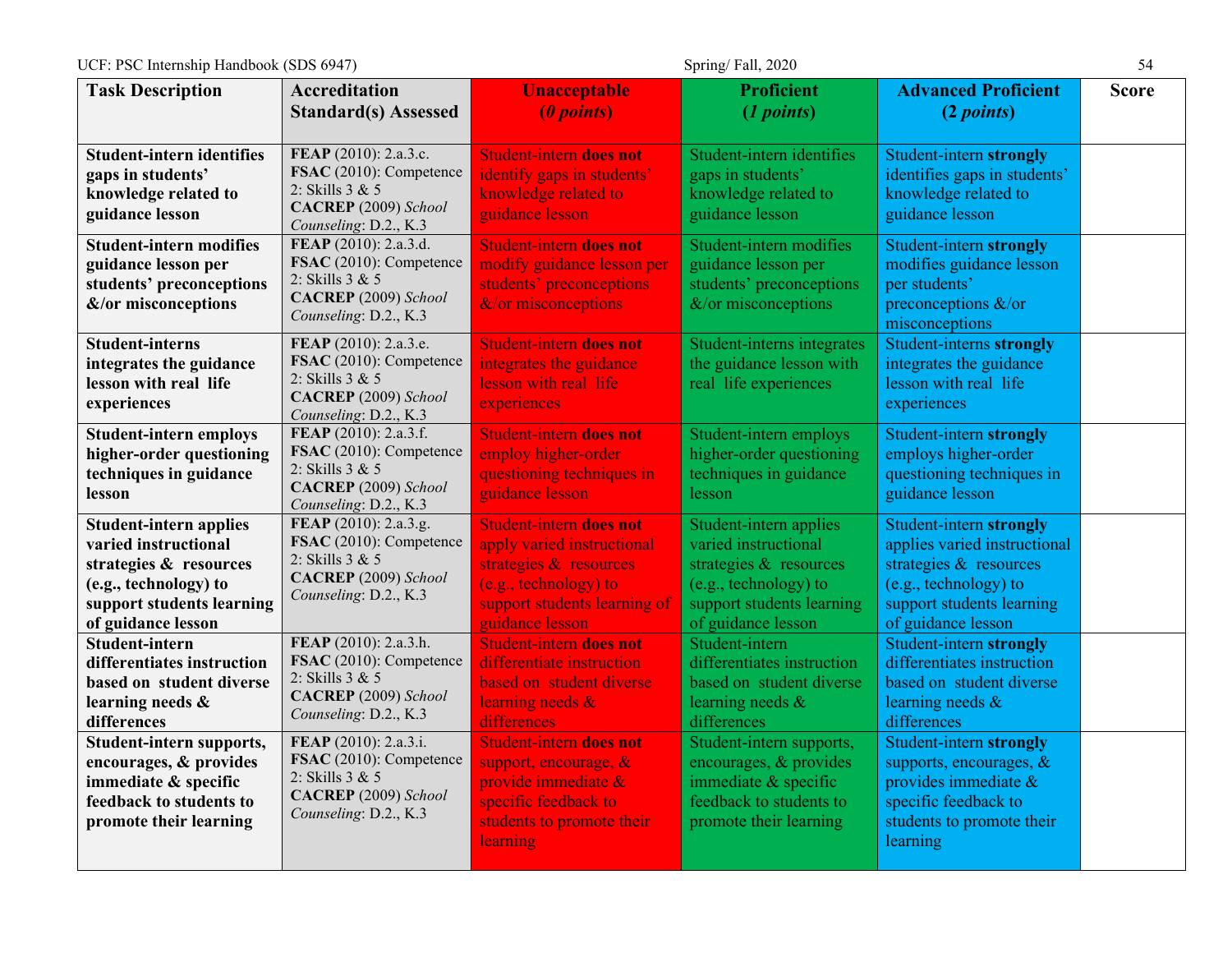| UCF: PSC Internship Handbook (SDS 6947)<br>Spring/Fall, 2020 |                              |                               |                             | 55                         |               |
|--------------------------------------------------------------|------------------------------|-------------------------------|-----------------------------|----------------------------|---------------|
| <b>Task Description</b>                                      | <b>Accreditation</b>         | <b>Unacceptable</b>           | <b>Proficient</b>           | <b>Advanced Proficient</b> | <b>Score</b>  |
|                                                              | <b>Standard(s)</b> Assessed  | ( <i>l</i> points)            | (1 points)                  | (2 points)                 |               |
|                                                              |                              |                               |                             |                            |               |
| Student-intern utilize                                       | <b>FEAP</b> (2010): 2.a.3.j. | Student-intern utilize does   | Student-intern utilize      | Student-intern strongly    |               |
| student feedback to                                          | <b>FSAC</b> (2010):          | not student feedback to       | student feedback to         | utilizes student feedback  |               |
| monitor instructional                                        | Competence 2: Skills 3       | monitor instructional needs   | monitor instructional       | to monitor instructional   |               |
| needs and to adjust                                          | &5                           | and to adjust instruction     | needs and to adjust         | needs and to adjust        |               |
| instruction                                                  | <b>CACREP</b> (2009) School  |                               | instruction                 | instruction                |               |
|                                                              | Counseling: D.2., K.3        |                               |                             |                            |               |
| <b>Student-interns overall</b>                               | <b>FEAP</b> (2010): 2.a.1.   | <b>Student does not</b>       | <b>Student demonstrates</b> | <b>Student strongly</b>    |               |
| facilitating of the                                          | <b>FSAC</b> (2010):          | demonstrate effective         | effective facilitation of   | demonstrates effective     |               |
| classroom guidance                                           | Competence 2: Skills 3       | facilitation of the classroom | the classroom guidance      | facilitation of the        |               |
| lesson                                                       | &5                           | guidance lesson               | lesson                      | classroom guidance lesson  |               |
|                                                              | <b>CACREP</b> (2009) School  |                               |                             |                            |               |
|                                                              | Counseling: D.2., K.3.       |                               |                             |                            |               |
| <b>Total Points per</b>                                      | N/A                          |                               |                             |                            |               |
| <b>Evaluation Criterion (out</b>                             |                              |                               |                             |                            |               |
| of 56 points)                                                |                              |                               |                             |                            |               |
|                                                              |                              |                               |                             |                            | <b>Points</b> |
|                                                              |                              |                               |                             |                            | <b>Earned</b> |
|                                                              |                              |                               |                             |                            | 56            |
|                                                              |                              |                               |                             |                            |               |

**\_\_\_\_\_\_\_\_\_\_\_\_\_\_\_\_\_\_\_\_\_\_\_\_\_\_\_\_\_\_\_\_\_\_\_\_\_\_\_\_\_\_\_\_\_\_\_\_\_\_\_\_\_\_\_\_\_\_\_\_\_\_\_\_\_\_\_\_\_\_\_\_\_\_\_\_\_\_\_\_\_\_\_\_\_\_\_\_\_\_\_\_\_\_\_\_\_\_\_\_\_\_\_\_\_\_\_\_\_\_\_**

**\_\_\_\_\_\_\_\_\_\_\_\_\_\_\_\_\_\_\_\_\_\_\_\_\_\_\_\_\_\_\_\_\_\_\_\_\_\_\_\_\_\_\_\_\_\_\_\_\_\_\_\_\_\_\_\_\_\_\_\_\_\_\_\_\_\_\_\_\_\_\_\_\_\_\_\_\_\_\_\_\_\_\_\_\_\_\_\_\_\_\_\_\_\_\_\_\_\_\_\_\_\_\_\_\_\_\_\_\_\_\_\_\_\_\_**

**Narrative Feedback & Comments to Student-intern:**

**On-Site Supervisor's Signature Date** 

**Student-Intern's Signature Date** 

**\_\_\_\_\_**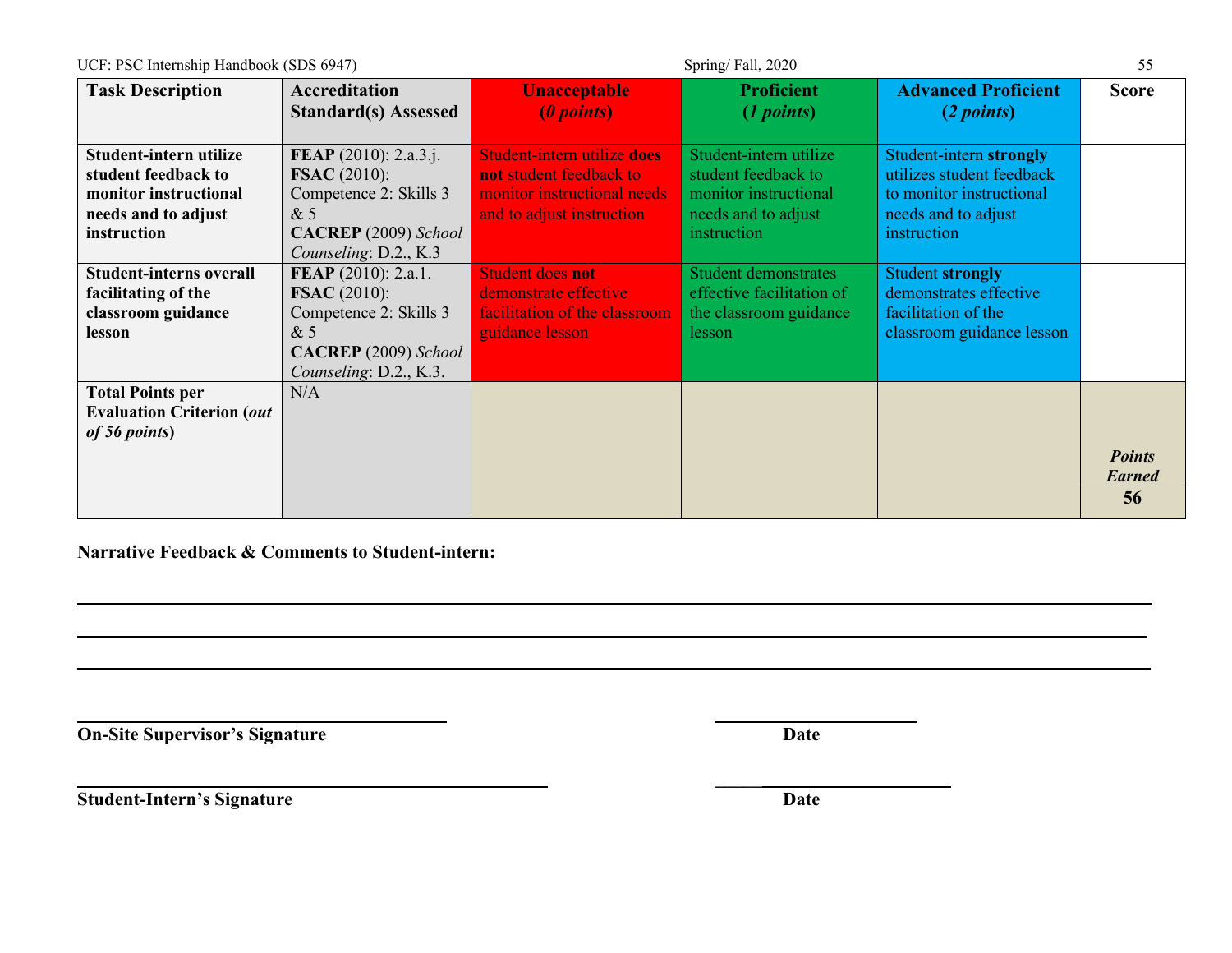

# **Counselor Education—School Counseling (M.A., M.Ed., Ed.S.) Summative Assessment #2**

**SDS 6947 –** *Internship in Professional School Counseling*

**Continuous Improvement & Wellness Plan – Evaluation Rubric**

#### **Student-Intern's Name:**  $\blacksquare$

#### **Assignment Description per Syllabus:**

As stated in counselor preparation standards (e.g., FEAP, 2010; FL-DOE, 2010; CACREP, 2009) and ethical codes (e.g., ACA, 2005; ASCA, 2010), it is imperative that school counselors-in-training develop plans to support their continuous professional and personal development and improvement. To support this goal, school counseling student-intern-interns are required to construct a professional *Continuous Improvement &Wellness Plan*. In the first part of the *Continuous Improvement & Wellness Plan*, the student-intern-interns should identify specific strategies they will employ to support the continuous improvement of the school counseling services that they will provide to all stakeholder. In the second part of the *Continuous Improvement & Wellness Plan*, student-intern-interns should develop specific and measureable wellness goals (current goals; near future goals, e.g., within a year; and future goals, in the next five years to support their physiological, psychological, social, vocational/professional, and spiritual well-bring. School counseling student-intern-interns' *Continuous Improvement &Wellness Plan* should be written in behavioral terms and related to time (e.g., I will attend an American Counseling Association &/or American School Counselor Association national conference by July 2015). Furthermore, the *Continuous Improvement* & Wellness Plan is unique to the individual school counseling student-intern-interns; thus, should be developed based on each school counseling studentintern-interns' professional and personal goals.

#### **Accreditation Standards Assessed through this Assignment:**

#### **Council for Accreditation of Counseling and Related Educational Programs (CACREP, 2016):**

- **1.** *Standard 5: G.3. 1.a*: self-care strategies appropriate to the counselor role;
- **2.** *Standard 5: G.3.o* ethical standards of professional organizations and credentialing bodies, and applications of ethical and legal considerations in professional counseling.

#### **FEAP (2010) Continuous Professional Improvement. The effective educator consistently (2.b.1.):**

- a. Designs purposeful professional goals to strengthen the effectiveness of instruction based on student-interns' needs;
- b. Examines and uses data-informed research to improve instruction and student-intern achievement;
- c. Uses a variety of data, independently, and in collaboration with colleagues, to evaluate learning outcomes, adjust planning and continuously improve the effectiveness of the lessons;
- d. Collaborates with the home, school and larger communities to foster communication and to support student-intern learning and continuous improvement;
- e. Engages in targeted professional growth opportunities and reflective practices, both independently and in collaboration with colleagues; and
- f. Implements knowledge and skills learned in professional development in the teaching and learning process.

**American School Counselor Association (ASCA; 2010)** *Ethical Standards E.1.d*:Strive through personal initiative to stay abreast of current research and to maintain professional competence in advocacy, teaming and collaboration, culturally competent counseling and school counseling program coordination, knowledge and use of technology, leadership, and equity assessment using data.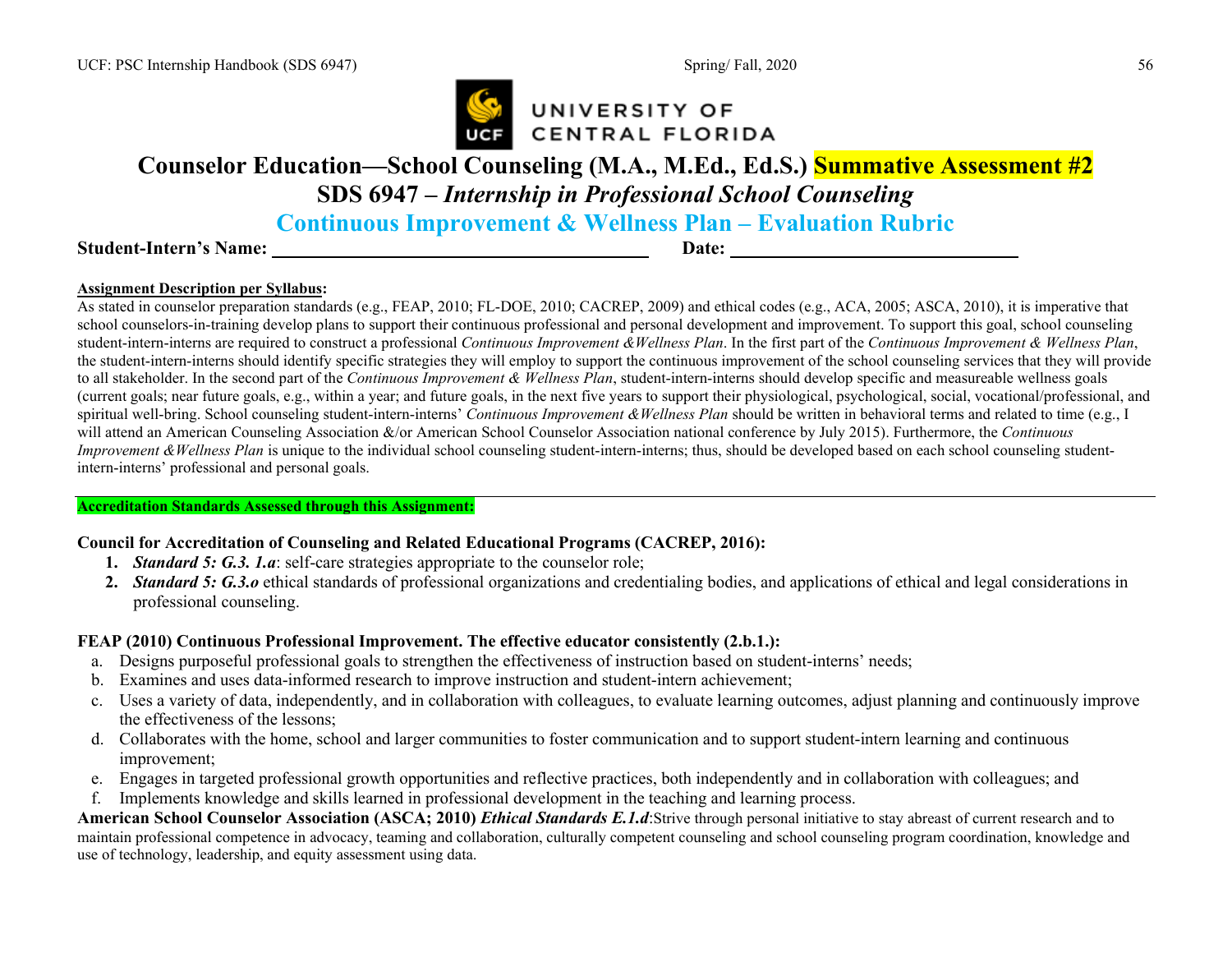#### UCF: PSC Internship Handbook (SDS 6947) Spring/ Fall, 2020 Spring/ Fall, 2020

**Unacceptable** (0 points)= *Student-interndoes not meet expectations & does not demonstrates Accomplished Practice competencies* **Proficient** (1 points) = *Student-internmeets expectations & demonstrates Accomplished Practice competencies* **Advanced Proficient** (2 points) = *Student-intern exceeds expectations & demonstrates Accomplished Practice competencies*

| <b>Task Description</b>    | <b>Accreditation</b>          | <b>Unacceptable</b>            | <b>Proficient</b>             | <b>Advanced Proficient</b>   | <b>Score</b> |
|----------------------------|-------------------------------|--------------------------------|-------------------------------|------------------------------|--------------|
|                            | <b>Standard(s) Assessed</b>   | (0 points)                     | (1 points)                    | (2 points)                   |              |
| <b>Counseling student-</b> | FEAP (2010): 2.b.1.a.         | <b>Student-intern does not</b> | Student-intern designs        | Student-intern strongly      |              |
| intern designs purposeful  | <b>CACREP</b> (2009) Standard | design purposeful              | purposeful professional goals | designs purposeful           |              |
| professional goals to      | II.G.1.d:                     | professional goals to          | to strengthen the             | professional goals to        |              |
| strengthen the             |                               | strengthen the effectiveness   | effectiveness of counseling   | strengthen the effectiveness |              |
| effectiveness of           |                               | of counseling services based   | services based on student-    | of counseling services based |              |
| counseling services based  |                               | on student-interns' needs      | interns' needs                | on student-interns' needs    |              |
| on student-interns' needs  |                               |                                |                               |                              |              |
| <b>Counseling student-</b> | FEAP (2010): 2.b.1.b.         | Student-intern does not        | Student-intern examines &     | Student-intern strongly      |              |
| intern examines &uses      | <b>CACREP</b> (2009) Standard | examine & use data-informed    | uses data-informed research   | examines & uses data-        |              |
| data-informed research     | II.G.1.d:                     | research to improve            | to improve counseling         | informed research to improve |              |
| to improve counseling      |                               | counseling service delivery    | service delivery & student-   | counseling service delivery  |              |
| service delivery           |                               | &student-intern achievement    | intern achievement            | &student-intern achievement  |              |
| &student-intern            |                               |                                |                               |                              |              |
| achievement                |                               |                                |                               |                              |              |
| <b>Counseling student-</b> | FEAP (2010): 2.b.1.c.         | Student-intern does not        | Student-intern employs a      | Student-intern strongly      |              |
| intern employs a variety   | <b>CACREP</b> (2009) Standard | employ a variety of data,      | variety of data,              | employs a variety of data,   |              |
| of data, independently,    | II.G.1.d:                     | independently, & in            | independently, & in           | independently, & in          |              |
| ∈ collaboration with       |                               | collaboration with             | collaboration with            | collaboration with           |              |
| colleagues, to evaluate    |                               | colleagues, to evaluate        | colleagues, to evaluate       | colleagues, to evaluate      |              |
| learning outcomes,         |                               | learning outcomes, adjust      | learning outcomes, adjust     | learning outcomes, adjust    |              |
| adjust planning&           |                               | planning & continuously        | planning $&$ continuously     | planning $&$ continuously    |              |
| continuously improve the   |                               | improve the effectiveness of   | improve the effectiveness of  | improve the effectiveness of |              |
| effectiveness of the       |                               | the counseling services        | the counseling services       | the counseling services      |              |
| counseling services        |                               |                                |                               |                              |              |
| <b>Counseling student-</b> | FEAP (2010): 2.b.1.d.         | Student-intern does not        | Student-intern collaborates   | Student-intern strongly      |              |
| intern collaborates with   | <b>CACREP</b> (2009) Standard | collaborates with the home,    | with the home, school and     | collaborates with the home,  |              |
| the home, school and       | II.G.1.d:                     | school and larger              | larger communities to foster  | school and larger            |              |
| larger communities to      |                               | communities to foster          | communication and to          | communities to foster        |              |
| foster communication       |                               | communication and to           | support student-intern        | communication and to         |              |
| and to support student-    |                               | support student-intern         | learning and continuous       | support student-intern       |              |
| intern learning and        |                               | learning and continuous        | improvement                   | learning and continuous      |              |
| continuous improvement     |                               | improvement                    |                               | improvement                  |              |
|                            |                               |                                |                               |                              |              |
|                            |                               |                                |                               |                              |              |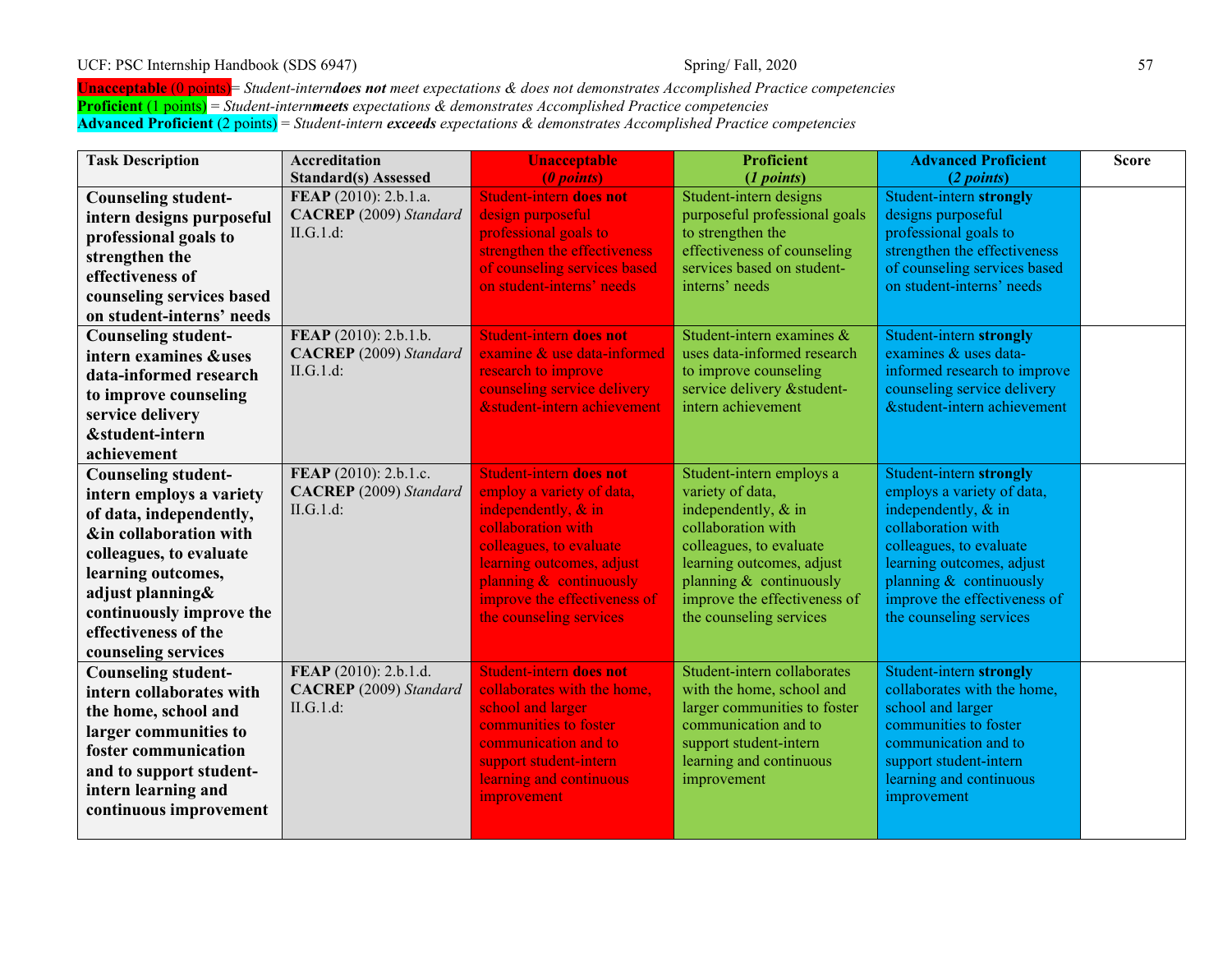| UCF: PSC Internship Handbook (SDS 6947)<br>Spring/Fall, 2020                                                                                                 |                                                                     |                                                                                                                                                         |                                                                                                                                        |                                                                                                                                                          | 58           |
|--------------------------------------------------------------------------------------------------------------------------------------------------------------|---------------------------------------------------------------------|---------------------------------------------------------------------------------------------------------------------------------------------------------|----------------------------------------------------------------------------------------------------------------------------------------|----------------------------------------------------------------------------------------------------------------------------------------------------------|--------------|
| <b>Task Description</b>                                                                                                                                      | <b>Accreditation</b><br><b>Standard(s) Assessed</b>                 | <b>Unacceptable</b><br>(0 points)                                                                                                                       | <b>Proficient</b><br>(1 points)                                                                                                        | <b>Advanced Proficient</b><br>(2 points)                                                                                                                 | <b>Score</b> |
| <b>Counseling student-</b><br>intern engages in<br>targeted professional<br>growth opportunities and<br>reflective practices                                 | FEAP (2010): 2.b.1.e.<br><b>CACREP</b> (2009) Standard<br>II.G.1.d: | <b>Student-intern does not</b><br>engage in targeted<br>professional growth<br>opportunities and reflective<br><i>practices</i>                         | Student-intern engages in<br>targeted professional growth<br>opportunities and reflective<br>practices                                 | Student-intern strongly<br>engages in targeted<br>professional growth<br>opportunities and reflective<br>practices                                       |              |
| <b>Counseling student-</b><br>intern implements<br>knowledge and skills<br>learned in professional<br>development in the<br>teaching and learning<br>process | FEAP (2010): 2.b.1.f.<br><b>CACREP</b> (2009) Standard<br>II.G.1.d: | <b>Student-intern does not</b><br>implement knowledge and<br>skills learned in professional<br>development in the teaching<br>and learning process      | Student-intern implements<br>knowledge and skills learned<br>in professional development<br>in the teaching and learning<br>process    | Student-intern strongly<br>implements knowledge and<br>skills learned in professional<br>development in the teaching<br>and learning process             |              |
| <b>Counseling student-</b><br>intern develops current,<br>near future, and future<br>goals to support her or<br>his physiological wellness                   | <b>CACREP</b> (2009) Standard<br>II.G.1.d; &Standard<br>II.G.1.j:   | Student-intern does not<br>develop current, near future,<br>and future goals to support<br>her or his physiological<br>wellness                         | Student-intern develops<br>current, near future, and<br>future goals to support her or<br>his physiological wellness                   | Student-intern strongly<br>develops current, near future,<br>and future goals to support<br>her or his physiological<br>wellness                         |              |
| <b>Counseling student-</b><br>intern develops current,<br>near future, and future<br>goals to support her or<br>his psychological wellness                   | <b>CACREP</b> (2009) Standard<br>II.G.1.d; &Standard<br>II.G.1.j:   | <b>Student-intern does not</b><br>develop current, near future,<br>and future goals to support<br>her or his psychological<br>wellness                  | Student-intern develops<br>current, near future, and<br>future goals to support her or<br>his psychological wellness                   | Student-intern strongly<br>develops current, near future,<br>and future goals to support<br>her or his psychological<br>wellness                         |              |
| <b>Counseling student-</b><br>intern develops current,<br>near future, and future<br>goals to support her or<br>his social &/or<br>interpersonal<br>wellness | <b>CACREP</b> (2009) Standard<br>II.G.1.d; &Standard<br>II.G.1.j:   | Student-intern does not<br>develop current, near future,<br>and future goals to support<br>her or his social &/or<br>interpersonal wellness             | Student-intern develops<br>current, near future, and<br>future goals to support her or<br>his social &/or interpersonal<br>wellness    | Student-intern strongly<br>develops current, near future,<br>and future goals to support<br>her or his social &/or<br>interpersonal wellness             |              |
| <b>Counseling student-</b><br>intern develops current,<br>near future, and future<br>goals to support her or<br>his vocational &/or<br>professional wellness | <b>CACREP</b> (2009) Standard<br>II.G.1.d; &Standard<br>II.G.1.j:   | Student-intern does not<br>develop current, near future,<br>and future goals to support<br>her or his vocational $&\text{/or}$<br>professional wellness | Student-intern develops<br>current, near future, and<br>future goals to support her or<br>his vocational &/or<br>professional wellness | Student-intern strongly<br>develops current, near future,<br>and future goals to support<br>her or his vocational $&\text{/or}$<br>professional wellness |              |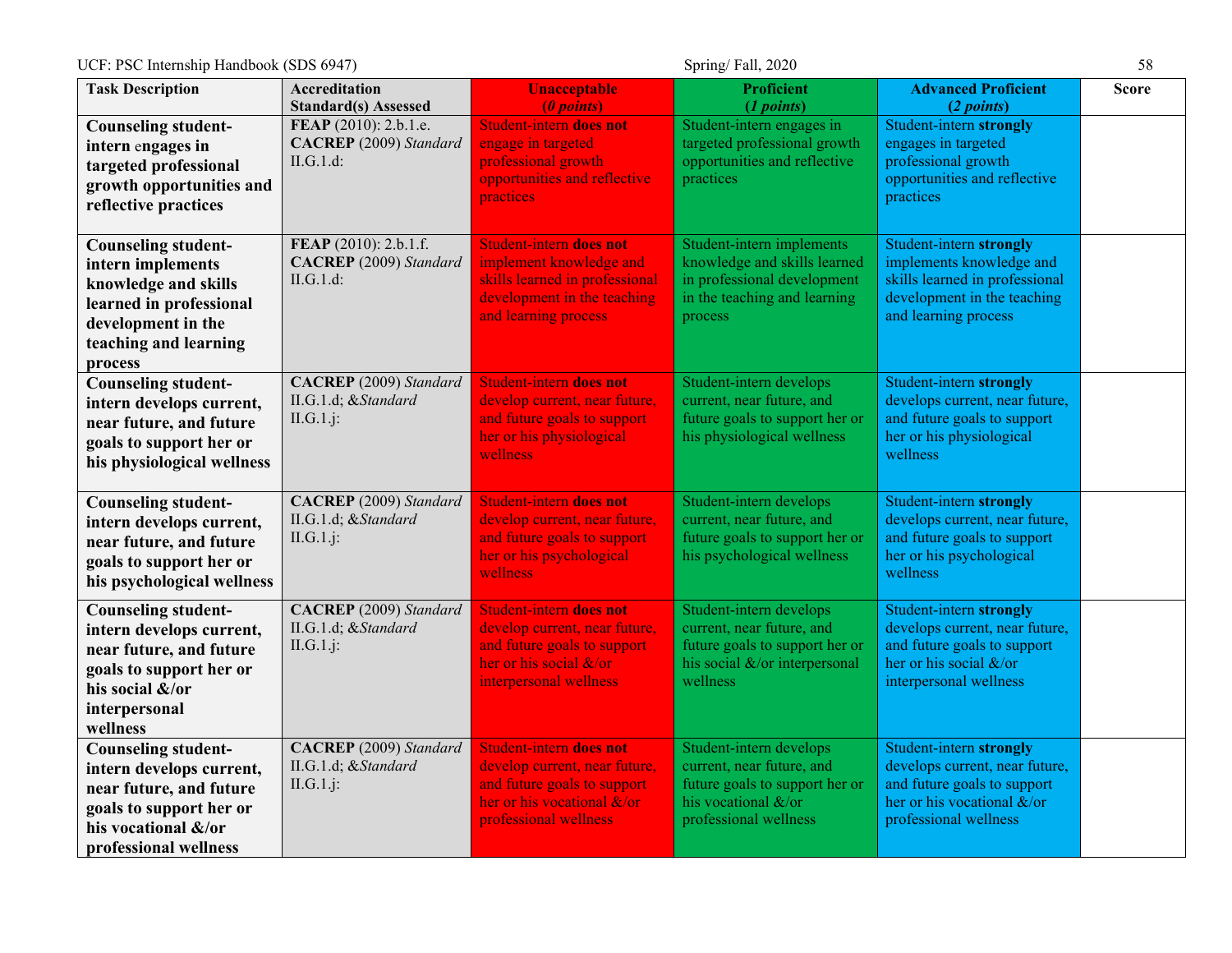| UCF: PSC Internship Handbook (SDS 6947)                                                                                                |                                                                    |                                                                                                                          | Spring/Fall, 2020                                                                                                |                                                                                                                           | 59                         |
|----------------------------------------------------------------------------------------------------------------------------------------|--------------------------------------------------------------------|--------------------------------------------------------------------------------------------------------------------------|------------------------------------------------------------------------------------------------------------------|---------------------------------------------------------------------------------------------------------------------------|----------------------------|
| <b>Task Description</b>                                                                                                                | Accreditation<br><b>Standard(s)</b> Assessed                       | <b>Unacceptable</b><br>(0 points)                                                                                        | <b>Proficient</b><br>$(1 \text{ points})$                                                                        | <b>Advanced Proficient</b><br>(2 points)                                                                                  | <b>Score</b>               |
| <b>Counseling student-</b><br>intern develops current,<br>near future, and future<br>goals to support her or<br>his spiritual wellness | <b>CACREP</b> (2009) Standard<br>II.G.1.d; & Standard<br>II.G.1.j: | Student-intern does not<br>develop current, near future,<br>and future goals to support<br>her or his spiritual wellness | Student-intern develops<br>current, near future, and<br>future goals to support her or<br>his spiritual wellness | Student-intern strongly<br>develops current, near future,<br>and future goals to support<br>her or his spiritual wellness |                            |
| <b>Total Points per</b><br><b>Evaluation Criterion (out</b><br>of 22 points)                                                           | N/A                                                                |                                                                                                                          |                                                                                                                  |                                                                                                                           | <b>Points Earned</b><br>22 |

**\_\_\_\_\_\_\_\_\_\_\_\_\_\_\_\_\_\_\_\_\_\_\_\_\_\_\_\_\_\_\_\_\_\_\_\_\_\_\_\_\_\_\_\_\_ \_\_\_\_\_\_\_\_\_\_\_\_\_\_\_\_\_\_\_\_\_\_\_\_\_\_\_\_\_\_**

**Narrative Feedback & Comments to School Counseling Student-intern:**

**Student-Intern Signature Date** 

**University Internship Supervisor's Signature Date**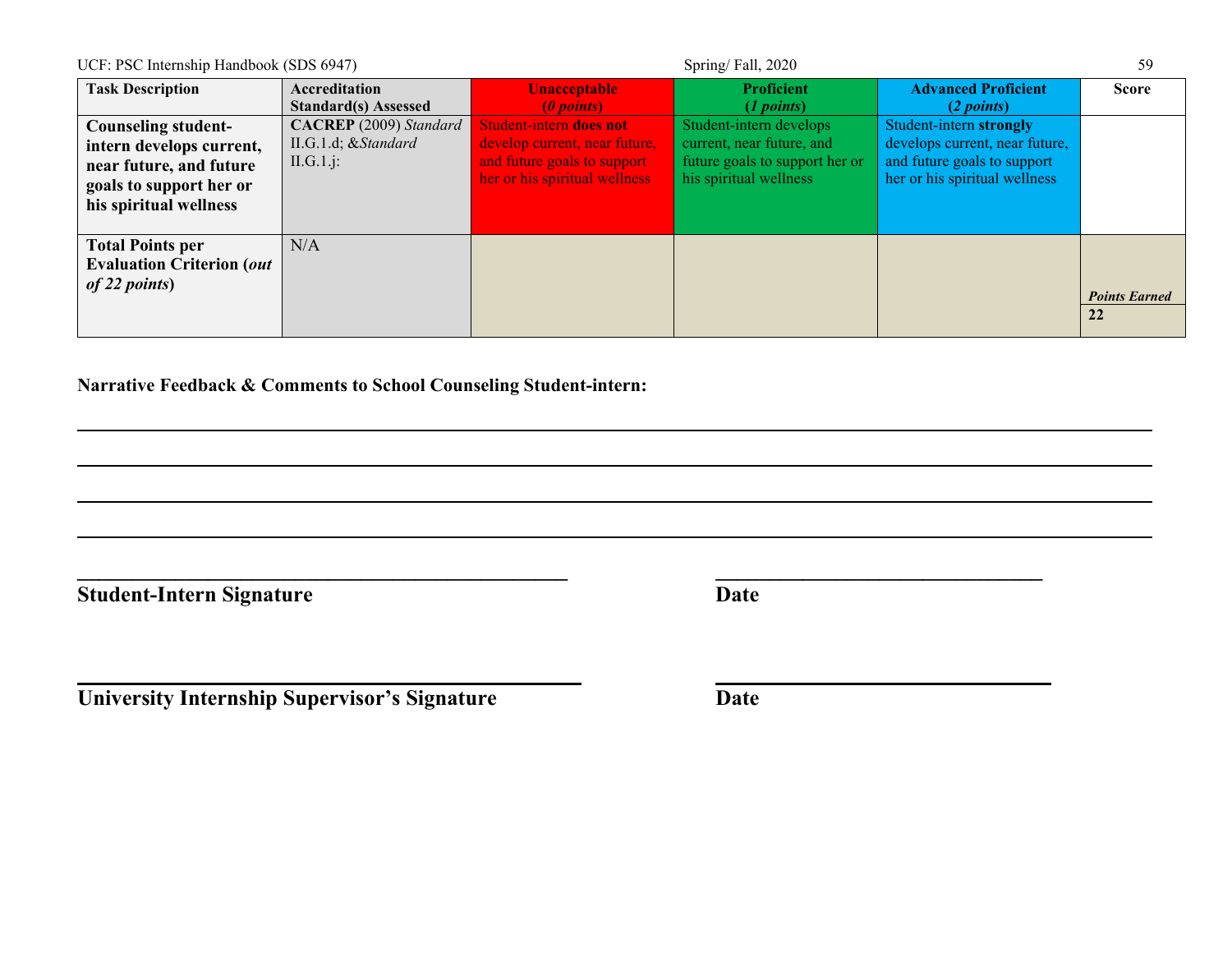

# **Counselor Education—School Counseling (M.A., M.Ed.) Summative Assessment #3 SDS 6947 –** *Internship in Professional School Counseling* **Data & Assessment Evaluation Rubric**

**Student-Intern's Name: Date:** 

#### **Assignment Description per Syllabus:**

#### **Using Data & Assessment during the School Counseling Internship Experience**

Effective school counseling services are ground is data-based decision-making. Therefore, school counseling student-interns will use data and assessment to guide the delivery of the school counseling services during their internship experience. The school counseling student-intern should demonstrate specific strategies during their internship experience where they employ data-based decision-making to support the effectiveness of their service delivery. This evaluation form should be completed by the school counseling student-intern's on site supervisor that has observed the desired behaviors.

#### **Accreditation Standards Assessed through this Assignment:**

#### **FL-DOE** *Florida Educator Accomplished Practices* **(FEAP, 2010):**

#### **4. Assessment. The effective educator consistently (2.a.4.):**

- a. Analyzes and applies data from multiple assessments and measures to diagnose students' learning needs, informs instruction based on those needs, and drives the learning process
- b. Designs and aligns formative and summative assessments that match learning objectives and lead to mastery
- c. Uses a variety of assessment tools to monitor student progress, achievement and learning gains
- d. Modifies assessments and testing conditions to accommodate learning styles and varying levels of knowledge;
- e. Shares the importance and outcomes of student assessment data with the student and the student's parent/caregiver(s)
- f. Applies technology to organize and integrate assessment information.

#### **CACREP (2016) Standard 3: Practice**

- Identifies various forms of needs assessments for academic, career, and personal/social development (*School Counseling:* **G.3. j)**
- Knows models of program evaluation for school counseling programs (*School Counseling:* **G.3. b)**
- Knows basic strategies for evaluating outcomes in school counseling (e.g., behavioral observation, program evaluation) (*School Counseling:* **G.3. n)**
- Knows current methods of using data to inform decision making and accountability (e.g., school improvement plan, school report card) (*School Counseling:* **G.3. n)**
- Understands the outcome research data and best practices identified in the school counseling research literature (*School Counseling:* **G.3.o)**
- Analyzes and uses data to enhance school counseling programs (*School Counseling:* **G.3. n)**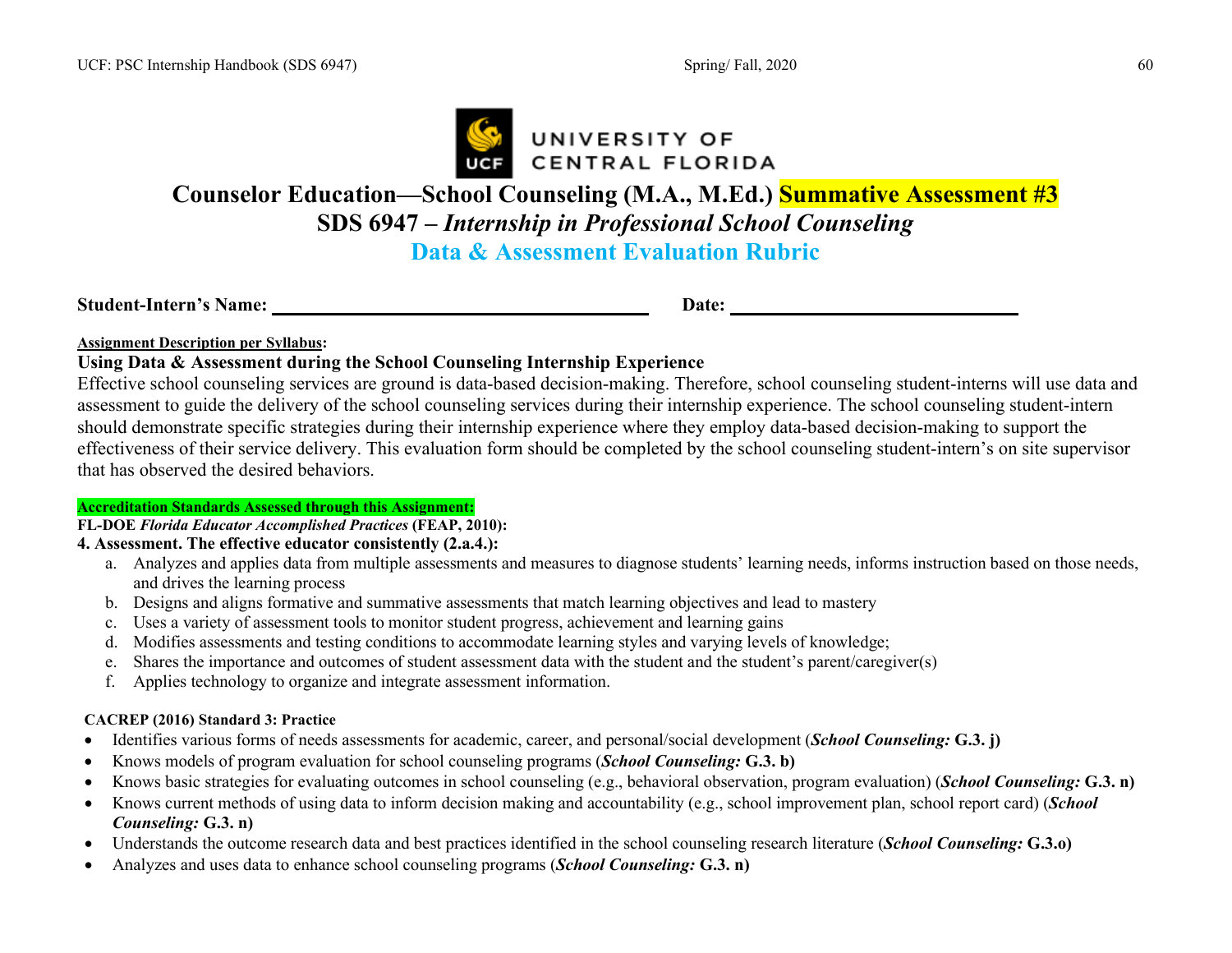**Unacceptable** (0 points)= *Student-intern does not meet expectations & does not demonstrates Accomplished Practice competencies* **Proficient** (1 point) = *Student-intern meets expectations & demonstrates Accomplished Practice competencies* **Advanced Proficient** (2 points) = *Student-intern exceeds expectations & demonstrates Accomplished Practice competencies*

| <b>Task Description</b>           | <b>Accreditation</b>          | <b>Unacceptable</b>                                      | <b>Proficient</b>                                    | <b>Advanced Proficient</b>                               | <b>Score</b> |
|-----------------------------------|-------------------------------|----------------------------------------------------------|------------------------------------------------------|----------------------------------------------------------|--------------|
|                                   | <b>Standard(s) Assessed</b>   | (0 points)                                               | (1 points)                                           | (2 points)                                               |              |
| Student-intern                    | FEAP (2010): 2.a.4.a.         | <b>Student-intern does not</b>                           | Student-intern demonstrates                          | Student-intern strongly                                  |              |
| demonstrates methods to           | CACREP (2009) School          | demonstrate methods to                                   | methods to analyze & apply                           | demonstrates methods to                                  |              |
| analyze & apply data              | Counseling: G.3.; I.2.; I.3.; | analyze & apply data from                                | data from multiple                                   | analyze & apply data from                                |              |
| from multiple                     | I.4.; I.5.; & J.3.            | multiple assessments &                                   | assessments $\&$ measures to                         | multiple assessments &                                   |              |
| assessments &measures             |                               | measures to identify                                     | identify students' learning                          | measures to identify                                     |              |
| to identify students'             |                               | students' learning needs,                                | needs, informs counseling<br>based on those needs, & | students' learning needs,                                |              |
| learning needs, informs           |                               | informs counseling based on<br>those needs, & drives the | drives the school counseling                         | informs counseling based on<br>those needs, & drives the |              |
| counseling based on               |                               | school counseling service                                | service process                                      | school counseling service                                |              |
| those needs, & drives the         |                               |                                                          |                                                      | process                                                  |              |
| school counseling service         |                               | process                                                  |                                                      |                                                          |              |
| process                           |                               |                                                          |                                                      |                                                          |              |
|                                   |                               |                                                          |                                                      |                                                          |              |
|                                   |                               |                                                          |                                                      |                                                          |              |
| Student-intern                    | FEAP (2010): 2.a.4.b          | <b>Student-intern does not</b>                           | Student-intern demonstrates                          | Student-intern strongly                                  |              |
|                                   | CACREP (2009) School          | demonstrate methods to                                   | methods to design & align                            | demonstrates methods to                                  |              |
| demonstrates methods to           | Counseling: G.3.; I.2.; I.3.; | design & align formative &                               | formative & summative                                | design $\&$ align formative $\&$                         |              |
| design & align formative          | I.4.; I.5.; & J.3.            | summative assessments that                               | assessments that match                               | summative assessments that                               |              |
| <b>&amp;summative assessments</b> |                               | match school counseling                                  | school counseling objectives                         | match school counseling                                  |              |
| that match school                 |                               | objectives & support student                             | & support student success                            | objectives & support student                             |              |
| counseling objectives &           |                               | <b>success</b>                                           |                                                      | success                                                  |              |
| support student success           |                               |                                                          |                                                      |                                                          |              |
|                                   |                               |                                                          |                                                      |                                                          |              |
| Student-intern                    | FEAP2.a.4.c                   | <b>Student-intern does not</b>                           | Student-intern demonstrates                          | Student-intern strongly                                  |              |
| demonstrates methods to           | CACREP (2009) School          | demonstrate methods to                                   | methods to uses a variety of                         | demonstrates methods to                                  |              |
| uses a variety of                 | Counseling: G.3.; I.2.; I.3.; | uses a variety of assessment                             | assessment tools to monitor                          | uses a variety of assessment                             |              |
| assessment tools to               | I.4.; I.5.; & J.3.            | tools to monitor student                                 | student progress,                                    | tools to monitor student                                 |              |
| monitor student                   | (2010): 2.a.4.c               | progress, achievement $\&$                               | achievement & learning                               | progress, achievement $\&$                               |              |
| progress, achievement             |                               | learning gains                                           | gains                                                | learning gains                                           |              |
| <b>&amp;learning gains</b>        |                               |                                                          |                                                      |                                                          |              |
|                                   |                               |                                                          |                                                      |                                                          |              |
|                                   |                               |                                                          |                                                      |                                                          |              |
|                                   |                               |                                                          |                                                      |                                                          |              |
|                                   |                               |                                                          |                                                      |                                                          |              |
|                                   |                               |                                                          |                                                      |                                                          |              |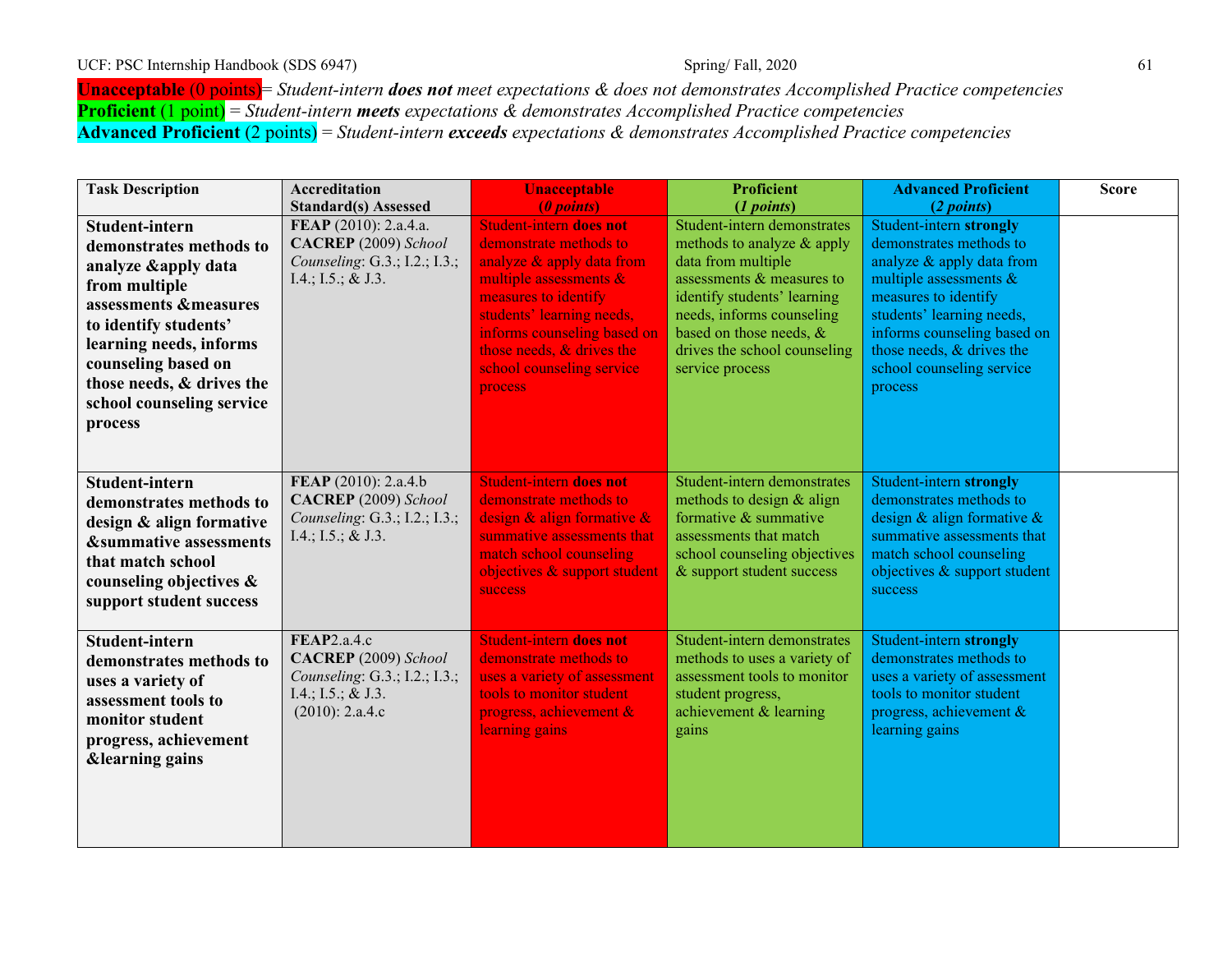UCF: PSC Internship Handbook (SDS 6947) Spring/ Fall, 2020 Spring/ Fall, 2020

| <b>Task Description</b><br><b>Unacceptable</b><br><b>Accreditation</b>             | <b>Proficient</b>             | <b>Advanced Proficient</b>                          | <b>Score</b>         |
|------------------------------------------------------------------------------------|-------------------------------|-----------------------------------------------------|----------------------|
| <b>Standard(s) Assessed</b><br>(0 points)                                          | (1 points)                    | (2 points)                                          |                      |
| FEAP (2010): 2.a.4.d<br>Student-intern does not<br>Student-intern                  | Student-intern demonstrates   | Student-intern strongly                             |                      |
| CACREP (2009) School<br>demonstrate methods to<br>demonstrates methods to          | methods to modify             | demonstrates methods to                             |                      |
| Counseling: G.3.; I.2.; I.3.;<br>modify assessments $\&$<br>modify assessments     | assessments & testing         | modify assessments &                                |                      |
| testing conditions to<br>I.4.; I.5.; & J.3.<br><b>&amp;testing conditions to</b>   | conditions to accommodate     | testing conditions to                               |                      |
| accommodate learning<br>accommodate learning                                       | learning styles & varying     | accommodate learning                                |                      |
| styles & varying levels of<br>styles &varying levels of<br>knowledge               | levels of knowledge           | styles & varying levels of<br>knowledge             |                      |
| knowledge                                                                          |                               |                                                     |                      |
| FEAP (2010): 2.a.4.e<br><b>Student-intern does not</b><br>Student-intern           | Student-intern demonstrates   | Student-intern strongly                             |                      |
| CACREP (2009) School<br>demonstrate methods to<br>demonstrates methods to          | methods to share the          | demonstrates methods to                             |                      |
| Counseling: G.3.; I.2.; I.3.;<br>share the importance $\&$<br>share the importance | importance & outcomes of      | share the importance $\&$                           |                      |
| outcomes of student<br>I.4.; I.5.; & J.3.<br><b>&amp;outcomes of student</b>       | student assessment data       | outcomes of student                                 |                      |
| assessment data with the<br>assessment data with the<br>student & the student's    | with the student & the        | assessment data with the<br>student & the student's |                      |
| student & the student's<br>parent/caregiver(s)                                     | student's parent/caregiver(s) | parent/caregiver(s)                                 |                      |
| parent/caregiver(s)                                                                |                               |                                                     |                      |
| <b>FEAP</b> (2010):<br><b>Student-intern does not</b><br>Student-intern            | Student-intern demonstrates   | Student-intern strongly                             |                      |
| 2.a.4.fCACREP (2009)<br>demonstrate applies<br>demonstrates ability to             | applies technology to         | demonstrates applies                                |                      |
| School Counseling: G.3.;<br>technology to organize and<br>apply technology to      | organize and integrate        | technology to organize and                          |                      |
| I.2.; I.3.; I.4.; I.5.; & J.3.<br>integrate assessment<br>organize and integrate   | assessment information        | integrate assessment<br>information                 |                      |
| information<br>assessment information                                              |                               |                                                     |                      |
| N/A<br><b>Total Points per</b>                                                     |                               |                                                     |                      |
| <b>Evaluation Criterion (out</b>                                                   |                               |                                                     |                      |
| <i>of 12 points</i> )                                                              |                               |                                                     |                      |
|                                                                                    |                               |                                                     | <b>Points Earned</b> |
|                                                                                    |                               |                                                     | 12                   |

**Narrative Feedback & Comments to School Counseling Student-Intern:**

**Internship Site Supervisor's Signature Date**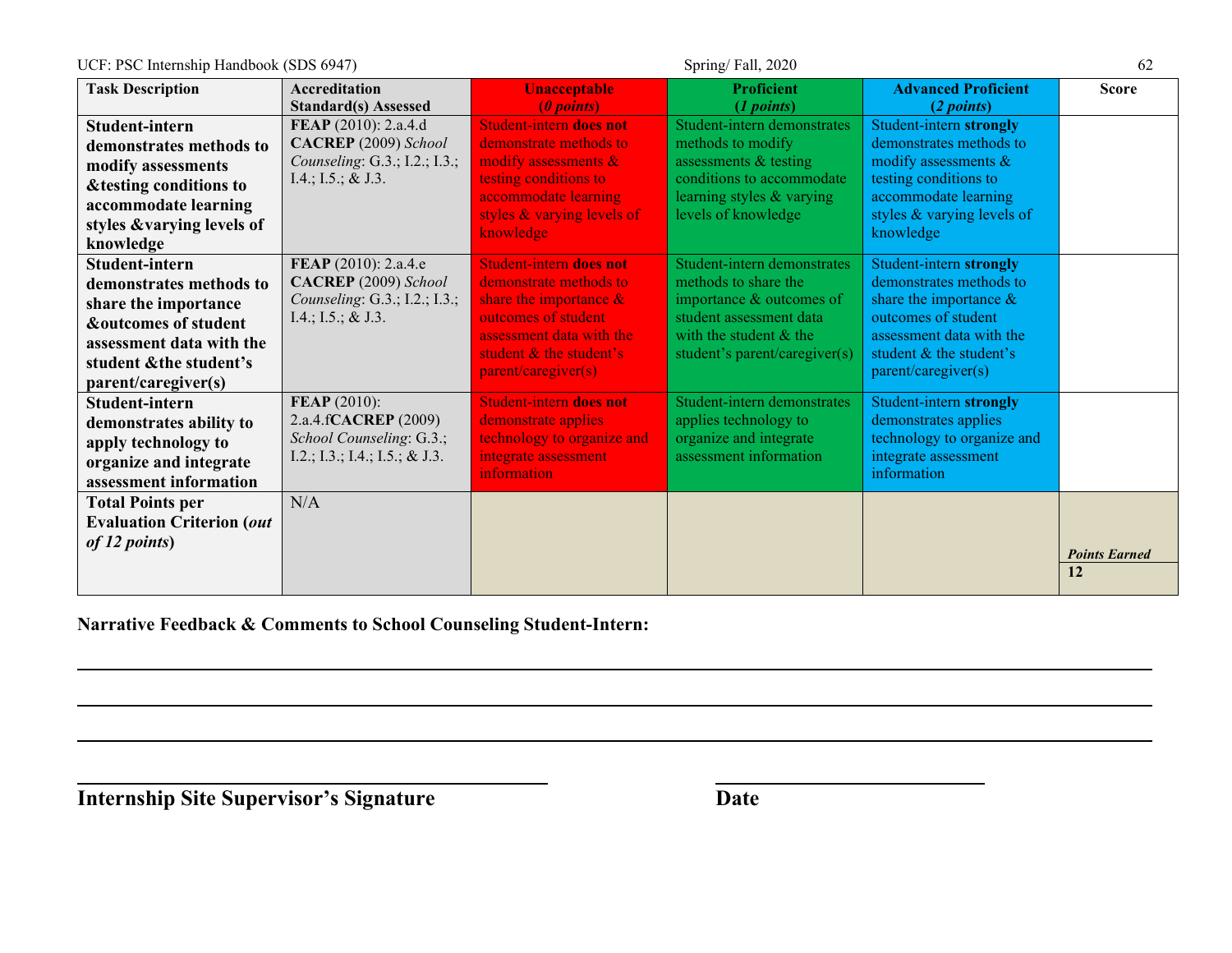

#### *Sample Copy*

Note: Any release or consent form created at your internship site MUST be approved by your on-site supervisor and include the name and contact information of your on-site supervisor on document.

# **Student-Guardian Release Form Counselor Education—School Counseling Program**

Date:

I, \_\_\_\_\_\_\_\_\_\_\_\_\_\_\_\_\_\_\_\_\_\_\_\_\_\_\_\_\_\_\_\_\_\_\_\_\_, agree to be counseled by a professional school counseling intern- student in the Counselor Education Program at the University of Central Florida.

I further understand that I will participate in counseling services that may be videotaped and/or viewed by professional school counseling internship graduate students and university supervisor.

I understand that I will be counseled by a professional school counseling graduate student who has completed advanced coursework in counseling.

I understand that the professional school counseling graduate student will be supervised by a University of Central Florida faculty member and on-site school counseling supervisor.

| Student signature:                                                                                                                                                                                                                                                                                                                                                                                            |  |
|---------------------------------------------------------------------------------------------------------------------------------------------------------------------------------------------------------------------------------------------------------------------------------------------------------------------------------------------------------------------------------------------------------------|--|
| Date:                                                                                                                                                                                                                                                                                                                                                                                                         |  |
|                                                                                                                                                                                                                                                                                                                                                                                                               |  |
| Parent/ Guardian signature: Manual Communication of the Communication of the Communication of the Communication                                                                                                                                                                                                                                                                                               |  |
| Date:                                                                                                                                                                                                                                                                                                                                                                                                         |  |
|                                                                                                                                                                                                                                                                                                                                                                                                               |  |
| School Counseling Student-Intern's signature: ___________________________________                                                                                                                                                                                                                                                                                                                             |  |
| Date: $\frac{1}{\sqrt{1-\frac{1}{2}}\sqrt{1-\frac{1}{2}}\sqrt{1-\frac{1}{2}}\sqrt{1-\frac{1}{2}}\sqrt{1-\frac{1}{2}}\sqrt{1-\frac{1}{2}}\sqrt{1-\frac{1}{2}}\sqrt{1-\frac{1}{2}}\sqrt{1-\frac{1}{2}}\sqrt{1-\frac{1}{2}}\sqrt{1-\frac{1}{2}}\sqrt{1-\frac{1}{2}}\sqrt{1-\frac{1}{2}}\sqrt{1-\frac{1}{2}}\sqrt{1-\frac{1}{2}}\sqrt{1-\frac{1}{2}}\sqrt{1-\frac{1}{2}}\sqrt{1-\frac{1}{2}}\sqrt{1-\frac{1}{2}}$ |  |
|                                                                                                                                                                                                                                                                                                                                                                                                               |  |
| School Counseling On-site Supervisor's signature: _______________________________                                                                                                                                                                                                                                                                                                                             |  |
|                                                                                                                                                                                                                                                                                                                                                                                                               |  |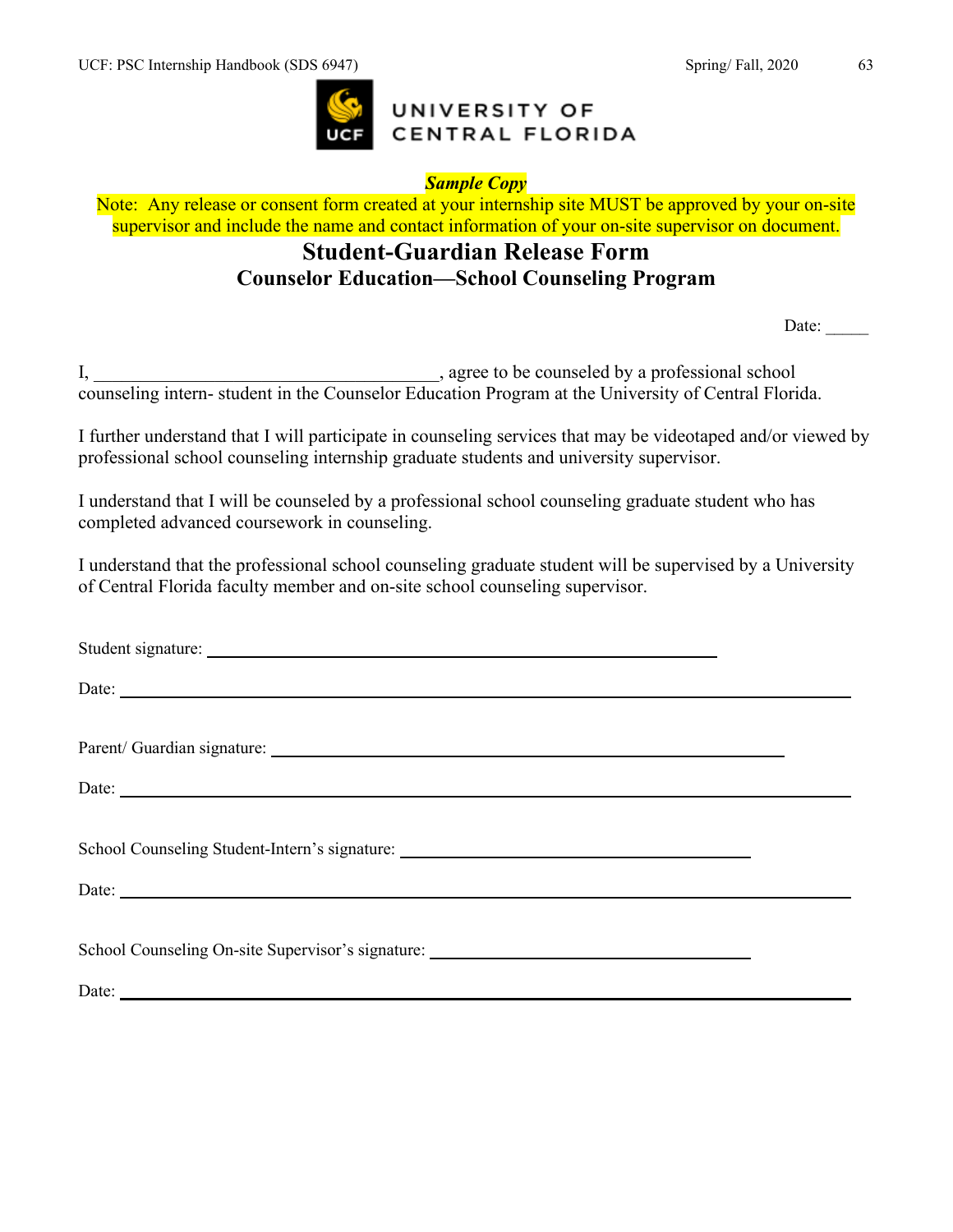

#### *Sample Copy*

Note: Any release or consent form created at your internship site MUST be approved by your on-site supervisor and include the name and contact information of your on-site supervisor on document.

# **PARENTAL/GUARDIAN RELEASE FORM Counselor Education—School Counseling Program**

| Parent's/Guardian's name |         |            |               |  |
|--------------------------|---------|------------|---------------|--|
| Address                  |         |            |               |  |
| (Street Address)         |         |            |               |  |
| (City/ Town)             | (State) | (Zip code) |               |  |
| Telephone Numbers:       | (Home)  |            | (Office/Work) |  |

The Counselor Education Program at the University of Central Florida conducts an internship in professional school counseling each semester. The internship in professional school counseling is an advanced graduate course in professional school counseling required of all master's degree candidates in the Counselor Education—School Counseling at the University of Central Florida. Students often videotape counseling sessions as part of their advanced graduate coursework and degree requirements in order to gain feedback on their counseling skills.

The school-intern would like to work with your son or daughter, a student at school. The counseling sessions conducted with your son or daughter will be videotaped and will be reviewed by the professional school counselor graduate student's supervisor to gain feedback as a supervision tool. All videotapes made will be erased at the completion of your child's involvement in the program.

If you have any questions or concerns, please do not hesitate to contact the school counselor supervisor, at the following e-mail address \_\_\_\_\_\_\_\_\_\_\_\_\_\_\_.

Thank you for your cooperation. Respectfully,

Student-Intern Name/signature

School On-Site-Supervisor Name/ Signature \_\_\_\_\_\_\_\_\_\_\_\_\_\_\_\_\_\_\_\_\_\_\_\_\_\_\_\_\_\_\_\_\_

Parent's/Guardian's signature \_\_\_\_\_\_\_\_\_\_\_\_\_\_\_\_\_\_\_\_\_\_\_\_\_\_\_\_\_\_\_\_\_\_\_\_\_\_\_\_\_\_\_\_

Date \_\_\_\_\_\_\_\_\_\_\_\_\_\_\_\_\_\_\_\_\_\_\_\_\_\_\_\_\_\_\_\_\_\_\_\_\_\_\_\_\_\_\_\_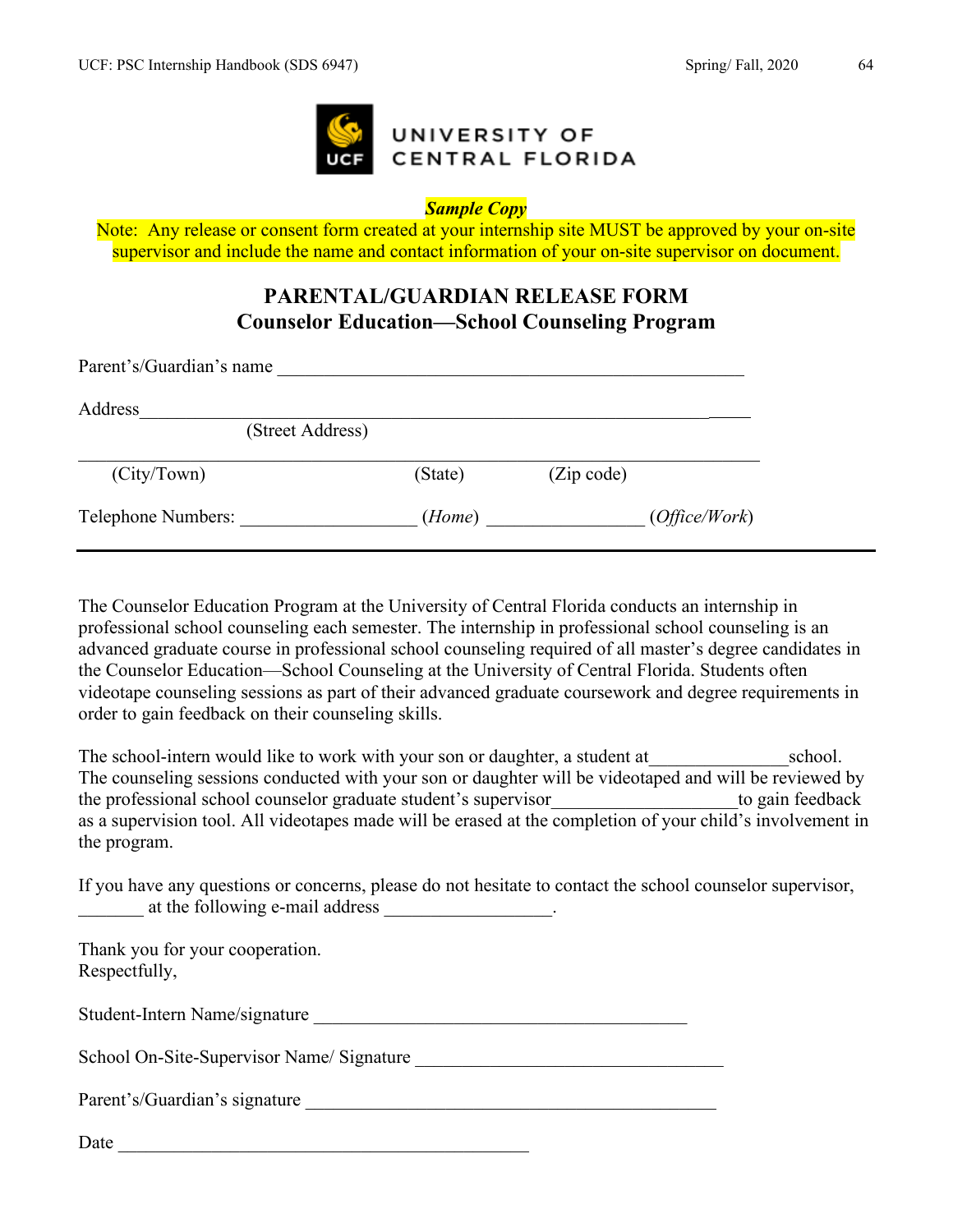

# **OFFICE OF CLINICAL EXPERIENCES** *Supplementary Information*

# **CERTICATES OF PARTICIPATION (COP) GUIDELINES**

Please copy and paste the following site into your browser to connect to review the pdf document that outlines the steps to receiving the Certificate of Participation (COP) for supporting UCF interns.

# **https://ccie.ucf.edu/clinicalexp/collaborating-teachers/**

# **OFFICE OF CLINICAL EXPERIENCES (OCE) INTERNSHIP STUDENT ISSUES PROTOCOL NARRATIVE**

The following is a description of the process for implementing the three levels of Internship Student Issues and the protocols for contacts, meetings, and communication. The protocols apply to all internships in the College of Community Innovation & Education.

#### **Level I – Student Concerns**

- 1.1 Concerns and issues determined by the supervising teacher or the university coordinator are reported to the Office of Clinical Experiences.
- 1.2 The university coordinator initiates the Student Concerns Form in collaboration with the supervising teacher. Both develop a Professional Development Plan (PDP) that details specific work the intern is required to complete to demonstrate improved performance. The plan is reviewed with the intern.
- **1.3** The university coordinator notifies the Director of Clinical Experiences that the Student Concerns Form and PDP have been reviewed with the intern. The Director notifies the department chair, program coordinator and the faculty advisor. **Copies of documentation are provided to the OCE.**

#### **Level II – Code of Conduct**

- 2.1 If the university coordinator and the supervising teacher determine that the intern has not demonstrated improvement based upon the PDP, the university coordinator notifies the OCE if the concern cannot be resolved.
- 2.2 The university coordinator and the supervising teacher provide detailed documentation of the PDP and intern performance including observations of teaching.
- 2.3 The Director of Clinical Experiences notifies the department chair, the program coordinator, and the faculty advisor of the continuing problem, and copies all on correspondence.
- 2.4 The university coordinator, program faculty and the Director of OCE meet to review documentation and to determine a plan of action, which may include: a Code of Conduct review; determination of an evaluation of "I" or "U;" a contract for completion of the internship, or counseling into another major.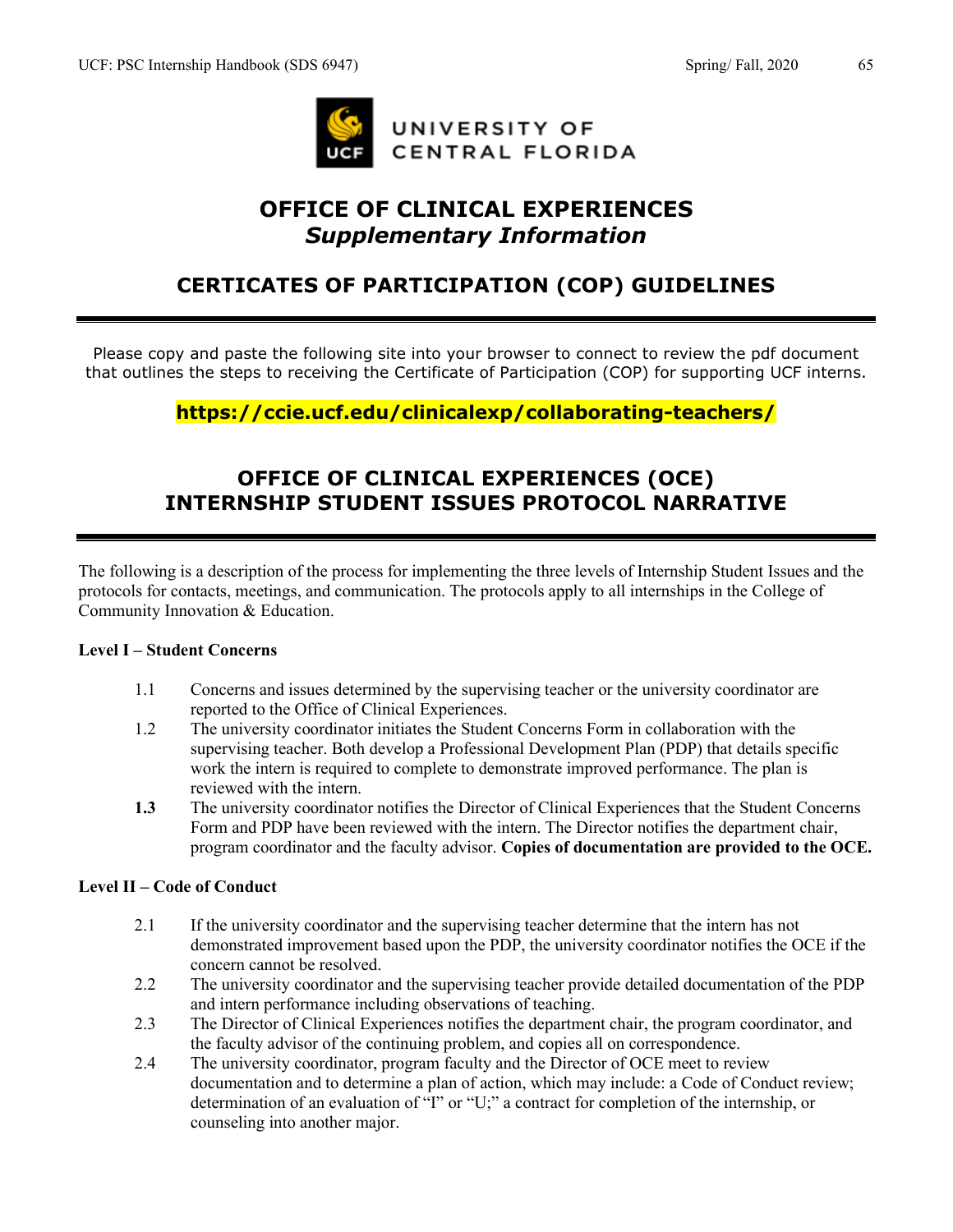- 2.5 After the plan of action has been decided, the university coordinator, program faculty and the Director of OCE meet with the intern to review the action plan and clarify student responsibility.
- 2.6 Program faculty determines who will supervise the intern if the decision is made that the internship can be repeated.

#### **Level III – Student Appeal**

- 3.1 The intern can appeal the decision of the university coordinator and program faculty.
- 3.2 Program faculty work with student in the appeal process based on program policy and procedure. The student can be assisted by the faculty advisor.
- 3.3 If necessary, a department student issues committee is formed to meet with the student and listen to the appeal.
- 3.4 The committee makes a decision and notifies the department chair, program coordinator, and the Office of Student Affairs for audit notations or record hold).
- 3.5 Documentation of the entire process is maintained in the student file in the Office of Clinical Experiences.

### **FLORIDA TEACHER CERTIFICATION EXAM (FTCE) GUIDE FOR UCF COLLEGE OF COMMUNITY INNOVATION & EDUCATION**

#### *FTCE website:*[www.fl.nesinc.com](http://www.fl.nesinc.com/)

*Please review the following questions and answers to better help you understand the process of registering and taking the Florida Teacher Certification Exam:*

#### **Q:What is the Florida Teacher Certification Exam (FTCE)?**

**A:**The FTCE consists of three tests: the General Knowledge Test, the Professional Education Test, and the Subject Area Exam. Passing scores on the General Knowledge Test section of the FTCE are required for admission to state-approved teacher preparation programs. Passing scores on all sections of the FTCE are required for graduation from state-approved teacher preparation programs.

#### **Q:What is the General Knowledge Test (GKT)?**

**A:**The General Knowledge Test is a basic skills test consisting of four subtests. The subtests include the following: Math, English, Reading, and Essay. It is highly recommended that you take this test after successfully completing your general education English Composition and Mathematics classes. Passing scores on the General Knowledge Test section of the FTCE are required for admission to state-approved teacher preparation programs.

#### **Q:What is the Professional Education Test (PEd)?**

**A:**The Professional Education Test consists of 120 multiple choice questions which address the following areas: classroom management, theories, student behavior, basic principles of teaching, child development, knowledge of effective reading strategies, and teaching strategies for all students including ESOL students. It is highly recommended that you take this test after completing your professional preparation courses (EDG 4410, EDF 4467, EDF 4603, TSL 4080, and the Developmental Reading course.

#### **Q:What is the Subject Area Exam (SAE)?**

**A:**The Subject Area Exam is an evaluating tool designed to test you on the content knowledge of your specific major. It is highly recommended that you take this test after you have completed your specialization courses (For example, the School Counseling & Guidance PK-12 subject area exam will be taken soon after completing SDS 6620: Coordination of Professional School Counseling course. A passing score on the Subject Area Exam section of the FTCE is required for graduation from state-approved teacher preparation programs. Please visit the FTCE website to find the subject area exam required for your major.